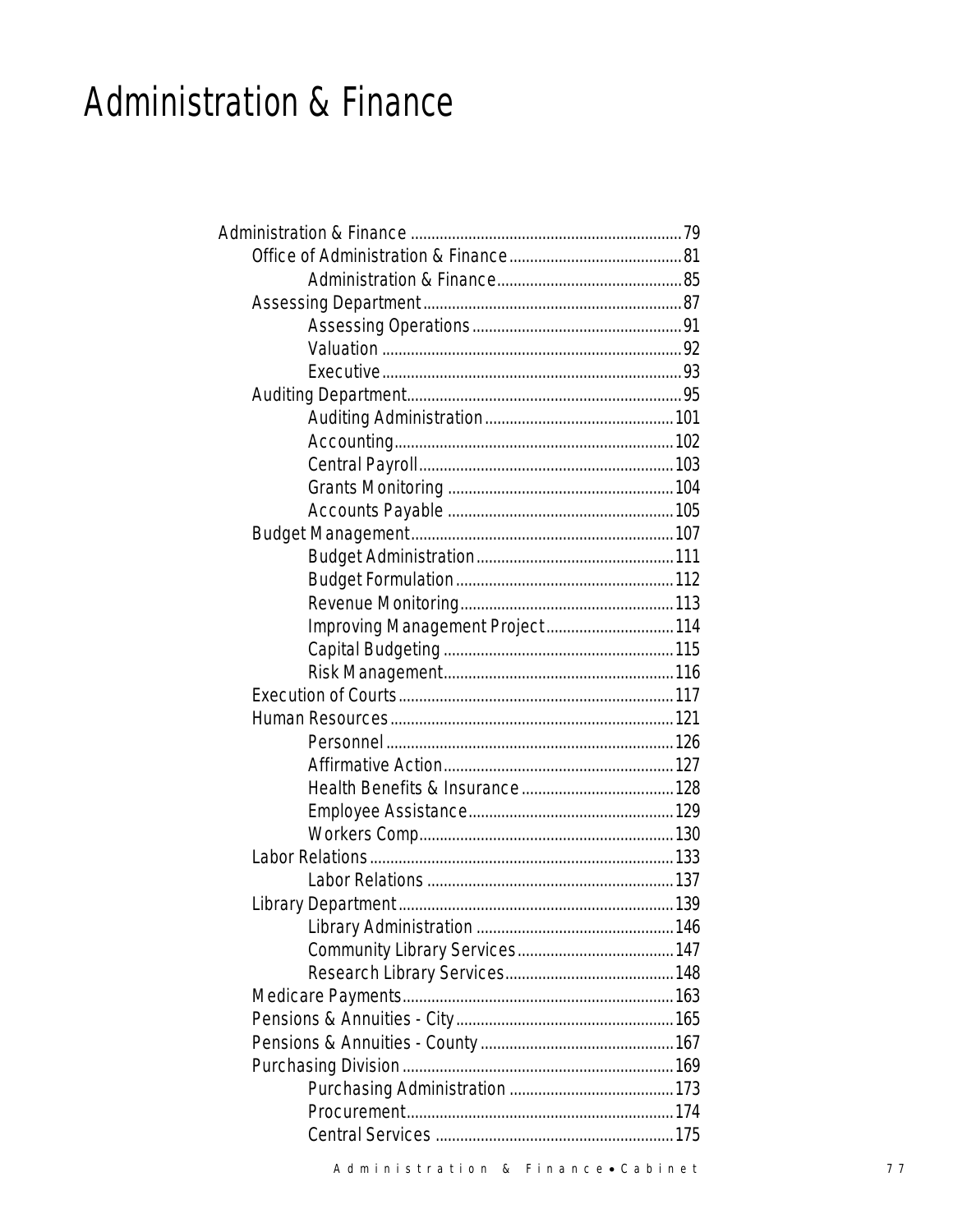| Accounting/Special Assessments 206 |
|------------------------------------|
|                                    |
|                                    |
|                                    |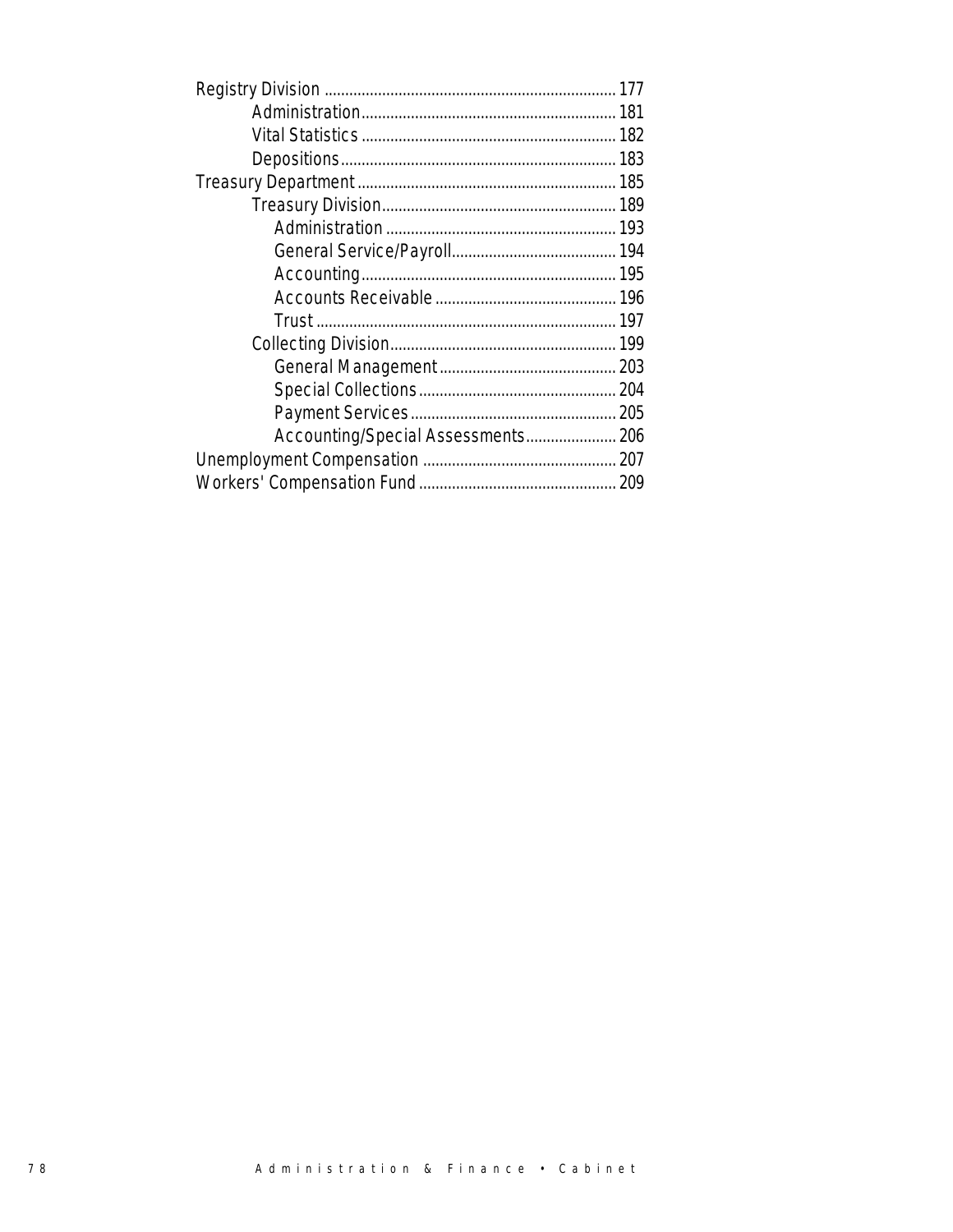### Administration & Finance

*Meredith Weenick, Chief Financial Officer & Collector-Treasurer John D. Dunlap, Chief of Personnel & Labor Relations* 

#### *Cabinet Mission*

To oversee the day-to-day management of the government of the City. The Administration & Finance Cabinet ensures that the performance of City managers at all levels is of high quality, high ethical standards, financially prudent, responsive to the needs of the citizens of Boston, and consistent with the laws and ordinances governing municipal government.

| <b>Assessing Department</b><br>6,479,171<br>6,492,066<br>Auditing Department<br>2,284,654<br>2,254,052<br><b>Budget Management</b><br>3,187,802<br>3,006,839 | 6,393,003<br>2,270,036<br>2,693,657<br>3,500,000<br>$\overline{0}$ | 6,330,230<br>2,290,996<br>2,639,461<br>3,500,000 |
|--------------------------------------------------------------------------------------------------------------------------------------------------------------|--------------------------------------------------------------------|--------------------------------------------------|
|                                                                                                                                                              |                                                                    |                                                  |
|                                                                                                                                                              |                                                                    |                                                  |
|                                                                                                                                                              |                                                                    |                                                  |
| <b>Execution of Courts</b><br>4,805,672<br>15,969,757                                                                                                        |                                                                    |                                                  |
| Graphic Arts Department<br>1,514,907<br>1,516,636                                                                                                            |                                                                    | $\Omega$                                         |
| 186,480,707<br>Health Insurance<br>196,076,530                                                                                                               | 207.414.861                                                        | 218,282,804                                      |
| Human Resources<br>3.184.827<br>3,065,928                                                                                                                    | 3,223,203                                                          | 3,259,114                                        |
| 1,507,046<br><b>Labor Relations</b><br>1,370,636                                                                                                             | 1,410,881                                                          | 1,411,048                                        |
| 31,211,210<br>Library Department<br>29,862,262                                                                                                               | 30,369,149                                                         | 30,138,832                                       |
| Medicare Payments<br>6,169,605<br>6,594,999                                                                                                                  | 7,250,000                                                          | 7,924,250                                        |
| Office of Administration & Finance<br>915,103<br>743,536                                                                                                     | 835,534                                                            | 833,847                                          |
| Pensions & Annuities - City<br>4.100.000<br>4,100,000                                                                                                        | 4.100.000                                                          | 4,100,000                                        |
| Pensions & Annuities - County<br>48,132<br>49,212                                                                                                            | 100,000                                                            | 100,000                                          |
| 1,365,567<br>1,305,959<br>Purchasing Division<br>946,084<br>933,379                                                                                          | 1,720,203<br>995,597                                               | 1,646,295<br>1,008,757                           |
| Registry Division<br><b>Treasury Department</b><br>4,394,549<br>4,227,492                                                                                    | 4,306,702                                                          | 3,656,701                                        |
| <b>Unemployment Compensation</b><br>13,970<br>16,318                                                                                                         | 350,000                                                            | 350,000                                          |
| Workers' Compensation Fund<br>2,409,471<br>2,022,698                                                                                                         | 2,200,000                                                          | 2,200,000                                        |
|                                                                                                                                                              |                                                                    |                                                  |
| 261,018,477<br>Total<br>279,608,299                                                                                                                          | 279,132,826                                                        | 289,672,335                                      |
| <b>Capital Budget Expenditures</b><br>Actual '09<br>Actual '10                                                                                               | <b>Estimated '11</b>                                               | Projected '12                                    |
| 3,887,377<br>Library Department<br>5,473,652                                                                                                                 | 3,407,537                                                          | 7,930,000                                        |
| <b>Total</b><br>3,887,377<br>5,473,652                                                                                                                       | 3,407,537                                                          | 7,930,000                                        |
| Total Actual '09<br><b>External Funds Expenditures</b><br>Total Actual '10                                                                                   | <b>Total Approp '11</b>                                            | <b>Total Budget '12</b>                          |
| Auditing Department<br>$\mathbf 0$<br>56,012                                                                                                                 | 2,134,405                                                          | 2,477,884                                        |
| Human Resources<br>$\Omega$<br>7,464                                                                                                                         | $\theta$                                                           | $\Omega$                                         |
| 9,277,880<br>Library Department<br>12,161,748                                                                                                                | 5,989,347                                                          | 6,519,878                                        |
| <b>Total</b><br>12, 161, 748<br>9,341,356                                                                                                                    | 8, 123, 752                                                        | 8,997,762                                        |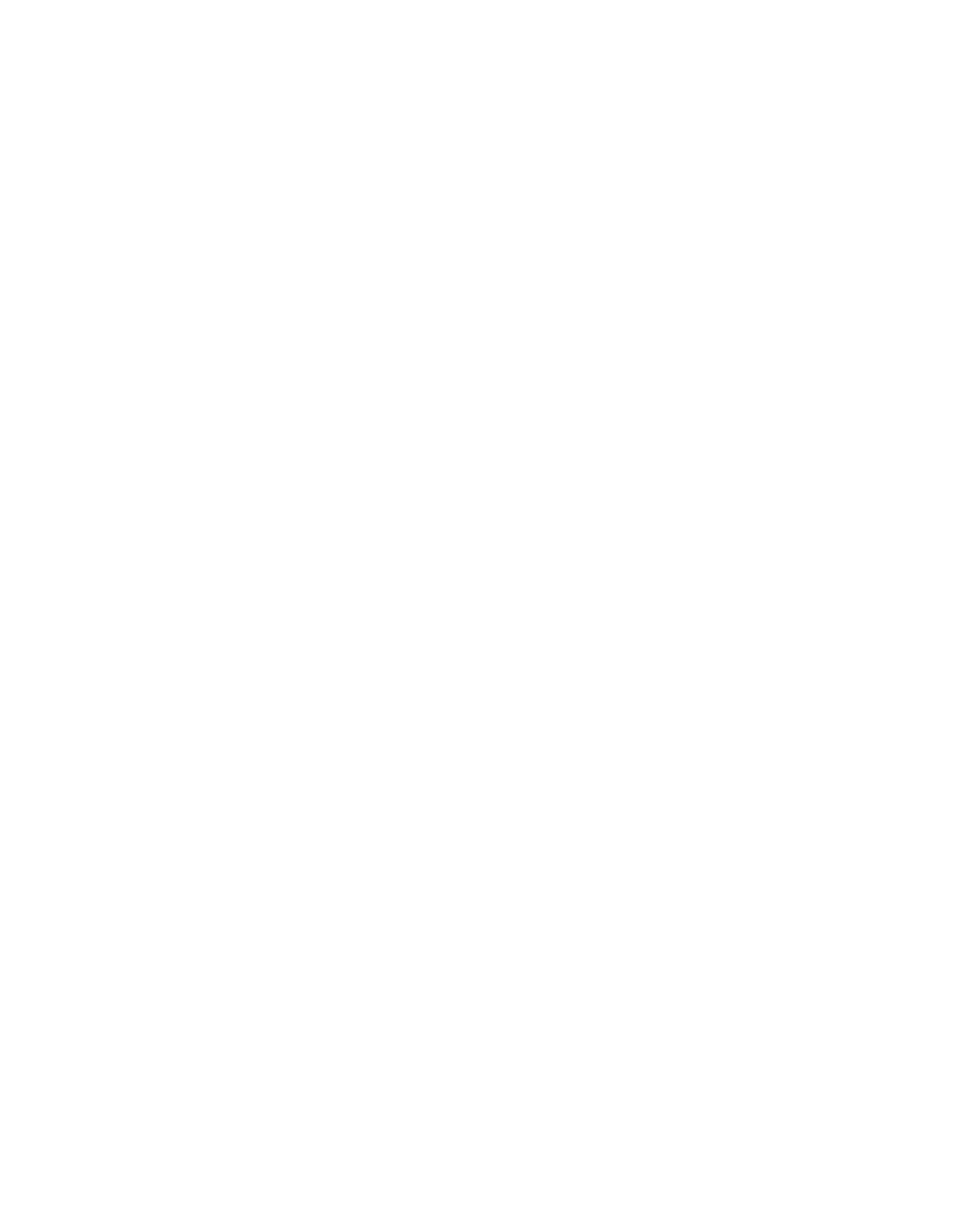# Office of Administration & Finance Operating Budget

*Meredith Weenick, Chief Financial Officer & Collector-Treasurer, Appropriation: 144 John D. Dunlap, Chief of Personnel & Labor Relations*

Office of Administration & Finance

#### *Department Mission*

The Office of Administration and Finance supports the long-term growth and stability of the City through sound fiscal stewardship and results driven management of the City's human and financial resources.

#### *FY12 Performance Strategies*

- To attract and retain the personnel needed for the City's continuous growth and improvement.
- To continuously improve the services the City provides.
- To ensure financial accountability and preserve the City's long-term fiscal stability.

| <b>Operating Budget</b>            | Program Name                  | Total Actual '09   | Total Actual '10  | Total Approp '11  | <b>Total Budget '12</b> |
|------------------------------------|-------------------------------|--------------------|-------------------|-------------------|-------------------------|
|                                    | Administration & Finance      | 915.103            | 743.536           | 835,534           | 833,847                 |
|                                    | <b>Total</b>                  | 915,103            | 743,536           | 835,534           | 833,847                 |
| <b>Selected Service Indicators</b> |                               | Actual '09         | Actual '10        | Approp '11        | <b>Budget '12</b>       |
|                                    | Personnel Services            | 746.726            | 689.401           | 766.174           | 686.379                 |
|                                    | Non Personnel<br><b>Total</b> | 168.377<br>915,103 | 54,135<br>743,536 | 69,360<br>835,534 | 147,468<br>833,847      |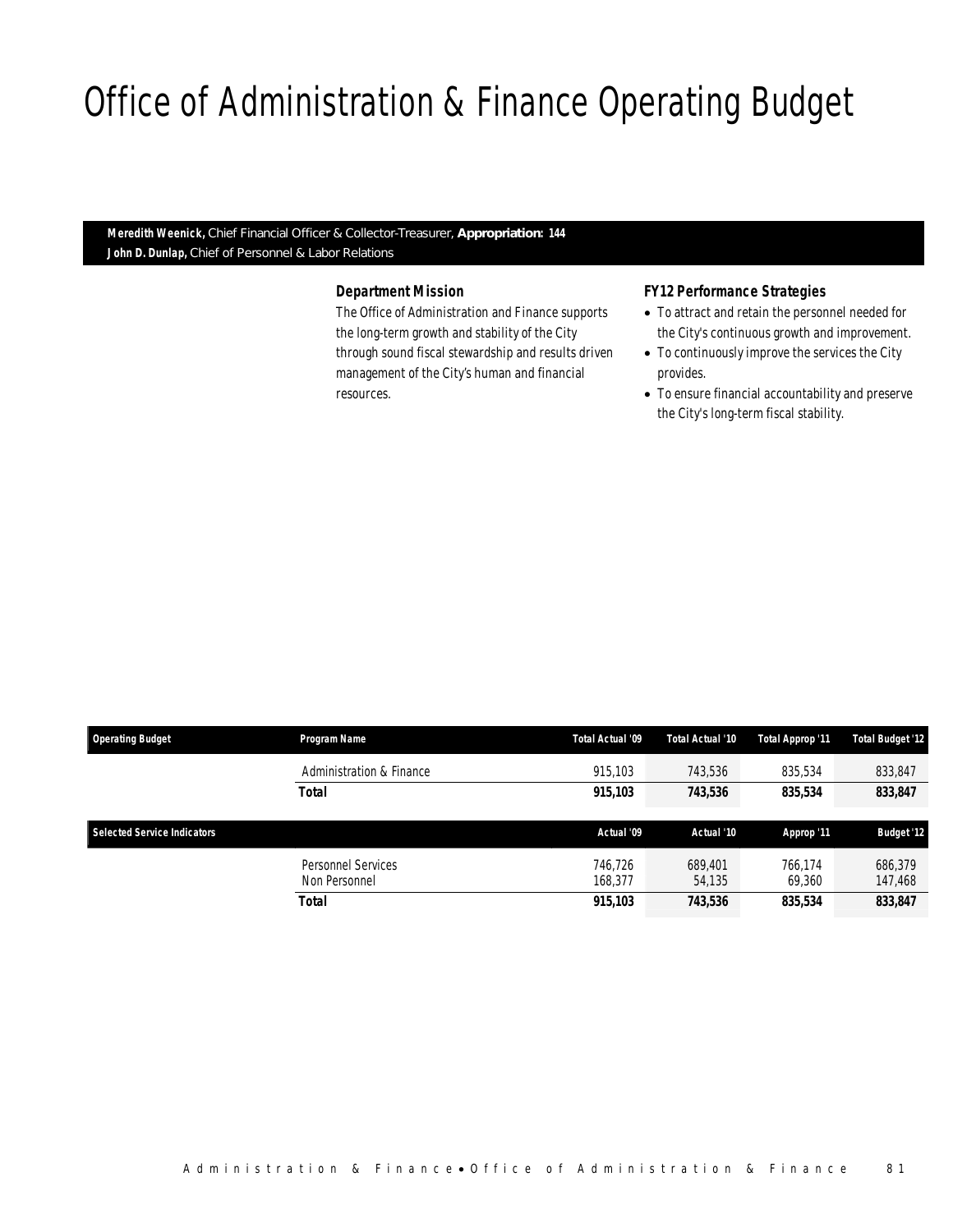# Office of Administration & Finance Operating Budget



#### *Description of Services*

The Office of Administration and Finance, by working with all departments of the City, works to implement the Mayor's strategic goals, increase organizational performance and manage the City's overall fiscal and administrative health.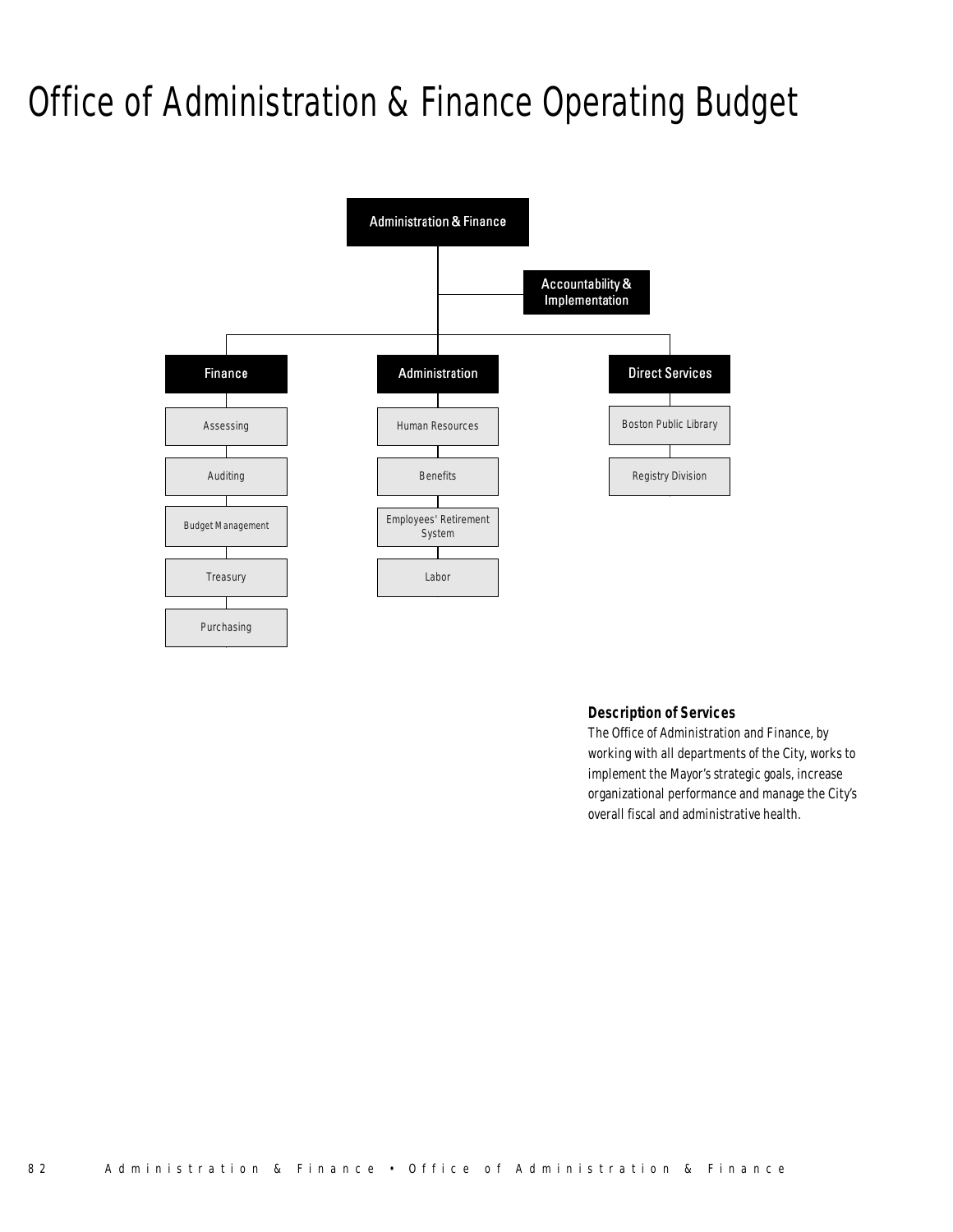## Department History

| <b>Personnel Services</b>       |                                                                                                                                                                                                                                                                                                      | FY09 Expenditure                                                                                | FY10 Expenditure                                                                        | FY11 Appropriation                                                                                               | FY12 Adopted                                                                                                                     | Inc/Dec 11 vs 12                                                                                                  |
|---------------------------------|------------------------------------------------------------------------------------------------------------------------------------------------------------------------------------------------------------------------------------------------------------------------------------------------------|-------------------------------------------------------------------------------------------------|-----------------------------------------------------------------------------------------|------------------------------------------------------------------------------------------------------------------|----------------------------------------------------------------------------------------------------------------------------------|-------------------------------------------------------------------------------------------------------------------|
|                                 | 51000 Permanent Employees<br>51100 Emergency Employees<br>51200 Overtime<br>51600 Unemployment Compensation<br>51700 Workers' Compensation<br><b>Total Personnel Services</b>                                                                                                                        | 746,726<br>0<br>$\mathbf 0$<br>0<br>0<br>746,726                                                | 689,401<br>0<br>0<br>0<br>$\Omega$<br>689,401                                           | 766,174<br>0<br>$\boldsymbol{0}$<br>0<br>0<br>766,174                                                            | 686,379<br>$\mathbf 0$<br>$\mathbf 0$<br>$\overline{0}$<br>$\Omega$<br>686,379                                                   | $-79,795$<br>0<br>$\theta$<br>$\overline{0}$<br>$\Omega$<br>$-79,795$                                             |
| <b>Contractual Services</b>     |                                                                                                                                                                                                                                                                                                      | FY09 Expenditure                                                                                | FY10 Expenditure                                                                        | FY11 Appropriation                                                                                               | FY12 Adopted                                                                                                                     | Inc/Dec 11 vs 12                                                                                                  |
|                                 | 52100 Communications<br>52200 Utilities<br>52400 Snow Removal<br>52500 Garbage/Waste Removal<br>52600 Repairs Buildings & Structures<br>52700 Repairs & Service of Equipment<br>52800 Transportation of Persons<br>52900 Contracted Services<br><b>Total Contractual Services</b>                    | 8,856<br>0<br>0<br>0<br>0<br>126<br>$\theta$<br>154,416<br>163,398                              | 7,792<br>0<br>$\mathbf{0}$<br>$\mathbf{0}$<br>0<br>552<br>0<br>39,585<br>47,929         | 7,660<br>0<br>$\overline{0}$<br>0<br>0<br>1,000<br>$\mathbf 0$<br>57,700<br>66,360                               | 6,993<br>$\mathbf{0}$<br>$\overline{0}$<br>$\overline{0}$<br>$\mathbf{0}$<br>750<br>$\mathbf 0$<br>136,600<br>144,343            | $-667$<br>$\mathbf 0$<br>$\theta$<br>$\overline{0}$<br>$\theta$<br>$-250$<br>$\theta$<br>78,900<br>77,983         |
| <b>Supplies &amp; Materials</b> |                                                                                                                                                                                                                                                                                                      | FY09 Expenditure                                                                                | FY10 Expenditure                                                                        | FY11 Appropriation                                                                                               | FY12 Adopted                                                                                                                     | Inc/Dec 11 vs 12                                                                                                  |
|                                 | 53000 Auto Energy Supplies<br>53200 Food Supplies<br>53400 Custodial Supplies<br>53500 Med, Dental, & Hosp Supply<br>53600 Office Supplies and Materials<br>53700 Clothing Allowance<br>53800 Educational Supplies & Mat<br>53900 Misc Supplies & Materials<br><b>Total Supplies &amp; Materials</b> | $\boldsymbol{0}$<br>1,215<br>0<br>$\mathbf 0$<br>1,997<br>$\theta$<br>$\mathbf 0$<br>0<br>3,212 | $\boldsymbol{0}$<br>528<br>0<br>0<br>1,729<br>0<br>$\mathbf{0}$<br>$\Omega$<br>2,257    | $\boldsymbol{0}$<br>$\boldsymbol{0}$<br>0<br>$\mathbf 0$<br>2,000<br>$\mathbf 0$<br>$\overline{0}$<br>0<br>2,000 | $\boldsymbol{0}$<br>$\mathbf 0$<br>$\mathbf 0$<br>$\mathbf{0}$<br>1,925<br>$\mathbf 0$<br>$\overline{0}$<br>$\mathbf 0$<br>1,925 | 0<br>$\mathbf 0$<br>$\overline{0}$<br>$\overline{0}$<br>$-75$<br>$\mathbf 0$<br>$\mathbf{0}$<br>$\theta$<br>$-75$ |
| <b>Current Chgs &amp; Oblig</b> |                                                                                                                                                                                                                                                                                                      | FY09 Expenditure                                                                                | FY10 Expenditure                                                                        | FY11 Appropriation                                                                                               | FY12 Adopted                                                                                                                     | Inc/Dec 11 vs 12                                                                                                  |
|                                 | 54300 Workers' Comp Medical<br>54400 Legal Liabilities<br>54500 Aid To Veterans<br>54600 Current Charges H&I<br>54700 Indemnification<br>54900 Other Current Charges<br>Total Current Chgs & Oblig                                                                                                   | $\boldsymbol{0}$<br>$\mathbf 0$<br>0<br>0<br>$\mathbf 0$<br>152<br>152                          | $\boldsymbol{0}$<br>0<br>$\mathbf{0}$<br>$\overline{0}$<br>$\overline{0}$<br>836<br>836 | $\boldsymbol{0}$<br>$\mathbf 0$<br>0<br>$\mathbf 0$<br>$\overline{0}$<br>1,000<br>1,000                          | $\boldsymbol{0}$<br>$\mathbf{0}$<br>$\overline{0}$<br>$\overline{0}$<br>$\overline{0}$<br>1,200<br>1,200                         | 0<br>$\mathbf 0$<br>$\overline{0}$<br>$\overline{0}$<br>$\mathbf 0$<br>200<br>200                                 |
| Equipment                       |                                                                                                                                                                                                                                                                                                      | FY09 Expenditure                                                                                | FY10 Expenditure                                                                        | FY11 Appropriation                                                                                               | FY12 Adopted                                                                                                                     | Inc/Dec 11 vs 12                                                                                                  |
|                                 | 55000 Automotive Equipment<br>55400 Lease/Purchase<br>55600 Office Furniture & Equipment<br>55900 Misc Equipment<br><b>Total Equipment</b>                                                                                                                                                           | $\boldsymbol{0}$<br>$\boldsymbol{0}$<br>$\boldsymbol{0}$<br>1,615<br>1,615                      | 0<br>$\Omega$<br>1,190<br>1,923<br>3,113                                                | $\mathbf 0$<br>$\overline{0}$<br>$\boldsymbol{0}$<br>$\mathbf 0$<br>0                                            | $\boldsymbol{0}$<br>$\mathbf 0$<br>$\boldsymbol{0}$<br>$\mathbf 0$<br>0                                                          | 0<br>$\overline{0}$<br>$\mathbf 0$<br>0<br>0                                                                      |
| <b>Other</b>                    |                                                                                                                                                                                                                                                                                                      | FY09 Expenditure                                                                                | FY10 Expenditure                                                                        | FY11 Appropriation                                                                                               | FY12 Adopted                                                                                                                     | Inc/Dec 11 vs 12                                                                                                  |
|                                 | 56200 Special Appropriation<br>57200 Structures & Improvements<br>58000 Land & Non-Structure<br><b>Total Other</b>                                                                                                                                                                                   | $\boldsymbol{0}$<br>$\boldsymbol{0}$<br>$\mathbf 0$<br>0                                        | 0<br>0<br>0<br>0                                                                        | $\overline{0}$<br>$\mathbf 0$<br>$\mathbf 0$<br>0                                                                | 0<br>$\mathbf 0$<br>$\mathbf 0$<br>0                                                                                             | 0<br>0<br>0<br>0                                                                                                  |
|                                 | <b>Grand Total</b>                                                                                                                                                                                                                                                                                   | 915,103                                                                                         | 743,536                                                                                 | 835,534                                                                                                          | 833,847                                                                                                                          | $-1,687$                                                                                                          |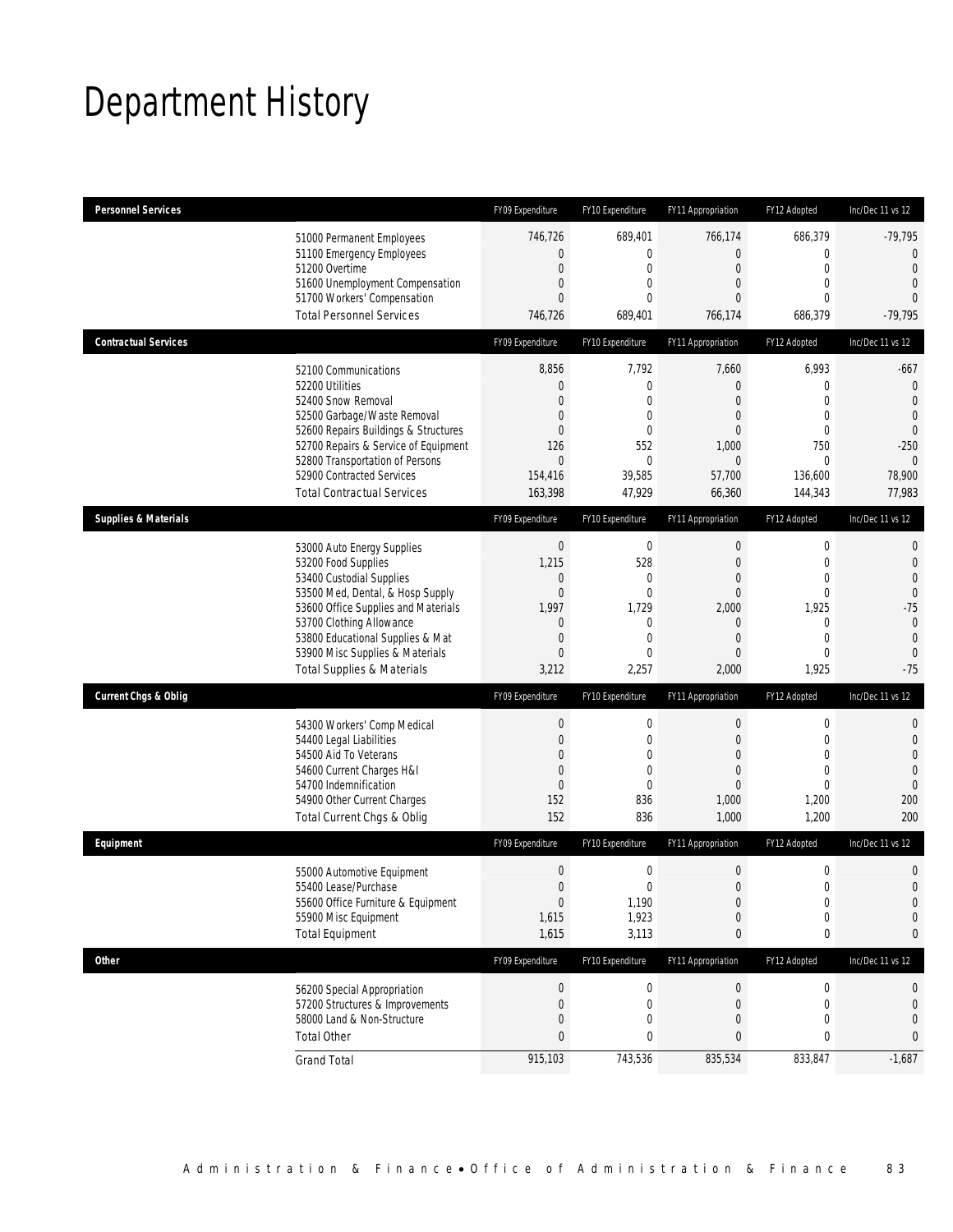# Department Personnel

| Title                       | Union<br>Code | Grade     | Position | FY12 Salary | Title                        | Union<br>Code | Grade | Position | FY12 Salary |
|-----------------------------|---------------|-----------|----------|-------------|------------------------------|---------------|-------|----------|-------------|
| Dir-Administrative Services | <b>CDH</b>    | <b>NG</b> | 1.00     | 146,598     | Prin Admin Asst(Fin Cabinet) | EXM           | 10    | 1.00     | 80,942      |
| <b>Spec Asst</b>            | <b>MYN</b>    | NG.       | 1.00     | 111,586     | Exec Asst (Obpe)             | <b>EXM</b>    | 10    | 2.00     | 184,897     |
| Dep Director Fis Affairs    | <b>CDH</b>    | NG.       | 1.00     | 125,500     | Prin Admin Asst              | <b>EXM</b>    | 08    | 1.00     | 87,082      |
| Adm Sec                     | <b>EXM</b>    | 14        | 1.00     | 42,912      | Data Proc Systems Analyst    | EXM           | 06    | 1.00     | 72,511      |
|                             |               |           |          |             | <b>Total</b>                 |               |       | 9        | 852,028     |
|                             |               |           |          |             | <b>Adjustments</b>           |               |       |          |             |
|                             |               |           |          |             | <b>Differential Payments</b> |               |       |          | $\mathbf 0$ |
|                             |               |           |          |             | Other                        |               |       |          | 9,665       |
|                             |               |           |          |             | Chargebacks                  |               |       |          | $-80,000$   |
|                             |               |           |          |             | <b>Salary Savings</b>        |               |       |          | $-95,314$   |
|                             |               |           |          |             | <b>FY12 Total Request</b>    |               |       |          | 686,379     |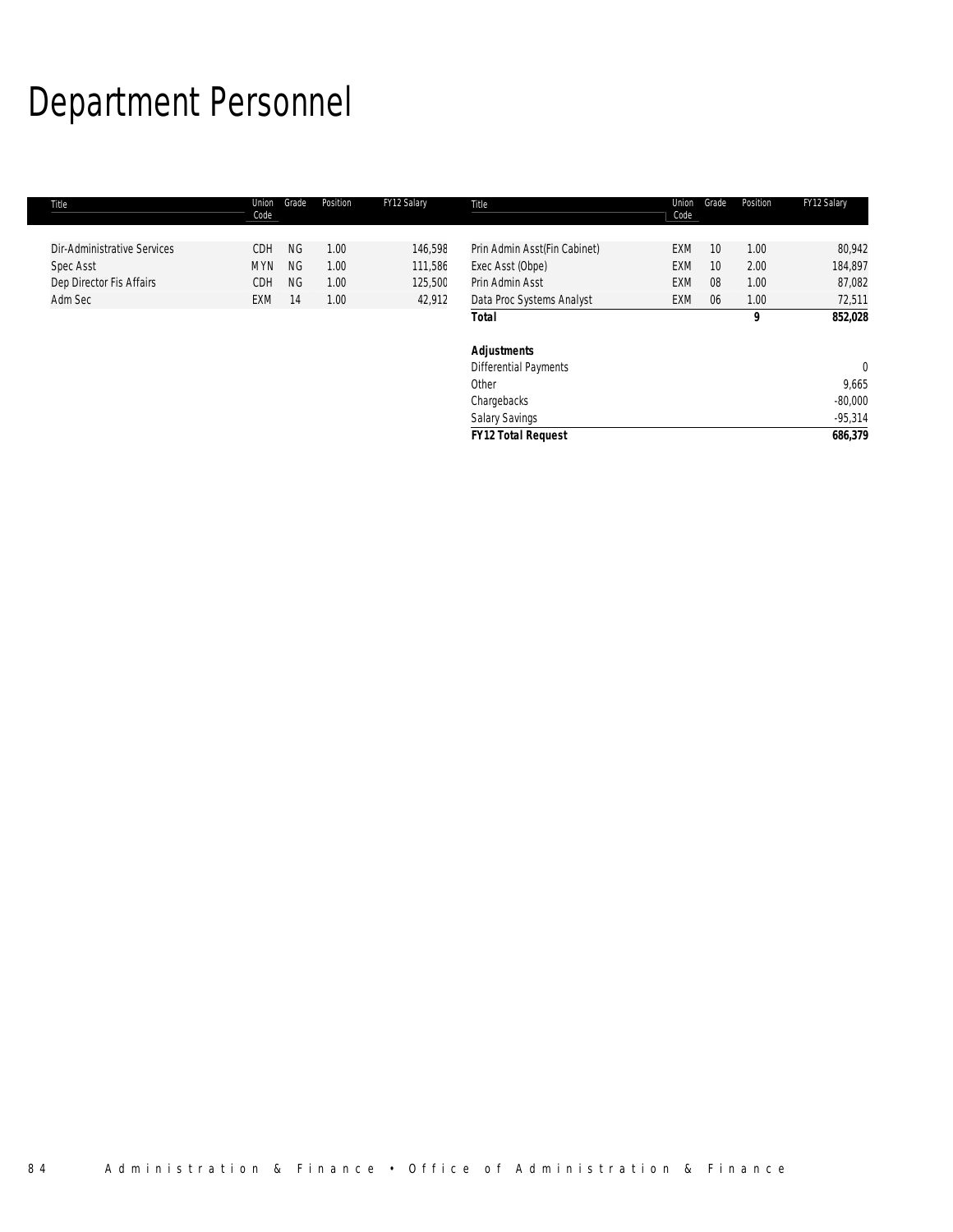### Program 1. Administration & Finance

*Meredith Weenick, Chief Financial Officer & Collector-Treasurer, Appropriation: 144100 John D. Dunlap, Chief of Personnel & Labor Relations* 

#### *Program Description*

The Administration & Finance Program assists in supporting the City's long-term growth and stability by working with all departments to strengthen and improve the City's financial and administrative resources.

- To attract and retain the personnel needed for the City's continuous growth and improvement.
- To continuously improve the services the City provides.
- To ensure financial accountability and preserve the City's long-term fiscal stability.

| <b>Performance Measures</b> |                                                                                                                                            | Actual '09                  | Actual '10                  | Projected '11               | Target '12                  |
|-----------------------------|--------------------------------------------------------------------------------------------------------------------------------------------|-----------------------------|-----------------------------|-----------------------------|-----------------------------|
|                             | % of city workforce - people of color<br>% of city workforce - women<br>Average return on city investments<br>Property tax collection rate | 35%<br>31%<br>2.0%<br>98.9% | 36%<br>31%<br>.36%<br>98.8% | 35%<br>30%<br>.31%<br>98.9% | 36%<br>32%<br>.20%<br>98.9% |
| Selected Service Indicators |                                                                                                                                            | Actual '09                  | Actual '10                  | Approp '11                  | <b>Budget '12</b>           |
|                             | <b>Personnel Services</b><br>Non Personnel                                                                                                 | 746.726<br>168.377          | 689.401<br>54,135           | 766.174<br>69,360           | 686,379<br>147,468          |
|                             | Total                                                                                                                                      | 915,103                     | 743,536                     | 835,534                     | 833,847                     |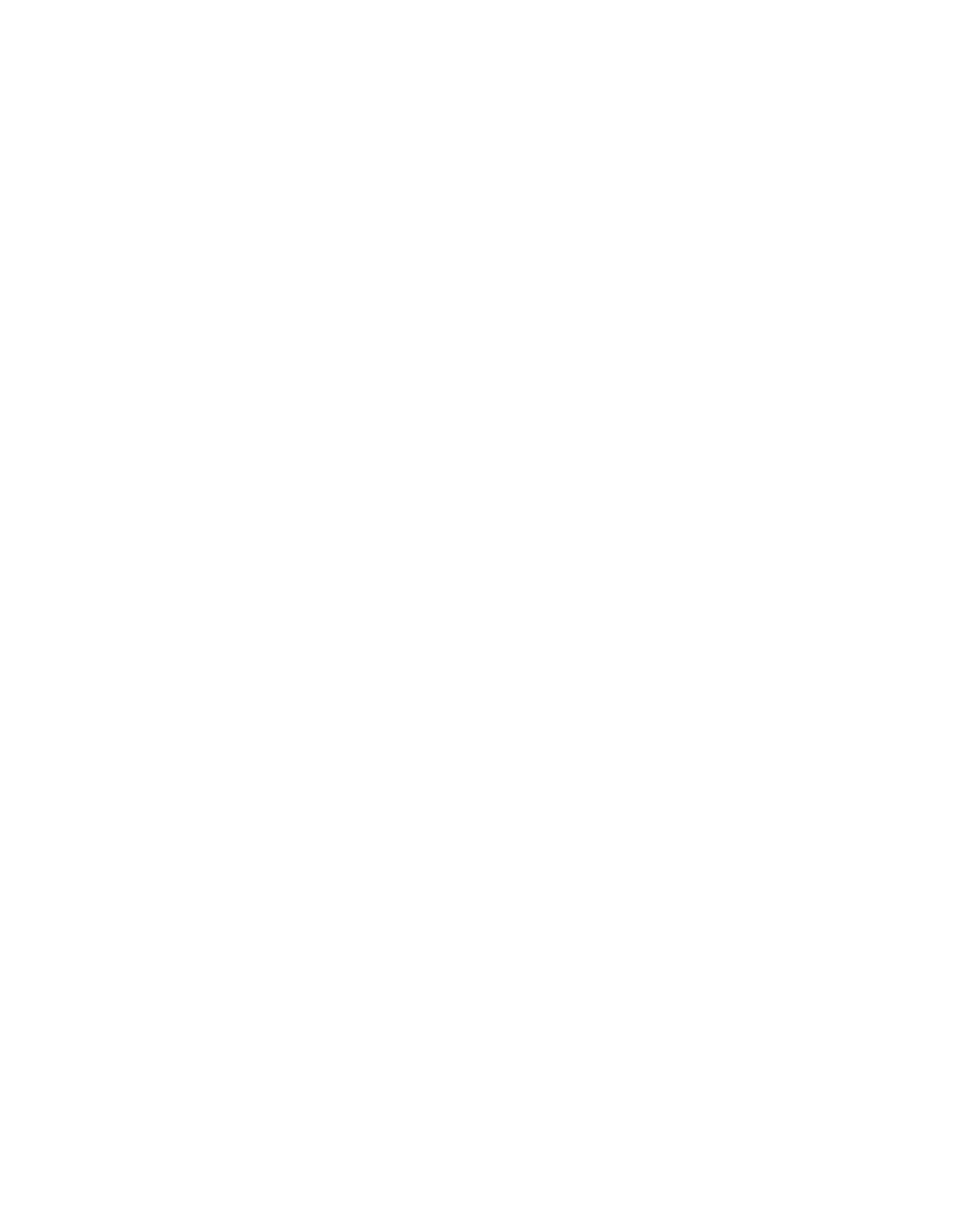## Assessing Department Operating Budget

#### *Ronald W. Rakow, Commissioner Appropriation: 136*

#### *Department Mission*

The mission of the Assessing Department is to accurately assess property and provide prompt and courteous responses to requests for service from the public.

#### *FY12 Performance Strategies*

- To maintain accurate parcel and ownership data so as to ensure a fair assessment system.
- To maintain and ensure data quality for all real and personal property to produce consistent and accurate values.
- To process personal exemption applications in a timely and responsive manner.
- To process residential exemption applications in a timely and responsive manner.
- To resolve abatement appeal cases in a satisfactory manner through withdrawals, settlement, or trial.
- To resolve abatements in a timely and responsive manner.
- To resolve taxpayer inquiries in a timely and responsive manner.

| <b>Operating Budget</b>            | Program Name                         | Total Actual '09                 | Total Actual '10                    | Total Approp '11                    | <b>Total Budget '12</b>             |
|------------------------------------|--------------------------------------|----------------------------------|-------------------------------------|-------------------------------------|-------------------------------------|
|                                    | Operations<br>Valuation<br>Executive | ,868,531<br>3.025.968<br>584,672 | 1,894,695<br>2.749.978<br>1,847,393 | 1.988.291<br>2.870.940<br>1,533,772 | 1,915,106<br>2,908,689<br>1,506,435 |
|                                    | <b>Total</b>                         | 6,479,171                        | 6,492,066                           | 6,393,003                           | 6,330,230                           |
| <b>Selected Service Indicators</b> |                                      | Actual '09                       | Actual '10                          | Approp '11                          | <b>Budget '12</b>                   |
|                                    | Personnel Services<br>Non Personnel  | 5,553,533<br>925,638             | 5.401.756<br>1,090,310              | 5.671.729<br>721.274                | 5,654,100<br>676,130                |
|                                    | <b>Total</b>                         | 6,479,171                        | 6,492,066                           | 6,393,003                           | 6,330,230                           |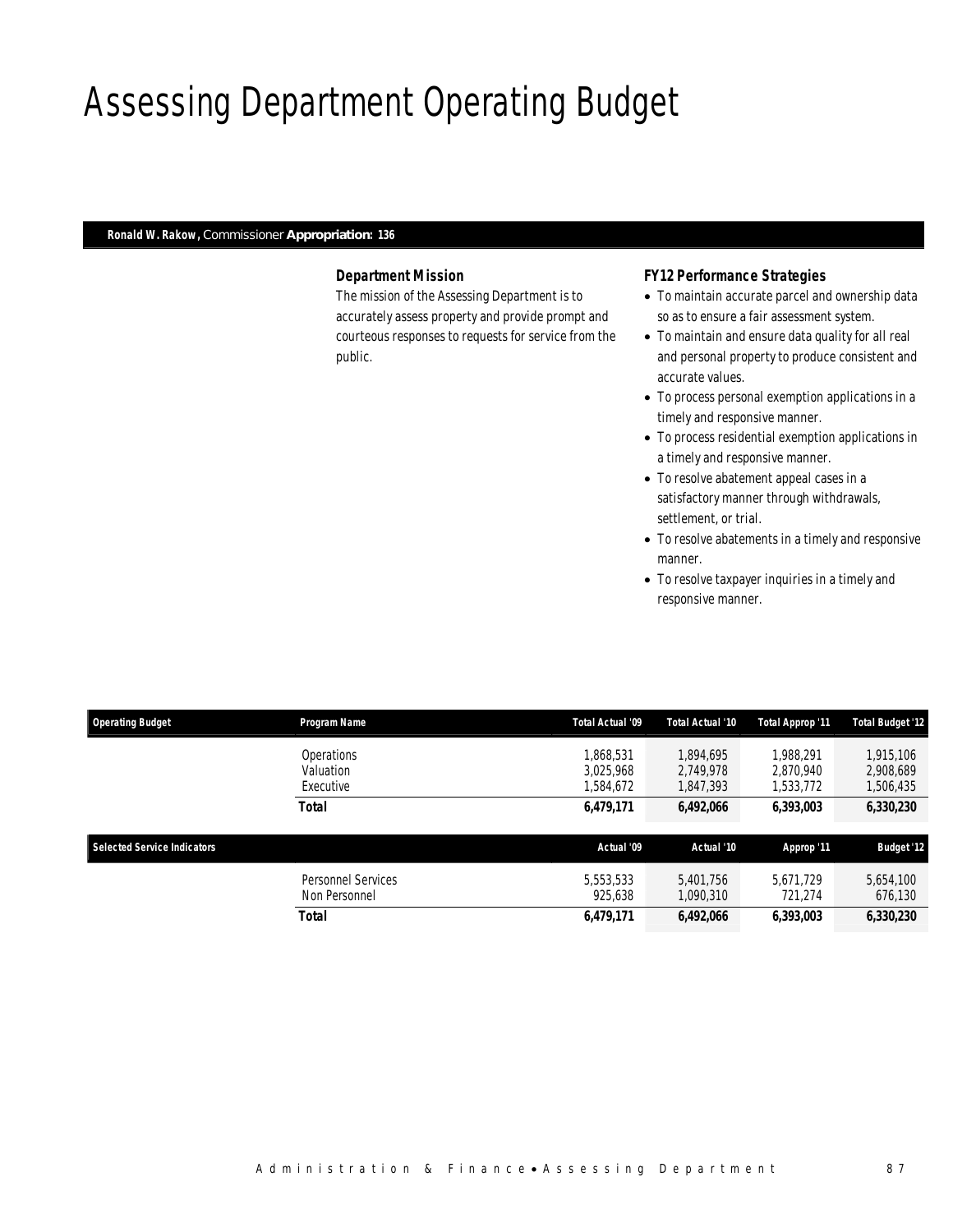### Assessing Department Operating Budget



#### *Authorizing Statutes*

- Organizations, CBC St. 6 §§ 100-107; CBC Ord. §§ 6-2.1-6-2.5.
- Taxation, M.G.L.A. cc. 59, 60A-B, 61A-B, 121A.
- Abatement of Back Taxes, M.G.L.A. c. 58, § 8.
- Classification, M.G.L.A. c.59, § 2A; M.G.L.A. c. 40, § 56.
- Annual Assessment, M.G.L.A. c. 59 § 21C.
- Proposition 2 1/2, M.G.L.A. c. 59  $\S$  21C.
- Cherry Sheets State Aid, M.G.L.A. c. 58, §§ 18B, 18C, 18F, 20A, 25, 25A; M.G.L.A. c. 29, §§ 2O, 71.

#### *Description of Services*

The Assessing Department is responsible for the valuation and assessment of all real and personal property in the City of Boston for the purpose of taxation. Assessment records are reviewed annually to reflect new construction, fire damage, and changes in ownership. The department conducts a revaluation program every three years. The department conducts research on assessment practices and provides the necessary accounting control and other related clerical support to properly assess real and personal property. The department maintains official maps, records of assessment and ownership, abatements and related property description data.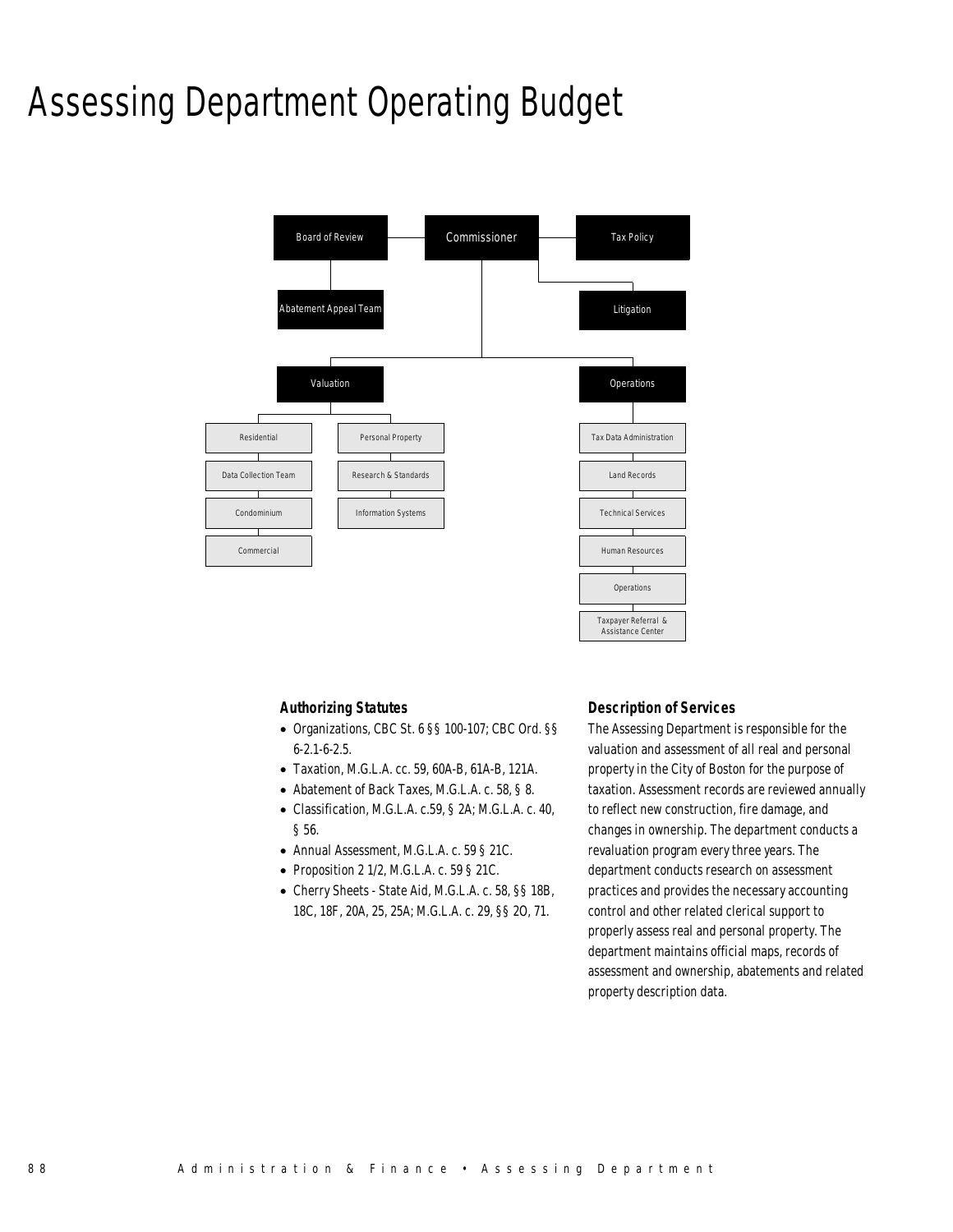## Department History

| <b>Personnel Services</b>       |                                                                                                                                                                                                                                                                                                      | FY09 Expenditure                                                                                                                | FY10 Expenditure                                                                                                           | FY11 Appropriation                                                                                                          | FY12 Adopted                                                                                                | Inc/Dec 11 vs 12                                                                                                                |
|---------------------------------|------------------------------------------------------------------------------------------------------------------------------------------------------------------------------------------------------------------------------------------------------------------------------------------------------|---------------------------------------------------------------------------------------------------------------------------------|----------------------------------------------------------------------------------------------------------------------------|-----------------------------------------------------------------------------------------------------------------------------|-------------------------------------------------------------------------------------------------------------|---------------------------------------------------------------------------------------------------------------------------------|
|                                 | 51000 Permanent Employees<br>51100 Emergency Employees<br>51200 Overtime<br>51600 Unemployment Compensation<br>51700 Workers' Compensation<br><b>Total Personnel Services</b>                                                                                                                        | 5,535,523<br>571<br>10,825<br>6,614<br>$\mathbf{0}$<br>5,553,533                                                                | 5,382,287<br>$\overline{0}$<br>14,209<br>5,260<br>$\mathbf{0}$<br>5,401,756                                                | 5,660,829<br>0<br>10,900<br>$\mathbf 0$<br>$\theta$<br>5,671,729                                                            | 5,633,200<br>$\boldsymbol{0}$<br>10,900<br>10,000<br>0<br>5,654,100                                         | $-27,629$<br>0<br>$\Omega$<br>10,000<br>0<br>$-17,629$                                                                          |
|                                 |                                                                                                                                                                                                                                                                                                      |                                                                                                                                 |                                                                                                                            |                                                                                                                             |                                                                                                             |                                                                                                                                 |
| <b>Contractual Services</b>     | 52100 Communications<br>52200 Utilities<br>52400 Snow Removal<br>52500 Garbage/Waste Removal<br>52600 Repairs Buildings & Structures<br>52700 Repairs & Service of Equipment<br>52800 Transportation of Persons<br>52900 Contracted Services<br><b>Total Contractual Services</b>                    | FY09 Expenditure<br>99,630<br>$\boldsymbol{0}$<br>$\mathbf{0}$<br>0<br>$\mathbf{0}$<br>16,738<br>859<br>653,546<br>770,773      | FY10 Expenditure<br>78,507<br>$\boldsymbol{0}$<br>$\mathbf{0}$<br>0<br>$\overline{0}$<br>20,370<br>0<br>767,916<br>866,793 | FY11 Appropriation<br>99,997<br>$\overline{0}$<br>$\theta$<br>$\theta$<br>0<br>17,000<br>$\mathbf{0}$<br>458,154<br>575,151 | FY12 Adopted<br>88,500<br>0<br>$\mathbf{0}$<br>$\mathbf 0$<br>$\theta$<br>18,000<br>0<br>383,950<br>490,450 | Inc/Dec 11 vs 12<br>$-11,497$<br>$\mathbf 0$<br>$\theta$<br>$\theta$<br>$\Omega$<br>1,000<br>$\Omega$<br>$-74,204$<br>$-84,701$ |
| <b>Supplies &amp; Materials</b> |                                                                                                                                                                                                                                                                                                      | FY09 Expenditure                                                                                                                | FY10 Expenditure                                                                                                           | FY11 Appropriation                                                                                                          | FY12 Adopted                                                                                                | Inc/Dec 11 vs 12                                                                                                                |
|                                 | 53000 Auto Energy Supplies<br>53200 Food Supplies<br>53400 Custodial Supplies<br>53500 Med, Dental, & Hosp Supply<br>53600 Office Supplies and Materials<br>53700 Clothing Allowance<br>53800 Educational Supplies & Mat<br>53900 Misc Supplies & Materials<br><b>Total Supplies &amp; Materials</b> | 4,142<br>$\boldsymbol{0}$<br>$\mathbf 0$<br>$\mathbf{0}$<br>48,490<br>$\mathbf 0$<br>$\boldsymbol{0}$<br>$\mathbf{0}$<br>52,632 | 2,517<br>$\boldsymbol{0}$<br>$\mathbf 0$<br>0<br>109,728<br>0<br>$\mathbf{0}$<br>0<br>112,245                              | 9,823<br>$\mathbf{0}$<br>$\mathbf{0}$<br>$\theta$<br>44,000<br>$\mathbf{0}$<br>$\mathbf{0}$<br>0<br>53,823                  | 5,495<br>0<br>$\mathbf 0$<br>$\mathbf{0}$<br>52,000<br>0<br>$\mathbf 0$<br>$\mathbf{0}$<br>57,495           | $-4,328$<br>$\theta$<br>$\theta$<br>$\theta$<br>8,000<br>$\mathbf{0}$<br>$\theta$<br>$\Omega$<br>3,672                          |
| <b>Current Chgs &amp; Oblig</b> |                                                                                                                                                                                                                                                                                                      | FY09 Expenditure                                                                                                                | FY10 Expenditure                                                                                                           | FY11 Appropriation                                                                                                          | FY12 Adopted                                                                                                | Inc/Dec 11 vs 12                                                                                                                |
|                                 | 54300 Workers' Comp Medical<br>54400 Legal Liabilities<br>54500 Aid To Veterans<br>54600 Current Charges H&I<br>54700 Indemnification<br>54900 Other Current Charges<br>Total Current Chgs & Oblig                                                                                                   | $\boldsymbol{0}$<br>$\boldsymbol{0}$<br>$\boldsymbol{0}$<br>0<br>$\mathbf{0}$<br>85,141<br>85,141                               | 0<br>$\mathbf 0$<br>0<br>0<br>$\Omega$<br>84,325<br>84,325                                                                 | $\boldsymbol{0}$<br>$\theta$<br>$\mathbf{0}$<br>$\theta$<br>0<br>92,300<br>92,300                                           | $\boldsymbol{0}$<br>$\mathbf 0$<br>$\mathbf{0}$<br>$\overline{0}$<br>$\Omega$<br>105,200<br>105,200         | 0<br>$\mathbf 0$<br>$\overline{0}$<br>$\overline{0}$<br>$\Omega$<br>12,900<br>12,900                                            |
| Equipment                       |                                                                                                                                                                                                                                                                                                      | FY09 Expenditure                                                                                                                | FY10 Expenditure                                                                                                           | FY11 Appropriation                                                                                                          | FY12 Adopted                                                                                                | Inc/Dec 11 vs 12                                                                                                                |
|                                 | 55000 Automotive Equipment<br>55400 Lease/Purchase<br>55600 Office Furniture & Equipment<br>55900 Misc Equipment<br><b>Total Equipment</b>                                                                                                                                                           | $\boldsymbol{0}$<br>17,092<br>$\boldsymbol{0}$<br>$\overline{0}$<br>17,092                                                      | $\boldsymbol{0}$<br>8,547<br>0<br>18,400<br>26,947                                                                         | $\boldsymbol{0}$<br>$\mathbf 0$<br>$\theta$<br>$\mathbf 0$<br>0                                                             | 0<br>22,985<br>$\boldsymbol{0}$<br>0<br>22,985                                                              | 0<br>22,985<br>$\mathbf{0}$<br>$\mathbf 0$<br>22,985                                                                            |
| <b>Other</b>                    |                                                                                                                                                                                                                                                                                                      | FY09 Expenditure                                                                                                                | FY10 Expenditure                                                                                                           | FY11 Appropriation                                                                                                          | FY12 Adopted                                                                                                | Inc/Dec 11 vs 12                                                                                                                |
|                                 | 56200 Special Appropriation<br>57200 Structures & Improvements<br>58000 Land & Non-Structure<br><b>Total Other</b>                                                                                                                                                                                   | $\boldsymbol{0}$<br>$\boldsymbol{0}$<br>$\mathbf 0$<br>$\pmb{0}$                                                                | 0<br>0<br>0<br>0                                                                                                           | $\boldsymbol{0}$<br>$\mathbf 0$<br>$\mathbf 0$<br>0                                                                         | 0<br>0<br>$\mathbf{0}$<br>0                                                                                 | 0<br>0<br>0<br>0                                                                                                                |
|                                 | <b>Grand Total</b>                                                                                                                                                                                                                                                                                   | 6,479,171                                                                                                                       | 6,492,066                                                                                                                  | 6,393,003                                                                                                                   | 6,330,230                                                                                                   | $-62,773$                                                                                                                       |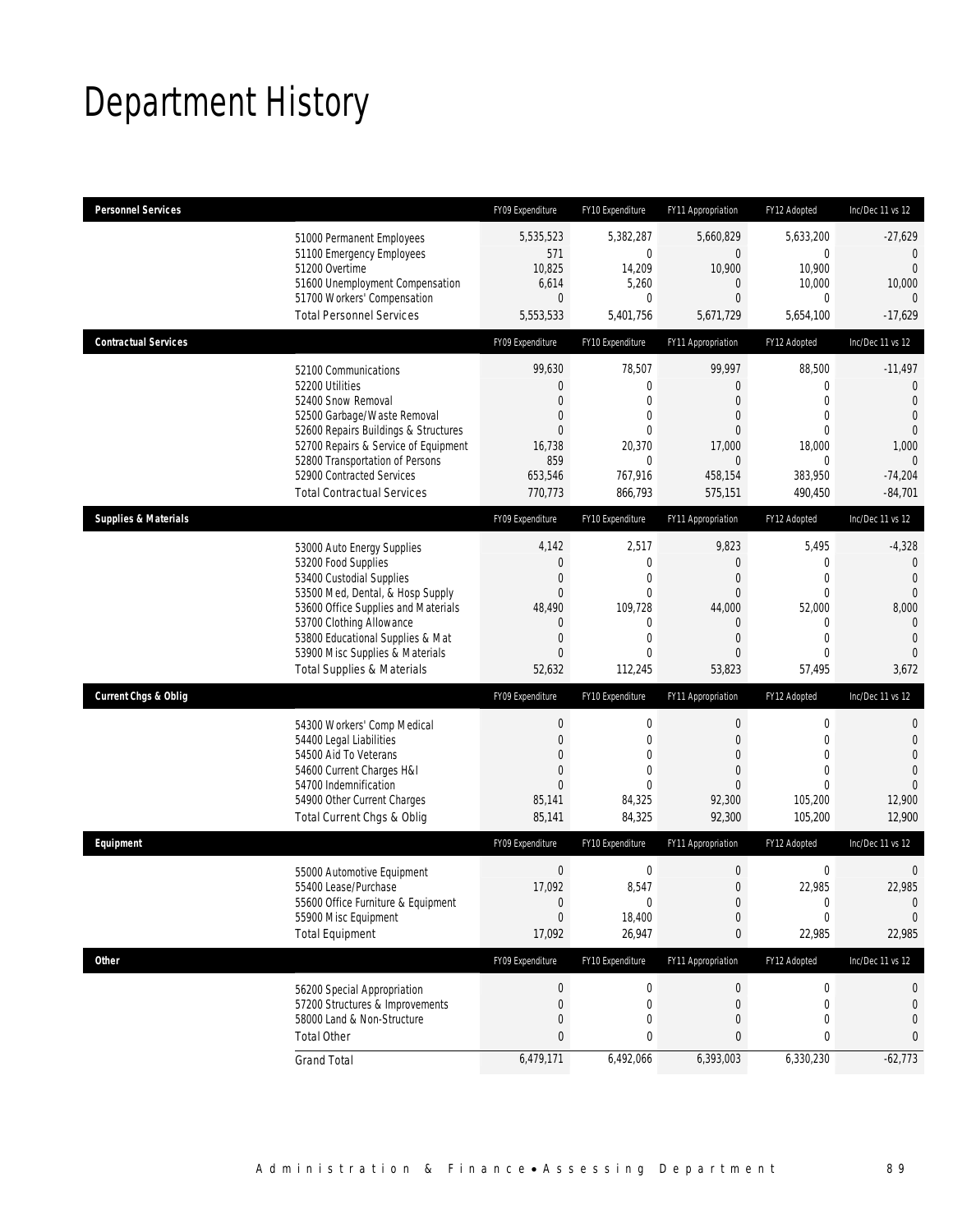# Department Personnel

| Title                         | Union<br>Code   | Grade     | Position | FY12 Salary | Title                          | Union<br>Code   | Grade | Position | FY12 Salary |
|-------------------------------|-----------------|-----------|----------|-------------|--------------------------------|-----------------|-------|----------|-------------|
| Commissioner                  | CDH             | <b>NG</b> | 1.00     | 130,960     | Head Clerk & Secretary         | SU4             | 13    | 1.00     | 41,001      |
| Member-Bd of Review           | EX <sub>0</sub> | <b>NG</b> | 1.00     | 85,467      | <b>Title Examiner</b>          | SU4             | 13    | 1.00     | 40,200      |
| Asst Dir-Assessing Plan Maint | AFJ             | 19A       | 1.00     | 80,761      | <b>Head Clerk</b>              | SU4             | 12    | 6.00     | 223,280     |
| Supv-Asst Assessors           | AFJ             | 18        | 1.00     | 53,839      | Exec Asst (Assess Oper Mgmt)   | EXM             | 12    | 2.00     | 222,890     |
| Supv-Asst Assessors           | AFL             | 18        | 9.00     | 624,842     | <b>Exec Asst</b>               | EXM             | 11    | 1.00     | 79,231      |
| Research Assessor             | AFL             | 18        | 1.00     | 71,795      | Prin Data Proc Systems Analyst | SE <sub>1</sub> | 10    | 2.00     | 202,355     |
| Admin Asst(Finance)           | SU4             | 18        | 1.00     | 75,184      | Property Officer (Asn)         | SU <sub>4</sub> | 10    | 1.00     | 33,947      |
| Sr Research Analyst (Asn)     | SU4             | 18        | 2.00     | 136,787     | Exec Asst (Asn)                | <b>EXM</b>      | 10    | 3.00     | 284,308     |
| <b>Asst Assessor</b>          | AFL             | 16A       | 4.00     | 230,139     | Prin Admin Asst(Asn, Parks)    | EXM             | 09    | 1.00     | 93,531      |
| Jr Assessing Draftsperson     | AFJ             | 16A       | 2.00     | 114,862     | Prin Admin Assistant           | SE <sub>1</sub> | 09    | 4.00     | 359,825     |
| Office Manager(Asn)           | SU4             | 16        | 3.00     | 185,469     | Sr Data Proc Sys Analyst       | SE <sub>1</sub> | 08    | 1.00     | 68,795      |
| Admin Assistant               | SU4             | 16        | 2.00     | 123,646     | Prin Admin Assistant           | SE <sub>1</sub> | 08    | 5.00     | 420,989     |
| Research Analyst (Asn)        | SU4             | 16        | 4.00     | 203,845     | Prin Admin Asst                | EXM             | 08    | 1.00     | 75,695      |
| Data Proc Equip Tech (Mis/Dpu | SU4             | 15        | 1.00     | 42,773      | <b>Dir-Assessing Services</b>  | SE <sub>1</sub> | 07    | 4.00     | 293,742     |
| Adm Assistant                 | SU4             | 15        | 3.00     | 161,476     | DP Sys Analyst                 | SE <sub>1</sub> | 06    | 2.00     | 122,144     |
| Asst Assessor (Trainee II)    | AFL             | 14        | 3.00     | 117,374     | Sr Adm Analyst                 | SE <sub>1</sub> | 06    | 2.00     | 142,996     |
| Adm Analyst                   | SU4             | 14        | 11.00    | 520,716     | Management Analyst(TRAC)       | SE <sub>1</sub> | 06    | 1.00     | 72,511      |
|                               |                 |           |          |             | Admin Secretary(ASN)           | SE <sub>1</sub> | 03    | 1.00     | 55,074      |
|                               |                 |           |          |             | <b>Total</b>                   |                 |       | 89       | 5,792,449   |

| <b>FY12 Total Request</b>    | 5,633,200    |
|------------------------------|--------------|
| <b>Salary Savings</b>        | $-191,249$   |
| Chargebacks                  | $\mathbf{0}$ |
| Other                        | 32,000       |
| <b>Differential Payments</b> | 0            |
| <b>Adjustments</b>           |              |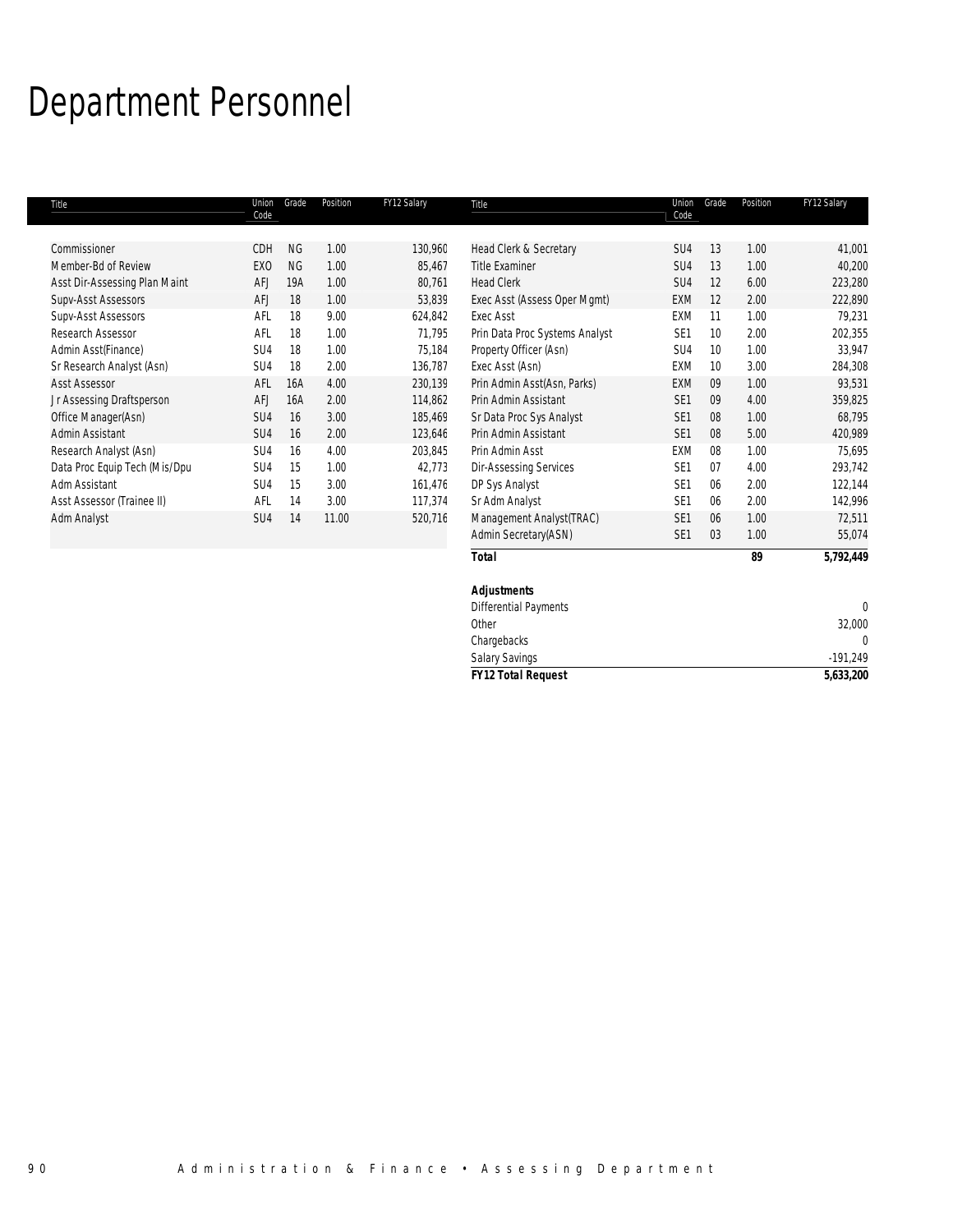### Program 1. Operations

#### *Emmanuel Dikibo, Manager Organization: 136100*

#### *Program Description*

The Operations program provides administration, fiscal, human resources, and other related administrative services to all operating units within the department. It also provides management and technical support for fleet administration, facilities and office management, and office technology, including ownership and physical description changes to real property that are maintained by the Tax Data Administration and Land Records units. The Taxpayer Referral and Assistance Center (TRAC) provides a single point of contact to taxpayers seeking information, assistance or referrals regarding excise, personal property and real estate. TRAC handles inquiries by phone, mail and email.

- To maintain accurate parcel and ownership data so as to ensure a fair assessment system.
- To process personal exemption applications in a timely and responsive manner.
- To process residential exemption applications in a timely and responsive manner.
- To resolve taxpayer inquiries in a timely and responsive manner.

| <b>Performance Measures</b>        |                                                                  | Actual '09 | Actual '10 | Projected '11 | Target '12        |
|------------------------------------|------------------------------------------------------------------|------------|------------|---------------|-------------------|
|                                    | % of map requests completed in 5 days                            | 100%       | 100%       | 100%          | 100%              |
|                                    | % of personal exemption applications processed<br>within 20 days | 100%       | 100%       | 100%          | 100%              |
|                                    | Map requests received                                            | 633        | 574        | 424<br>4.420  | 400               |
|                                    | Personal exemption applications received                         | 5.054      | 3,930      |               | 4,500             |
|                                    | Residential exemption applications received                      | 9.542      | 5,591      | 11.929        | 7,500             |
| <b>Selected Service Indicators</b> |                                                                  | Actual '09 | Actual '10 | Approp '11    | <b>Budget '12</b> |
|                                    | Personnel Services                                               | 1.697.481  | 1.675.063  | 1.826.370     | 1,738,826         |
|                                    | Non Personnel                                                    | 171.050    | 219.632    | 161.921       | 176,280           |
|                                    | <b>Total</b>                                                     | 1,868,531  | 1,894,695  | 1,988,291     | 1,915,106         |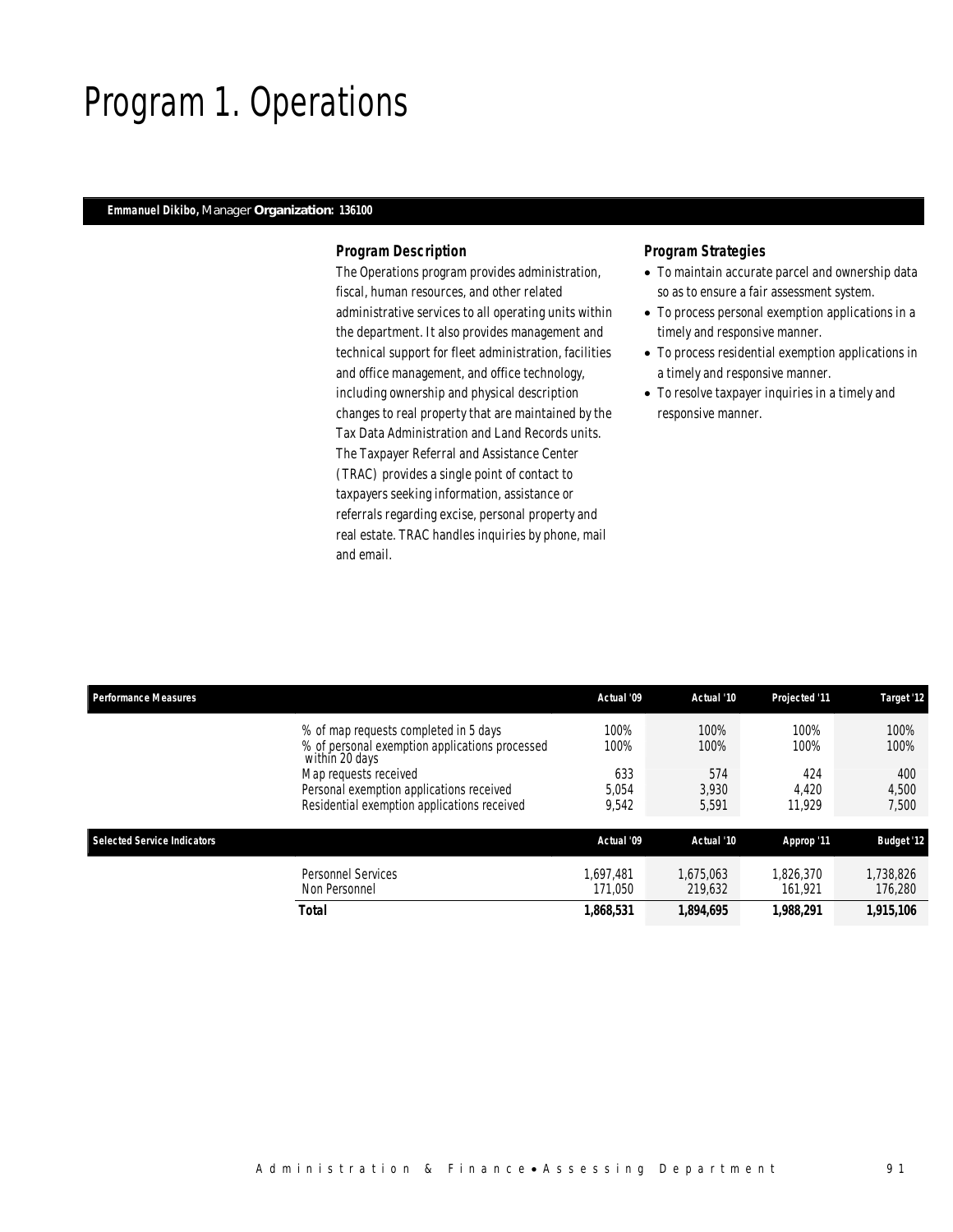### Program 2. Valuation

#### *Gayle Willett, Manager Organization: 136200*

#### *Program Description*

The Valuation program establishes and records the full and fair cash value of all real and personal property in the City of Boston as of January 1st of each year. Program staff also conducts research to develop sales models and valuation standards to produce market-based assessments.

- To maintain accurate parcel and ownership data so as to ensure a fair assessment system.
- To maintain and ensure data quality for all real and personal property to produce consistent and accurate values.
- To resolve abatements in a timely and responsive manner.

| <b>Performance Measures</b>                                                        | Actual '09           | Actual '10           | Projected '11        | Target '12           |
|------------------------------------------------------------------------------------|----------------------|----------------------|----------------------|----------------------|
| % of commercial abatement applications<br>reviewed                                 | 100%                 | 91%                  | 100%                 | 100%                 |
| % of maintenance parcels inspected<br>First time commercial abatement applications | 100%<br>632          | 100%<br>766          | 100%<br>434          | 100%<br>325          |
| filed<br>Maintenance parcels inspected<br>Personal property sites inspected        | 2,791                | 6,542                | 7.768<br>1,445       | 8,000<br>1,400       |
| Residential and condo abatement applications<br>reviewed                           | 1,317                | 1,344                | 1,672                | 1,600                |
| <b>Selected Service Indicators</b>                                                 | Actual '09           | Actual '10           | Approp '11           | <b>Budget '12</b>    |
| <b>Personnel Services</b><br>Non Personnel                                         | 2.809.758<br>216,210 | 2.591.273<br>158,705 | 2.721.841<br>149.099 | 2,742,789<br>165,900 |
| Total                                                                              | 3,025,968            | 2,749,978            | 2,870,940            | 2,908,689            |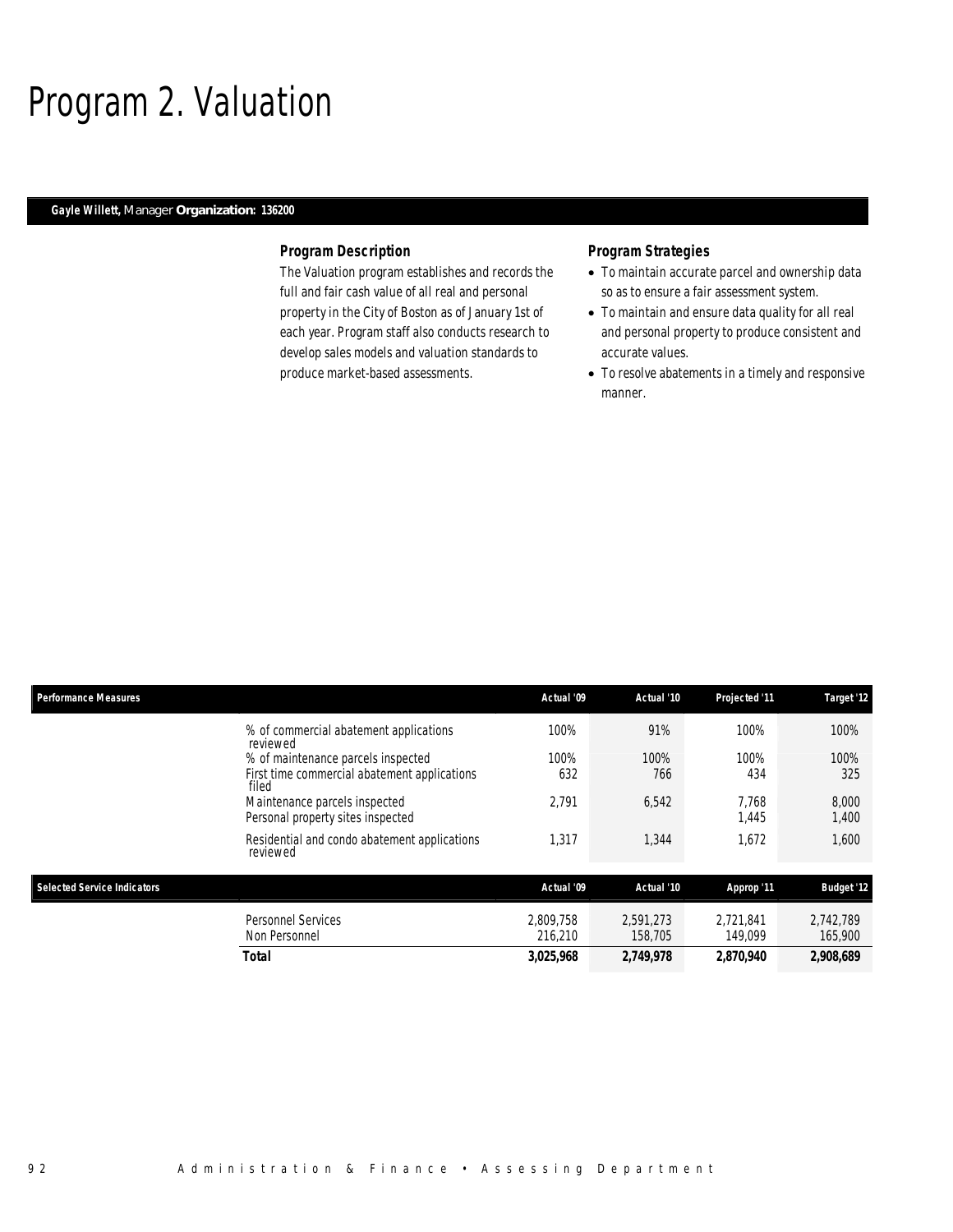### Program 3. Executive

#### *Ronald W. Rakow, Commissioner Organization: 136300*

#### *Program Description*

The Executive program provides support services to the Commissioner, including tax policy and information coordination and dissemination. In addition, both the Board of Review and Litigation units handle rulings on all abatement applications and representation at the state's Appellate Tax Board regarding these applications.

- To resolve abatement appeal cases in a satisfactory manner through withdrawals, settlement, or trial.
- To resolve taxpayer inquiries in a timely and responsive manner.

| <b>Performance Measures</b>        |                                                                                                                                            | Actual '09           | Actual '10           | Projected '11        | Target '12           |
|------------------------------------|--------------------------------------------------------------------------------------------------------------------------------------------|----------------------|----------------------|----------------------|----------------------|
|                                    | % of annual abatement cases closed<br>% of public requests to Commissioner's office<br>addressed within 3 days<br>Public requests received | 18%<br>100%<br>690   | 19%<br>100%<br>698   | 23%<br>100%<br>586   | 38%<br>95%<br>550    |
| <b>Selected Service Indicators</b> |                                                                                                                                            | Actual '09           | Actual '10           | Approp '11           | <b>Budget '12</b>    |
|                                    | Personnel Services<br>Non Personnel                                                                                                        | 1.046.294<br>538,378 | 1.135.420<br>711.973 | 1,123,518<br>410.254 | 1,172,485<br>333,950 |
|                                    | Total                                                                                                                                      | 1,584,672            | 1,847,393            | 1,533,772            | 1,506,435            |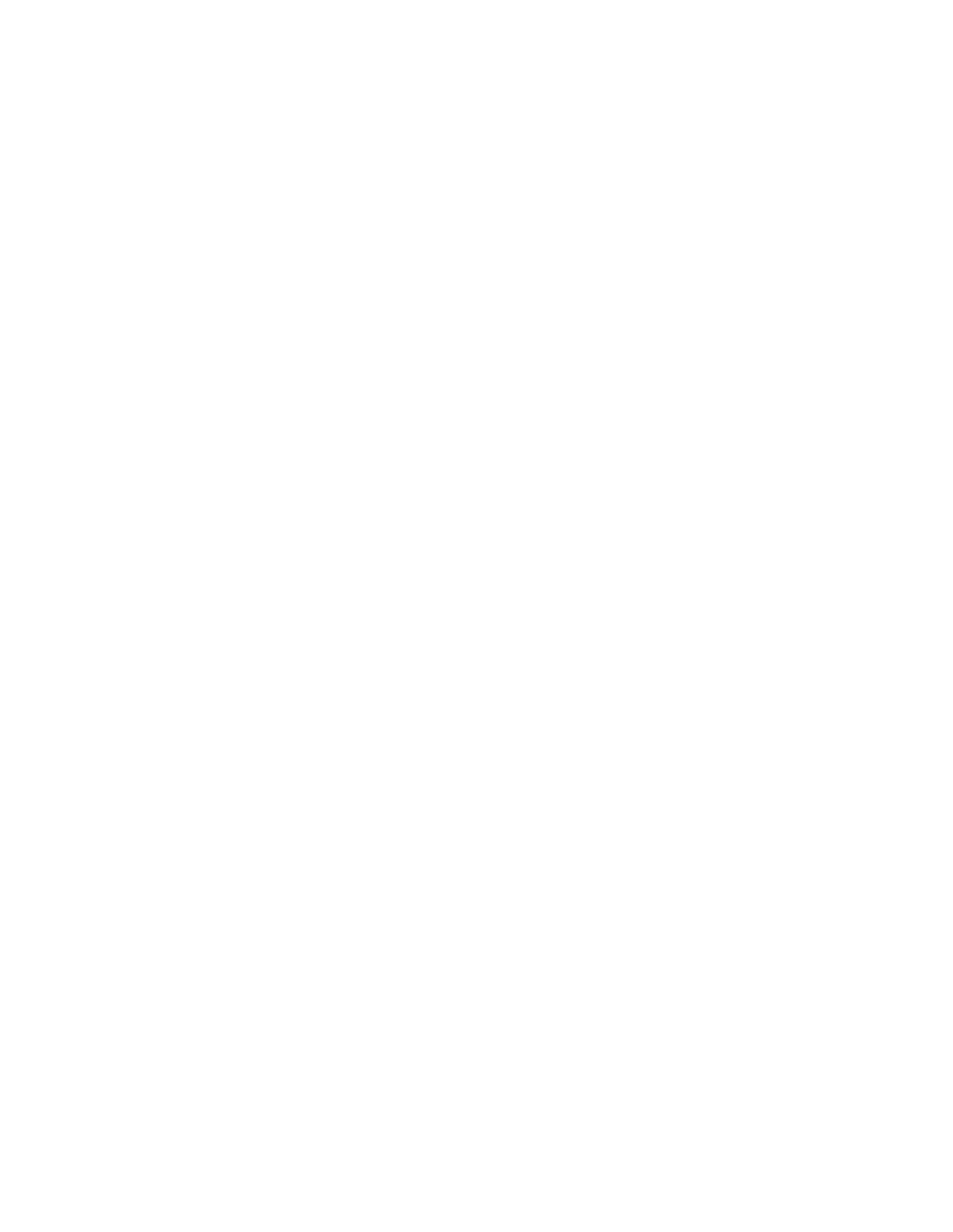# Auditing Department Operating Budget

#### *Sally D. Glora, City Auditor Appropriation: 131*

#### *Department Mission*

The mission of the Auditing Department is to present a complete and accurate statement of the City's financial condition.

#### *FY12 Performance Strategies*

- To ensure the City's financial records are complete and accurate.
- To ensure the efficient management of payroll records and provide timely responses to all requests for information.
- To process payrolls and related transactions completely, accurately, and on-time.
- To provide a support structure for effective management and operations.
- To review, process, and record financial transactions in a timely fashion and undertake custody of financial records.
- To review, process, and record financial transactions in a timely fashion.
- To review, process, and record financial transactions.
- To support the management and execution of the BAIS financial upgrade to V9.1.

| <b>Operating Budget</b>            | Program Name                   | Total Actual '09 | Total Actual '10 | <b>Total Approp '11</b> | <b>Total Budget '12</b> |
|------------------------------------|--------------------------------|------------------|------------------|-------------------------|-------------------------|
|                                    | Administration                 | 482,735          | 439,445          | 419.398                 | 478,620                 |
|                                    | Accounting                     | 552,940          | 556,129          | 591,652                 | 576,396                 |
|                                    | Central Payroll                | 469,920          | 473,640          | 495,440                 | 496,531                 |
|                                    | <b>Grants Monitoring</b>       | 215,550          | 200,489          | 168,995                 | 223,727                 |
|                                    | Accounts Payable               | 563,509          | 584,349          | 594,551                 | 515,722                 |
|                                    | <b>Total</b>                   | 2,284,654        | 2,254,052        | 2,270,036               | 2,290,996               |
| <b>External Funds Budget</b>       | <b>Fund Name</b>               | Total Actual '09 | Total Actual '10 | Total Approp '11        | <b>Total Budget '12</b> |
|                                    | ARRA - Earned Indirect         | $\boldsymbol{0}$ | 56,012           | 165.485                 | 69,037                  |
|                                    | <b>BAIS Financials Upgrade</b> | $\overline{0}$   | $\overline{0}$   | 1,968,920               | 2,408,847               |
|                                    | Total                          | 0                | 56,012           | 2,134,405               | 2,477,884               |
|                                    |                                |                  |                  |                         |                         |
| <b>Selected Service Indicators</b> |                                | Actual '09       | Actual '10       | Approp '11              | <b>Budget '12</b>       |
|                                    | <b>Personnel Services</b>      | 2,132,013        | 2,108,049        | 2,131,393               | 2,148,187               |
|                                    | Non Personnel                  | 152,641          | 146,003          | 138,643                 | 142,809                 |
|                                    | Total                          | 2,284,654        | 2,254,052        | 2,270,036               | 2,290,996               |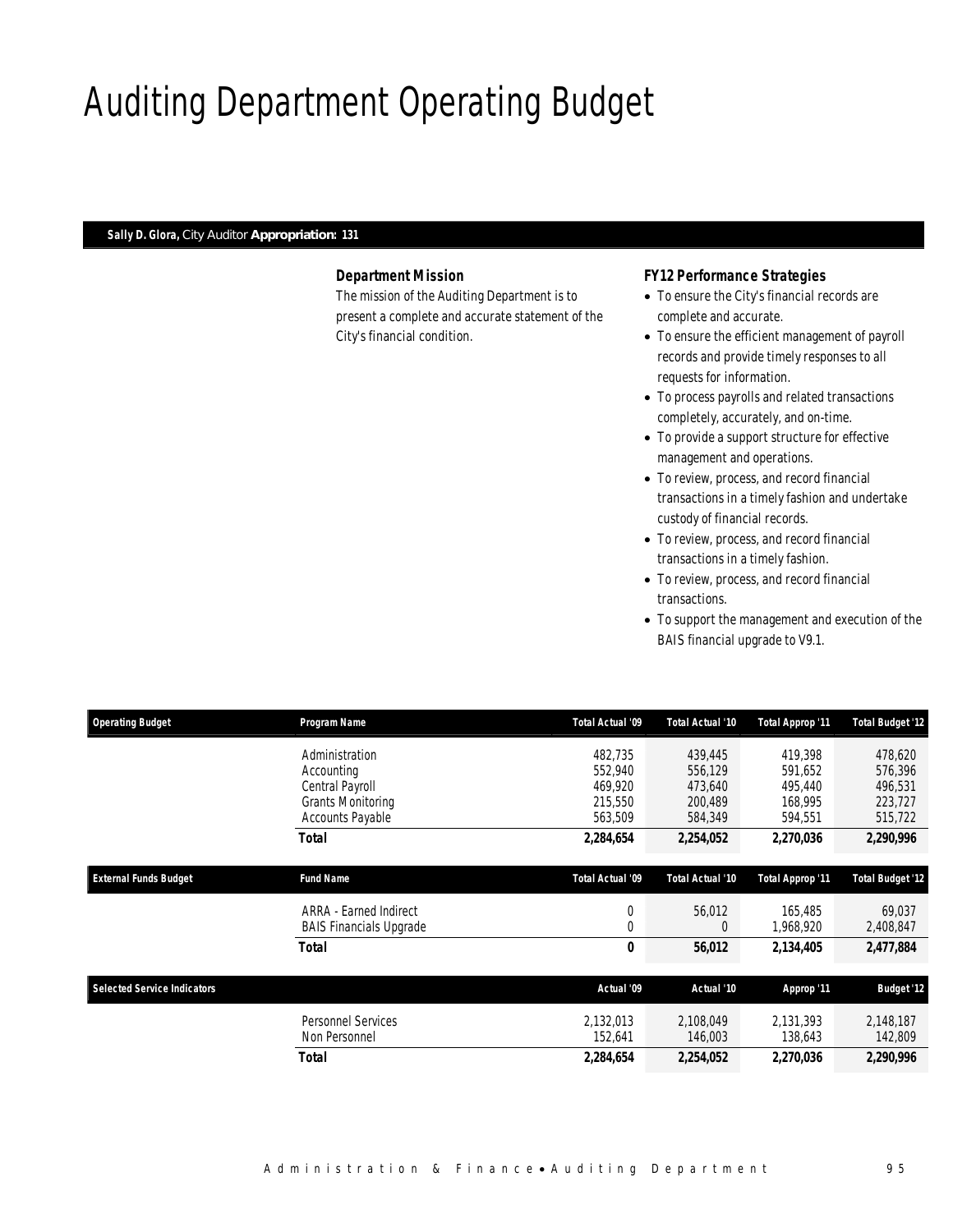### Auditing Department Operating Budget



#### *Authorizing Statutes*

- Annual Audit, 31 U.S.C. § 7502; M.G.L.A. c. 41, §§ 50, 53; M.G.L.A. c. 44, §§ 40, 53D; M.G.L.A. c. 60 § 97; Tregor, 1982 Mass. Acts ch. 190, § 14; CBC Ord. § 6-1.5.
- Annual Appropriation, M.G.L.A. c. 41, §§ 57-58; 1982 Mass. Acts 190, § 18; 1986 Mass. Acts ch. 701, § 3, 7-10; CBC St. 6 § 252; CBC Ord. § 6-1.10.
- Execution of Contracts, M.G.L.A. c 41, § 17; CBC St. 4 §§ 7-8; CBC Ord. § 5-5.28.
- Payment of Bills, M.G.L.A. c.41, §§ 51, 56; CBC Ord. § 5-5.27; CBC Ord. §§ 6-1.4-6-1.6; CBC Ord. § 11-6.37.
- Payment of Payrolls, M.G.L.A. c. 41, § 56; Tregor, 1982 Mass. Acts ch. 190 § 18; 1986 Mass. Acts ch. 701 § 9; CBC Ord. § 5-5.29; CBC Ord. § 6-1.3.
- Debt Service, Tregor, 1982 Mass. Acts ch. 190 §§ 4,8; M.G.L.A. c.41, § 57, CBC St. 6 §§ 254-255; CBC Ord. § 6-1.2.
- Financial Accounting and Reporting, 31 U.S.C. § 7502; M.G.L.A. c.41, §§ 54, 57-58, 61; M.G.L.A. c.44, § 43; CBC St.6 §§ 2-3; CBC Ord. § 5-5.34 ;CBC Ord. §§ 6-1.7-6.-1.8.

#### *Description of Services*

The Department prepares the City's annual financial statements, reviews and processes all financial transactions for accuracy, completeness, and compliance, implements fiscal controls over departmental spending, and provides technical assistance to departments and agencies.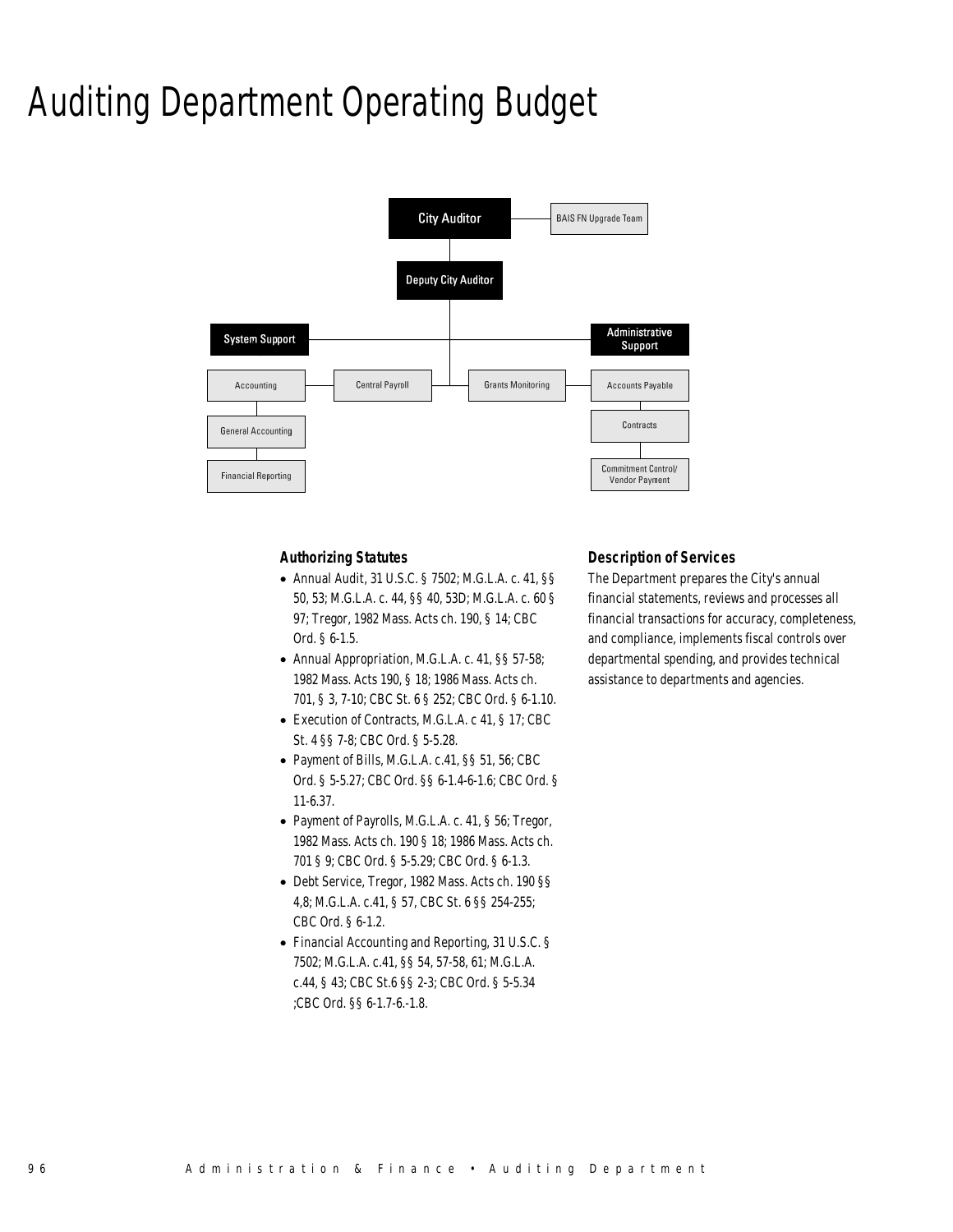## Department History

| <b>Personnel Services</b>       |                                                                                                                                                                                                                                                                                                      | FY09 Expenditure                                                                                                                           | FY10 Expenditure                                                                                              | FY11 Appropriation                                                                                                            | FY12 Adopted                                                                                                    | Inc/Dec 11 vs 12                                                                                                       |
|---------------------------------|------------------------------------------------------------------------------------------------------------------------------------------------------------------------------------------------------------------------------------------------------------------------------------------------------|--------------------------------------------------------------------------------------------------------------------------------------------|---------------------------------------------------------------------------------------------------------------|-------------------------------------------------------------------------------------------------------------------------------|-----------------------------------------------------------------------------------------------------------------|------------------------------------------------------------------------------------------------------------------------|
|                                 | 51000 Permanent Employees<br>51100 Emergency Employees<br>51200 Overtime<br>51600 Unemployment Compensation<br>51700 Workers' Compensation<br><b>Total Personnel Services</b>                                                                                                                        | 2,098,326<br>17,470<br>16,217<br>$\mathbf 0$<br>$\mathbf{0}$<br>2,132,013                                                                  | 2,079,630<br>11,275<br>10,297<br>6,847<br>$\mathbf 0$<br>2,108,049                                            | 2,121,313<br>0<br>10,080<br>$\mathbf 0$<br>0<br>2,131,393                                                                     | 2,138,307<br>$\boldsymbol{0}$<br>9,880<br>0<br>$\mathbf{0}$<br>2,148,187                                        | 16,994<br>0<br>$-200$<br>$\theta$<br>$\overline{0}$<br>16,794                                                          |
| <b>Contractual Services</b>     |                                                                                                                                                                                                                                                                                                      | FY09 Expenditure                                                                                                                           | FY10 Expenditure                                                                                              | FY11 Appropriation                                                                                                            | FY12 Adopted                                                                                                    | Inc/Dec 11 vs 12                                                                                                       |
|                                 | 52100 Communications<br>52200 Utilities<br>52400 Snow Removal<br>52500 Garbage/Waste Removal<br>52600 Repairs Buildings & Structures<br>52700 Repairs & Service of Equipment<br>52800 Transportation of Persons<br>52900 Contracted Services<br><b>Total Contractual Services</b>                    | 10,343<br>$\boldsymbol{0}$<br>$\mathbf{0}$<br>0<br>$\mathbf{0}$<br>7,839<br>200<br>104,215<br>122,597                                      | 9,497<br>$\boldsymbol{0}$<br>$\mathbf{0}$<br>0<br>$\mathbf{0}$<br>6,641<br>$\mathbf{0}$<br>100,548<br>116,686 | 10,629<br>$\overline{0}$<br>$\theta$<br>$\theta$<br>$\mathbf{0}$<br>6,800<br>200<br>97,500<br>115,129                         | 10,086<br>0<br>$\overline{0}$<br>$\mathbf 0$<br>$\mathbf{0}$<br>9,718<br>1,000<br>105,100<br>125,904            | $-543$<br>$\mathbf 0$<br>$\theta$<br>$\theta$<br>$\mathbf{0}$<br>2,918<br>800<br>7,600<br>10,775                       |
| <b>Supplies &amp; Materials</b> |                                                                                                                                                                                                                                                                                                      | FY09 Expenditure                                                                                                                           | FY10 Expenditure                                                                                              | FY11 Appropriation                                                                                                            | FY12 Adopted                                                                                                    | Inc/Dec 11 vs 12                                                                                                       |
|                                 | 53000 Auto Energy Supplies<br>53200 Food Supplies<br>53400 Custodial Supplies<br>53500 Med, Dental, & Hosp Supply<br>53600 Office Supplies and Materials<br>53700 Clothing Allowance<br>53800 Educational Supplies & Mat<br>53900 Misc Supplies & Materials<br><b>Total Supplies &amp; Materials</b> | $\boldsymbol{0}$<br>$\boldsymbol{0}$<br>$\mathbf 0$<br>$\mathbf{0}$<br>11,156<br>$\mathbf 0$<br>$\boldsymbol{0}$<br>$\mathbf{0}$<br>11,156 | $\mathbf 0$<br>$\mathbf 0$<br>$\mathbf 0$<br>$\mathbf{0}$<br>10,844<br>0<br>$\mathbf{0}$<br>16<br>10,860      | $\boldsymbol{0}$<br>$\mathbf{0}$<br>$\mathbf{0}$<br>$\mathbf{0}$<br>11,900<br>$\mathbf{0}$<br>$\mathbf{0}$<br>1,000<br>12,900 | $\boldsymbol{0}$<br>$\mathbf 0$<br>$\mathbf{0}$<br>$\mathbf{0}$<br>11,200<br>0<br>$\mathbf{0}$<br>500<br>11,700 | 0<br>$\mathbf 0$<br>$\overline{0}$<br>$\overline{0}$<br>$-700$<br>$\mathbf{0}$<br>$\overline{0}$<br>$-500$<br>$-1,200$ |
| <b>Current Chgs &amp; Oblig</b> |                                                                                                                                                                                                                                                                                                      | FY09 Expenditure                                                                                                                           | FY10 Expenditure                                                                                              | FY11 Appropriation                                                                                                            | FY12 Adopted                                                                                                    | Inc/Dec 11 vs 12                                                                                                       |
|                                 | 54300 Workers' Comp Medical<br>54400 Legal Liabilities<br>54500 Aid To Veterans<br>54600 Current Charges H&I<br>54700 Indemnification<br>54900 Other Current Charges<br>Total Current Chgs & Oblig                                                                                                   | $\boldsymbol{0}$<br>$\boldsymbol{0}$<br>$\boldsymbol{0}$<br>0<br>$\mathbf{0}$<br>5,610<br>5,610                                            | 212<br>$\mathbf 0$<br>$\mathbf{0}$<br>0<br>$\Omega$<br>5,917<br>6,129                                         | $\boldsymbol{0}$<br>$\theta$<br>$\mathbf{0}$<br>$\theta$<br>$\overline{0}$<br>4,450<br>4,450                                  | $\boldsymbol{0}$<br>$\mathbf 0$<br>$\mathbf{0}$<br>$\overline{0}$<br>$\overline{0}$<br>5,205<br>5,205           | 0<br>$\mathbf 0$<br>$\overline{0}$<br>$\overline{0}$<br>$\theta$<br>755<br>755                                         |
| Equipment                       |                                                                                                                                                                                                                                                                                                      | FY09 Expenditure                                                                                                                           | FY10 Expenditure                                                                                              | FY11 Appropriation                                                                                                            | FY12 Adopted                                                                                                    | Inc/Dec 11 vs 12                                                                                                       |
|                                 | 55000 Automotive Equipment<br>55400 Lease/Purchase<br>55600 Office Furniture & Equipment<br>55900 Misc Equipment<br><b>Total Equipment</b>                                                                                                                                                           | $\boldsymbol{0}$<br>12,328<br>$\bf{0}$<br>950<br>13,278                                                                                    | $\mathbf 0$<br>12,328<br>0<br>0<br>12,328                                                                     | $\boldsymbol{0}$<br>6,164<br>$\theta$<br>$\theta$<br>6,164                                                                    | $\boldsymbol{0}$<br>0<br>$\pmb{0}$<br>0<br>$\pmb{0}$                                                            | 0<br>$-6,164$<br>$\mathbf 0$<br>$\mathbf 0$<br>$-6,164$                                                                |
| <b>Other</b>                    |                                                                                                                                                                                                                                                                                                      | FY09 Expenditure                                                                                                                           | FY10 Expenditure                                                                                              | FY11 Appropriation                                                                                                            | FY12 Adopted                                                                                                    | Inc/Dec 11 vs 12                                                                                                       |
|                                 | 56200 Special Appropriation<br>57200 Structures & Improvements<br>58000 Land & Non-Structure<br><b>Total Other</b>                                                                                                                                                                                   | $\boldsymbol{0}$<br>$\boldsymbol{0}$<br>$\mathbf 0$<br>$\pmb{0}$                                                                           | 0<br>0<br>0<br>0                                                                                              | $\theta$<br>$\mathbf 0$<br>$\mathbf 0$<br>0                                                                                   | 0<br>0<br>$\mathbf{0}$<br>0                                                                                     | 0<br>0<br>0<br>0                                                                                                       |
|                                 | <b>Grand Total</b>                                                                                                                                                                                                                                                                                   | 2,284,654                                                                                                                                  | 2,254,052                                                                                                     | 2,270,036                                                                                                                     | 2,290,996                                                                                                       | 20,960                                                                                                                 |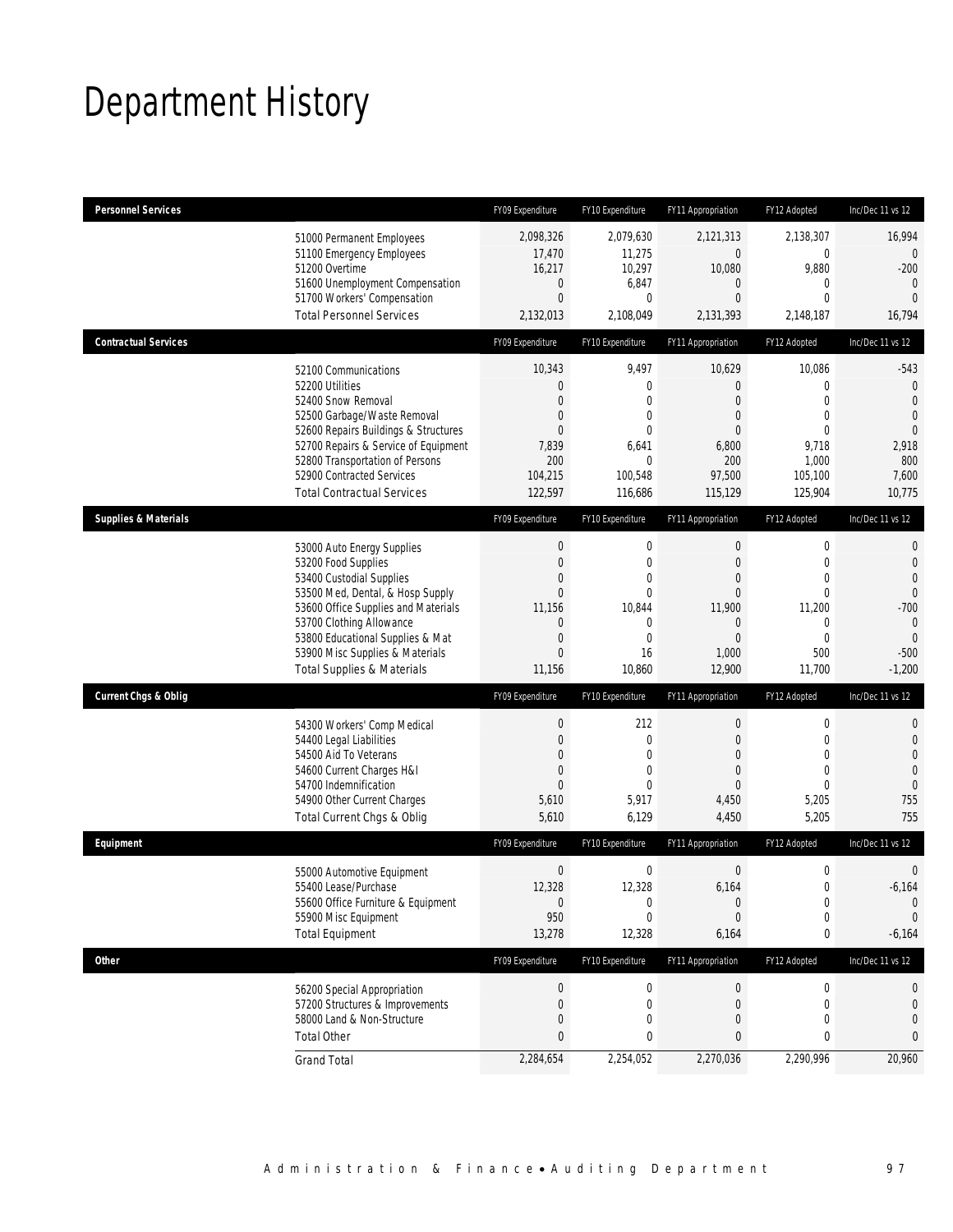### Department Personnel

| Title                       | Union<br>Code   | Grade     | Position | FY12 Salary | Title                        | Union<br>Code   | Grade | Position | FY12 Salary |
|-----------------------------|-----------------|-----------|----------|-------------|------------------------------|-----------------|-------|----------|-------------|
| <b>City Auditor</b>         | CDH             | <b>NG</b> | 1.00     | 121,791     | Prin Admin Analyst (Aud)     | SE <sub>1</sub> | 07    | 2.00     | 148,748     |
| Asst Prin Accountant        | SU <sub>4</sub> | 14        | 2.00     | 101,684     | Senior Admin Asst            | SE <sub>1</sub> | 07    | 1.00     | 79,677      |
| Sr Accountant               | SU <sub>4</sub> | 13        | 4.00     | 188,076     | Sr Adm Anl                   | SE <sub>1</sub> | 06    | 1.00     | 72,511      |
| <b>Head Account Clerk</b>   | SU4             | 12        | 4.00     | 155,658     | Sr Adm An(SpProjStff)(Aud)   | SE <sub>1</sub> | 06    | 3.00     | 176,987     |
| Dep City Auditor            | EXM             | 11        | 1.00     | 107,385     | Supv-Acntng(Auditing)        | SE <sub>1</sub> | 05    | 2.00     | 122,799     |
| P Admin Asst                | SE <sub>1</sub> | 10        | 2.00     | 202,355     | Supv-Acctnq(TransDiv)(Aud)   | SE <sub>1</sub> | 05    | 1.00     | 66,540      |
| Sr Data Proc Sys An(Budget) | SE <sub>1</sub> | 09        | 1.00     | 80,242      | Admin Asst                   | SE <sub>1</sub> | 05    | 1.00     | 58,407      |
| <b>Asst City Auditor</b>    | SE <sub>1</sub> | 09        | 2.00     | 187,063     | Admin Analyst (Aud)          | SE <sub>1</sub> | 04    | 2.00     | 101,146     |
| Prin Admin Assistant        | SE <sub>1</sub> | 08        | 2.00     | 156,955     | Sr Research Analyst          | SE <sub>1</sub> | 03    | 3.00     | 165,221     |
|                             |                 |           |          |             | SrResAn(GrantsUnit)(Aud)     | SE <sub>1</sub> | 03    | 1.00     | 36,823      |
|                             |                 |           |          |             | <b>Total</b>                 |                 |       | 36       | 2,330,066   |
|                             |                 |           |          |             | <b>Adjustments</b>           |                 |       |          |             |
|                             |                 |           |          |             | <b>Differential Payments</b> |                 |       |          | $\theta$    |
|                             |                 |           |          |             | Other                        |                 |       |          | 28,470      |
|                             |                 |           |          |             | Chargebacks                  |                 |       |          | $-46,662$   |
|                             |                 |           |          |             | <b>Salary Savings</b>        |                 |       |          | $-173,567$  |
|                             |                 |           |          |             | <b>FY12 Total Request</b>    |                 |       |          | 2,138,307   |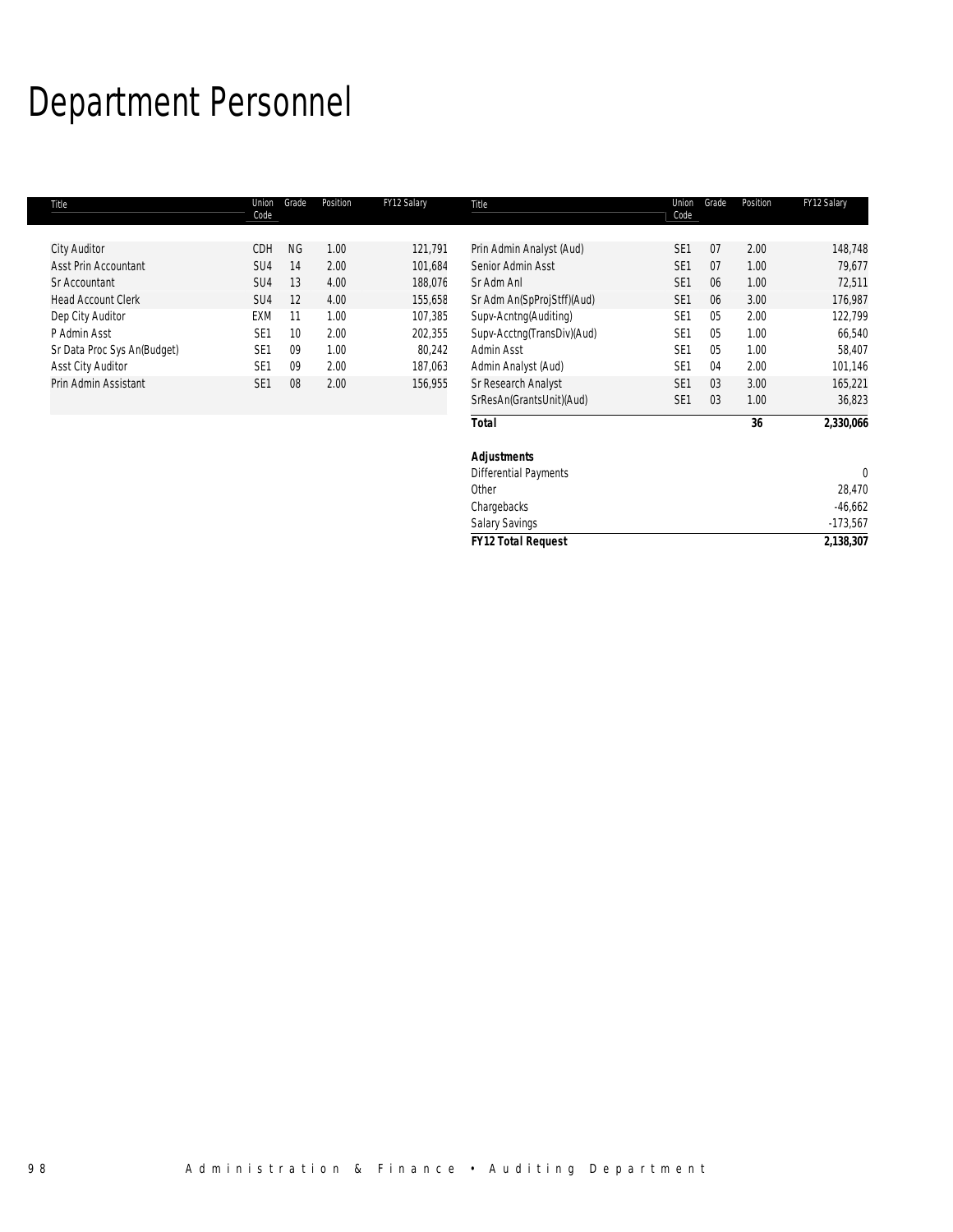### External Funds History

| <b>Personnel Services</b>       |                                                                     | FY09 Expenditure | FY10 Expenditure                 | FY11 Appropriation      | FY12 Adopted                | Inc/Dec 11 vs 12                 |
|---------------------------------|---------------------------------------------------------------------|------------------|----------------------------------|-------------------------|-----------------------------|----------------------------------|
|                                 | 51000 Permanent Employees                                           | $\bf 0$          | $\boldsymbol{0}$                 | 307,251                 | 724,176                     | 416,924                          |
|                                 | 51100 Emergency Employees                                           | $\mathbf{0}$     | $\mathbf 0$                      | $\mathbf 0$             | 32,263                      | 32,263                           |
|                                 | 51200 Overtime                                                      | 0                | 0                                | 2,142                   | 163,636                     | 131,494                          |
|                                 | 51300 Part Time Employees                                           | 0                | 0                                | 0                       | $\mathbf{0}$                | $\mathbf{0}$                     |
|                                 | 51400 Health Insurance<br>51500 Pension & Annunity                  | 0<br>0           | 0<br>0                           | 0<br>0                  | $\mathbf{0}$<br>$\mathbf 0$ | $\overline{0}$<br>$\overline{0}$ |
|                                 | 51600 Unemployment Compensation                                     | 0                | 0                                | $\Omega$                | $\mathbf{0}$                | $\overline{0}$                   |
|                                 | 51700 Workers' Compensation                                         | 0                | $\overline{0}$                   | $\overline{0}$          | $\mathbf{0}$                | $\overline{0}$                   |
|                                 | 51800 Indirect Costs                                                | 0                | 0                                | 0                       | $\mathbf{0}$                | $\overline{0}$                   |
|                                 | 51900 Medicare                                                      | 0                | $\overline{0}$                   | 0                       | $\mathbf{0}$                | $\Omega$                         |
|                                 | <b>Total Personnel Services</b>                                     | $\mathbf{0}$     | 0                                | 309,393                 | 920,075                     | 610,682                          |
| <b>Contractual Services</b>     |                                                                     | FY09 Expenditure | FY10 Expenditure                 | FY11 Appropriation      | FY12 Adopted                | Inc/Dec 11 vs 12                 |
|                                 | 52100 Communications                                                | $\boldsymbol{0}$ | $\boldsymbol{0}$                 | $\boldsymbol{0}$        | 71,000                      | 71,000                           |
|                                 | 52200 Utilities                                                     | $\mathbf 0$      | 0                                | $\boldsymbol{0}$        | 43,000                      | 43,000                           |
|                                 | 52400 Snow Removal                                                  | 0                | 0                                | 0                       | 0<br>$\overline{0}$         | $\Omega$                         |
|                                 | 52500 Garbage/Waste Removal<br>52600 Repairs Buildings & Structures | 0<br>0           | $\overline{0}$<br>0              | 0<br>0                  | 95,000                      | $\overline{0}$<br>95,000         |
|                                 | 52700 Repairs & Service of Equipment                                | 0                | $\mathbf 0$                      | $\mathbf{0}$            | 11,000                      | 11,000                           |
|                                 | 52800 Transportation of Persons                                     | 0                | $\overline{0}$                   | 3,494                   | 6,000                       | 2,506                            |
|                                 | 52900 Contracted Services                                           | 0                | 56,012                           | 160,460                 | 531,855                     | 371,395                          |
|                                 | <b>Total Contractual Services</b>                                   | $\pmb{0}$        | 56,012                           | 163,954                 | 757,855                     | 593,901                          |
| <b>Supplies &amp; Materials</b> |                                                                     | FY09 Expenditure | FY10 Expenditure                 | FY11 Appropriation      | FY12 Adopted                | Inc/Dec 11 vs 12                 |
|                                 | 53000 Auto Energy Supplies                                          | $\boldsymbol{0}$ | $\boldsymbol{0}$                 | $\boldsymbol{0}$        | $\boldsymbol{0}$            | $\mathbf{0}$                     |
|                                 | 53200 Food Supplies                                                 | $\mathbf 0$      | 0                                | $\boldsymbol{0}$        | $\mathbf{0}$                | $\mathbf{0}$                     |
|                                 | 53400 Custodial Supplies                                            | 0                | 0                                | 0                       | 7,000                       | 7,000                            |
|                                 | 53500 Med, Dental, & Hosp Supply                                    | 0                | $\mathbf 0$                      | $\boldsymbol{0}$        | $\mathbf{0}$                | $\Omega$                         |
|                                 | 53600 Office Supplies and Materials<br>53700 Clothing Allowance     | 0<br>0           | $\overline{0}$<br>$\overline{0}$ | 477<br>$\boldsymbol{0}$ | 10,600<br>$\mathbf{0}$      | 10,123<br>$\Omega$               |
|                                 | 53900 Misc Supplies & Materials                                     | 0                | 0                                | 0                       | 5,000                       | 5,000                            |
|                                 | <b>Total Supplies &amp; Materials</b>                               | 0                | 0                                | 477                     | 22,600                      | 22,123                           |
| <b>Current Chgs &amp; Oblig</b> |                                                                     | FY09 Expenditure | FY10 Expenditure                 | FY11 Appropriation      | FY12 Adopted                | Inc/Dec 11 vs 12                 |
|                                 | 54300 Workers' Comp Medical                                         | $\boldsymbol{0}$ | 0                                | 0                       | $\mathbf 0$                 | 0                                |
|                                 | 54400 Legal Liabilities                                             | $\mathbf 0$      | 0                                | 0                       | $\mathbf 0$                 | $\mathbf{0}$                     |
|                                 | 54600 Current Charges H&I                                           | 0                | $\mathbf 0$                      | $\overline{0}$          | $\mathbf{0}$                | $\mathbf{0}$                     |
|                                 | 54700 Indemnification                                               | 0                | 0                                | 0                       | $\mathbf{0}$                | $\Omega$                         |
|                                 | 54900 Other Current Charges                                         | 0                | 0                                | 1,657,457               | 607,354                     | $-1,050,103$                     |
|                                 | Total Current Chgs & Oblig                                          | $\mathbf{0}$     | 0                                | 1,657,457               | 607,354                     | $-1,050,103$                     |
| <b>Fauinment</b>                |                                                                     | FY09 Expenditure | FY10 Expenditure                 | FY11 Appropriation      | FY12 Adopted                | Inc/Dec 11 vs 12                 |
|                                 | 55000 Automotive Equipment                                          | $\mathbf 0$      | 0                                | $\mathbf 0$             | $\mathbf 0$                 | $\mathbf 0$                      |
|                                 | 55400 Lease/Purchase                                                | $\mathbf 0$      | $\boldsymbol{0}$                 | $\boldsymbol{0}$        | $\mathbf{0}$                | $\overline{0}$                   |
|                                 | 55600 Office Furniture & Equipment                                  | 0                | $\mathbf 0$                      | $\mathbf 0$             | 150,000                     | 150,000                          |
|                                 | 55900 Misc Equipment                                                | $\boldsymbol{0}$ | $\mathbf 0$                      | 3,124                   | 20,000                      | 16,876                           |
|                                 | <b>Total Equipment</b>                                              | $\mathbf{0}$     | 0                                | 3,124                   | 170,000                     | 166,876                          |
| <b>Other</b>                    |                                                                     | FY09 Expenditure | FY10 Expenditure                 | FY11 Appropriation      | FY12 Adopted                | Inc/Dec 11 vs 12                 |
|                                 | 56200 Special Appropriation                                         | $\boldsymbol{0}$ | $\boldsymbol{0}$                 | $\boldsymbol{0}$        | $\boldsymbol{0}$            | $\mathbf 0$                      |
|                                 | 57200 Structures & Improvements                                     | $\boldsymbol{0}$ | $\mathbf 0$                      | $\boldsymbol{0}$        | $\mathbf 0$                 | $\mathbf 0$                      |
|                                 | 58000 Land & Non-Structure                                          | 0                | $\mathbf 0$                      | $\boldsymbol{0}$        | $\mathbf 0$                 | $\mathbf{0}$                     |
|                                 | <b>Total Other</b>                                                  | 0                | 0                                | 0                       | $\bf{0}$                    | $\mathbf{0}$                     |
|                                 | <b>Grand Total</b>                                                  | $\bf 0$          | 56,012                           | 2,134,405               | 2,477,884                   | 343,479                          |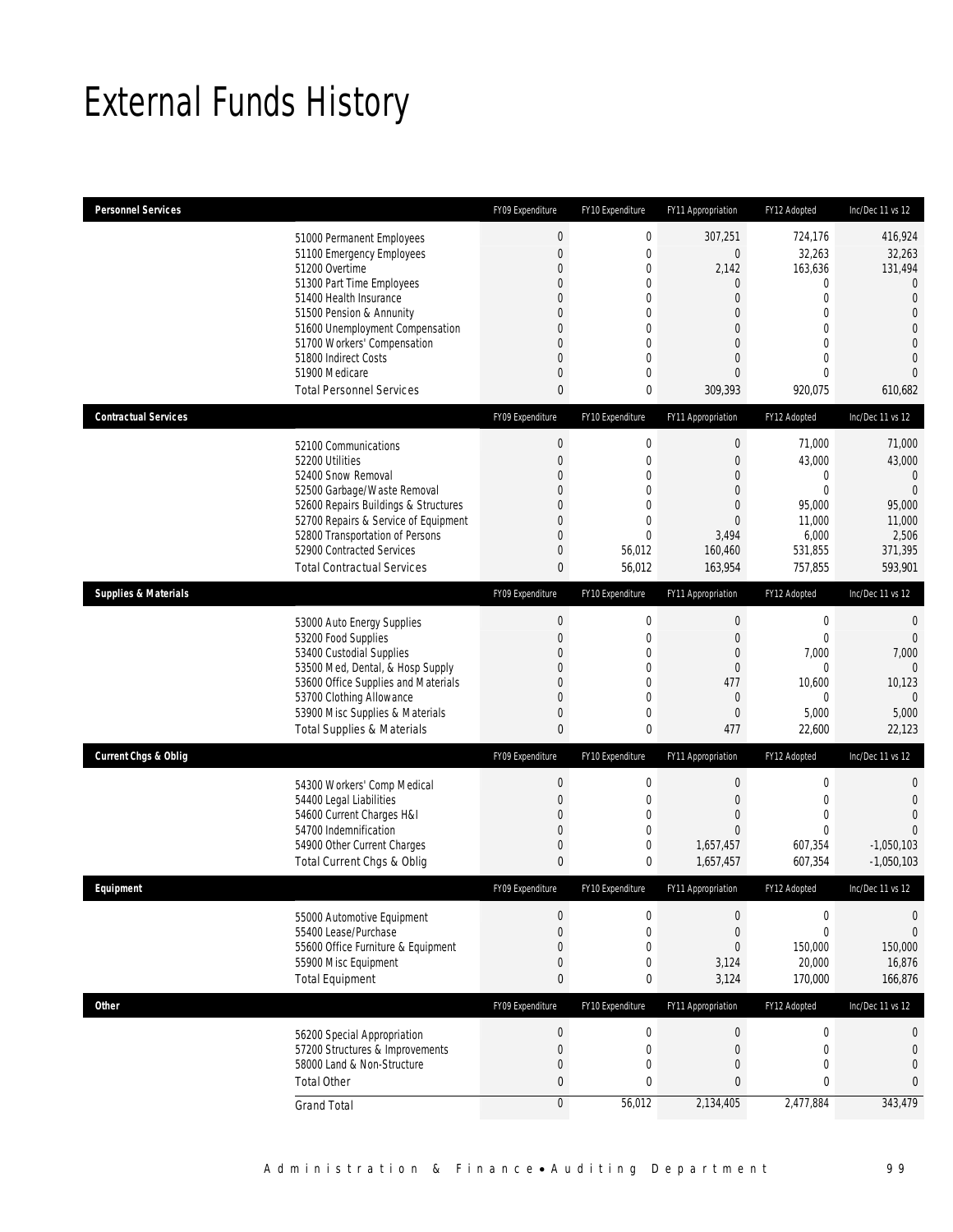### External Funds Personnel

| Title              |                            | Union<br>Code   | Grade | Position | FY12 Salary | Title                               | Union<br>Code   | Grade | Position | FY12 Salary    |
|--------------------|----------------------------|-----------------|-------|----------|-------------|-------------------------------------|-----------------|-------|----------|----------------|
|                    |                            |                 |       |          |             |                                     |                 |       |          |                |
| Prin Dp Sys Anl-DP |                            | SE <sub>1</sub> | 11    | 1.00     | 102,078     | Sr Admin Analyst (Special Projects) | <b>EXM</b>      | 06    | 1.00     | 69,037         |
|                    | Sr Data Proc Systems Anl I | SE <sub>1</sub> | 09    | 6.00     | 495,316     | Admin Asst                          | SE <sub>1</sub> | 05    | 1.00     | 45,879         |
|                    |                            |                 |       |          |             | Total                               |                 |       | 9        | 712,311        |
|                    |                            |                 |       |          |             | <b>Adjustments</b>                  |                 |       |          |                |
|                    |                            |                 |       |          |             | <b>Differential Payments</b>        |                 |       |          | $\overline{0}$ |
|                    |                            |                 |       |          |             | Other                               |                 |       |          | 11,865         |
|                    |                            |                 |       |          |             | Chargebacks                         |                 |       |          | $\mathbf{0}$   |
|                    |                            |                 |       |          |             | Salary Savings                      |                 |       |          | $\mathbf{0}$   |
|                    |                            |                 |       |          |             | <b>FY12 Total Request</b>           |                 |       |          | 724,176        |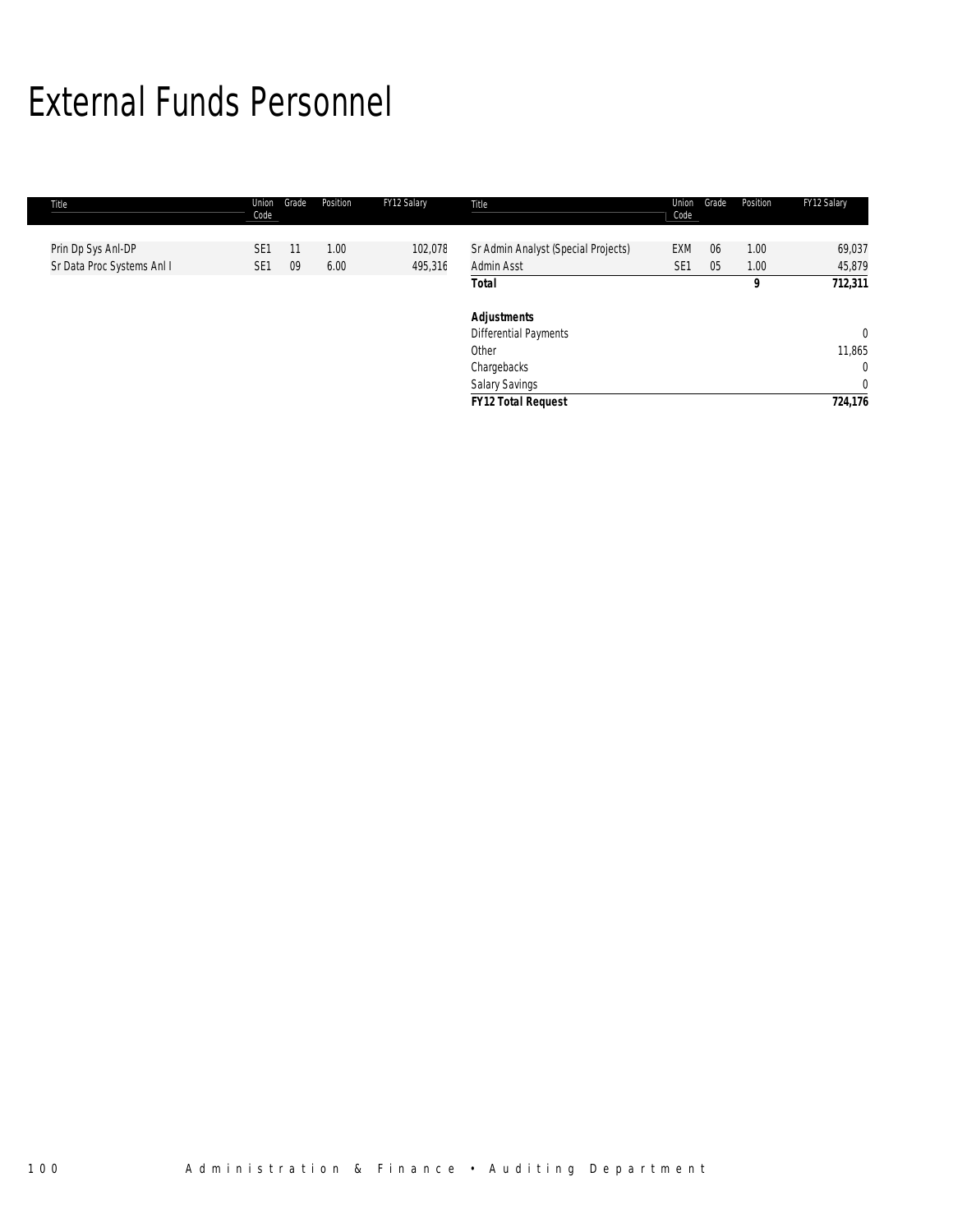### Program 1. Administration

#### *Dennis Coughlin, Manager Organization: 131100*

### *Program Description*

The Administration Program is responsible for executive operations and provides administrative and human resource support to all programs.

- To provide a support structure for effective management and operations.
- To support the management and execution of the BAIS financial upgrade to V9.1.

| <b>Performance Measures</b>        |                                                                                                                                                                                      | Actual '09                   | Actual '10                   | Projected '11                | Target '12                   |
|------------------------------------|--------------------------------------------------------------------------------------------------------------------------------------------------------------------------------------|------------------------------|------------------------------|------------------------------|------------------------------|
|                                    | % of information requests processed within 10<br>days<br>% of personnel transactions accurately<br>processed in 5 days<br>% of vendor invoices accurately processed<br>within 3 days | 94%<br>85%<br>87%            | 83%<br>100%<br>99%           | 73%<br>100%<br>100%          | 90%<br>90%<br>100%           |
| <b>Selected Service Indicators</b> |                                                                                                                                                                                      | Actual '09                   | Actual '10                   | Approp '11                   | <b>Budget '12</b>            |
|                                    | <b>Personnel Services</b><br>Non Personnel<br>Total                                                                                                                                  | 409.464<br>73.271<br>482,735 | 402.550<br>36.895<br>439,445 | 398.123<br>21.275<br>419,398 | 450.824<br>27,796<br>478,620 |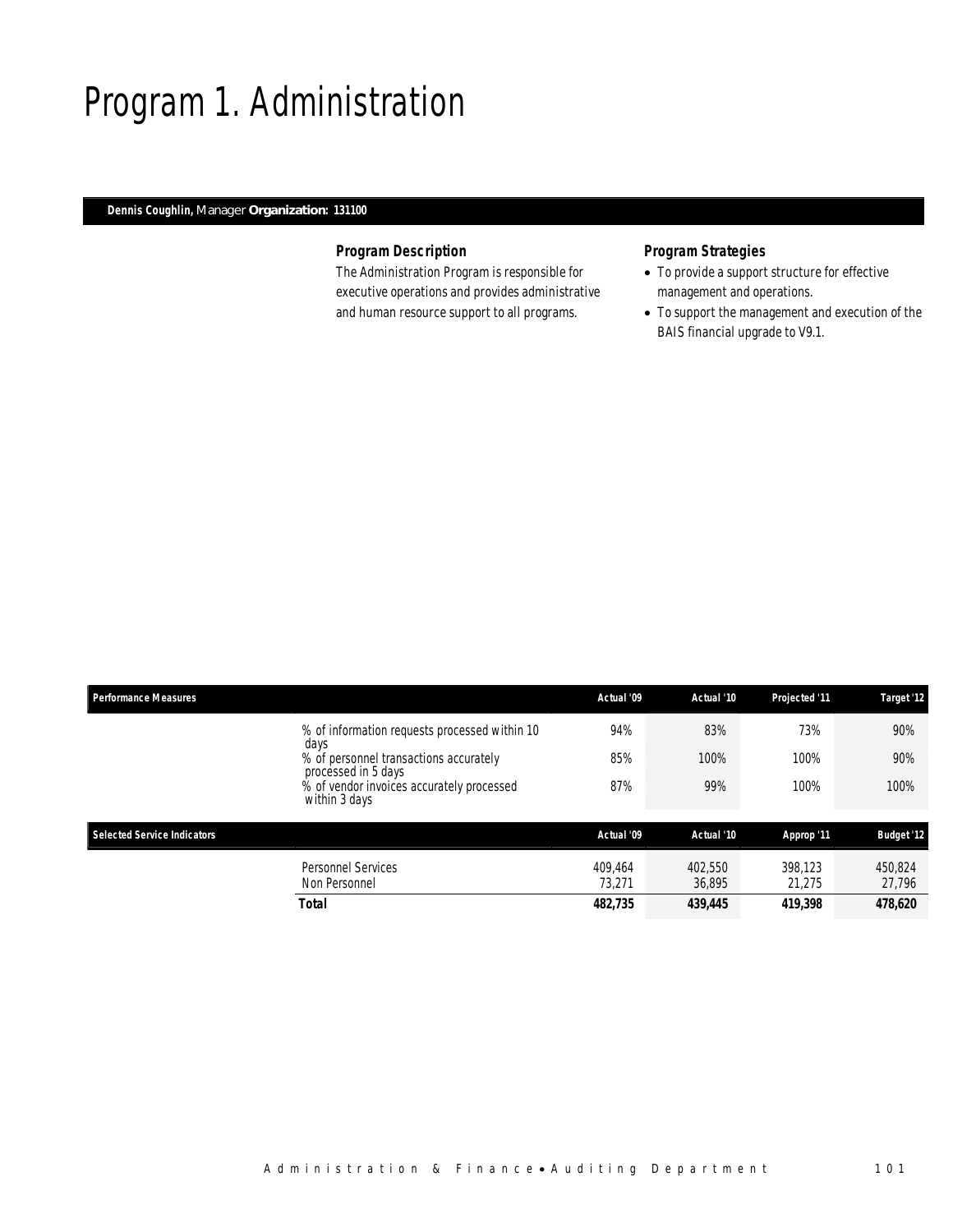### Program 2. Accounting

#### *Paul F. Waple, Manager Organization: 131200*

#### *Program Description*

The primary responsibility of the Accounting Program is to provide accurate and complete financial data and technical assistance to all City departments. The Program also oversees the coordination of the City's Annual Financial Audit and the publication of the Comprehensive Annual Financial Report (CAFR).

- To ensure the City's financial records are complete and accurate.
- To review, process, and record financial transactions in a timely fashion.

| <b>Performance Measures</b>        |                                                         | Actual '09       | Actual '10       | Projected '11     | Target '12        |
|------------------------------------|---------------------------------------------------------|------------------|------------------|-------------------|-------------------|
|                                    | % of account reconciliations completed within 5<br>days | 100%             | 100%             | 76%               | 95%               |
|                                    | % of journal vouchers completed within 3 days           | 99%              | 99%              | 99%               | 95%               |
|                                    | % of payrolls posted within 7 days of pay period<br>end | 100%             | 100%             | 94%               | 95%               |
|                                    | Account reconciliations completed                       | 892              | 903              | 974               | 900               |
|                                    | Journal vouchers processed accounting                   | 21.459           | 21.958           | 20.375            | 18,500            |
|                                    | Monthly financial reports distributed                   | 913              | 812              | 874               | 900               |
|                                    | Pay periods posted within 7 days                        | 52               | 52               | 49                | 50                |
| <b>Selected Service Indicators</b> |                                                         | Actual '09       | Actual '10       | Approp '11        | <b>Budget '12</b> |
|                                    | <b>Personnel Services</b><br>Non Personnel              | 548.444<br>4,496 | 551,750<br>4,379 | 580,842<br>10.810 | 571.279<br>5,117  |
|                                    | <b>Total</b>                                            | 552,940          | 556,129          | 591,652           | 576,396           |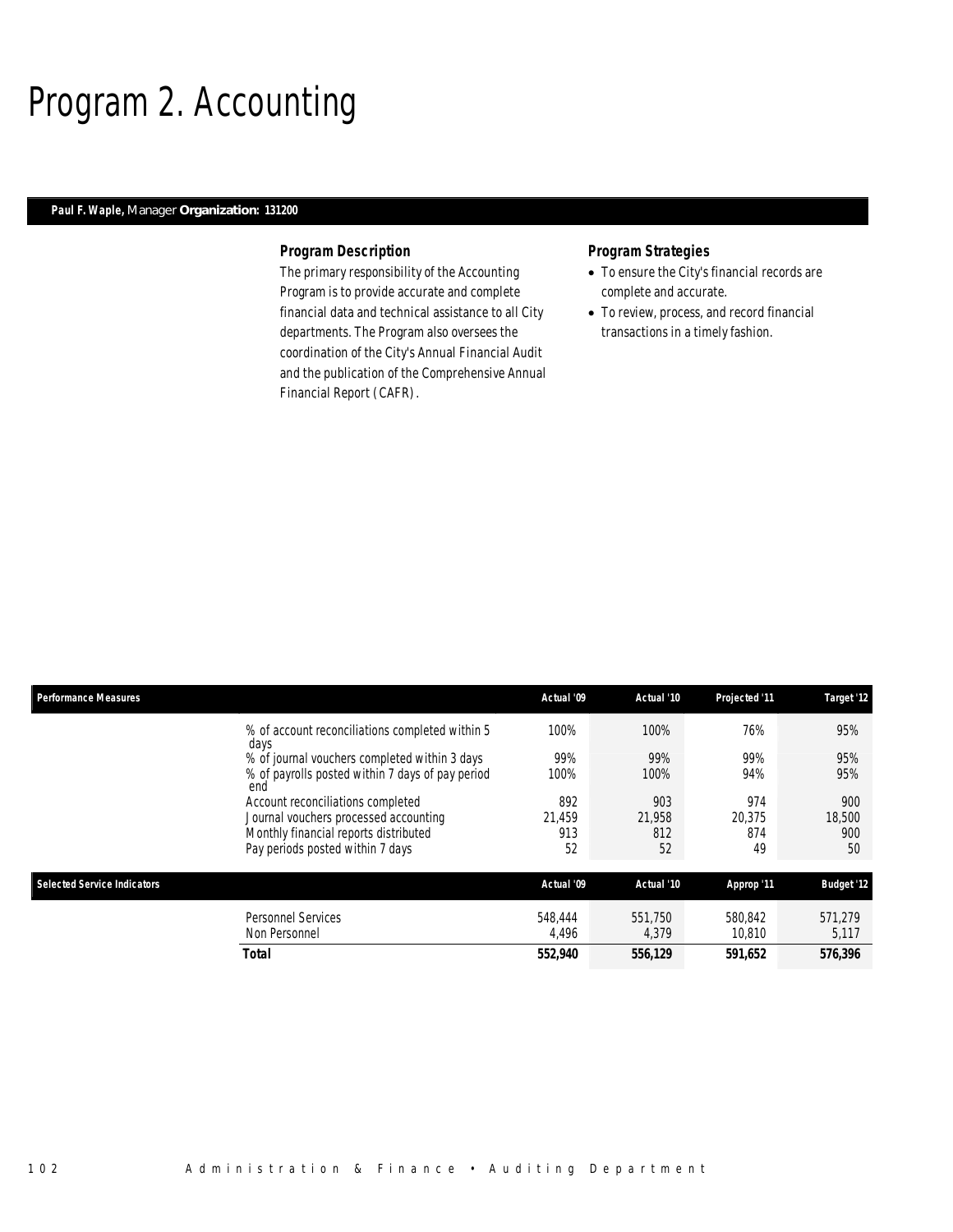### Program 3. Central Payroll

#### *Diane O'Malley, Manager Organization: 131300*

#### *Program Description*

The primary responsibility of the Central Payroll Program is the timely and accurate processing of wages for all employees for both pay frequencies in compliance with all local, state, and federal laws, and in conformity with the City's collective bargaining agreements.

- To ensure the efficient management of payroll records and provide timely responses to all requests for information.
- To process payrolls and related transactions completely, accurately, and on-time.

| <b>Performance Measures</b>                                                  | Actual '09       | Actual '10       | Projected '11    | Target '12        |
|------------------------------------------------------------------------------|------------------|------------------|------------------|-------------------|
| % of payroll confirms met within scheduled time<br>frame<br>Payroll reviews  | 87%              | 65%              | 43%              | 95%<br>5          |
| Payrolls confirmed within scheduled time frame<br>Scheduled payroll confirms | 45<br>52         | 34<br>52         | 23<br>53         | 50<br>52          |
| <b>Selected Service Indicators</b>                                           | Actual '09       | Actual '10       | Approp '11       | <b>Budget '12</b> |
| <b>Personnel Services</b><br>Non Personnel                                   | 467.119<br>2,801 | 470.078<br>3,562 | 488,929<br>6.511 | 492,369<br>4,162  |
| <b>Total</b>                                                                 | 469,920          | 473,640          | 495,440          | 496,531           |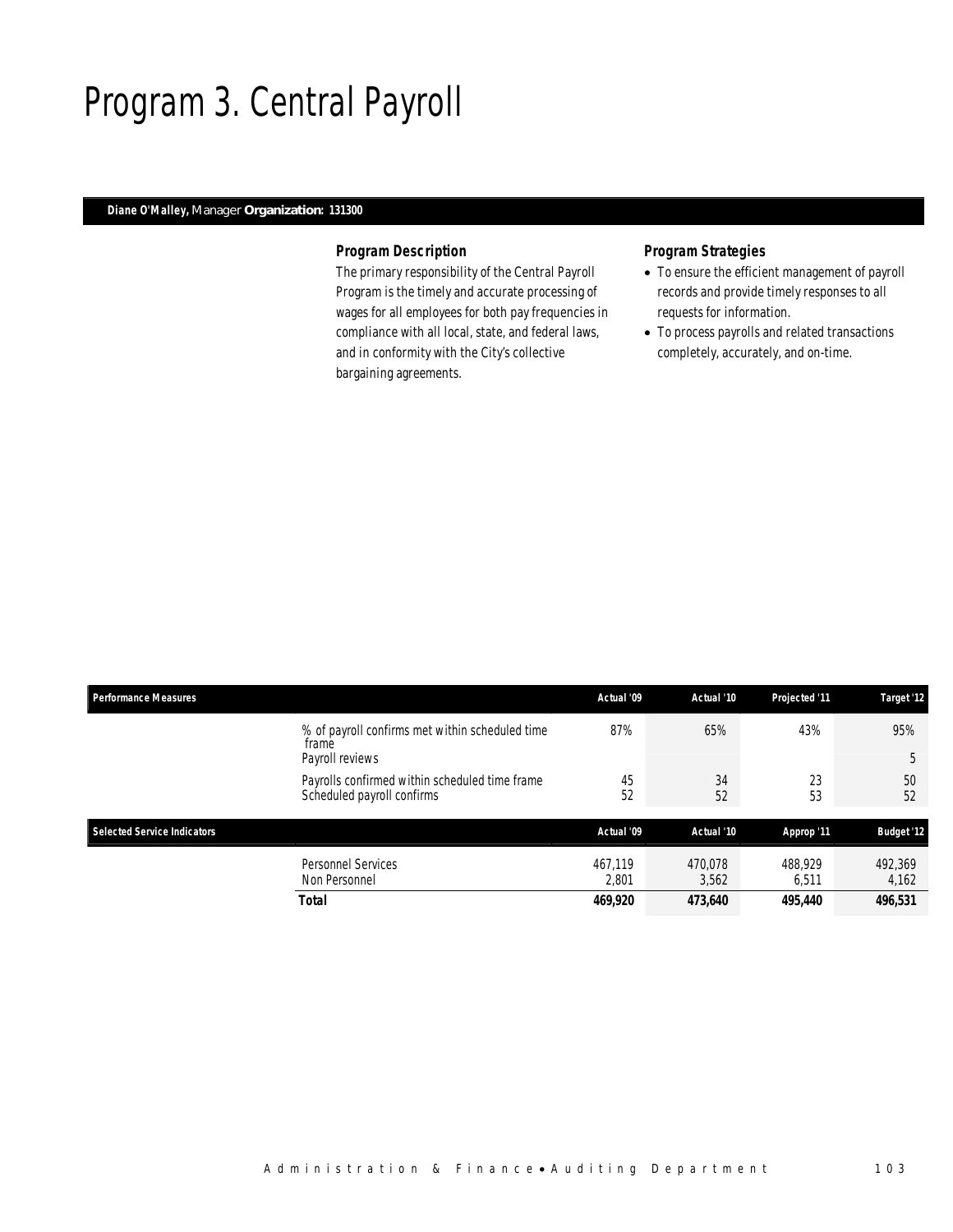## Program 4. Grants Monitoring

#### *Mary L. Raysor, Manager Organization: 131400*

#### *Program Description*

The primary responsibility of the Grants Monitoring Program is to establish and monitor Special Revenue for all City departments and to provide technical assistance in the process. The program also oversees and coordinates the City's Annual Single Audit for Federal Financial Assistance Programs and also produces the City's Cost Allocation Plan.

#### *Program Strategies*

• To review, process, and record financial transactions in a timely fashion and undertake custody of financial records.

| <b>Performance Measures</b>        |                                                                                                                                                                                                   | Actual '09                      | Actual '10                        | Projected '11              | Target '12                       |
|------------------------------------|---------------------------------------------------------------------------------------------------------------------------------------------------------------------------------------------------|---------------------------------|-----------------------------------|----------------------------|----------------------------------|
|                                    | % of journal vouchers processed within 3 days<br>Journal vouchers processed grants<br>Journal vouchers processed within 3 days<br>Subrecipient findings cleared<br>Subrecipient findings reported | 78%<br>.591<br>.245<br>10<br>10 | 85%<br>1,588<br>1.346<br>11<br>12 | 86%<br>1,589<br>1.374<br>h | 90%<br>1,400<br>1.260<br>10<br>9 |
| <b>Selected Service Indicators</b> |                                                                                                                                                                                                   | Actual '09                      | Actual '10                        | Approp '11                 | <b>Budget '12</b>                |
|                                    | <b>Personnel Services</b><br>Non Personnel                                                                                                                                                        | 213,404<br>2.146                | 198.657<br>1,832                  | 163.997<br>4.998           | 219,839<br>3,888                 |
|                                    | <b>Total</b>                                                                                                                                                                                      | 215,550                         | 200,489                           | 168,995                    | 223,727                          |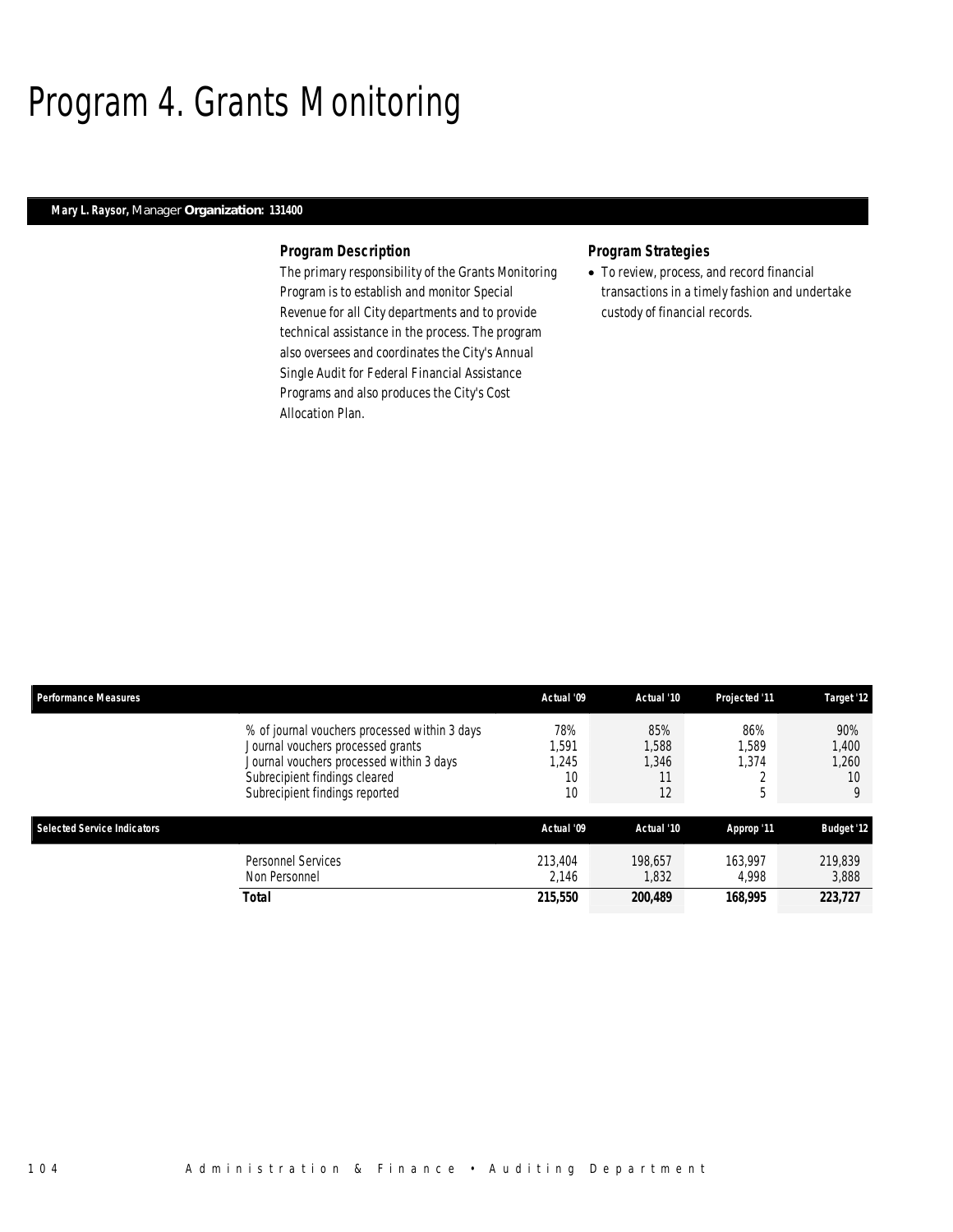### Program 5. Accounts Payable

#### *Julie Ann Tippett, Manager Organization: 131500*

#### *Program Description*

The Accounts Payable Program is responsible for approving procurement documents and processing payment documents completely, accurately, and ontime while maintaining expenditure controls to limit deficit spending citywide.

#### *Program Strategies*

• To review, process, and record financial transactions.

| <b>Performance Measures</b>        |                                                                                                        | Actual '09        | Actual '10        | <b>Projected '11</b> | Target '12         |
|------------------------------------|--------------------------------------------------------------------------------------------------------|-------------------|-------------------|----------------------|--------------------|
|                                    | % of contracts routed within 3 days of receipt<br>% of procurement documents approved within 3<br>days | 79%<br>90%        | 81%<br>91%        | 90%<br>94%           | 90%<br>95%         |
|                                    | % of vendor invoices processed within 5 days<br>Procurement documents approved                         | 98%<br>15,314     | 99%<br>14.753     | 98%<br>18.777        | 98%<br>15,500      |
| <b>Selected Service Indicators</b> |                                                                                                        | Actual '09        | Actual '10        | Approp '11           | <b>Budget '12</b>  |
|                                    | Personnel Services<br>Non Personnel                                                                    | 493.582<br>69.927 | 485.014<br>99,335 | 499.502<br>95.049    | 413.876<br>101,846 |
|                                    | <b>Total</b>                                                                                           | 563,509           | 584,349           | 594,551              | 515,722            |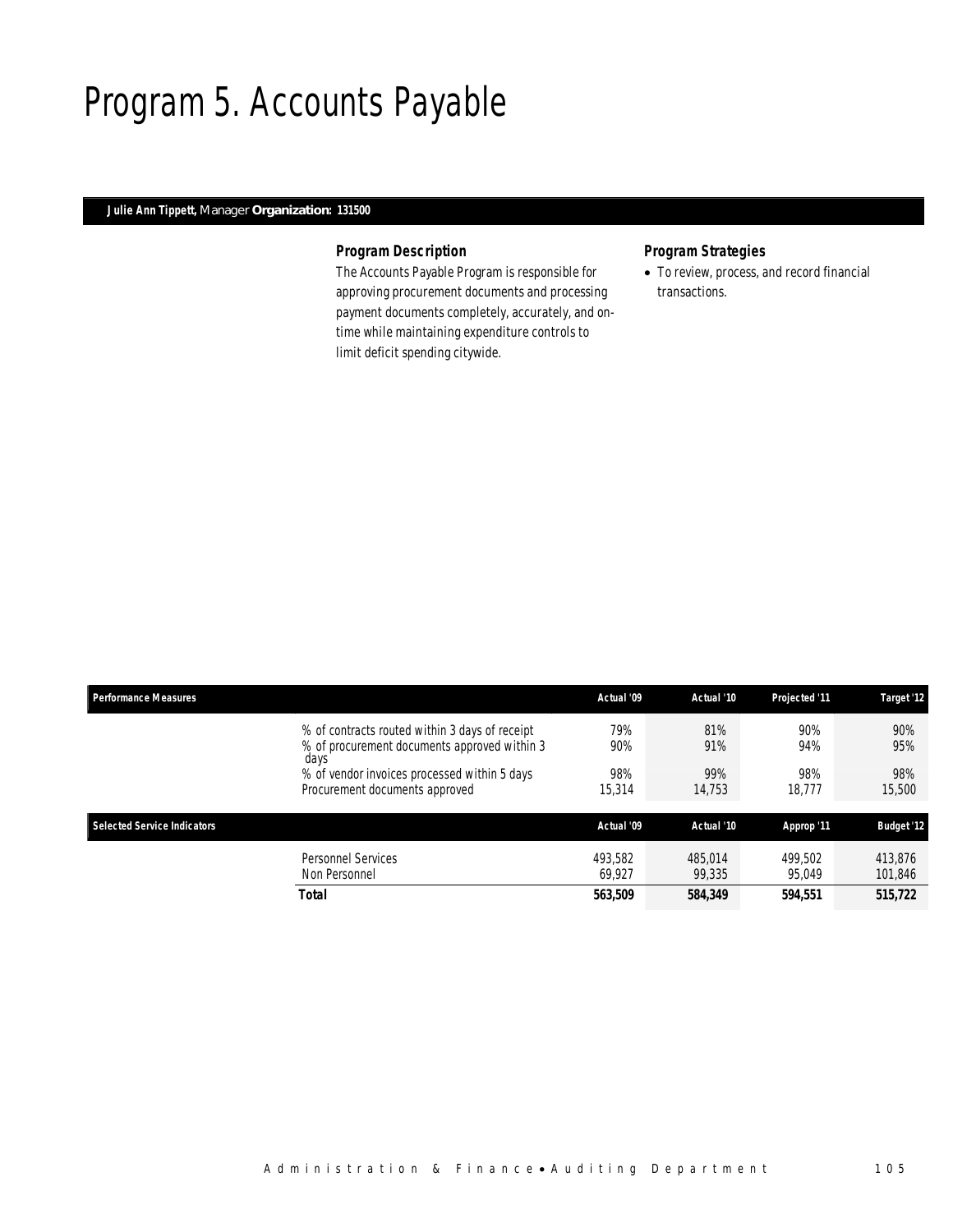### External Funds Projects

*ARRA – Earned Indirect* 

#### *Project Mission*

ARRA – Earned Indirect is funding provided through various grants provided by the American Recovery and Reinvestment Act (ARRA) to cover the administrative expenses associated with the central administration and reporting of ARRA grant activity.

#### *BAIS Financials Upgrade*

#### *Project Mission*

To implement the PeoplesSoft Financials application upgrade based on adoption of leading practices for financial management, while improving customer support and maintaining appropriate controls and financial management. This upgrade is being funded with a combination of capital, Erate reimbursement and Indirect resources and is expected to be completed by the end of FY13.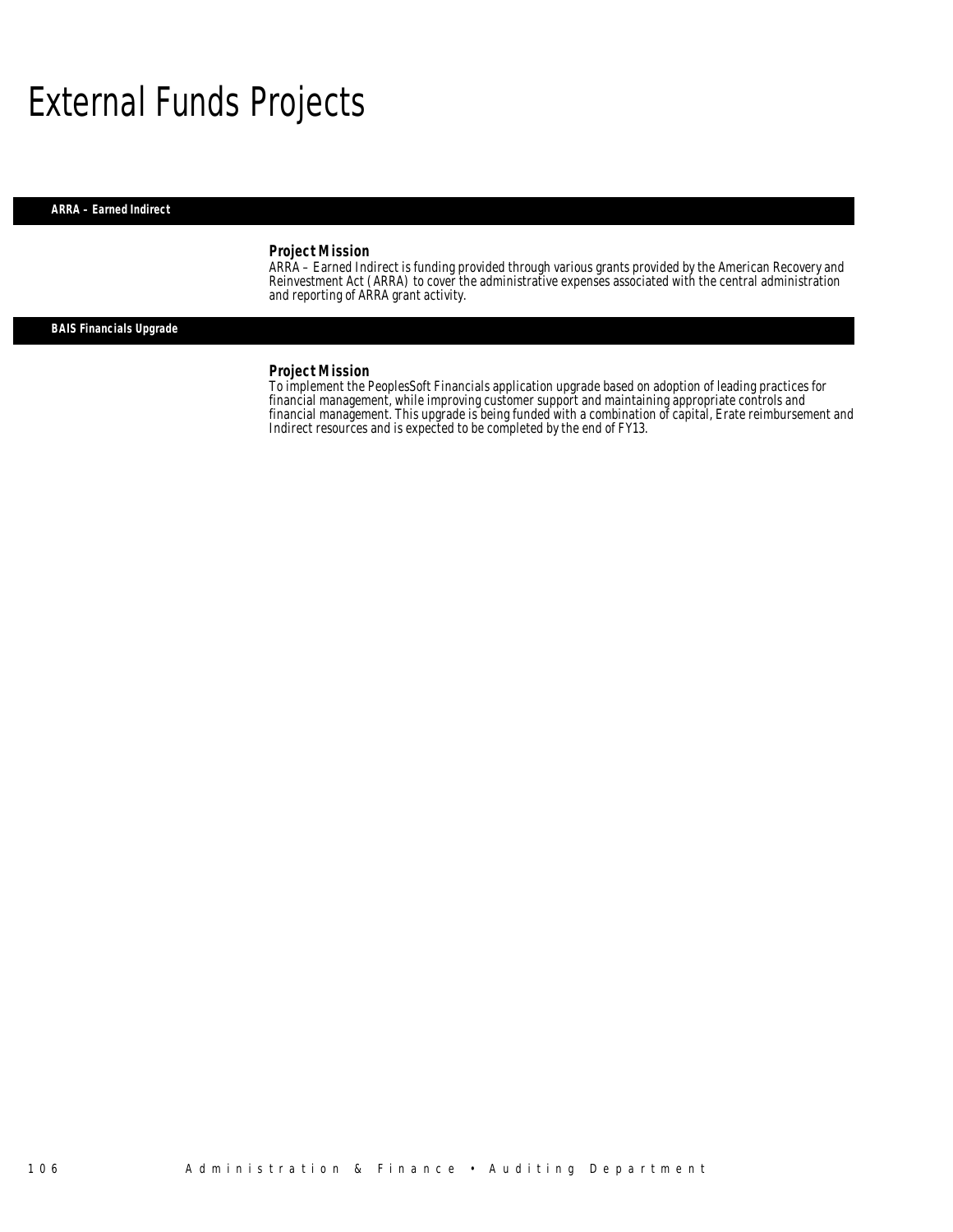## Budget Management Operating Budget

#### *Karen A. Connor, Director Appropriation: 141*

#### *Department Mission*

The mission of the Office of Budget Management is to allocate all financial resources available to the City through the operating and capital budgets enabling the City to deliver the best mix of services and to invest in the appropriate capital assets needed to support present and anticipated future service delivery needs at the lowest possible cost.

#### *FY12 Performance Strategies*

- To conduct accurate, objective, and independent analysis of City programs.
- To develop and implement a city-wide risk financing strategy.
- To ensure a balanced budget that achieves its stated goals.
- To ensure a balanced budget that achieves its stated objectives.
- To monitor service delivery and its relationship to financial resources.

| <b>Operating Budget</b>            | Program Name                               | Total Actual '09       | Total Actual '10     | <b>Total Approp '11</b> | <b>Total Budget '12</b> |
|------------------------------------|--------------------------------------------|------------------------|----------------------|-------------------------|-------------------------|
|                                    | Administration                             | 1.811.916              | 1.555.475            | 1.511.676               | ,492,609                |
|                                    | <b>Budget Formulation</b>                  | 522.872                | 515,450              | 586,317                 | 572,602                 |
|                                    | Revenue Monitoring                         | 254.035                | 254,331              | 270.349                 | 271,829                 |
|                                    | Improving Management Project               | 57,990                 | 57.507               | 66.868                  | 60.459                  |
|                                    | Capital Budgeting                          | 450.275                | 466.103              | 88.546                  | 82,184                  |
|                                    | Risk Management                            | 90.714                 | 157.973              | 169.901                 | 159,778                 |
|                                    | Total                                      | 3,187,802              | 3,006,839            | 2,693,657               | 2,639,461               |
| <b>Selected Service Indicators</b> |                                            | Actual '09             | Actual '10           | Approp '11              | <b>Budget '12</b>       |
|                                    | <b>Personnel Services</b><br>Non Personnel | 2.012.866<br>1,174,936 | 2.042.604<br>964.235 | 1.743.417<br>950,240    | 1,732,836<br>906,625    |
|                                    | Total                                      | 3,187,802              | 3,006,839            | 2,693,657               | 2,639,461               |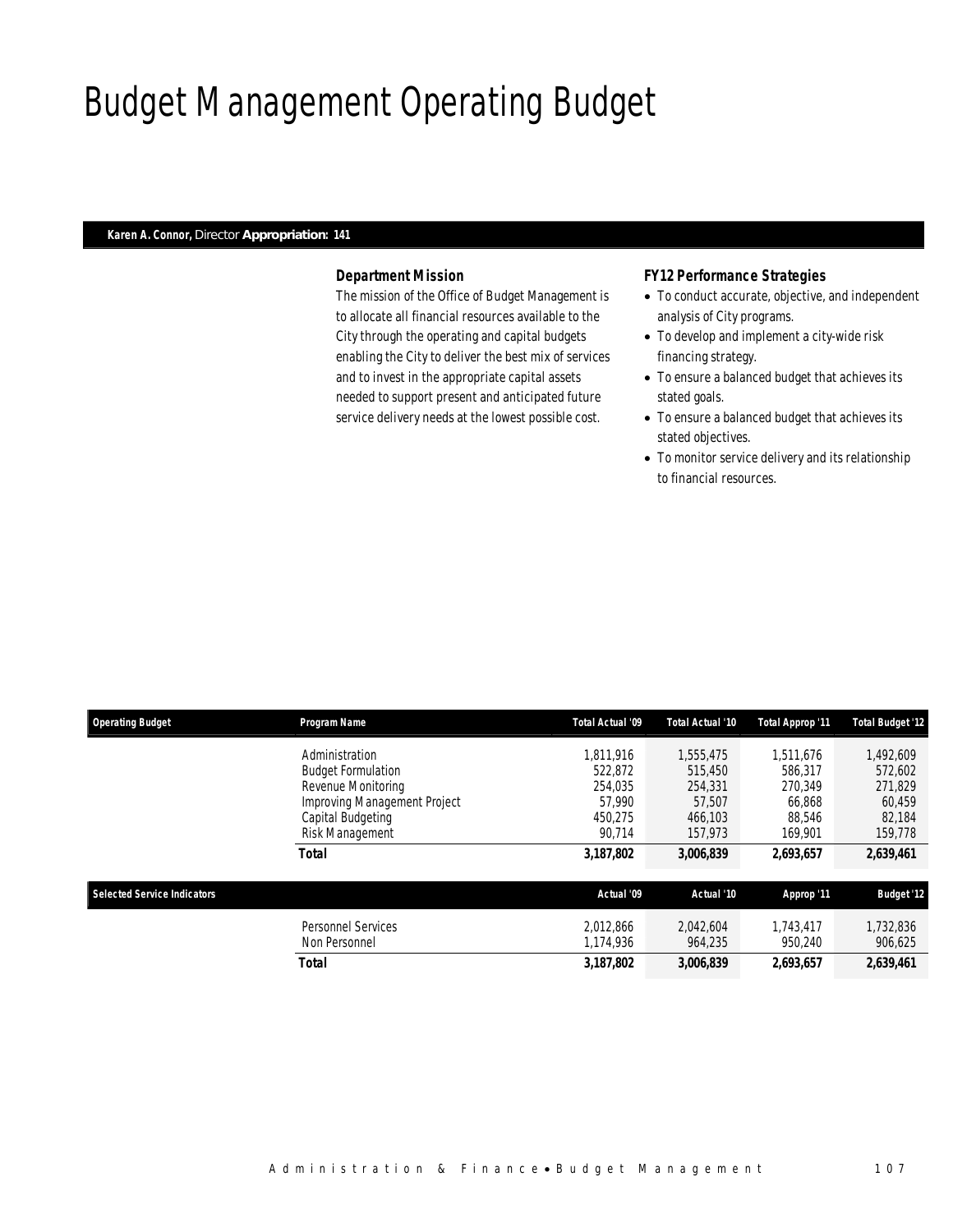## Budget Management Operating Budget



*Authorizing Statutes* 

- Annual Appropriation Process, Tregor, 1982 Mass. Acts ch. 190 § 15; 1986 Mass. Acts ch. 701, § 2.
- Reserve Fund, 1986 Mass. Acts ch. 701, §7.
- Budget Allotment Process and Reallocations, Tregor, 1982 Mass. Acts ch. 190 § 18; 1986 Mass. Acts ch. 701, § 8-9.
- Duties of Supervisor of Budgets, CBC Ord. § 5- 1.5.
- Transfer of Appropriations, Tregor, 1982 Mass. Acts ch. 190 § 23; 1986 Mass. Acts ch. 701, § 3.
- Penalty for Overspending Budget, Tregor, 1982 Mass. Acts ch. 190, § 17.

#### *Description of Services*

The Office of Budget Management coordinates the analysis and presentation of the Mayor's operating budget and capital plan. The Office also assembles, analyzes and presents data with respect to revenue and debt management. In addition, the Office assists line departments to evaluate programs and to establish and use performance measures to improve the quality, effectiveness, and efficiency of City services while minimizing the cost of program delivery.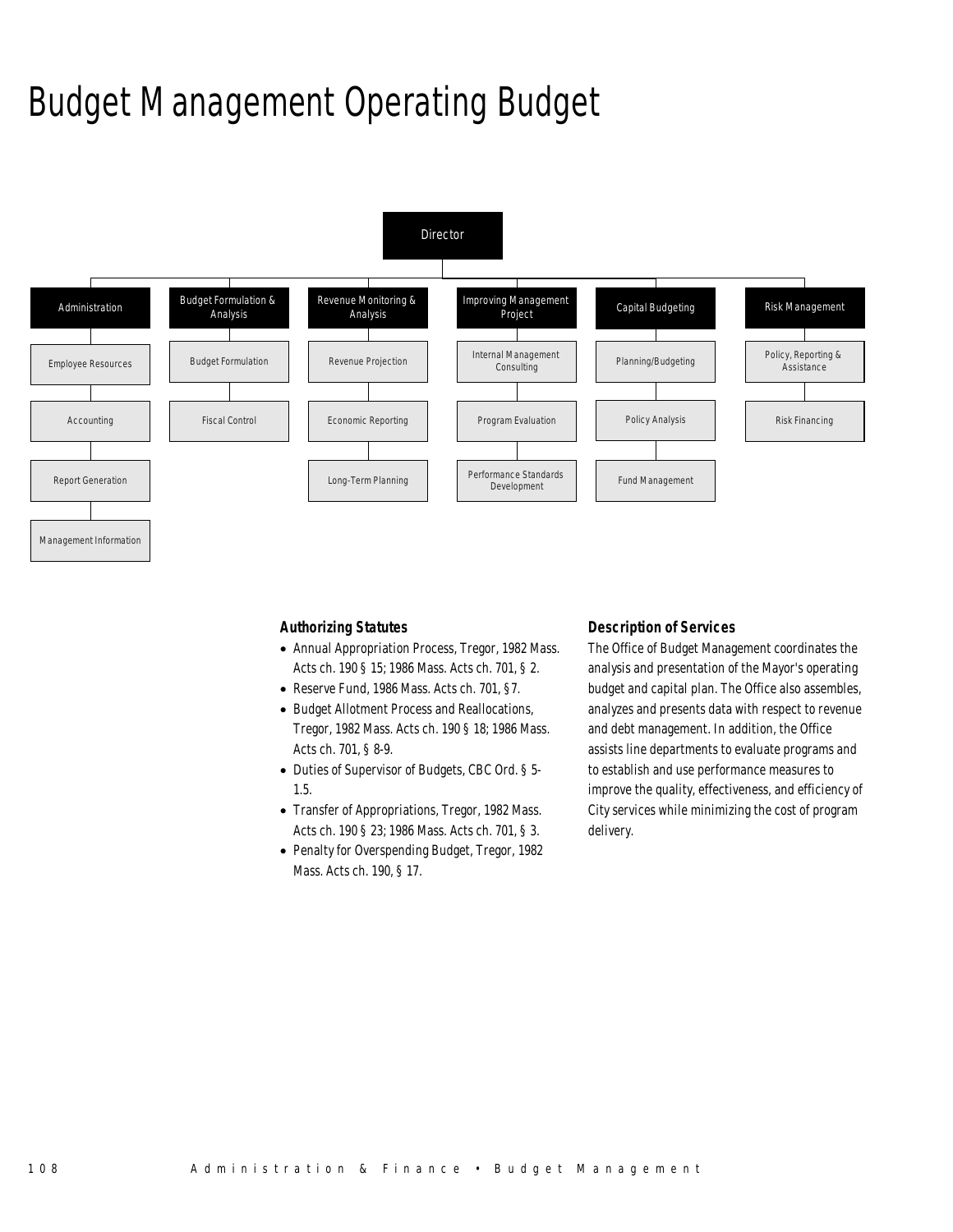## Department History

| <b>Personnel Services</b>       |                                                                                                                                                                                                                                                                                                      | FY09 Expenditure                                                                               | FY10 Expenditure                                                                                                    | FY11 Appropriation                                                                                            | FY12 Adopted                                                                                                | Inc/Dec 11 vs 12                                                                                                                                    |
|---------------------------------|------------------------------------------------------------------------------------------------------------------------------------------------------------------------------------------------------------------------------------------------------------------------------------------------------|------------------------------------------------------------------------------------------------|---------------------------------------------------------------------------------------------------------------------|---------------------------------------------------------------------------------------------------------------|-------------------------------------------------------------------------------------------------------------|-----------------------------------------------------------------------------------------------------------------------------------------------------|
|                                 | 51000 Permanent Employees<br>51100 Emergency Employees<br>51200 Overtime<br>51600 Unemployment Compensation<br>51700 Workers' Compensation<br><b>Total Personnel Services</b>                                                                                                                        | 1.987.436<br>$\mathbf 0$<br>23,547<br>$\overline{0}$<br>1,883<br>2,012,866                     | 2,015,812<br>$\mathbf 0$<br>21,142<br>$\mathbf 0$<br>5,650<br>2,042,604                                             | 1,723,417<br>$\mathbf 0$<br>20,000<br>0<br>$\overline{0}$<br>1,743,417                                        | 1,712,836<br>$\mathbf 0$<br>20,000<br>$\mathbf{0}$<br>$\mathbf{0}$<br>1,732,836                             | $-10,581$<br>$\overline{0}$<br>$\overline{0}$<br>$\overline{0}$<br>$\Omega$<br>$-10,581$                                                            |
| <b>Contractual Services</b>     |                                                                                                                                                                                                                                                                                                      | FY09 Expenditure                                                                               | FY10 Expenditure                                                                                                    | FY11 Appropriation                                                                                            | FY12 Adopted                                                                                                | Inc/Dec 11 vs 12                                                                                                                                    |
|                                 | 52100 Communications<br>52200 Utilities<br>52400 Snow Removal<br>52500 Garbage/Waste Removal<br>52600 Repairs Buildings & Structures<br>52700 Repairs & Service of Equipment<br>52800 Transportation of Persons<br>52900 Contracted Services<br><b>Total Contractual Services</b>                    | 37,763<br>$\mathbf 0$<br>$\overline{0}$<br>0<br>0<br>1,787<br>275<br>965,776<br>1,005,601      | 24,165<br>$\boldsymbol{0}$<br>$\mathbf 0$<br>$\mathbf 0$<br>$\overline{0}$<br>5,184<br>74<br>762,067<br>791,490     | 37,015<br>$\mathbf 0$<br>0<br>0<br>0<br>2,500<br>275<br>718,500<br>758,290                                    | 24,400<br>$\mathbf{0}$<br>$\mathbf{0}$<br>$\mathbf{0}$<br>$\theta$<br>2,500<br>275<br>702,500<br>729,675    | $-12,615$<br>$\theta$<br>$\overline{0}$<br>$\overline{0}$<br>$\overline{0}$<br>$\overline{0}$<br>$\overline{0}$<br>$-16,000$<br>$-28,615$           |
| <b>Supplies &amp; Materials</b> |                                                                                                                                                                                                                                                                                                      | FY09 Expenditure                                                                               | FY10 Expenditure                                                                                                    | FY11 Appropriation                                                                                            | FY12 Adopted                                                                                                | Inc/Dec 11 vs 12                                                                                                                                    |
|                                 | 53000 Auto Energy Supplies<br>53200 Food Supplies<br>53400 Custodial Supplies<br>53500 Med, Dental, & Hosp Supply<br>53600 Office Supplies and Materials<br>53700 Clothing Allowance<br>53800 Educational Supplies & Mat<br>53900 Misc Supplies & Materials<br><b>Total Supplies &amp; Materials</b> | $\boldsymbol{0}$<br>$\mathbf 0$<br>0<br>$\mathbf 0$<br>1,861<br>$\mathbf 0$<br>0<br>0<br>1,861 | $\mathbf 0$<br>$\mathbf 0$<br>$\mathbf 0$<br>$\overline{0}$<br>2,568<br>$\mathbf 0$<br>$\mathbf{0}$<br>102<br>2,670 | $\mathbf 0$<br>$\overline{0}$<br>0<br>$\mathbf 0$<br>4,600<br>$\mathbf 0$<br>$\overline{0}$<br>2,000<br>6,600 | $\mathbf 0$<br>$\mathbf{0}$<br>$\mathbf{0}$<br>$\mathbf{0}$<br>4,600<br>0<br>$\mathbf{0}$<br>2,000<br>6,600 | $\mathbf{0}$<br>$\mathbf{0}$<br>$\overline{0}$<br>$\overline{0}$<br>$\mathbf 0$<br>$\overline{0}$<br>$\mathbf{0}$<br>$\overline{0}$<br>$\mathbf{0}$ |
| <b>Current Chgs &amp; Oblig</b> |                                                                                                                                                                                                                                                                                                      | FY09 Expenditure                                                                               | FY10 Expenditure                                                                                                    | FY11 Appropriation                                                                                            | FY12 Adopted                                                                                                | Inc/Dec 11 vs 12                                                                                                                                    |
|                                 | 54300 Workers' Comp Medical<br>54400 Legal Liabilities<br>54500 Aid To Veterans<br>54600 Current Charges H&I<br>54700 Indemnification<br>54900 Other Current Charges<br>Total Current Chgs & Oblig                                                                                                   | 1,011<br>$\mathbf 0$<br>0<br>$\mathbf 0$<br>$\overline{0}$<br>156,511<br>157,522               | 4,753<br>$\boldsymbol{0}$<br>$\mathbf{0}$<br>$\mathbf 0$<br>$\theta$<br>161,999<br>166,752                          | $\mathbf 0$<br>$\mathbf 0$<br>0<br>$\overline{0}$<br>0<br>185,350<br>185,350                                  | $\mathbf 0$<br>$\mathbf 0$<br>$\mathbf{0}$<br>$\mathbf{0}$<br>$\theta$<br>170,350<br>170,350                | $\mathbf{0}$<br>$\mathbf{0}$<br>$\overline{0}$<br>$\overline{0}$<br>$\Omega$<br>$-15,000$<br>$-15,000$                                              |
| Equipment                       |                                                                                                                                                                                                                                                                                                      | FY09 Expenditure                                                                               | FY10 Expenditure                                                                                                    | FY11 Appropriation                                                                                            | FY12 Adopted                                                                                                | Inc/Dec 11 vs 12                                                                                                                                    |
|                                 | 55000 Automotive Equipment<br>55400 Lease/Purchase<br>55600 Office Furniture & Equipment<br>55900 Misc Equipment<br><b>Total Equipment</b>                                                                                                                                                           | $\boldsymbol{0}$<br>9.952<br>$\boldsymbol{0}$<br>$\overline{0}$<br>9,952                       | $\boldsymbol{0}$<br>$\mathbf 0$<br>3,185<br>138<br>3,323                                                            | 0<br>$\overline{0}$<br>$\boldsymbol{0}$<br>0<br>0                                                             | $\mathbf 0$<br>$\mathbf{0}$<br>$\boldsymbol{0}$<br>$\mathbf 0$<br>0                                         | $\mathbf 0$<br>$\overline{0}$<br>$\mathbf 0$<br>$\mathbf 0$<br>0                                                                                    |
| <b>Other</b>                    |                                                                                                                                                                                                                                                                                                      | FY09 Expenditure                                                                               | FY10 Expenditure                                                                                                    | FY11 Appropriation                                                                                            | FY12 Adopted                                                                                                | Inc/Dec 11 vs 12                                                                                                                                    |
|                                 | 56200 Special Appropriation<br>57200 Structures & Improvements<br>58000 Land & Non-Structure<br><b>Total Other</b>                                                                                                                                                                                   | $\boldsymbol{0}$<br>0<br>0<br>0                                                                | 0<br>0<br>0<br>0                                                                                                    | $\pmb{0}$<br>$\mathbf 0$<br>0<br>0                                                                            | $\boldsymbol{0}$<br>0<br>$\mathbf{0}$<br>0                                                                  | 0<br>0<br>0<br>0                                                                                                                                    |
|                                 | <b>Grand Total</b>                                                                                                                                                                                                                                                                                   | 3,187,802                                                                                      | 3,006,839                                                                                                           | 2,693,657                                                                                                     | 2,639,461                                                                                                   | $-54,196$                                                                                                                                           |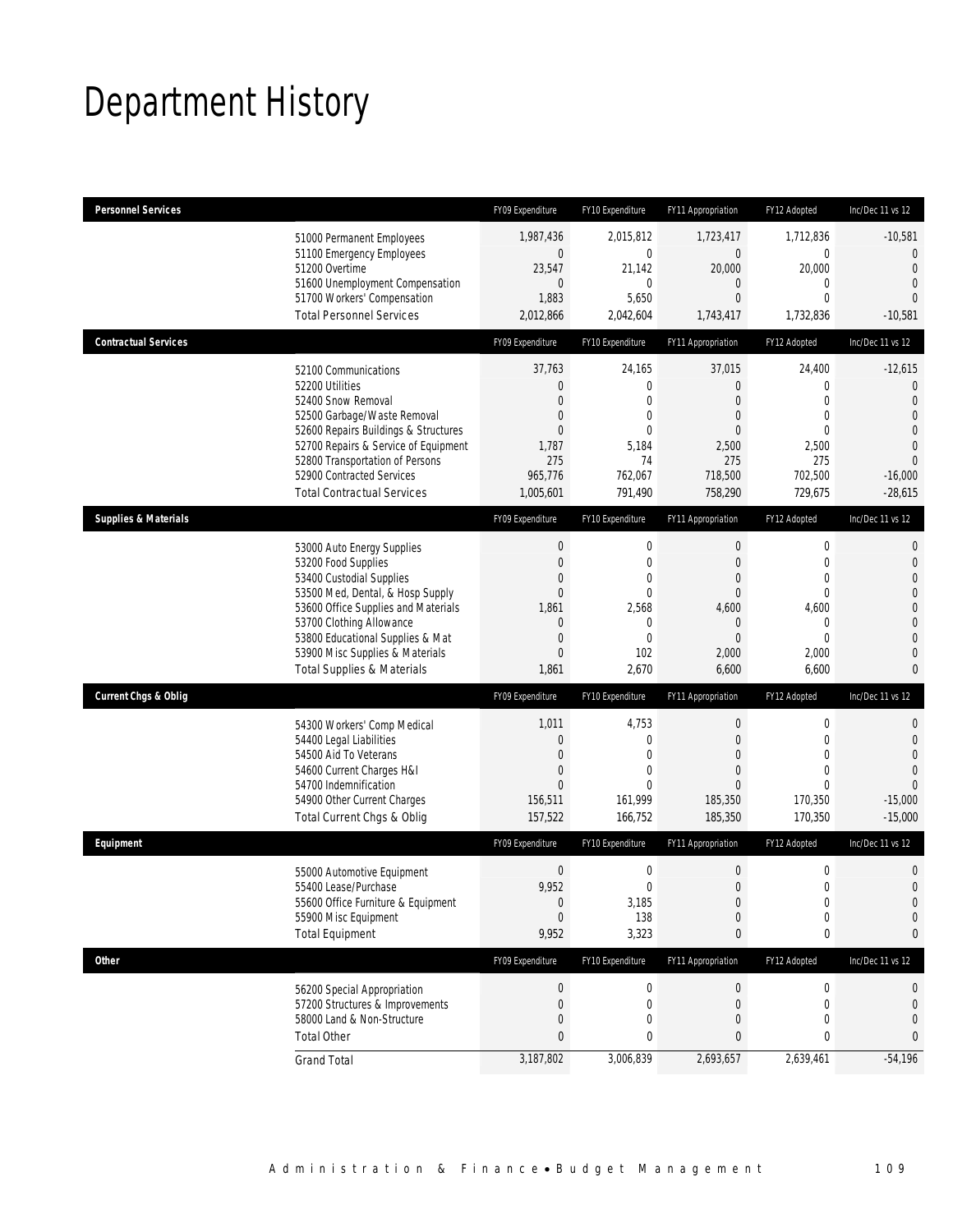## Department Personnel

| Title                           | Union<br>Code   | Grade     | Position | FY12 Salary | Title                         | Union<br>Code   | Grade | Position | FY12 Salary  |
|---------------------------------|-----------------|-----------|----------|-------------|-------------------------------|-----------------|-------|----------|--------------|
| Supv-Budget                     | CDH             | <b>NG</b> | 1.00     | 114,876     | Sr Data Proc Sys An(Budget)   | SE <sub>1</sub> | 09    | 1.00     | 93,531       |
| Admin Assistant                 | SU4             | 16        | 1.00     | 61,823      | Prin Budget Analyst (Ads-Bdd) | SE <sub>1</sub> | 09    | 1.00     | 93,531       |
|                                 |                 |           |          |             |                               |                 |       |          |              |
| Dep Director                    | MY <sub>0</sub> | 14        | 1.00     | 99,200      | Prin Admin Assistant          | SE <sub>1</sub> | 08    | 1.00     | 87,083       |
| Adm Sec                         | SU <sub>4</sub> | 14        | 1.00     | 41,940      | Sr Management Analyst         | SE <sub>1</sub> | 08    | 3.00     | 209,950      |
| <b>Budget Supervisor</b>        | MY <sub>0</sub> | 12        | 1.00     | 77,566      | <b>Budget Policy Analyst</b>  | MY <sub>0</sub> | 07    | 1.00     | 63,867       |
| Exec Asst(Management Serv, Asd) | EXM             | 12        | 1.00     | 111,445     | Prin Admin Asst(Asd)          | <b>EXM</b>      | 07    | 1.00     | 54,712       |
| Sr Finance Manager              | MY <sub>0</sub> | 10        | 1.00     | 80,812      | Management Analyst (Obpe)     | SE <sub>1</sub> | 06    | 7.00     | 414,719      |
| Exec Asst (Obpe)                | EXM             | 10        | 4.00     | 404,710     | Sr Adm An(SpProjStff)(Aud)    | SE <sub>1</sub> | 06    | 1.00     | 72,511       |
|                                 |                 |           |          |             | Total                         |                 |       | 27       | 2,082,278    |
|                                 |                 |           |          |             | <b>Adjustments</b>            |                 |       |          |              |
|                                 |                 |           |          |             | <b>Differential Payments</b>  |                 |       |          | $\mathbf{0}$ |
|                                 |                 |           |          |             | Other                         |                 |       |          | 23,015       |
|                                 |                 |           |          |             | Chargebacks                   |                 |       |          | $-293.469$   |

Salary Savings -98,988 *FY12 Total Request 1,712,836*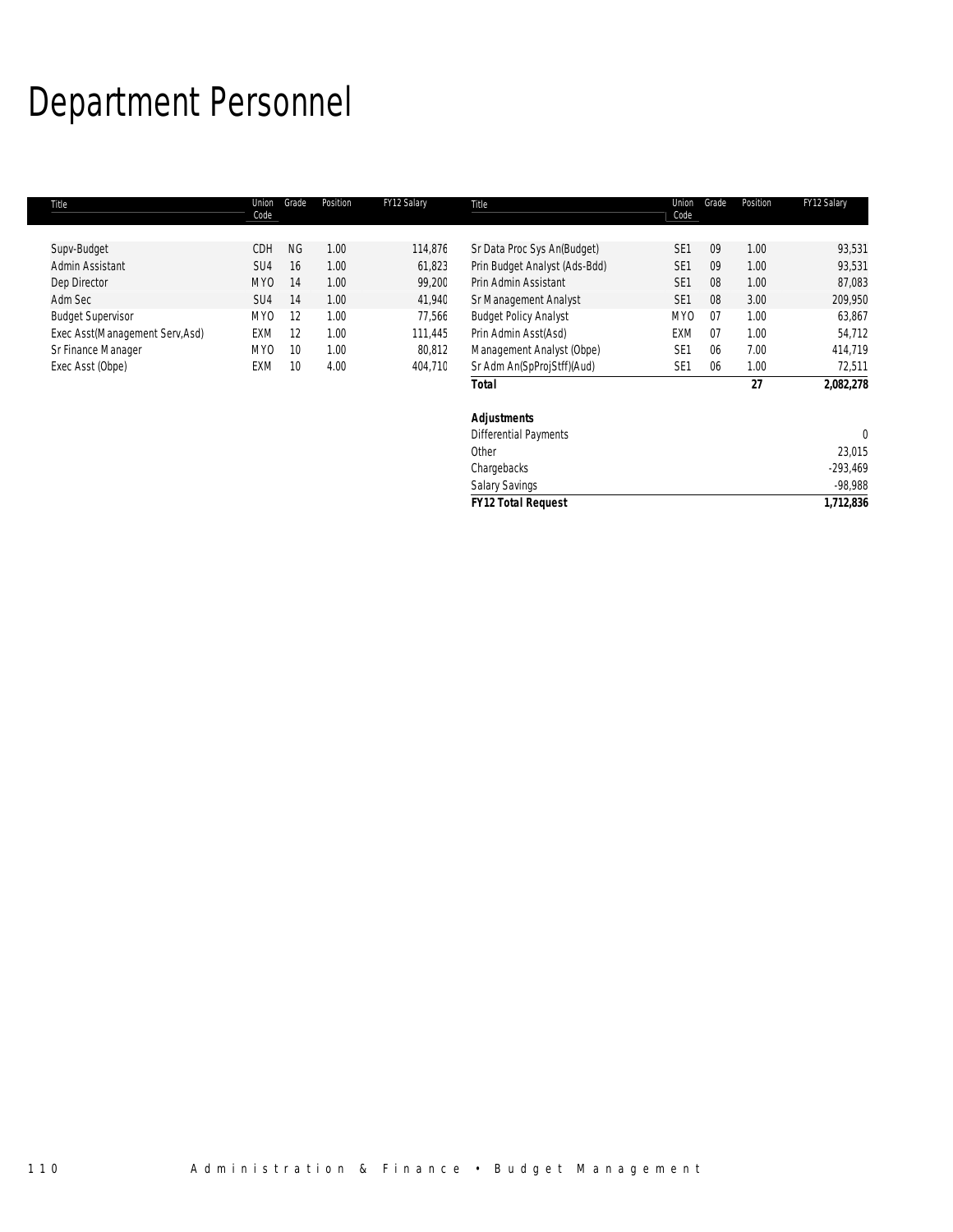### Program 1. Administration

#### *Karen A. Connor, Manager Organization: 141100*

#### *Program Description*

The Administration Program provides both overall direction and management to the Department, and support services such as internal budget preparation, personnel administration, MIS support and training, and internal report production.

### *Program Strategies*

• To maintain the operational efficiency of the department to support achievement of department objectives.

| <b>Performance Measures</b>        |                                     | Actual '09               | Actual '10         | <b>Projected '11</b> | Target '12         |  |
|------------------------------------|-------------------------------------|--------------------------|--------------------|----------------------|--------------------|--|
|                                    | % of available regular hours worked | 98%                      | 97%                | 96%                  | 99%                |  |
| <b>Selected Service Indicators</b> |                                     | Actual '09<br>Actual '10 |                    | Approp '11           | <b>Budget '12</b>  |  |
|                                    | Personnel Services<br>Non Personnel | 663.792<br>1.148.124     | 667.865<br>887.610 | 657.736<br>853,940   | 661,484<br>831,125 |  |
|                                    | <b>Total</b>                        | 1,811,916                | 1,555,475          | 1,511,676            | 1,492,609          |  |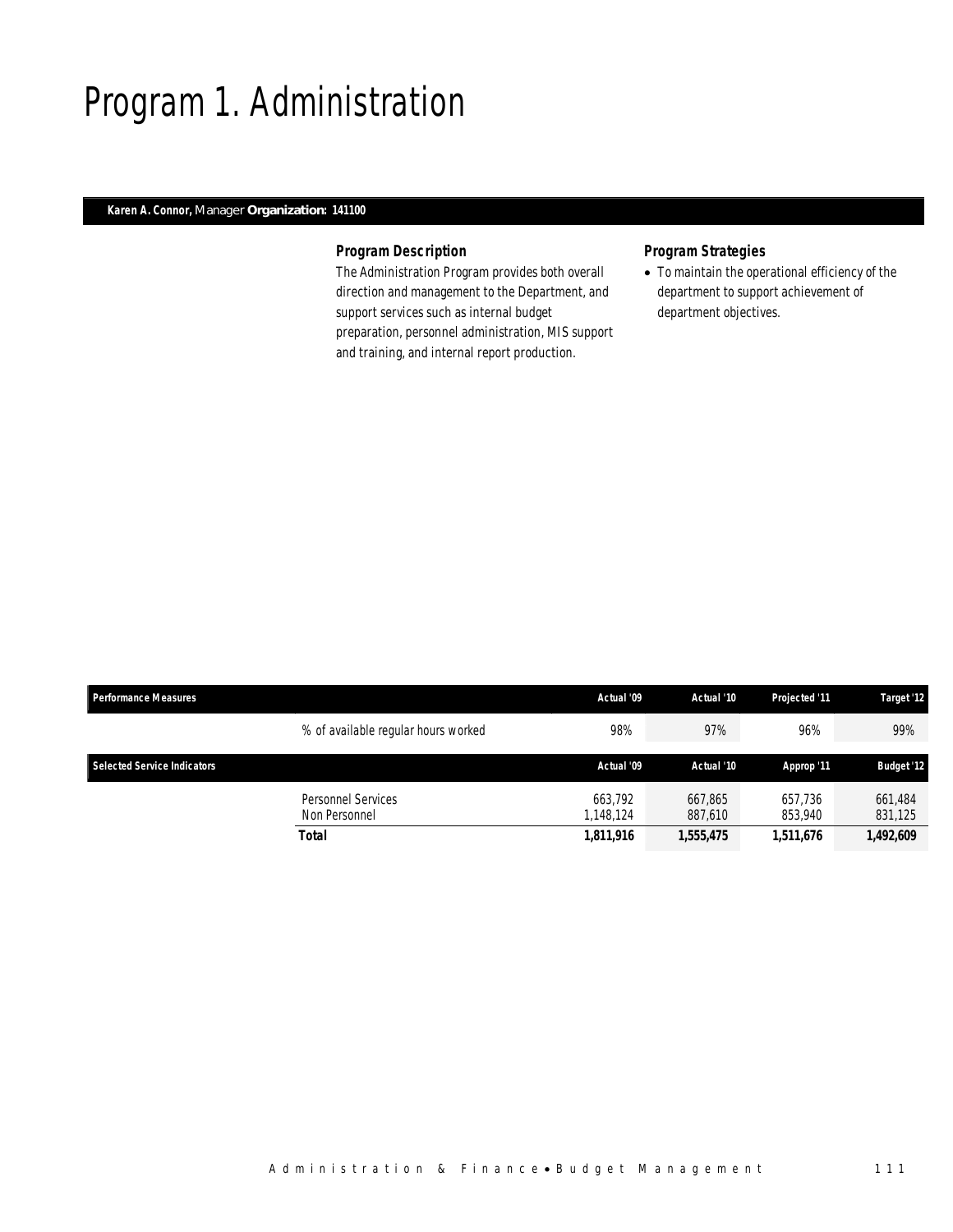### Program 2. Budget Formulation

#### *James M. Williamson, Manager Organization: 141200*

#### *Program Description*

The Budget Formulation and Analysis Program is responsible for the development and implementation of the City's operating budget. Program staff analyze program and fiscal management issues throughout City government.

- To ensure a balanced budget that achieves its stated objectives.
- To monitor service delivery and its relationship to financial resources.

| <b>Performance Measures</b>        |                                                                                                                    | Actual '09        | Actual '10       | Projected '11     | Target '12        |
|------------------------------------|--------------------------------------------------------------------------------------------------------------------|-------------------|------------------|-------------------|-------------------|
|                                    | Balanced budget submitted to City Council<br>Monthly expenditure variance reports available<br>to city departments | 10                | 10               | 10                | 10                |
| <b>Selected Service Indicators</b> |                                                                                                                    | Actual '09        | Actual '10       | Approp '11        | <b>Budget '12</b> |
|                                    | Personnel Services<br>Non Personnel                                                                                | 511.166<br>11.706 | 507.821<br>7.629 | 573.317<br>13.000 | 564.602<br>8,000  |
|                                    | Total                                                                                                              | 522,872           | 515,450          | 586,317           | 572,602           |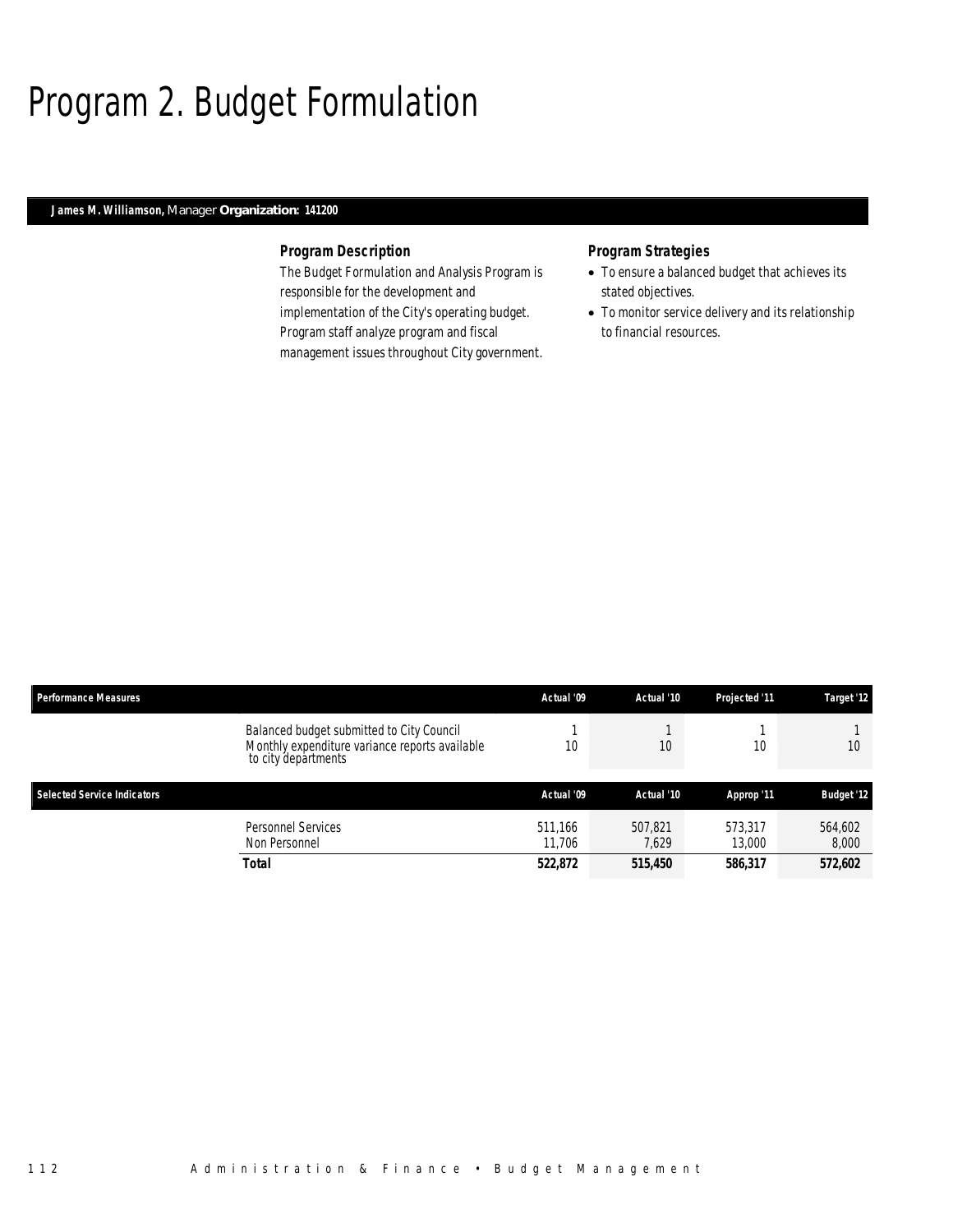### Program 3. Revenue Monitoring

### *Chris Giuliani, Manager Organization: 141300*

### *Program Description*

The Revenue Monitoring and Fiscal Analysis Program works to improve Boston's ability to deliver services by maximizing its revenue. The program also provides economic and fiscal analyses as an aid in fiscal decision-making by the Mayor, the Director of Administration & Finance, and the Budget Director.

### *Program Strategies*

• To ensure a balanced budget that achieves its stated goals.

| <b>Performance Measures</b>                              | Actual '09 | Actual '10 | Projected '11 | Target '12        |
|----------------------------------------------------------|------------|------------|---------------|-------------------|
| % by which actual revenues exceed actual<br>expenditures | 0.2%       | 0.4%       | 0.2%          | 0.4%              |
|                                                          |            |            |               |                   |
| <b>Selected Service Indicators</b>                       | Actual '09 | Actual '10 | Approp '11    | <b>Budget '12</b> |
| <b>Personnel Services</b>                                | 250,636    | 252,156    | 266.649       | 269.629           |
| Non Personnel                                            | 3.399      | 2.175      | 3.700         | 2,200             |
| Total                                                    | 254,035    | 254,331    | 270,349       | 271,829           |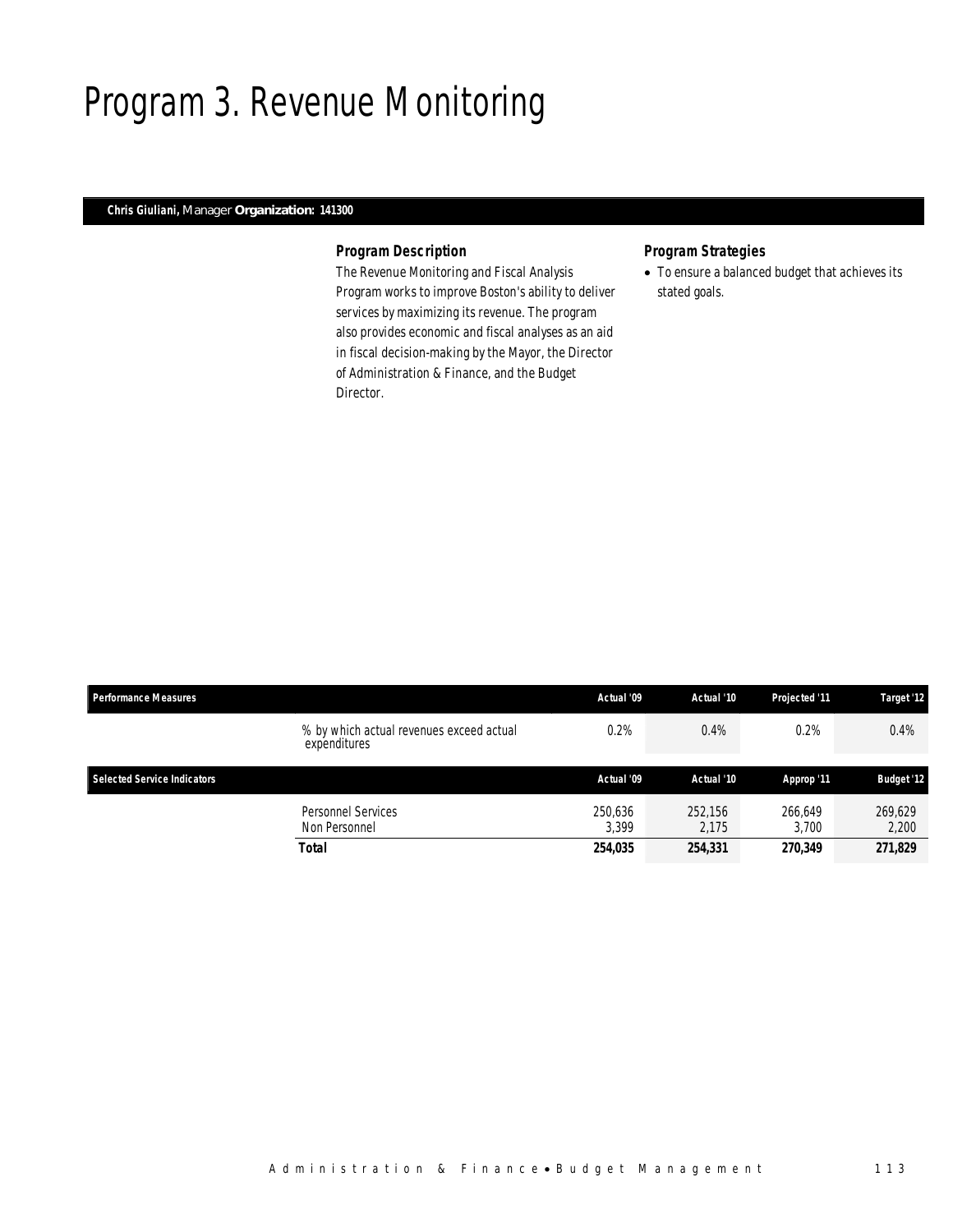# Program 4. Improving Management Project

### *Karen A. Connor, Manager Organization: 141400*

#### *Program Description*

The primary mission of the Improving Management Project is evaluating City programs and services to inform the allocation of resources. This program encourages organizational changes or operational improvements that increase the effectiveness or productivity of City departments. The program provides reliable, objective, and independent information to City managers about department performance and operations, assists in reviewing the effectiveness of service delivery, and identifies the extent to which programs overlap or duplicate one another. In addition, we assist departments and cabinets in establishing performance standards to determine the effectiveness of programs. The program also invests in department personnel through training.

- To conduct accurate, objective, and independent analysis of City programs.
- To plan, develop, and deliver training programs in response to needs to strengthen and upgrade workplace skills.

| <b>Performance Measures</b>        |                                                                    | Actual '09              | Actual '10      | Projected '11   | Target '12        |
|------------------------------------|--------------------------------------------------------------------|-------------------------|-----------------|-----------------|-------------------|
|                                    | Hours of continuing Professional Education<br>Training             | 223                     | 195             | 51              | 100               |
|                                    | Program or service analyses completed<br>Project benefits realized | 3<br>$\mathcal{D}$<br>∠ | 3<br>$\Omega$   | C.<br>$\Omega$  |                   |
|                                    |                                                                    |                         |                 |                 |                   |
| <b>Selected Service Indicators</b> |                                                                    | Actual '09              | Actual '10      | Approp '11      | <b>Budget '12</b> |
|                                    | Personnel Services<br>Non Personnel                                | 54.591<br>3.399         | 55,332<br>2.175 | 63.168<br>3.700 | 58,259<br>2,200   |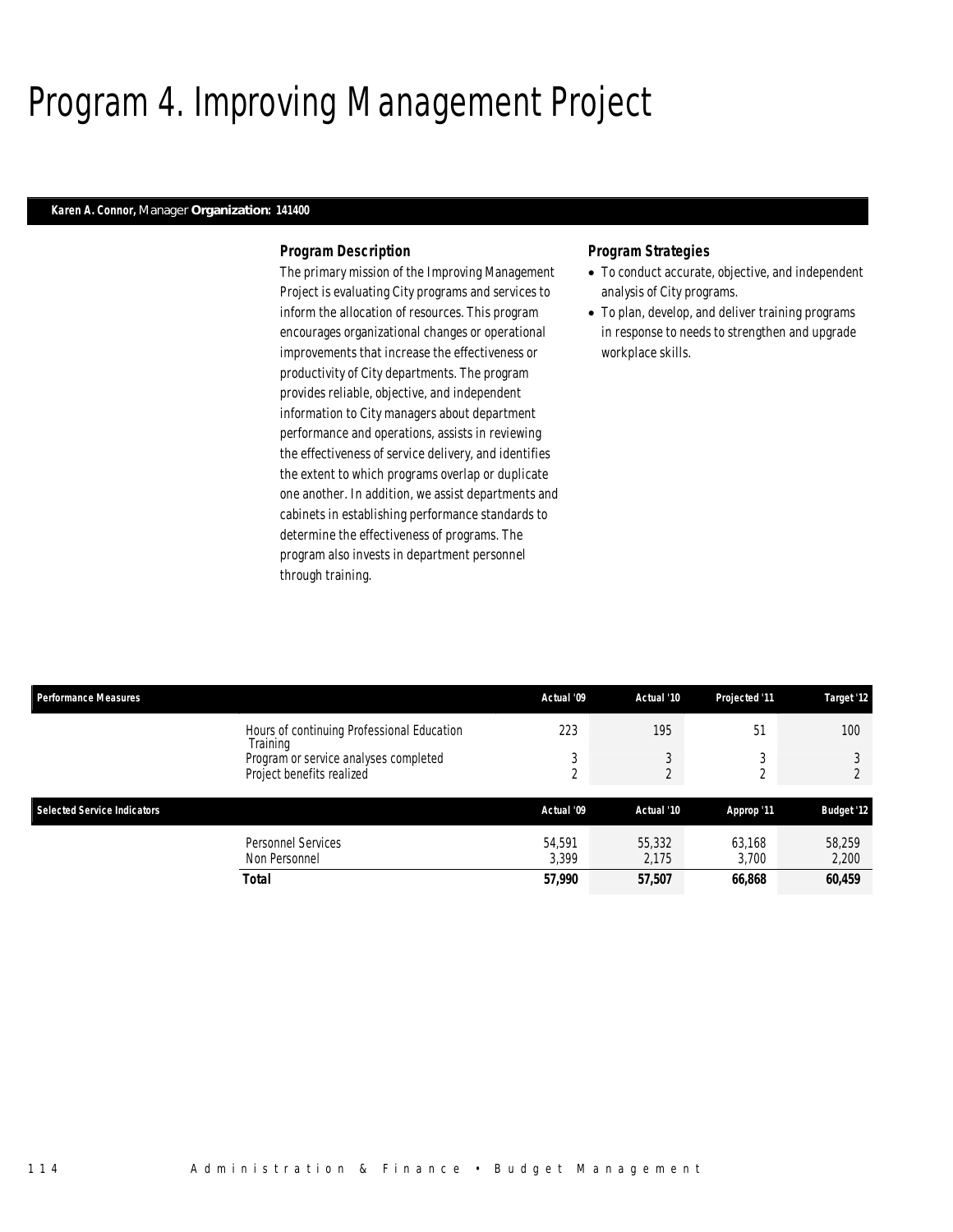# Program 5. Capital Budgeting

### *John Hanlon, Manager Organization: 141500*

### *Program Description*

The Capital Budgeting Program manages the capital plan of the City. It prepares a multi-year capital plan, oversees capital construction projects, equipment acquisitions, and contracts, and manages all capital fund appropriations and related revenue including bonds and grants.

- To effectively manage the capital appropriation system.
- To maintain debt service costs at 7% or less of operating budget expenditures.

| <b>Performance Measures</b> |                                                             | Actual '09       | Actual '10       | Projected '11   | Target '12        |
|-----------------------------|-------------------------------------------------------------|------------------|------------------|-----------------|-------------------|
|                             | % of funds expended in accordance with bond<br>requirements | 100%             | 100%             | 100%            | 100%              |
|                             | Debt service costs as a % of operating<br>expenditures      | 5.2%             | 5.5%             | 5.5%            | 5.8%              |
| Selected Service Indicators |                                                             | Actual '09       | Actual '10       | Approp '11      | <b>Budget '12</b> |
|                             |                                                             |                  |                  |                 |                   |
|                             | <b>Personnel Services</b><br>Non Personnel                  | 444,233<br>6.042 | 462,237<br>3.866 | 81,646<br>6.900 | 77.684<br>4,500   |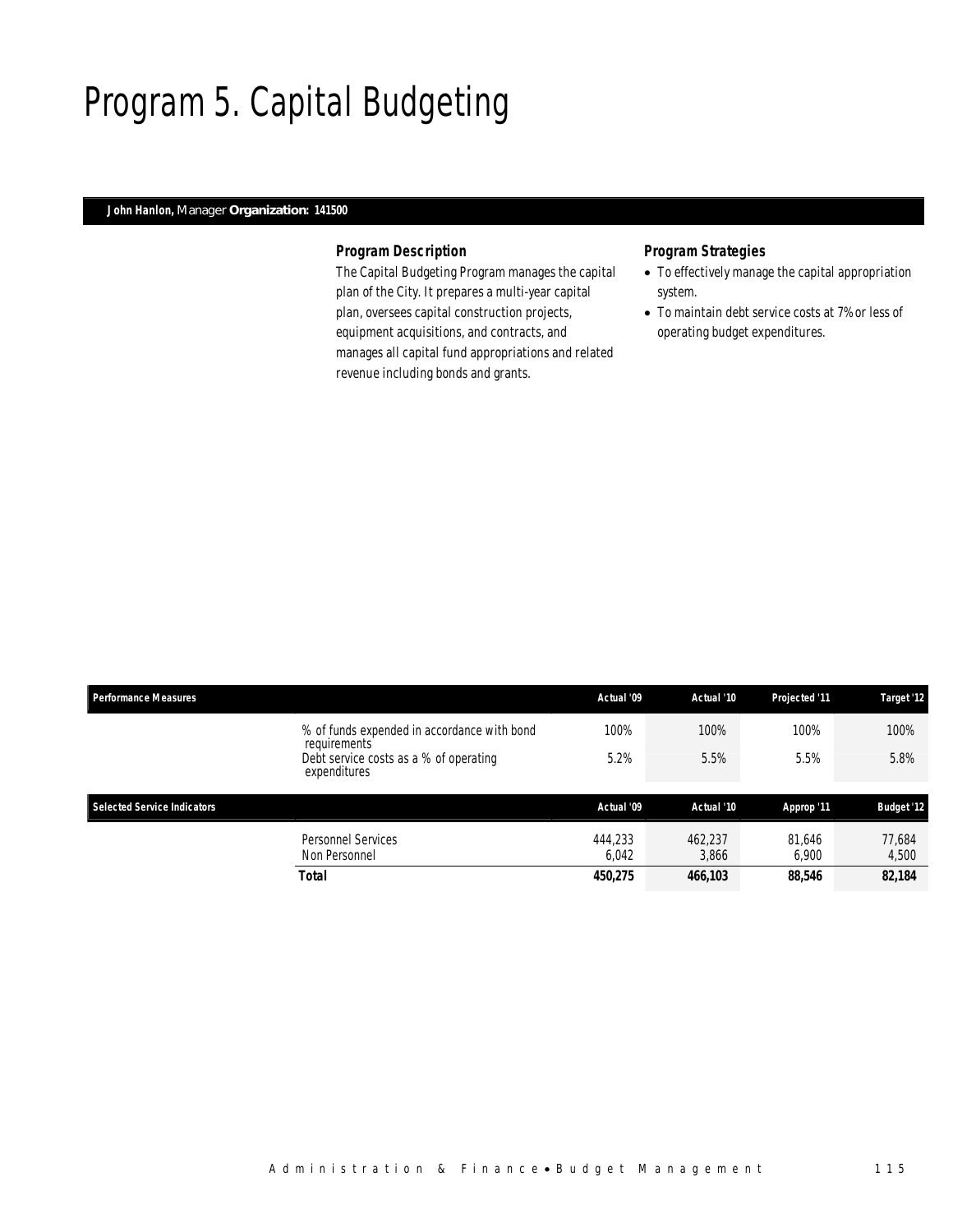# Program 6. Risk Management

### *Lynda Fraley, Manager Organization: 141600*

### *Program Description*

The Risk Management Program develops and implements the City's integrated risk financing program, which includes self-insurance and commercial policies. The program also assists other City departments in their efforts to minimize costs related to property losses and legal injury and medical claims.

- To develop and implement a city-wide risk financing strategy.
- To promote improved city-wide risk management efforts and lower related costs.

| <b>Performance Measures</b>        |                                                      | Actual '09      | Actual '10       | Projected '11     | Target '12        |
|------------------------------------|------------------------------------------------------|-----------------|------------------|-------------------|-------------------|
|                                    | City-wide risk management reviews or<br>improvements |                 |                  |                   |                   |
|                                    | Risk financing strategy implemented                  | 87%             | 87%              | 87%               | 87%               |
| <b>Selected Service Indicators</b> |                                                      | Actual '09      | Actual '10       | Approp '11        | <b>Budget '12</b> |
|                                    | Personnel Services<br>Non Personnel                  | 88.448<br>2,266 | 97.193<br>60.780 | 100.901<br>69,000 | 101.178<br>58,600 |
|                                    | Total                                                | 90,714          | 157,973          | 169,901           | 159,778           |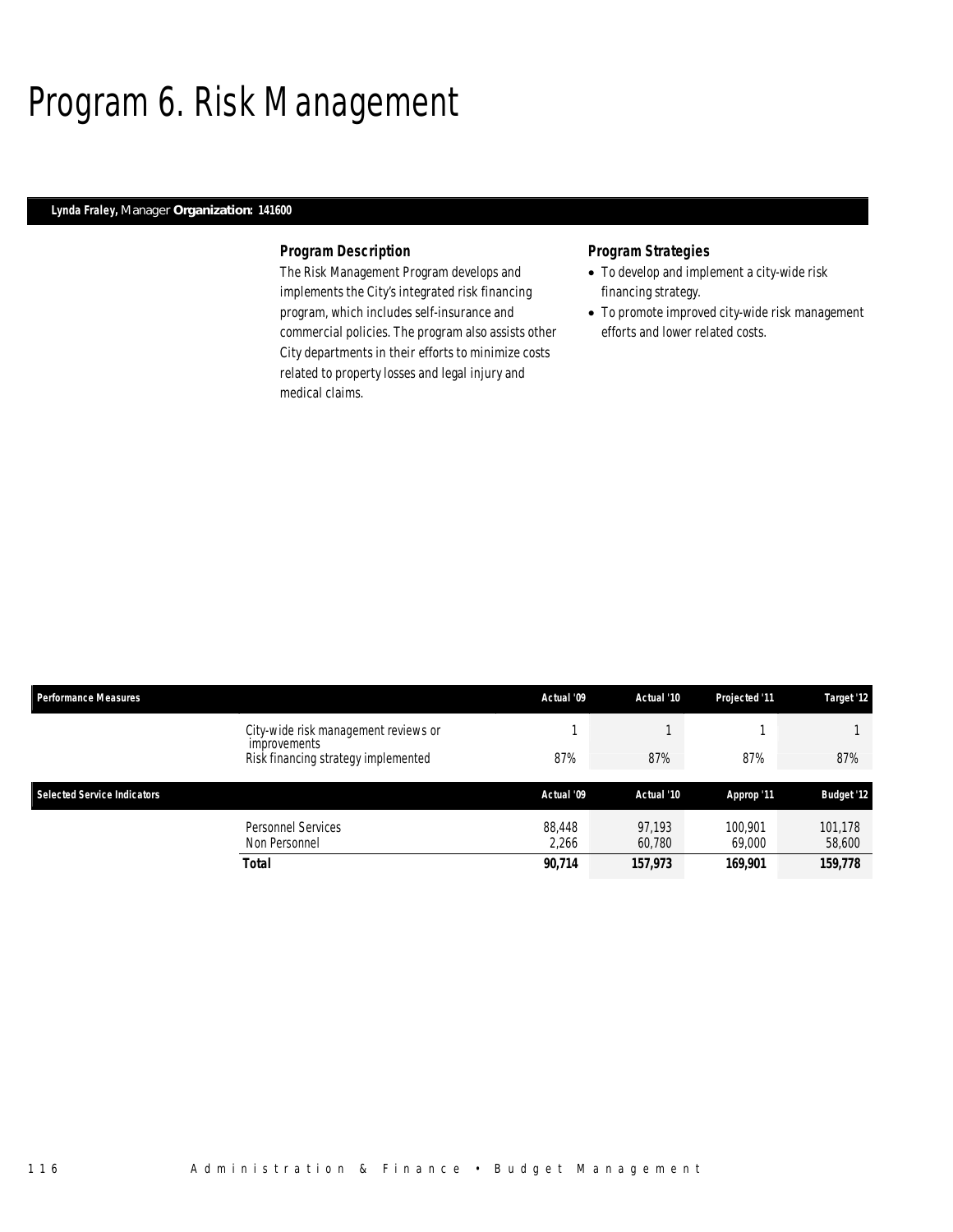# Execution of Courts Operating Budget

### *Appropriation: 333*

### *Department Mission*

The Execution of Courts appropriation provides for funding for settlements, awards, and court orders. These result from claims against the City of Boston and its agencies and employees for damages to persons or property. The appropriation also funds interest on tax abatements.

| <b>Operating Budget</b>            | Program Name                        | Total Actual '09      | Total Actual '10 | Total Approp '11 | <b>Total Budget '12</b> |
|------------------------------------|-------------------------------------|-----------------------|------------------|------------------|-------------------------|
|                                    | <b>Execution of Courts</b>          | 4,805,672             | 15,969,757       | 3,500,000        | 3,500,000               |
|                                    | <b>Total</b>                        | 4,805,672             | 15,969,757       | 3,500,000        | 3,500,000               |
|                                    |                                     |                       |                  |                  |                         |
| <b>Selected Service Indicators</b> |                                     | Actual '09            | Actual '10       | Approp '11       | <b>Budget '12</b>       |
|                                    | Personnel Services<br>Non Personnel | $\Omega$<br>4.805.672 | 15,969,757       | 3.500.000        | 3,500,000               |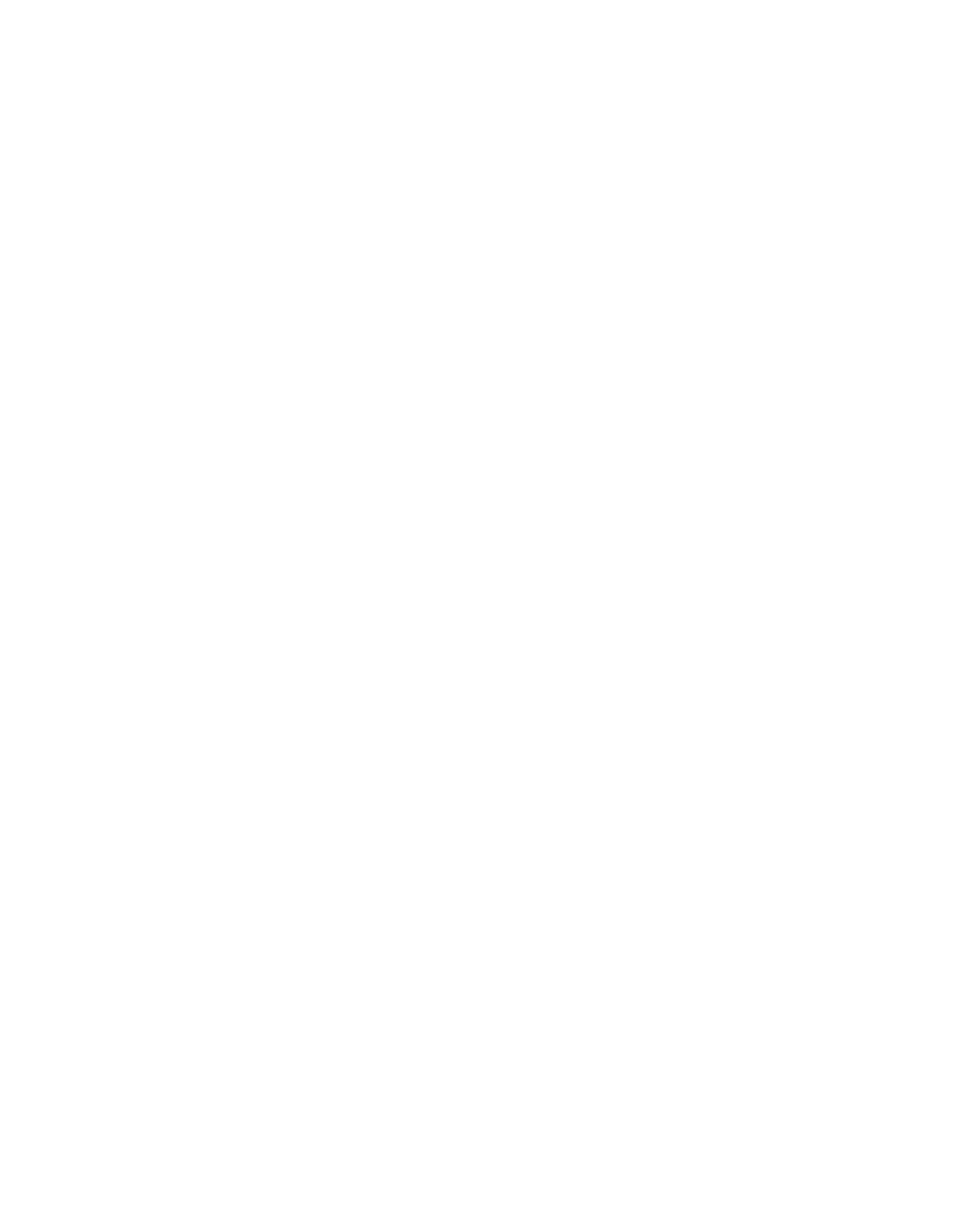# Health Insurance Operating Budget

### *Appropriation: 148*

### *Department Mission*

The Health Insurance appropriation provides funding for a variety of health insurance, dental care, vision care, and life insurance plans to approximately 28,300 active employee and retiree subscribers within the guidelines of MGL Chapter 32B.

| <b>Operating Budget</b>     | Program Name                               | Total Actual '09 | Total Actual '10 | Total Approp '11 | <b>Total Budget '12</b> |
|-----------------------------|--------------------------------------------|------------------|------------------|------------------|-------------------------|
|                             | Health Insurance                           | 186,480,707      | 196,076,530      | 207.414.861      | 218,282,804             |
|                             | Total                                      | 186,480,707      | 196,076,530      | 207,414,861      | 218,282,804             |
|                             |                                            |                  |                  |                  |                         |
| Selected Service Indicators |                                            | Actual '09       | Actual '10       | Approp '11       | <b>Budget '12</b>       |
|                             | <b>Personnel Services</b><br>Non Personnel | 0<br>186,480,707 | 196,076,530      | 207.414.861      | 218,282,804             |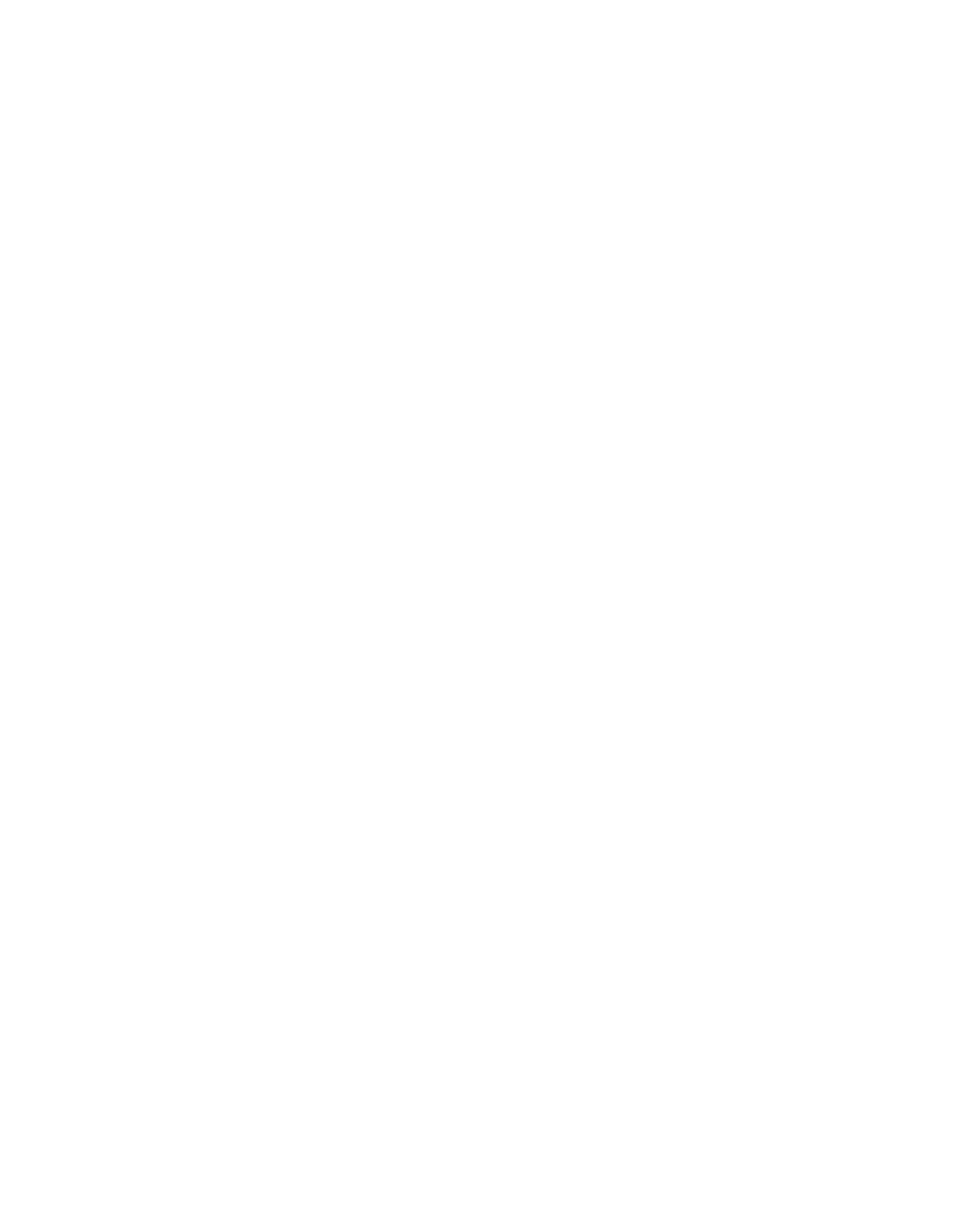### Human Resources Operating Budget

#### *Vivian Leonard, Director Appropriation: 142*

### *Department Mission*

The mission of the Office of Human Resources is to help departments attract, motivate, retain, manage, and develop qualified and productive employees. The Office also provides unemployment benefits where necessary, as well as health and life insurance and workers' compensation benefits.

### *FY12 Performance Strategies*

- To recruit and sustain a workforce that reflects Boston's diverse population.
- To reduce medical and indemnity costs associated with workers' compensation claims.
- To return injured employees to work as soon as possible.
- To track all new hires by race, gender and salary on a monthly basis.

| <b>Operating Budget</b>            | Program Name                                         | Total Actual '09 | Total Actual '10 | Total Approp '11 | <b>Total Budget '12</b> |
|------------------------------------|------------------------------------------------------|------------------|------------------|------------------|-------------------------|
|                                    | Personnel                                            | 1,621,917        | 1.490.681        | 1,631,984        | 1,616,496               |
|                                    | Affirmative Action                                   | 81,454           | 78,541           | 87.445           | 86.959                  |
|                                    | Health Benefits & Insurance                          | 538,241          | 531,911          | 568,410          | 583,780                 |
|                                    | <b>Employee Assistance</b>                           | 153,878          | 155,852          | 96.447           | 96,702                  |
|                                    | Workers' Compensation                                | 789,337          | 808,943          | 838,917          | 875,177                 |
|                                    | Total                                                | 3,184,827        | 3,065,928        | 3,223,203        | 3,259,114               |
| <b>External Funds Budget</b>       | <b>Fund Name</b>                                     | Total Actual '09 | Total Actual '10 | Total Approp '11 | <b>Total Budget '12</b> |
|                                    | Occupational Safety & Health Education &<br>Training | $\overline{0}$   | 7,464            | 0                | $\Omega$                |
|                                    | Total                                                | 0                | 7,464            | 0                | 0                       |
|                                    |                                                      |                  |                  |                  |                         |
| <b>Selected Service Indicators</b> |                                                      | Actual '09       | Actual '10       | Approp '11       | <b>Budget '12</b>       |
|                                    | <b>Personnel Services</b>                            | 2,914,905        | 2,820,294        | 2,946,171        | 3,011,885               |
|                                    | Non Personnel                                        | 269,922          | 245,634          | 277,032          | 247,229                 |
|                                    | <b>Total</b>                                         | 3,184,827        | 3,065,928        | 3,223,203        | 3,259,114               |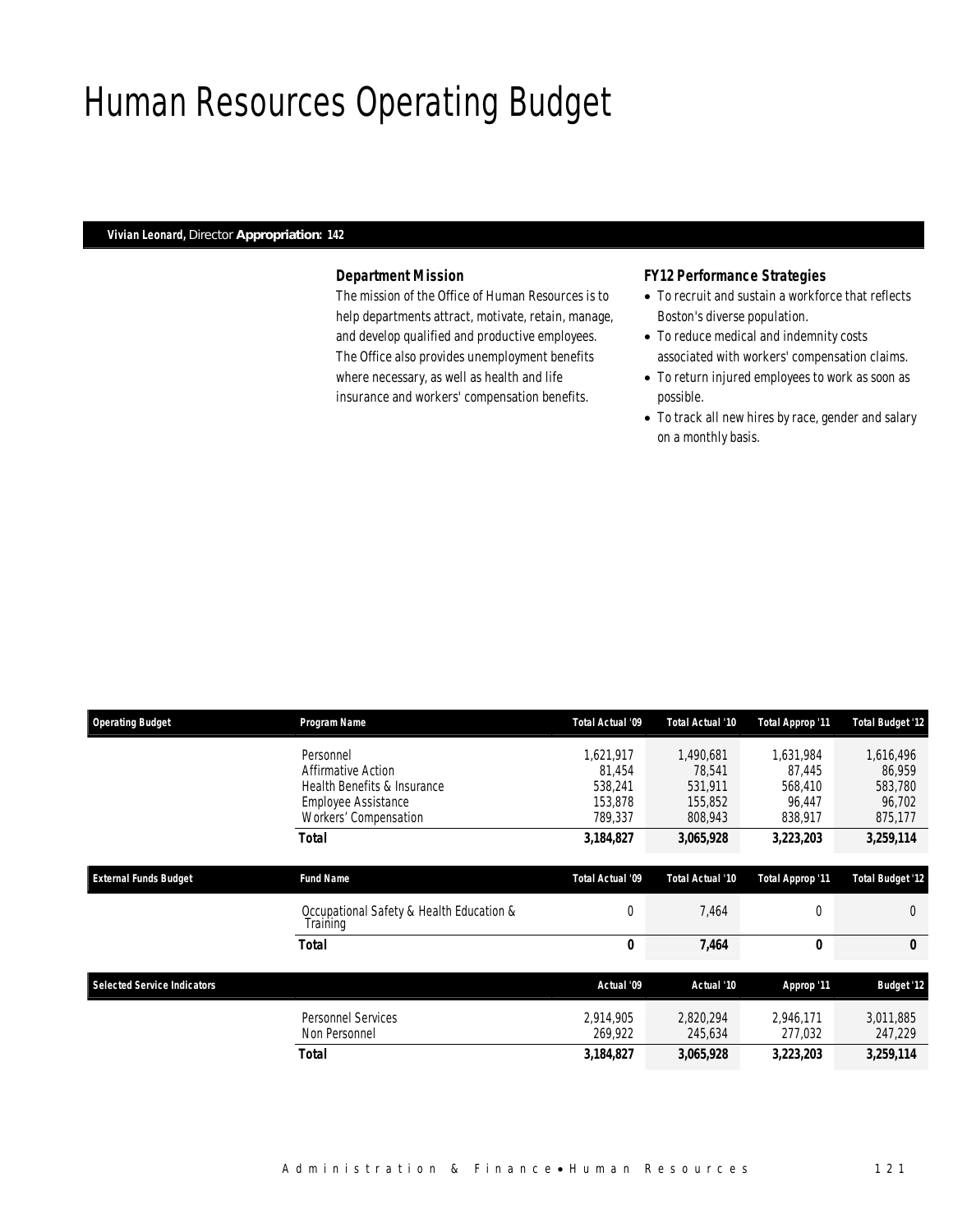### Human Resources Operating Budget



### *Authorizing Statutes*

- Civil Service, M.G.L.A. c. 31.
- Collective Bargaining, M.G.L.A. C. 150E.
- Compensation of Employees; CBC Ord. § 5-5.18; M.G.L.A. c. 41, § 41.
- Employees Subject to Civil Service Laws, CBC St. 5 § 110.
- Duties of Supervisor of Personnel, CBC Ord. § 5- 1.6.
- Generally, M.G.L.A. c. 152.
- County Employees Salary Classification, M.G.L.A. c. 35, § 56.
- Third Parties; Subrogation, M.G.L.A. c. 152, § 15.
- Group Insurance Plan to Municipalities, M.G.L.A. c. 32B, §§ 1-19.
- Operation As Self-Insurer, M.G.L.A. c. 152, § 25.
- Second Injury Reimbursement, M.G.L.A. c. 152, § 37.
- Special Fund; Trust Fund; Assessment Base and Rates; Payments; Reports; Audits, M.G.L.A. c. 152, § 65.

### *Description of Services*

Human Resources supplies departments with systems with which to manage hiring, compensation, and promotion. It pursues good labor relations, monitors unemployment benefits, and conducts affirmative action and recruitment programs as well as a full range of training programs. Additionally, the Department operates elements of the City's risk management program including employee assistance and managing attendance. As a direct service to both active and retired employees, the Department provides comprehensive and economical health insurance and life insurance, as well as access to all records.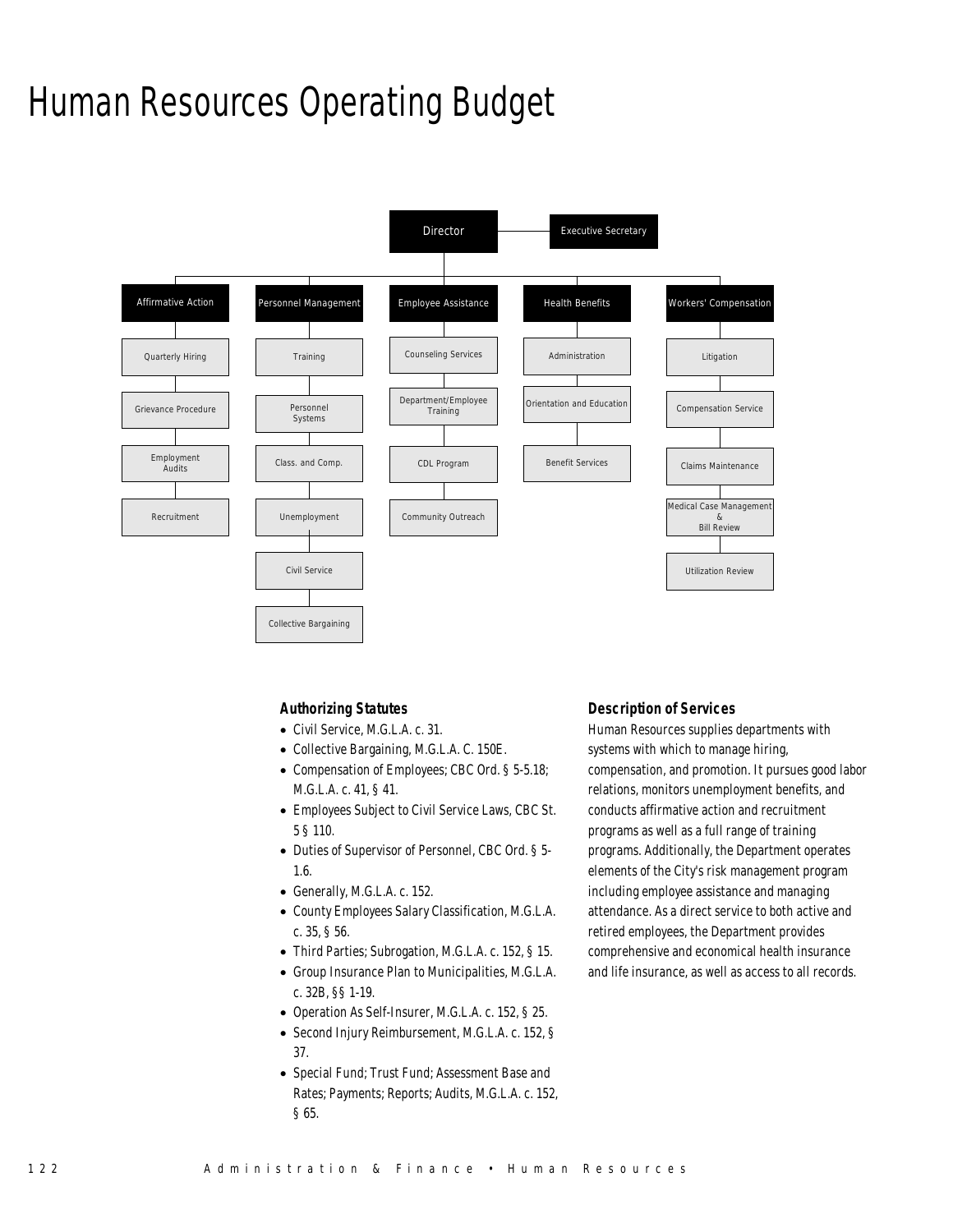# Department History

| <b>Personnel Services</b>       |                                                                                                                                                                                                                                                                                                      | FY09 Expenditure                                                                                                    | FY10 Expenditure                                                                                       | FY11 Appropriation                                                                                                        | FY12 Adopted                                                                                                       | Inc/Dec 11 vs 12                                                                                                    |
|---------------------------------|------------------------------------------------------------------------------------------------------------------------------------------------------------------------------------------------------------------------------------------------------------------------------------------------------|---------------------------------------------------------------------------------------------------------------------|--------------------------------------------------------------------------------------------------------|---------------------------------------------------------------------------------------------------------------------------|--------------------------------------------------------------------------------------------------------------------|---------------------------------------------------------------------------------------------------------------------|
|                                 | 51000 Permanent Employees<br>51100 Emergency Employees<br>51200 Overtime<br>51600 Unemployment Compensation<br>51700 Workers' Compensation<br><b>Total Personnel Services</b>                                                                                                                        | 2,842,376<br>72,529<br>$\boldsymbol{0}$<br>$\boldsymbol{0}$<br>$\mathbf{0}$<br>2,914,905                            | 2,760,601<br>45,453<br>0<br>14,240<br>$\mathbf{0}$<br>2,820,294                                        | 2,895,788<br>50,383<br>$\mathbf 0$<br>$\mathbf{0}$<br>$\theta$<br>2,946,171                                               | 2,968,314<br>43,571<br>0<br>$\mathbf 0$<br>$\mathbf{0}$<br>3,011,885                                               | 72,526<br>$-6,812$<br>$\theta$<br>$\mathbf 0$<br>$\Omega$<br>65,714                                                 |
|                                 |                                                                                                                                                                                                                                                                                                      |                                                                                                                     |                                                                                                        |                                                                                                                           |                                                                                                                    |                                                                                                                     |
| <b>Contractual Services</b>     |                                                                                                                                                                                                                                                                                                      | FY09 Expenditure                                                                                                    | FY10 Expenditure                                                                                       | FY11 Appropriation                                                                                                        | FY12 Adopted                                                                                                       | Inc/Dec 11 vs 12                                                                                                    |
|                                 | 52100 Communications<br>52200 Utilities<br>52400 Snow Removal<br>52500 Garbage/Waste Removal<br>52600 Repairs Buildings & Structures<br>52700 Repairs & Service of Equipment<br>52800 Transportation of Persons<br>52900 Contracted Services<br><b>Total Contractual Services</b>                    | 49,475<br>$\boldsymbol{0}$<br>$\mathbf{0}$<br>0<br>$\mathbf{0}$<br>1,874<br>$\mathbf 0$<br>46,355<br>97,704         | 30,673<br>$\boldsymbol{0}$<br>$\mathbf{0}$<br>0<br>$\mathbf{0}$<br>3,988<br>0<br>26,213<br>60,874      | 50,000<br>$\theta$<br>$\theta$<br>$\theta$<br>$\theta$<br>2,000<br>$\overline{0}$<br>42,850<br>94,850                     | 29,000<br>0<br>$\mathbf 0$<br>$\mathbf 0$<br>$\mathbf{0}$<br>3,926<br>$\mathbf{0}$<br>36,850<br>69,776             | $-21,000$<br>0<br>$\theta$<br>$\theta$<br>$\overline{0}$<br>1,926<br>$\mathbf{0}$<br>$-6,000$<br>$-25,074$          |
| <b>Supplies &amp; Materials</b> |                                                                                                                                                                                                                                                                                                      | FY09 Expenditure                                                                                                    | FY10 Expenditure                                                                                       | FY11 Appropriation                                                                                                        | FY12 Adopted                                                                                                       | Inc/Dec 11 vs 12                                                                                                    |
|                                 | 53000 Auto Energy Supplies<br>53200 Food Supplies<br>53400 Custodial Supplies<br>53500 Med, Dental, & Hosp Supply<br>53600 Office Supplies and Materials<br>53700 Clothing Allowance<br>53800 Educational Supplies & Mat<br>53900 Misc Supplies & Materials<br><b>Total Supplies &amp; Materials</b> | $\boldsymbol{0}$<br>136<br>$\mathbf 0$<br>$\mathbf{0}$<br>26,903<br>0<br>$\boldsymbol{0}$<br>$\mathbf{0}$<br>27,039 | $\mathbf 0$<br>$\mathbf 0$<br>$\mathbf 0$<br>$\mathbf{0}$<br>29,742<br>0<br>$\mathbf 0$<br>0<br>29,742 | $\boldsymbol{0}$<br>$\mathbf{0}$<br>$\mathbf{0}$<br>$\mathbf{0}$<br>25,225<br>$\mathbf{0}$<br>$\mathbf{0}$<br>0<br>25,225 | $\boldsymbol{0}$<br>$\mathbf 0$<br>$\mathbf{0}$<br>$\theta$<br>25,025<br>0<br>$\mathbf 0$<br>$\mathbf 0$<br>25,025 | 0<br>$\mathbf 0$<br>$\overline{0}$<br>$\overline{0}$<br>$-200$<br>$\mathbf{0}$<br>$\mathbf 0$<br>$\theta$<br>$-200$ |
| <b>Current Chgs &amp; Oblig</b> |                                                                                                                                                                                                                                                                                                      | FY09 Expenditure                                                                                                    | FY10 Expenditure                                                                                       | FY11 Appropriation                                                                                                        | FY12 Adopted                                                                                                       | Inc/Dec 11 vs 12                                                                                                    |
|                                 | 54300 Workers' Comp Medical<br>54400 Legal Liabilities<br>54500 Aid To Veterans<br>54600 Current Charges H&I<br>54700 Indemnification<br>54900 Other Current Charges<br>Total Current Chgs & Oblig                                                                                                   | $\boldsymbol{0}$<br>$\boldsymbol{0}$<br>$\boldsymbol{0}$<br>0<br>$\mathbf{0}$<br>135,576<br>135,576                 | 498<br>$\mathbf 0$<br>0<br>0<br>$\Omega$<br>143,246<br>143,744                                         | $\boldsymbol{0}$<br>$\theta$<br>$\overline{0}$<br>$\theta$<br>$\Omega$<br>152,730<br>152,730                              | $\boldsymbol{0}$<br>$\mathbf 0$<br>$\mathbf{0}$<br>$\overline{0}$<br>$\Omega$<br>152,428<br>152,428                | 0<br>$\mathbf 0$<br>$\overline{0}$<br>$\mathbf{0}$<br>$\theta$<br>$-302$<br>$-302$                                  |
| Equipment                       |                                                                                                                                                                                                                                                                                                      | FY09 Expenditure                                                                                                    | FY10 Expenditure                                                                                       | FY11 Appropriation                                                                                                        | FY12 Adopted                                                                                                       | Inc/Dec 11 vs 12                                                                                                    |
|                                 | 55000 Automotive Equipment<br>55400 Lease/Purchase<br>55600 Office Furniture & Equipment<br>55900 Misc Equipment<br><b>Total Equipment</b>                                                                                                                                                           | $\boldsymbol{0}$<br>8,454<br>$\bf{0}$<br>1,149<br>9,603                                                             | $\boldsymbol{0}$<br>8,454<br>2,820<br>0<br>11,274                                                      | $\boldsymbol{0}$<br>4,227<br>$\theta$<br>$\theta$<br>4,227                                                                | $\boldsymbol{0}$<br>0<br>$\pmb{0}$<br>0<br>$\pmb{0}$                                                               | 0<br>$-4,227$<br>$\mathbf 0$<br>$\mathbf 0$<br>$-4,227$                                                             |
| <b>Other</b>                    |                                                                                                                                                                                                                                                                                                      | FY09 Expenditure                                                                                                    | FY10 Expenditure                                                                                       | FY11 Appropriation                                                                                                        | FY12 Adopted                                                                                                       | Inc/Dec 11 vs 12                                                                                                    |
|                                 | 56200 Special Appropriation<br>57200 Structures & Improvements<br>58000 Land & Non-Structure<br><b>Total Other</b>                                                                                                                                                                                   | $\boldsymbol{0}$<br>$\boldsymbol{0}$<br>$\mathbf 0$<br>$\pmb{0}$                                                    | 0<br>0<br>0<br>0                                                                                       | $\theta$<br>$\mathbf 0$<br>$\mathbf 0$<br>0                                                                               | 0<br>0<br>$\mathbf{0}$<br>0                                                                                        | 0<br>0<br>0<br>0                                                                                                    |
|                                 | <b>Grand Total</b>                                                                                                                                                                                                                                                                                   | 3,184,827                                                                                                           | 3,065,928                                                                                              | 3,223,203                                                                                                                 | 3,259,114                                                                                                          | 35,911                                                                                                              |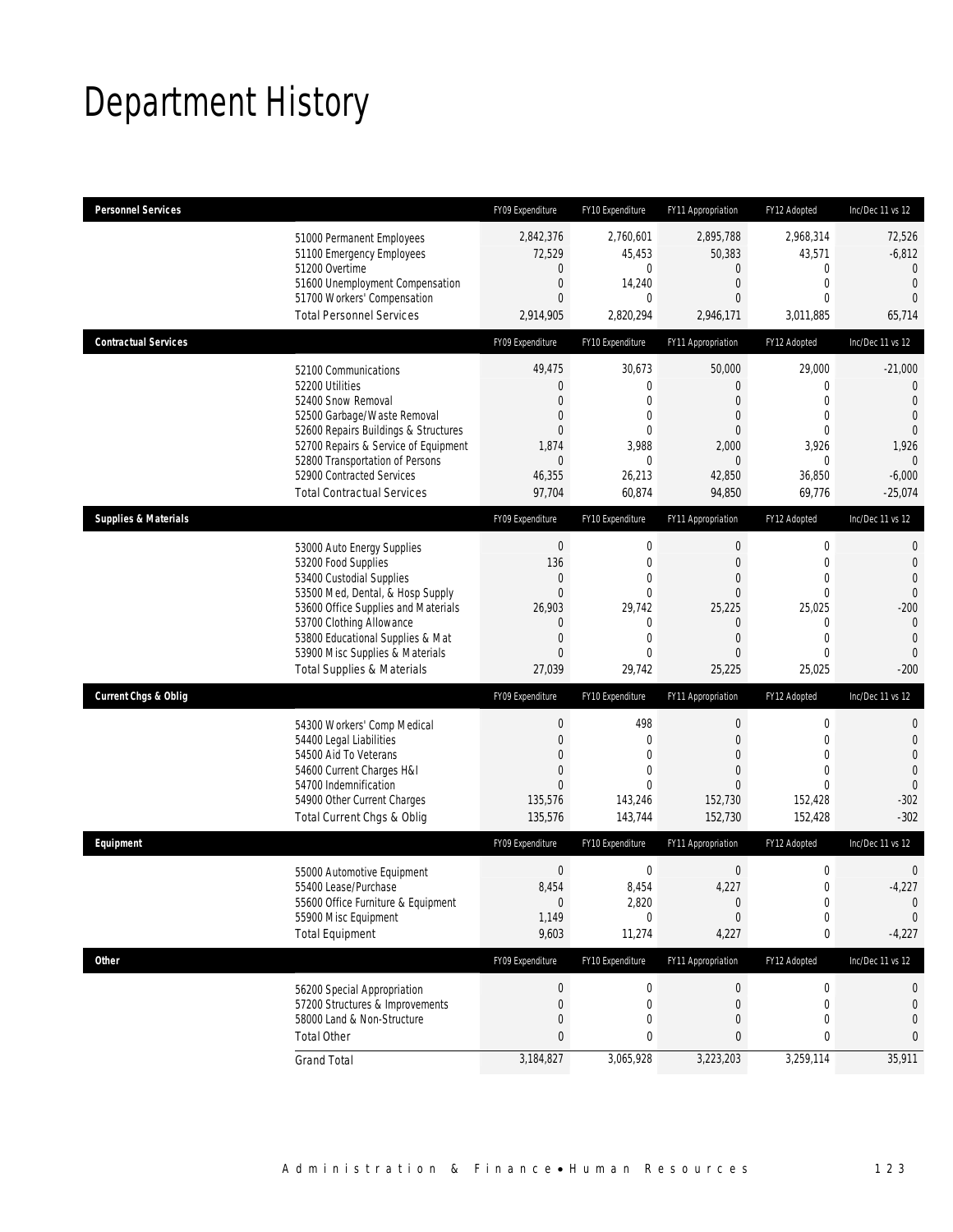# Department Personnel

| Title                                | Union<br>Code   | Grade     | Position | FY12 Salary | Title                             | Union<br>Code   | Grade | Position | FY12 Salary |
|--------------------------------------|-----------------|-----------|----------|-------------|-----------------------------------|-----------------|-------|----------|-------------|
|                                      |                 |           |          |             |                                   |                 |       |          |             |
| Supv Of Personnel                    | CDH             | <b>NG</b> | 1.00     | 113,202     | Sr Adm Asst (PPerAnI/C&C)         | EXM             | 09    | 1.00     | 93,531      |
| Alcholism Coord I                    | SU <sub>4</sub> | 18        | 1.00     | 71,831      | Prin Admin Asst Asd Pers          | <b>EXM</b>      | 09    | 1.00     | 93,531      |
| Personnel Asst (Ads/Psd)             | SU4             | 17        | 2.00     | 133,712     | Exec Asst (EAP/OHR)               | EXM             | 09    | 1.00     | 93,531      |
| Supv-Management Svcs                 | SU4             | 17        | 3.00     | 179,426     | Asst Corp Counsel III             | EXM             | 08    | 1.00     | 87,082      |
| Adm Assistant                        | SU <sub>4</sub> | 15        | 1.00     | 57,171      | Employee Devel Coor(Supv/Pers)    | SE <sub>1</sub> | 08    | 1.00     | 87,083      |
| Adm Sec                              | SU <sub>4</sub> | 14        | 1.00     | 50,842      | Sr Adm Asst (OHR)                 | SE <sub>1</sub> | 08    | 2.00     | 174,166     |
| <b>Employee Servs Representative</b> | SU4             | 14        | 2.00     | 87,245      | Prin Admin Assistant              | SE <sub>1</sub> | 08    | 2.00     | 174,166     |
| Claims Investigator (Unemplmnt)      | SU <sub>4</sub> | 14        | 1.00     | 50,842      | Senior Admin Asst                 | SE <sub>1</sub> | 07    | 1.00     | 79,677      |
| Adm Analyst                          | SU4             | 14        | 1.00     | 50,842      | Prin Admin Asst (ASD)             | SE <sub>1</sub> | 07    | 1.00     | 79,677      |
| Head Clerk & Secretary               | SU4             | 13        | 1.00     | 47,019      | DP Sys Analyst                    | SE <sub>1</sub> | 06    | 1.00     | 72,511      |
| Asst Director (HR)                   | <b>EXM</b>      | 12        | 2.00     | 210,828     | Sr Adm Asst(W.C)                  | SE <sub>1</sub> | 06    | 2.00     | 145,023     |
| <b>Head Clerk</b>                    | SU <sub>4</sub> | 12        | 4.00     | 147,816     | Sr Adm Assistant                  | SE <sub>1</sub> | 06    | 1.00     | 72,511      |
| <b>Health Insurance Coordinator</b>  | EXM             | 12        | 1.00     | 111,445     | <b>Utilization Review Spec</b>    | SE <sub>1</sub> | 06    | 1.00     | 71,932      |
| <b>Head Account Clerk</b>            | SU <sub>4</sub> | 12        | 3.00     | 127,741     | Prin Research Analyst             | SE <sub>1</sub> | 06    | 1.00     | 54,492      |
| Workmen'S Compensation Agent         | EXM             | 11        | 1.00     | 107,385     | Internship & Fellowship recruiter | SE <sub>1</sub> | 05    | 1.00     | 55,154      |
| Principal Clerk                      | SU4             | 10        | 1.00     | 41,817      | Personnel Analyst                 | SE <sub>1</sub> | 05    | 1.00     | 66,540      |
| Supvising Claims Agent (Asd)         | <b>EXM</b>      | 09        | 1.00     | 88,027      | <b>Affirm Action Monitor</b>      | SE <sub>1</sub> | 05    | 1.00     | 66,540      |
|                                      |                 |           |          |             | Admin Secretary (ASD)             | SE <sub>1</sub> | 04    | 1.00     | 60,567      |
|                                      |                 |           |          |             | <b>Total</b>                      |                 |       | 48       | 3,304,906   |

| <b>Adjustments</b>           |            |
|------------------------------|------------|
| <b>Differential Payments</b> | 0          |
| Other                        | 41,619     |
| Chargebacks                  | $-309,951$ |
| Salary Savings               | $-68,260$  |
| <b>FY12 Total Request</b>    | 2,968,314  |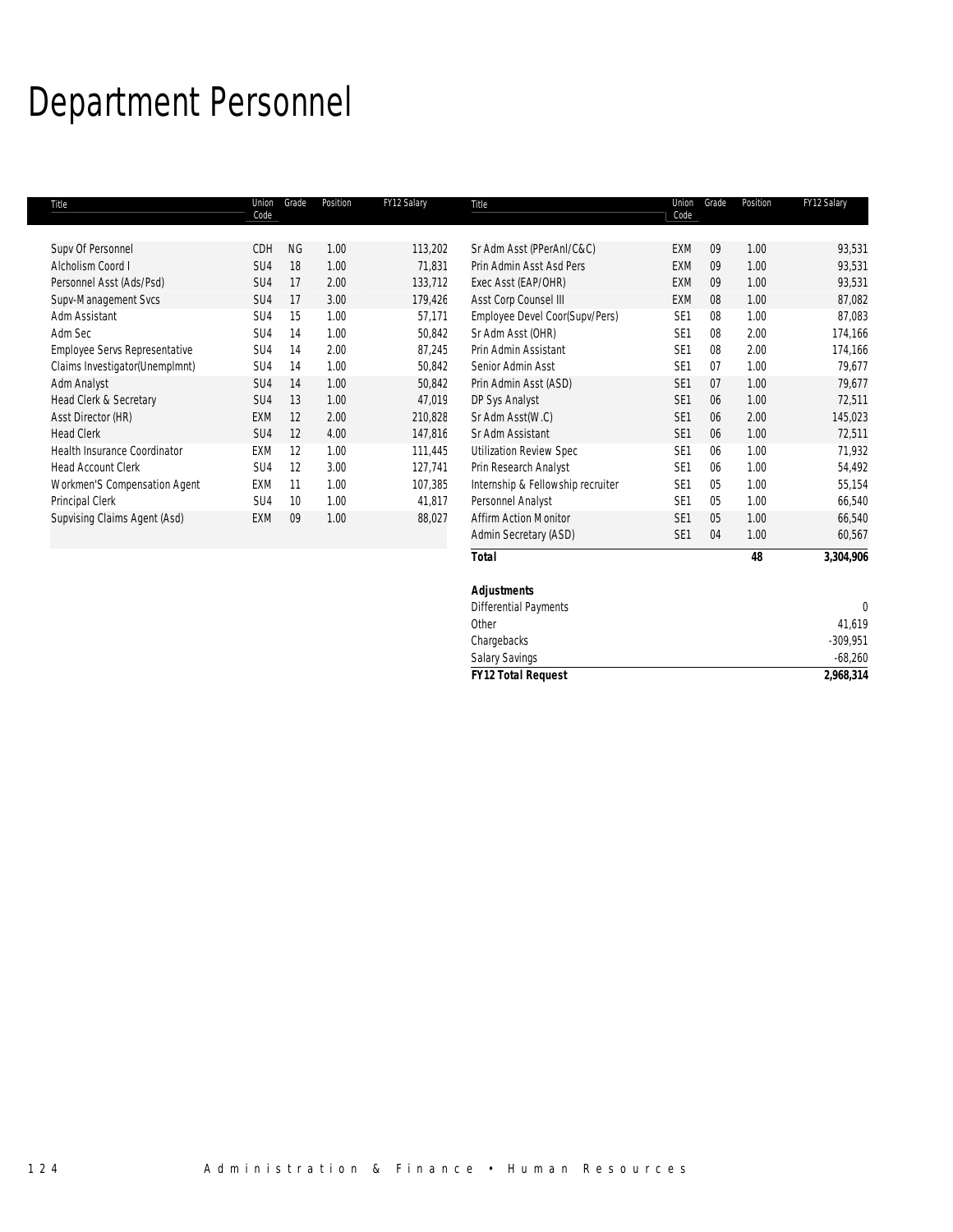# External Funds History

| <b>Personnel Services</b>                                      |                                                                                                                                                                                                                                                                                                            | FY09 Expenditure                                                                                                                      | FY10 Expenditure                                                                                         | FY11 Appropriation                                                                                                           | FY12 Adopted                                                                                                              | Inc/Dec 11 vs 12                                                                                                                                                                               |
|----------------------------------------------------------------|------------------------------------------------------------------------------------------------------------------------------------------------------------------------------------------------------------------------------------------------------------------------------------------------------------|---------------------------------------------------------------------------------------------------------------------------------------|----------------------------------------------------------------------------------------------------------|------------------------------------------------------------------------------------------------------------------------------|---------------------------------------------------------------------------------------------------------------------------|------------------------------------------------------------------------------------------------------------------------------------------------------------------------------------------------|
|                                                                | 51000 Permanent Employees<br>51100 Emergency Employees<br>51200 Overtime<br>51300 Part Time Employees<br>51400 Health Insurance<br>51500 Pension & Annunity<br>51600 Unemployment Compensation<br>51700 Workers' Compensation<br>51800 Indirect Costs<br>51900 Medicare<br><b>Total Personnel Services</b> | $\mathbf 0$<br>$\overline{0}$<br>0<br>0<br>$\Omega$<br>0<br>0<br>0<br>0<br>$\overline{0}$<br>$\mathbf{0}$                             | $\mathbf 0$<br>$\mathbf 0$<br>0<br>0<br>0<br>0<br>0<br>0<br>0<br>0<br>0                                  | $\boldsymbol{0}$<br>$\mathbf{0}$<br>$\mathbf 0$<br>0<br>$\Omega$<br>0<br>0<br>0<br>0<br>$\overline{0}$<br>$\mathbf{0}$       | $\mathbf 0$<br>0<br>$\overline{0}$<br>0<br>$\Omega$<br>0<br>$\Omega$<br>0<br>0<br>0<br>0                                  | $\mathbf 0$<br>$\mathbf{0}$<br>$\overline{0}$<br>$\overline{0}$<br>$\overline{0}$<br>$\mathbf{0}$<br>$\mathbf{0}$<br>$\overline{0}$<br>$\overline{0}$<br>$\Omega$<br>$\mathbf 0$               |
| <b>Contractual Services</b><br><b>Supplies &amp; Materials</b> | 52100 Communications<br>52200 Utilities<br>52400 Snow Removal<br>52500 Garbage/Waste Removal<br>52600 Repairs Buildings & Structures<br>52700 Repairs & Service of Equipment<br>52800 Transportation of Persons<br>52900 Contracted Services<br><b>Total Contractual Services</b>                          | FY09 Expenditure<br>$\boldsymbol{0}$<br>$\overline{0}$<br>$\Omega$<br>0<br>0<br>0<br>0<br>$\mathbf 0$<br>$\bf{0}$<br>FY09 Expenditure | FY10 Expenditure<br>$\boldsymbol{0}$<br>0<br>0<br>0<br>0<br>0<br>0<br>7,464<br>7,464<br>FY10 Expenditure | FY11 Appropriation<br>$\boldsymbol{0}$<br>$\mathbf 0$<br>0<br>0<br>0<br>0<br>0<br>$\theta$<br>$\bf{0}$<br>FY11 Appropriation | FY12 Adopted<br>$\mathbf 0$<br>$\mathbf{0}$<br>$\Omega$<br>0<br>$\Omega$<br>$\overline{0}$<br>0<br>0<br>0<br>FY12 Adopted | Inc/Dec 11 vs 12<br>$\mathbf{0}$<br>$\mathbf{0}$<br>$\overline{0}$<br>$\overline{0}$<br>$\mathbf{0}$<br>$\overline{0}$<br>$\overline{0}$<br>$\overline{0}$<br>$\mathbf{0}$<br>Inc/Dec 11 vs 12 |
|                                                                | 53000 Auto Energy Supplies<br>53200 Food Supplies<br>53400 Custodial Supplies<br>53500 Med, Dental, & Hosp Supply<br>53600 Office Supplies and Materials<br>53700 Clothing Allowance<br>53900 Misc Supplies & Materials<br><b>Total Supplies &amp; Materials</b>                                           | 0<br>$\mathbf 0$<br>$\Omega$<br>0<br>0<br>$\overline{0}$<br>$\mathbf 0$<br>0                                                          | $\boldsymbol{0}$<br>0<br>0<br>0<br>0<br>0<br>0<br>0                                                      | $\boldsymbol{0}$<br>$\mathbf 0$<br>0<br>0<br>0<br>$\theta$<br>$\mathbf 0$<br>$\mathbf{0}$                                    | $\mathbf 0$<br>$\mathbf{0}$<br>0<br>0<br>0<br>$\overline{0}$<br>$\mathbf{0}$<br>0                                         | $\mathbf{0}$<br>$\mathbf{0}$<br>$\overline{0}$<br>$\overline{0}$<br>$\overline{0}$<br>$\overline{0}$<br>$\overline{0}$<br>$\mathbf 0$                                                          |
| <b>Current Chgs &amp; Oblig</b>                                | 54300 Workers' Comp Medical<br>54400 Legal Liabilities<br>54600 Current Charges H&I<br>54700 Indemnification<br>54900 Other Current Charges<br>Total Current Chgs & Oblig                                                                                                                                  | FY09 Expenditure<br>$\mathbf 0$<br>$\mathbf 0$<br>0<br>$\overline{0}$<br>$\mathbf 0$<br>$\mathbf{0}$                                  | FY10 Expenditure<br>0<br>0<br>0<br>0<br>0<br>0                                                           | FY11 Appropriation<br>$\mathbf 0$<br>$\mathbf 0$<br>$\mathbf 0$<br>$\theta$<br>0<br>$\mathbf{0}$                             | FY12 Adopted<br>0<br>0<br>$\mathbf{0}$<br>$\mathbf 0$<br>0<br>0                                                           | Inc/Dec 11 vs 12<br>$\mathbf{0}$<br>$\overline{0}$<br>$\overline{0}$<br>$\Omega$<br>$\Omega$<br>$\mathbf{0}$                                                                                   |
| <b>Fauinment</b>                                               | 55000 Automotive Equipment<br>55400 Lease/Purchase<br>55600 Office Furniture & Equipment<br>55900 Misc Equipment<br><b>Total Equipment</b>                                                                                                                                                                 | FY09 Expenditure<br>$\mathbf 0$<br>$\overline{0}$<br>$\mathbf 0$<br>$\mathbf 0$<br>$\mathbf{0}$                                       | FY10 Expenditure<br>0<br>0<br>0<br>0<br>0                                                                | FY11 Appropriation<br>$\mathbf 0$<br>$\mathbf{0}$<br>$\boldsymbol{0}$<br>$\boldsymbol{0}$<br>$\mathbf{0}$                    | FY12 Adopted<br>$\overline{0}$<br>$\overline{0}$<br>$\mathbf 0$<br>0<br>0                                                 | Inc/Dec 11 vs 12<br>0<br>$\overline{0}$<br>$\overline{0}$<br>$\mathbf 0$<br>$\mathbf{0}$                                                                                                       |
| Other                                                          | 56200 Special Appropriation<br>57200 Structures & Improvements<br>58000 Land & Non-Structure<br><b>Total Other</b><br><b>Grand Total</b>                                                                                                                                                                   | FY09 Expenditure<br>$\boldsymbol{0}$<br>$\mathbf 0$<br>$\mathbf 0$<br>$\mathbf{0}$<br>$\mathbf 0$                                     | FY10 Expenditure<br>$\boldsymbol{0}$<br>$\boldsymbol{0}$<br>0<br>0<br>7,464                              | FY11 Appropriation<br>$\boldsymbol{0}$<br>$\boldsymbol{0}$<br>$\boldsymbol{0}$<br>$\boldsymbol{0}$<br>$\overline{0}$         | FY12 Adopted<br>$\boldsymbol{0}$<br>$\mathbf 0$<br>$\mathbf 0$<br>0<br>$\overline{0}$                                     | Inc/Dec 11 vs 12<br>$\mathbf 0$<br>$\mathbf{0}$<br>$\boldsymbol{0}$<br>$\mathbf 0$<br>$\mathbf 0$                                                                                              |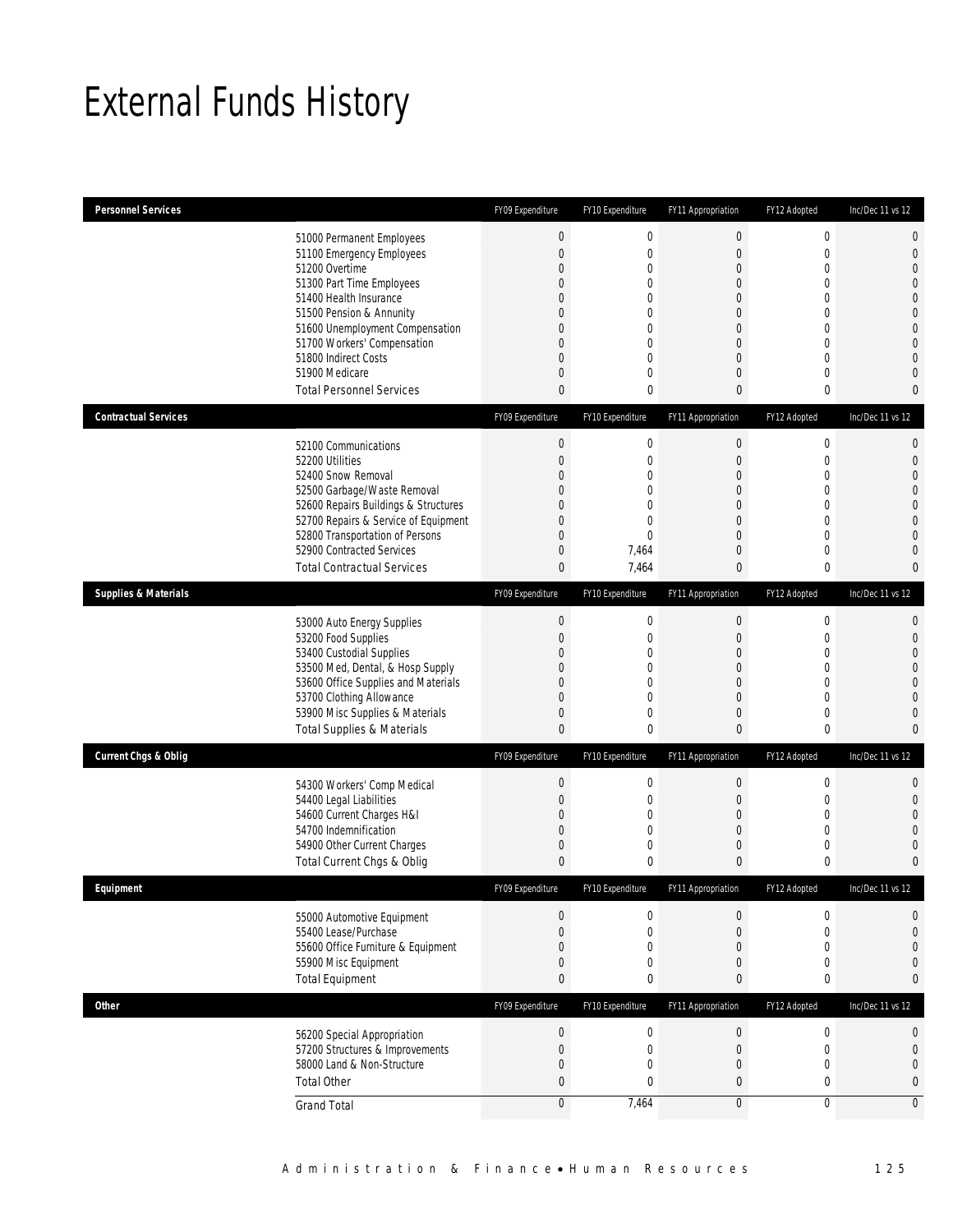### Program 1. Personnel

### *Vivian Leonard, Manager Organization: 142100*

#### *Program Description*

The Personnel Program provides personnel services to all City departments. Through Personnel, departments are provided with management systems with which to hire, classify, compensate and promote employees, pursue good labor relations and management practices, provide unemployment benefits and, in each process, have access to relevant records. The program also carries out a variety of training and assistance programs to encourage and enhance human resource management in the City of Boston.

- To improve attendance by monitoring and reducing absenteeism (non-public safety/BPS).
- To track all new hires by race, gender and salary on a monthly basis.
- To track city-wide promotions by race, gender, and salary on a monthly basis.

| <b>Performance Measures</b>        |                                                                     | Actual '09           | Actual '10           | Projected '11        | Target '12           |
|------------------------------------|---------------------------------------------------------------------|----------------------|----------------------|----------------------|----------------------|
|                                    | % of city workforce earning over median salary -<br>people of color | 29%                  | 30%                  | 30%                  | 32%                  |
|                                    | % of city workforce earning over median salary -<br>women           | 20%                  | 19%                  | 19%                  | 22%                  |
|                                    | % of total new hires - people of color                              | 44%                  | 40%                  | 36%                  | 40%                  |
|                                    | % of total new hires - women                                        | 50%                  | 39%                  | 39%                  | 40%                  |
|                                    | % of total promotions - people of color                             | 18%                  | 17%                  | 25%                  | 33%                  |
|                                    | % of total promotions - women                                       | 27%                  | 20%                  | 22%                  | 28%                  |
|                                    | Citywide - % of total person hours absent                           | 4                    |                      | 4                    | TBR                  |
|                                    | Citywide - Hours absent per employee                                | 73                   | 78                   | 76                   | TBR                  |
|                                    | Median salary of City employees                                     | 58,014               | 60,395               | 60,708               | TBR                  |
|                                    | Total employees in city workforce                                   | 8,392                | 8,020                | 7,864                | TBR                  |
|                                    | Total new hires                                                     | 325                  | 265                  | 424                  | TBR                  |
|                                    | Total promotions                                                    | 107                  | 126                  | 125                  | TBR                  |
| <b>Selected Service Indicators</b> |                                                                     | Actual '09           | Actual '10           | Approp '11           | <b>Budget '12</b>    |
|                                    | <b>Personnel Services</b><br>Non Personnel                          | 1,422,765<br>199,152 | 1,308,806<br>181,875 | 1,447,432<br>184,552 | 1,454,171<br>162,325 |
|                                    | Total                                                               | 1,621,917            | 1,490,681            | 1,631,984            | 1,616,496            |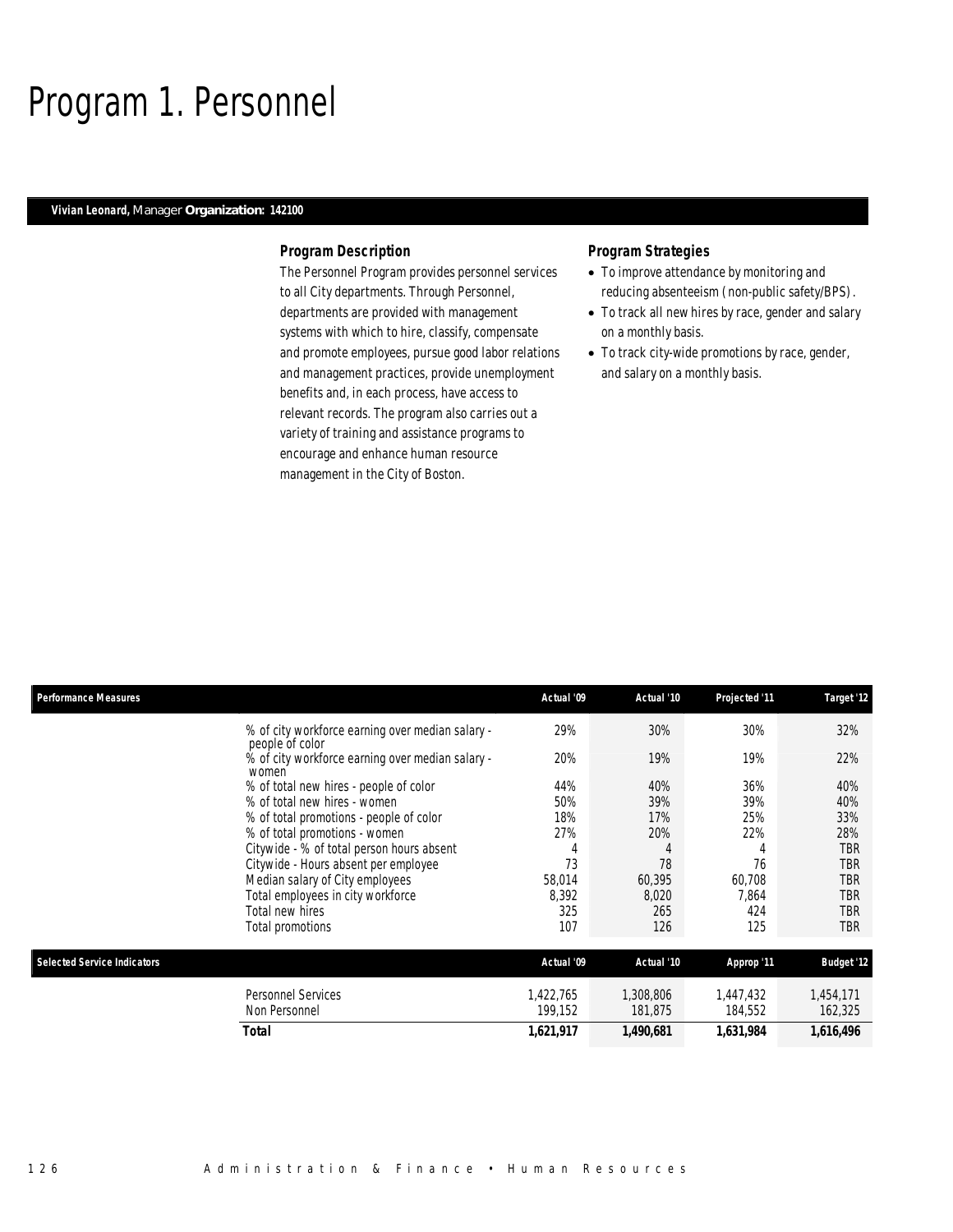# Program 2. Affirmative Action

### *Vivian Leonard, Manager Organization: 142200*

### *Program Description*

The Affirmative Action Program is responsible for implementing the City's Affirmative Action Plan. It reviews the city's hiring practices and employment policies, audits affirmative action statistics, implements anti-harassment policies, ensures city compliance with federal and state EEO requirements and provides affirmative action assistance to all city departments.

- To recruit and sustain a workforce that reflects Boston's diverse population.
- To recruit and sustain a workforce that reflects Boston's diverse population.

| <b>Performance Measures</b>                                          | Actual '09      | Actual '10      | Projected '11    | Target '12        |
|----------------------------------------------------------------------|-----------------|-----------------|------------------|-------------------|
| % of city workforce - people of color<br>% of city workforce - women | 35%<br>31%      | 36%<br>31%      | 35%<br>30%       | 36%<br>32%        |
| Selected Service Indicators                                          | Actual '09      | Actual '10      | Approp '11       | <b>Budget '12</b> |
| Personnel Services<br>Non Personnel                                  | 71.455<br>9.999 | 71.971<br>6.570 | 77.445<br>10,000 | 76.959<br>10,000  |
| Total                                                                | 81,454          | 78,541          | 87,445           | 86,959            |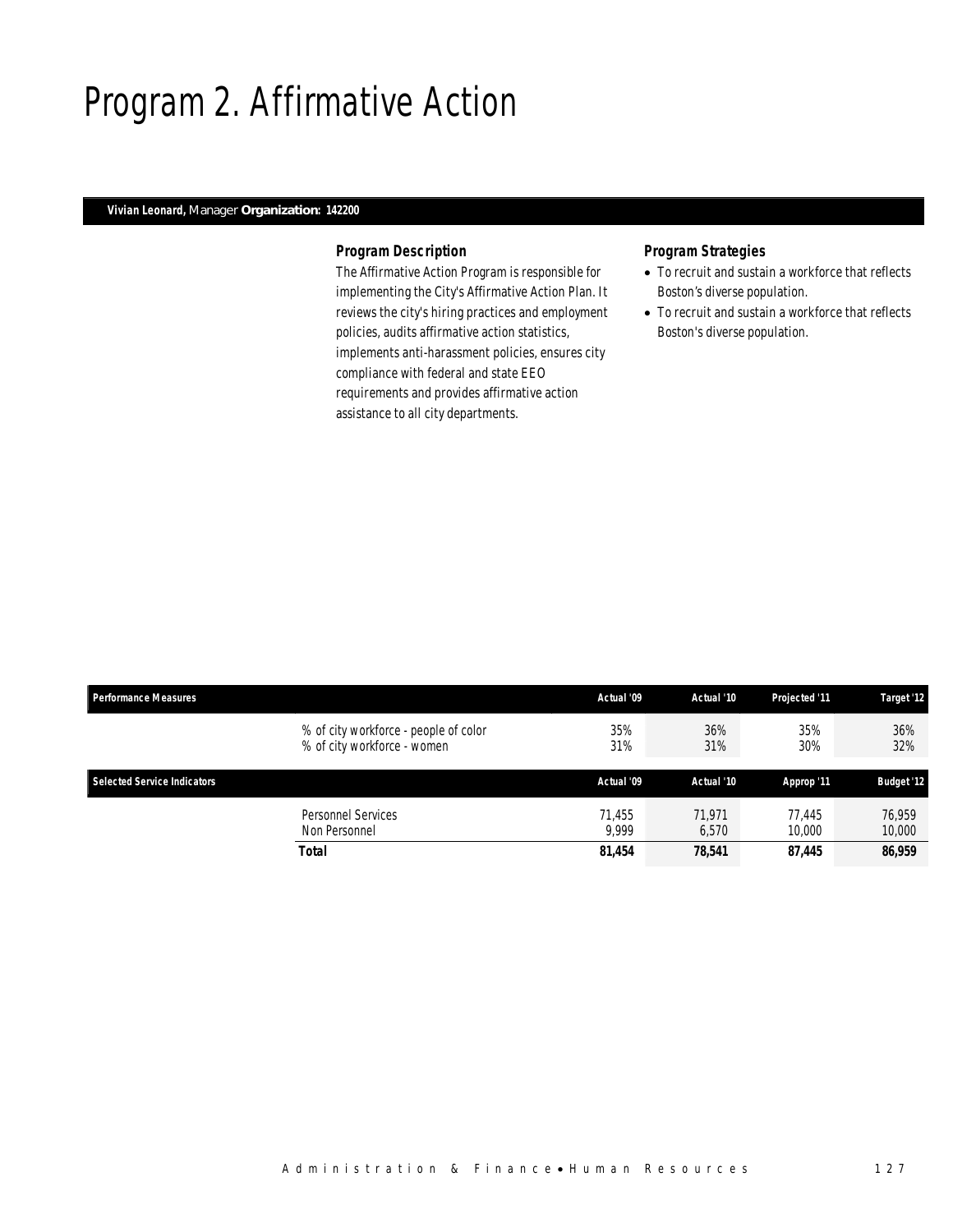### Program 3. Health Benefits & Insurance

### *Eugene Pastore, Director Organization: 142300*

#### *Program Description*

The Health Benefits and Insurance Program is responsible for providing life insurance, dental and vision care, and a variety of health insurance plans to active and retired employees of the City of Boston as efficiently and economically as possible within the guidelines of MGL Chapter 32B.

### *Program Strategies*

• To provide eligible employees and retirees with life and health insurance benefits that meet as many of their individual needs as possible at a reasonable cost to the City.

| <b>Performance Measures</b>        |                                                                                                                                                              | Actual '09        | Actual '10            | Projected '11         | Target '12            |
|------------------------------------|--------------------------------------------------------------------------------------------------------------------------------------------------------------|-------------------|-----------------------|-----------------------|-----------------------|
|                                    | % of active employees enrolled in HMOs<br>Active employees enrolled in health insurance<br>Employee % share of total healthcare costs -<br>Family plan       | 92%<br>15.273     | 93%<br>15.716<br>18   | 93%<br>15.537<br>18   | 93%<br>15.537<br>18   |
|                                    | Employees enrolled in dental/vision benefit plan<br>Employer cost of most utilized HMO family plan<br>Health insurance premiums as % of total City<br>budget | 6.323<br>14,528   | 6.166<br>15.690<br>12 | 5.813<br>17.180<br>13 | 5.833<br>18.426<br>13 |
| <b>Selected Service Indicators</b> |                                                                                                                                                              | Actual '09        | Actual '10            | Approp '11            | <b>Budget '12</b>     |
|                                    | <b>Personnel Services</b><br>Non Personnel                                                                                                                   | 504.265<br>33,976 | 505.632<br>26.279     | 537.535<br>30.875     | 561.405<br>22,375     |
|                                    | Total                                                                                                                                                        | 538,241           | 531,911               | 568.410               | 583,780               |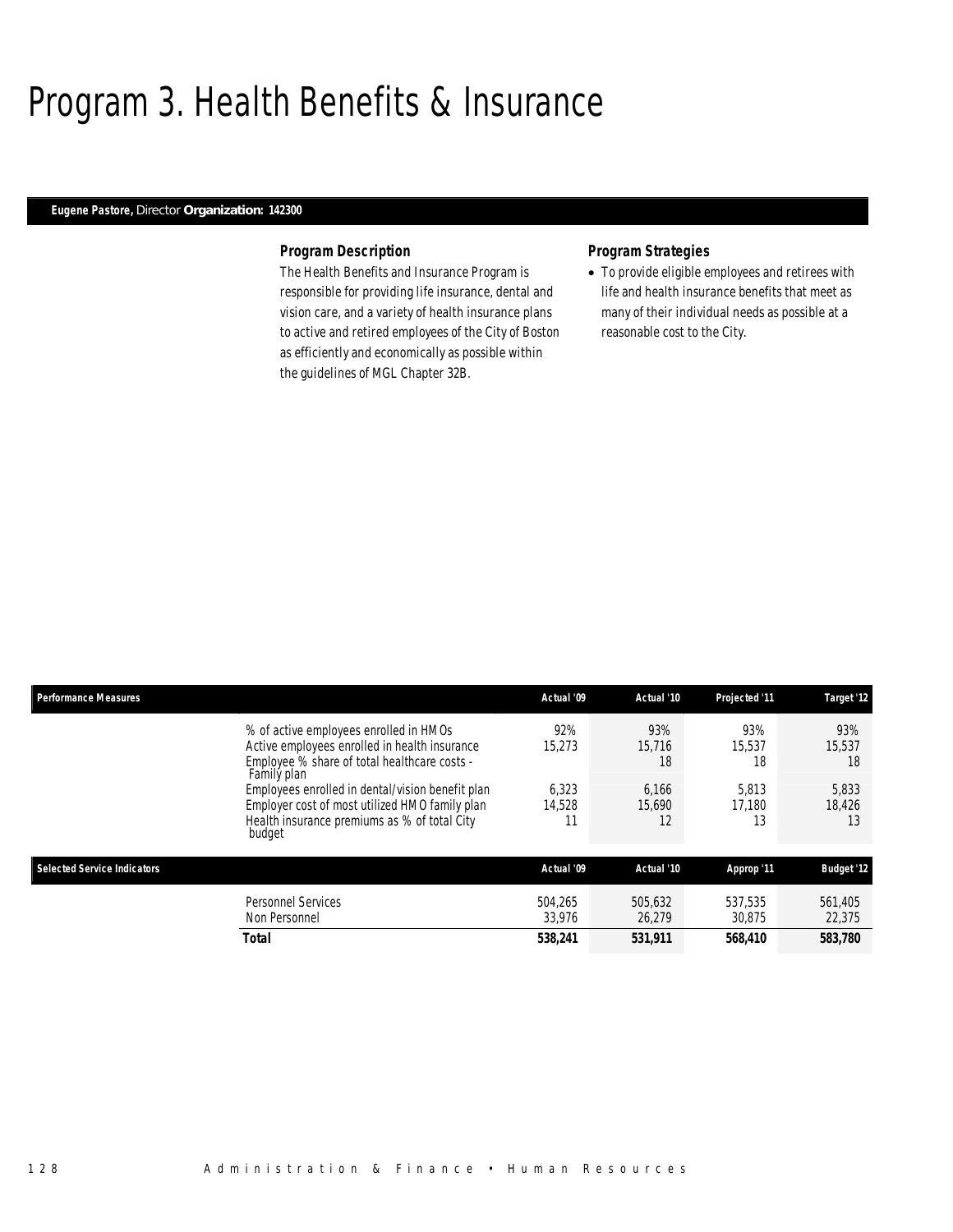# Program 4. Employee Assistance

### *Jay Donovan, Director Organization: 142400*

#### *Program Description*

The Employee Assistance Program (EAP) is designed to attract and assist employees who experience personal problems. The program will assist employees in the identification and resolution of productivity problems associated with employees impaired by personal concerns including but not limited to: health, marital, financial, alcohol, drug, emotional stress and other personal concerns which may adversely affect job performance.

### *Program Strategies*

• To provide immediate and proper response to those seeking assistance through EAP.

| <b>Performance Measures</b>             | Actual '09   | Actual '10 | Projected '11 | Target '12        |
|-----------------------------------------|--------------|------------|---------------|-------------------|
| Assessments completed<br>Referrals made | 321<br>316   | 333<br>332 | 342<br>361    | 350<br>360        |
| <b>Selected Service Indicators</b>      | Actual '09   | Actual '10 | Approp '11    | <b>Budget '12</b> |
| Personnel Services<br>Non Personnel     | 153,878<br>U | 155,852    | 96.447        | 96,702            |
| Total                                   | 153,878      | 155,852    | 96,447        | 96,702            |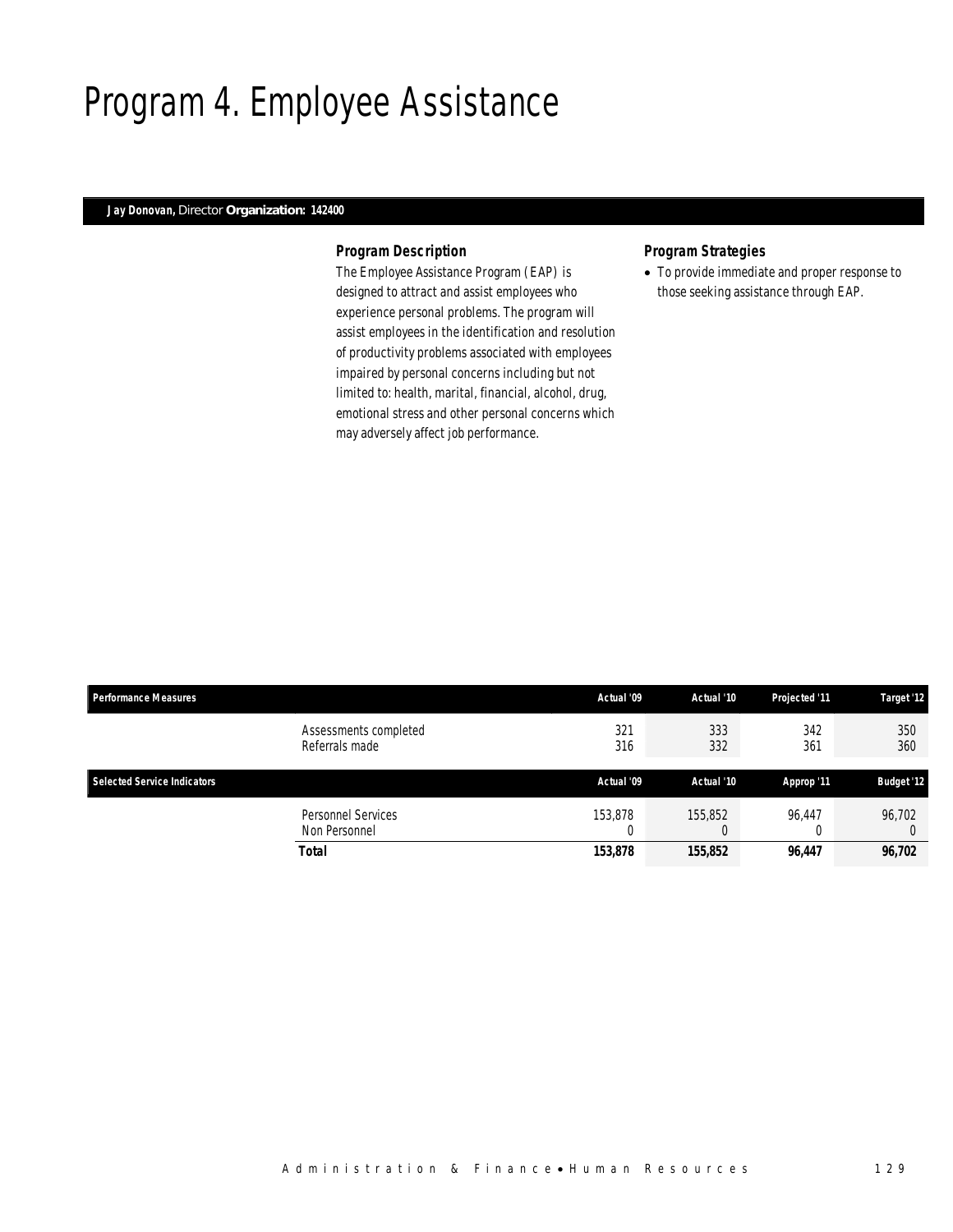# Program 5. Workers' Compensation

### *Vivian Leonard, Manager Organization: 142500*

#### *Program Description*

The Workers' Compensation Program implements all procedures for the processing of workers' compensation claims and approved medical and related bills. It also distributes workers' compensation information and statistics to City departments and works with the Law Department to develop legal strategies to resolve workers' compensation cases in an appropriate manner.

- To process injury claims promptly.
- To reduce medical and indemnity costs associated with workers' compensation claims.
- To return injured employees to work as soon as possible.

| <b>Performance Measures</b>                                                  | Actual '09 | Actual '10 | Projected '11 | Target '12        |
|------------------------------------------------------------------------------|------------|------------|---------------|-------------------|
| Average number of claimants on Workers<br>Compensation payroll (non-uniform) | 255        | 245        | 246           | 240               |
| Total medical costs paid to Workers<br>Compensation claimants (non-uniform)  | 3.001.265  | 2.622.104  | 2.724.642     | 2,900,000         |
| Total reported injuries (non-uniform)                                        | 1.284      | 1.101      | 1.180         | 1,150             |
| Total wages paid to Workers Compensation<br>claimants (non-uniform)          | 8.885.737  | 9.000.323  | 8.776.273     | 9,200,000         |
| Total Workers Compensation payroll as a % of<br>total City payroll           |            |            |               |                   |
| <b>Selected Service Indicators</b>                                           | Actual '09 | Actual '10 | Approp '11    | <b>Budget '12</b> |
| Personnel Services                                                           | 762.542    | 778.033    | 787.312       | 822,648           |
| Non Personnel                                                                | 26.795     | 30.910     | 51.605        | 52,529            |
| Total                                                                        | 789,337    | 808,943    | 838.917       | 875,177           |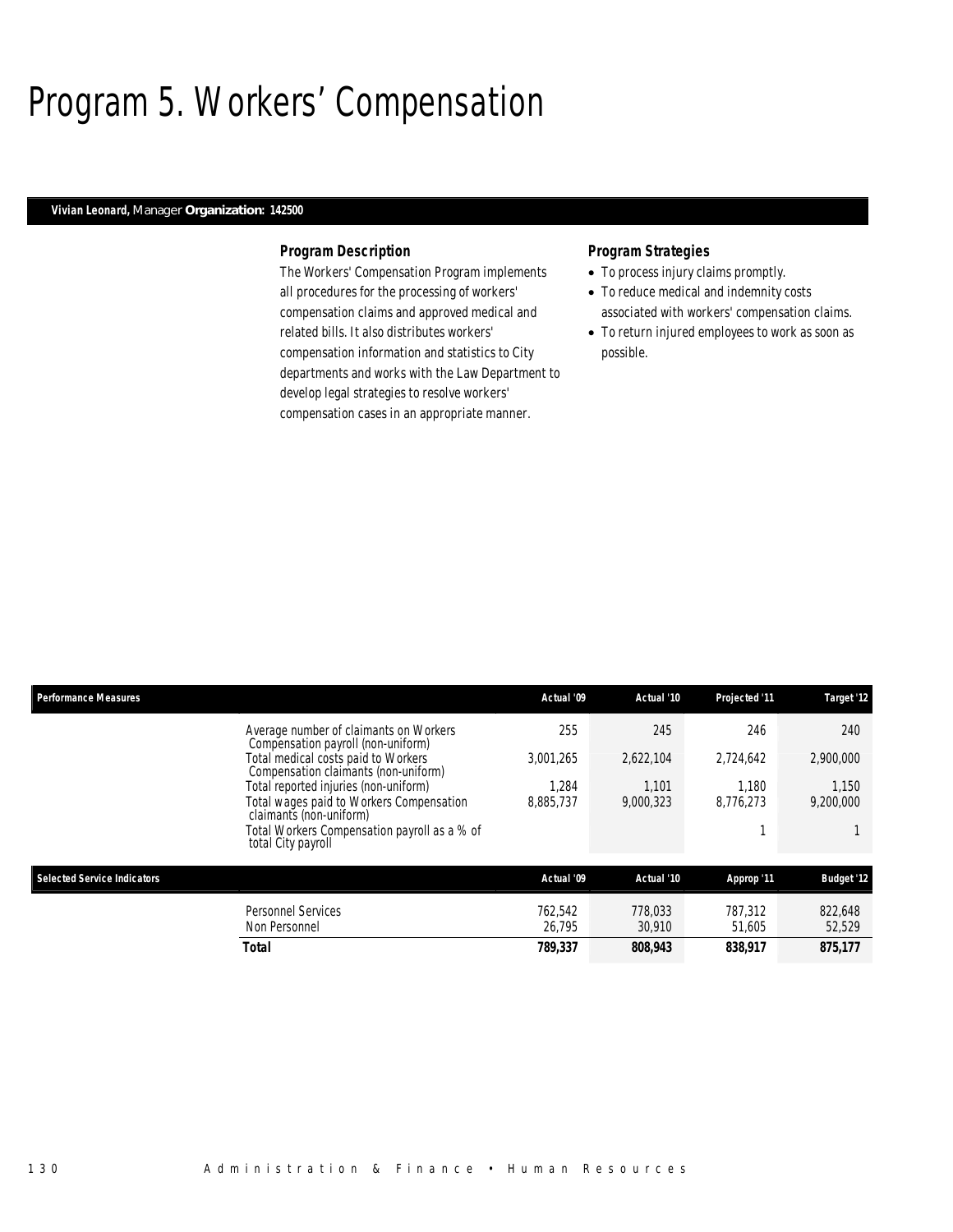### External Funds Projects

*Occupational Safety and Health Education and Training Program* 

*Project Mission*<br>This one year grant from the Commonwealth of MA Department of Industrial Accidents funded a pilot safety training program for employees in order to decrease work related injuries.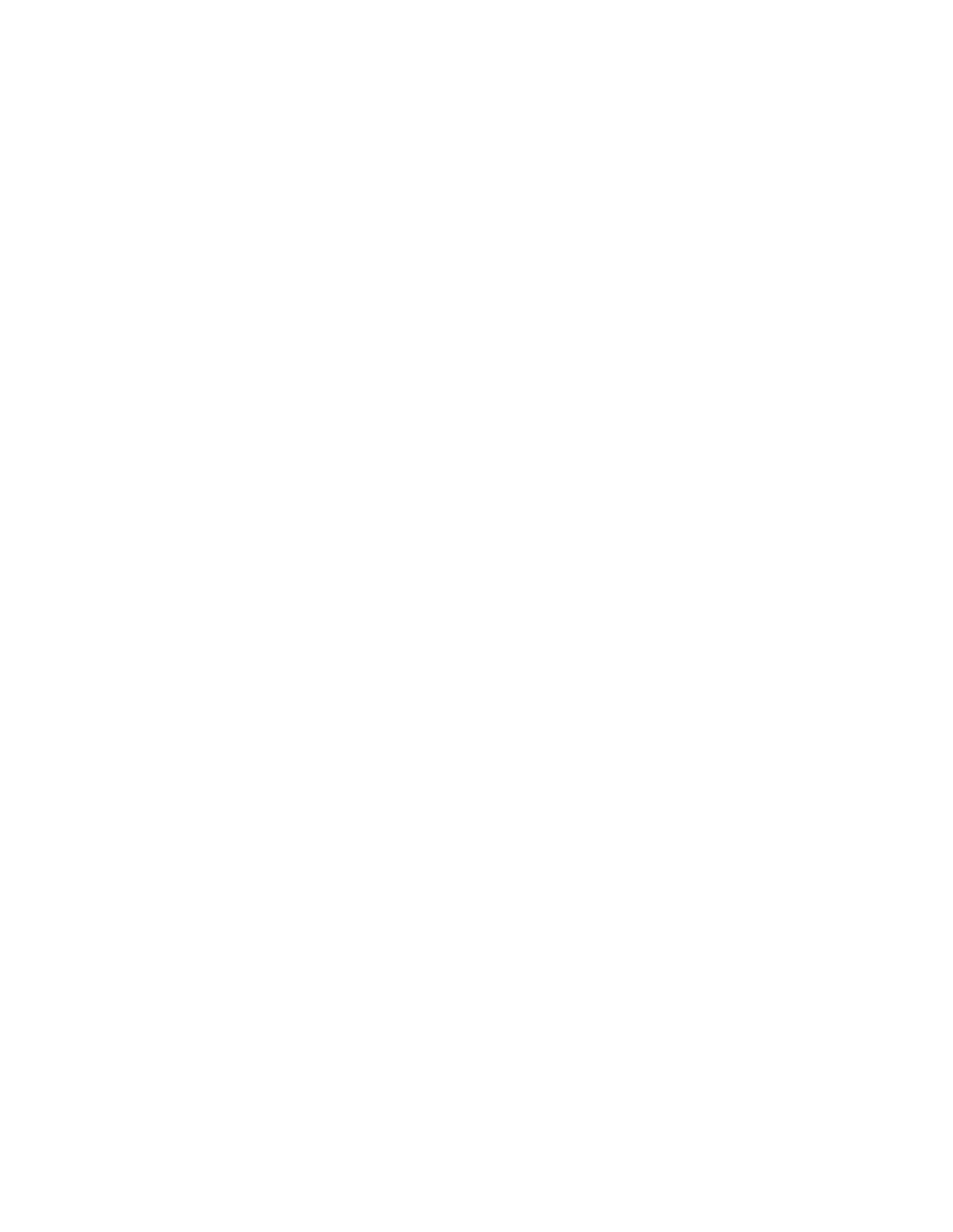# Labor Relations Operating Budget

### *Paul Curran, Director Appropriation: 147*

### *Department Mission*

The mission of the Office of Labor Relations is to create and promote a productive work environment that fosters an efficient and effective relationship between labor and management.

### *FY12 Performance Strategies*

- To negotiate labor contracts and meet other bargaining obligations with the City's labor unions.
- To provide training and education on labor/employment issues.
- To resolve and/or arbitrate contract disputes which arise between the City and Labor.

| <b>Operating Budget</b>            | Program Name       | Total Actual '09 | Total Actual '10       | Total Approp '11 | <b>Total Budget '12</b> |  |
|------------------------------------|--------------------|------------------|------------------------|------------------|-------------------------|--|
|                                    | Labor Relations    | .507.046         | 1,370,636              | 1,410,881        | 1,411,048               |  |
|                                    | <b>Total</b>       | 1,507,046        | 1,370,636<br>1,410,881 |                  | 1,411,048               |  |
|                                    |                    |                  |                        |                  |                         |  |
| <b>Selected Service Indicators</b> |                    | Actual '09       | Actual '10             | Approp '11       | <b>Budget '12</b>       |  |
|                                    |                    |                  |                        |                  |                         |  |
|                                    | Personnel Services | 765.479          | 754.987                | 785,345          | 803,165                 |  |
|                                    | Non Personnel      | 741.567          | 615.649                | 625,536          | 607,883                 |  |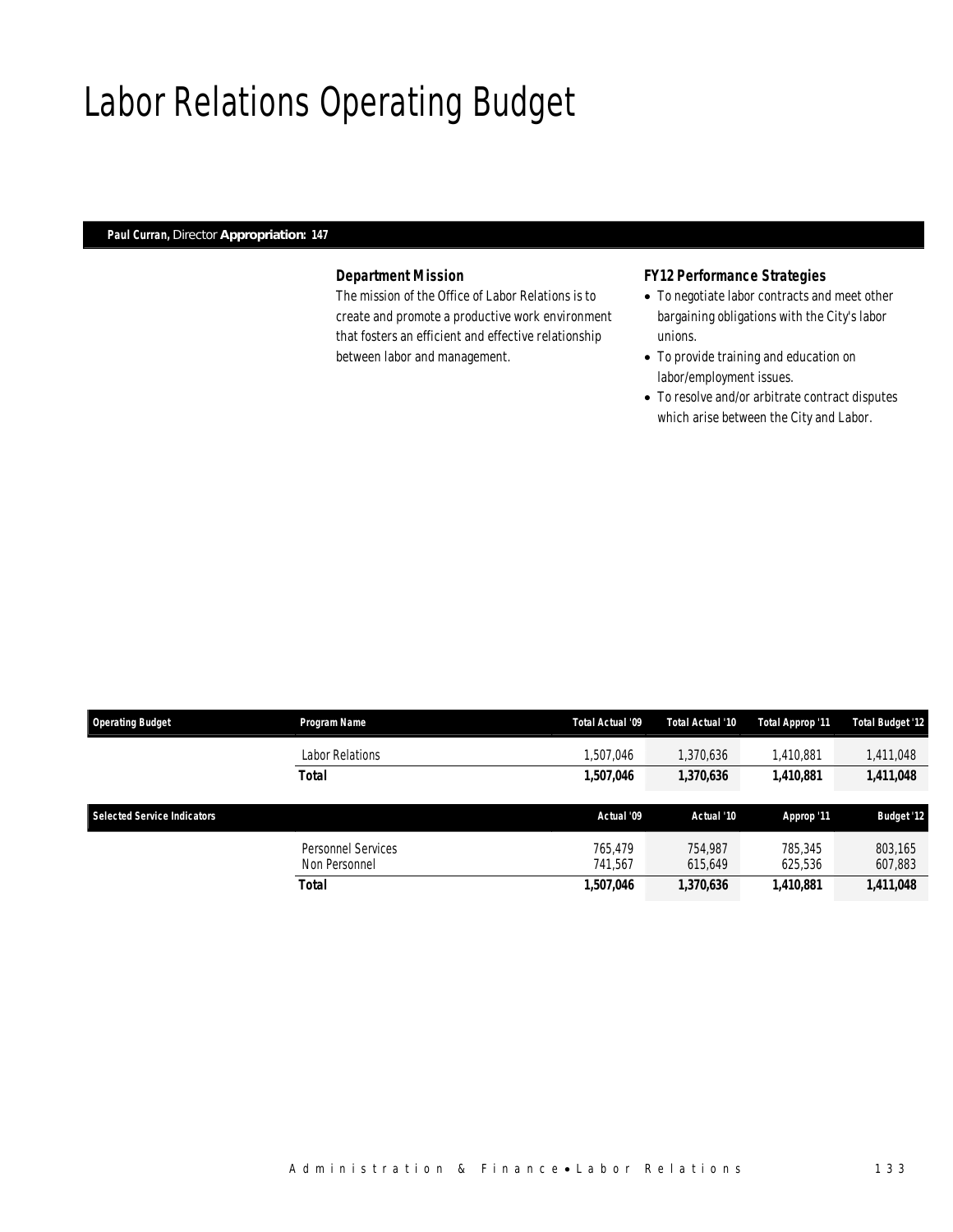# Labor Relations Operating Budget



### *Authorizing Statutes*

• Duties of Supervisor of Labor Relations, CBC Ord. 5, s. 4.

### *Description of Services*

The Office of Labor Relations represents the Mayor and City departments in all labor relations matters before state and federal courts, state agencies, and in various other forums. The Office is responsible for negotiating and administering collective bargaining agreements with approximately 22 unions covering 7,200 employees. Additionally, the Office advises City managers and supervisors on labor matters regarding policy issues.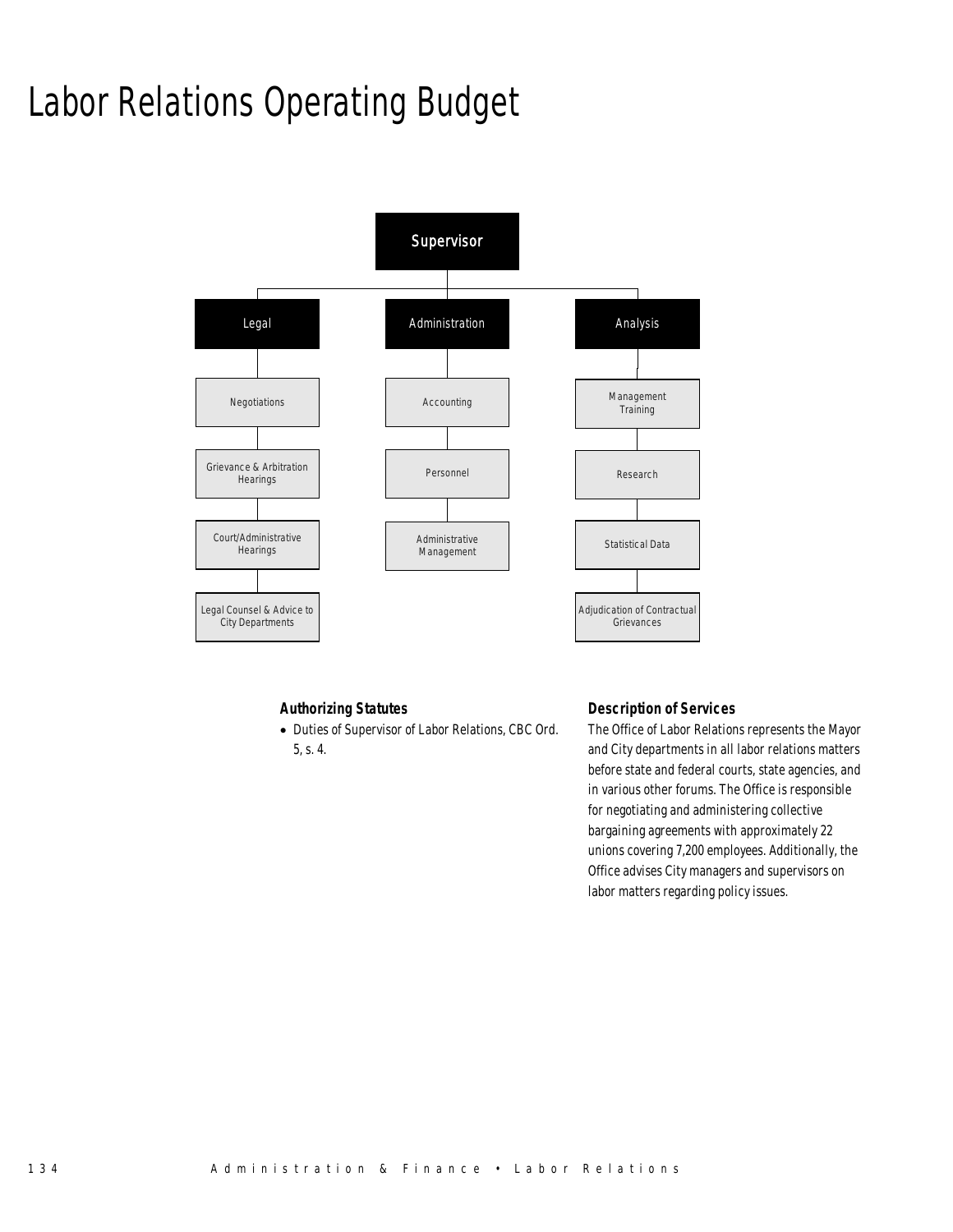# Department History

| <b>Personnel Services</b>       |                                                                              | FY09 Expenditure                | FY10 Expenditure            | FY11 Appropriation          | FY12 Adopted                | Inc/Dec 11 vs 12           |
|---------------------------------|------------------------------------------------------------------------------|---------------------------------|-----------------------------|-----------------------------|-----------------------------|----------------------------|
|                                 | 51000 Permanent Employees                                                    | 745,980                         | 745,605                     | 780,339                     | 798,146                     | 17,807                     |
|                                 | 51100 Emergency Employees                                                    | 7,545                           | 9,382                       | 5,006                       | 5,019                       | 13                         |
|                                 | 51200 Overtime<br>51600 Unemployment Compensation                            | $\mathbf 0$<br>11,954           | 0<br>$\mathbf{0}$           | $\mathbf 0$<br>$\mathbf{0}$ | $\mathbf 0$<br>$\mathbf{0}$ | $\mathbf 0$<br>$\mathbf 0$ |
|                                 | 51700 Workers' Compensation                                                  | $\mathbf{0}$                    | 0                           | $\theta$                    | $\Omega$                    | $\Omega$                   |
|                                 | <b>Total Personnel Services</b>                                              | 765,479                         | 754,987                     | 785,345                     | 803,165                     | 17,820                     |
| <b>Contractual Services</b>     |                                                                              | FY09 Expenditure                | FY10 Expenditure            | FY11 Appropriation          | FY12 Adopted                | Inc/Dec 11 vs 12           |
|                                 | 52100 Communications                                                         | 6,055                           | 5,900                       | 6,660                       | 5,800                       | $-860$                     |
|                                 | 52200 Utilities                                                              | $\mathbf 0$                     | $\mathbf 0$                 | $\theta$                    | 0                           | $\theta$                   |
|                                 | 52400 Snow Removal                                                           | $\mathbf{0}$                    | 0                           | $\theta$                    | $\overline{0}$              | $\theta$                   |
|                                 | 52500 Garbage/Waste Removal                                                  | 0                               | 0                           | 0                           | $\overline{0}$              | $\mathbf{0}$               |
|                                 | 52600 Repairs Buildings & Structures<br>52700 Repairs & Service of Equipment | $\mathbf{0}$<br>214             | $\mathbf{0}$<br>5,029       | $\theta$<br>2,750           | $\theta$<br>6,550           | $\overline{0}$<br>3,800    |
|                                 | 52800 Transportation of Persons                                              | 1,200                           | 2,770                       | 1,200                       | 1,500                       | 300                        |
|                                 | 52900 Contracted Services                                                    | 697,283                         | 562,419                     | 577,950                     | 556,390                     | $-21,560$                  |
|                                 | <b>Total Contractual Services</b>                                            | 704,752                         | 576,118                     | 588,560                     | 570,240                     | $-18,320$                  |
| <b>Supplies &amp; Materials</b> |                                                                              | FY09 Expenditure                | FY10 Expenditure            | FY11 Appropriation          | FY12 Adopted                | Inc/Dec 11 vs 12           |
|                                 | 53000 Auto Energy Supplies                                                   | $\boldsymbol{0}$                | $\mathbf 0$                 | 626                         | 793                         | 167                        |
|                                 | 53200 Food Supplies                                                          | $\boldsymbol{0}$                | $\mathbf 0$                 | $\mathbf{0}$                | $\mathbf 0$                 | $\mathbf 0$                |
|                                 | 53400 Custodial Supplies                                                     | 0                               | $\mathbf{0}$                | $\theta$                    | $\overline{0}$              | $\overline{0}$             |
|                                 | 53500 Med, Dental, & Hosp Supply                                             | $\boldsymbol{0}$                | $\mathbf 0$                 | $\mathbf{0}$                | $\mathbf{0}$                | 0                          |
|                                 | 53600 Office Supplies and Materials                                          | 4,018                           | 3,315                       | 4,350                       | 4,350                       | 0                          |
|                                 | 53700 Clothing Allowance                                                     | $\mathbf 0$<br>$\boldsymbol{0}$ | $\mathbf 0$<br>$\mathbf{0}$ | $\mathbf 0$<br>$\mathbf{0}$ | $\mathbf 0$<br>$\mathbf{0}$ | $\mathbf 0$<br>$\mathbf 0$ |
|                                 | 53800 Educational Supplies & Mat<br>53900 Misc Supplies & Materials          | $\mathbf{0}$                    | 0                           | $\theta$                    | $\mathbf 0$                 | $\theta$                   |
|                                 | <b>Total Supplies &amp; Materials</b>                                        | 4,018                           | 3,315                       | 4,976                       | 5,143                       | 167                        |
| <b>Current Chgs &amp; Oblig</b> |                                                                              | FY09 Expenditure                | FY10 Expenditure            | FY11 Appropriation          | FY12 Adopted                | Inc/Dec 11 vs 12           |
|                                 |                                                                              | $\boldsymbol{0}$                | $\boldsymbol{0}$            | $\boldsymbol{0}$            | $\boldsymbol{0}$            | 0                          |
|                                 | 54300 Workers' Comp Medical<br>54400 Legal Liabilities                       | $\boldsymbol{0}$                | $\mathbf 0$                 | $\mathbf{0}$                | $\mathbf 0$                 | $\mathbf 0$                |
|                                 | 54500 Aid To Veterans                                                        | 0                               | $\mathbf{0}$                | $\mathbf{0}$                | $\overline{0}$              | $\overline{0}$             |
|                                 | 54600 Current Charges H&I                                                    | 0                               | $\overline{0}$              | $\mathbf{0}$                | $\overline{0}$              | $\mathbf{0}$               |
|                                 | 54700 Indemnification                                                        | $\mathbf{0}$                    | 0                           | 0                           | $\Omega$                    | $\mathbf 0$                |
|                                 | 54900 Other Current Charges                                                  | 32,127                          | 29,813                      | 32,000                      | 32,500                      | 500                        |
|                                 | Total Current Chgs & Oblig                                                   | 32,127                          | 29,813                      | 32,000                      | 32,500                      | 500                        |
| Equipment                       |                                                                              | FY09 Expenditure                | FY10 Expenditure            | FY11 Appropriation          | FY12 Adopted                | Inc/Dec 11 vs 12           |
|                                 | 55000 Automotive Equipment                                                   | $\boldsymbol{0}$                | $\boldsymbol{0}$            | $\boldsymbol{0}$            | $\boldsymbol{0}$            | 0                          |
|                                 | 55400 Lease/Purchase                                                         | $\boldsymbol{0}$                | 0                           | $\mathbf{0}$                | $\mathbf 0$                 | $\overline{0}$             |
|                                 | 55600 Office Furniture & Equipment                                           | $\boldsymbol{0}$                | 0                           | $\boldsymbol{0}$            | $\boldsymbol{0}$            | $\mathbf 0$                |
|                                 | 55900 Misc Equipment                                                         | 670                             | 6,403                       | $\mathbf{0}$                | $\mathbf 0$                 | 0                          |
|                                 | <b>Total Equipment</b>                                                       | 670                             | 6,403                       | $\pmb{0}$                   | 0                           | 0                          |
| <b>Other</b>                    |                                                                              | FY09 Expenditure                | FY10 Expenditure            | FY11 Appropriation          | FY12 Adopted                | Inc/Dec 11 vs 12           |
|                                 | 56200 Special Appropriation                                                  | $\boldsymbol{0}$                | 0                           | $\theta$                    | 0                           | 0                          |
|                                 | 57200 Structures & Improvements                                              | $\boldsymbol{0}$                | 0                           | $\mathbf 0$                 | $\mathbf 0$                 | 0                          |
|                                 | 58000 Land & Non-Structure                                                   | $\boldsymbol{0}$                | 0                           | $\mathbf 0$                 | $\mathbf{0}$                | 0                          |
|                                 | <b>Total Other</b>                                                           | $\pmb{0}$                       | 0                           | $\bf{0}$                    | 0                           | 0                          |
|                                 | <b>Grand Total</b>                                                           | 1,507,046                       | 1,370,636                   | 1,410,881                   | 1,411,048                   | 167                        |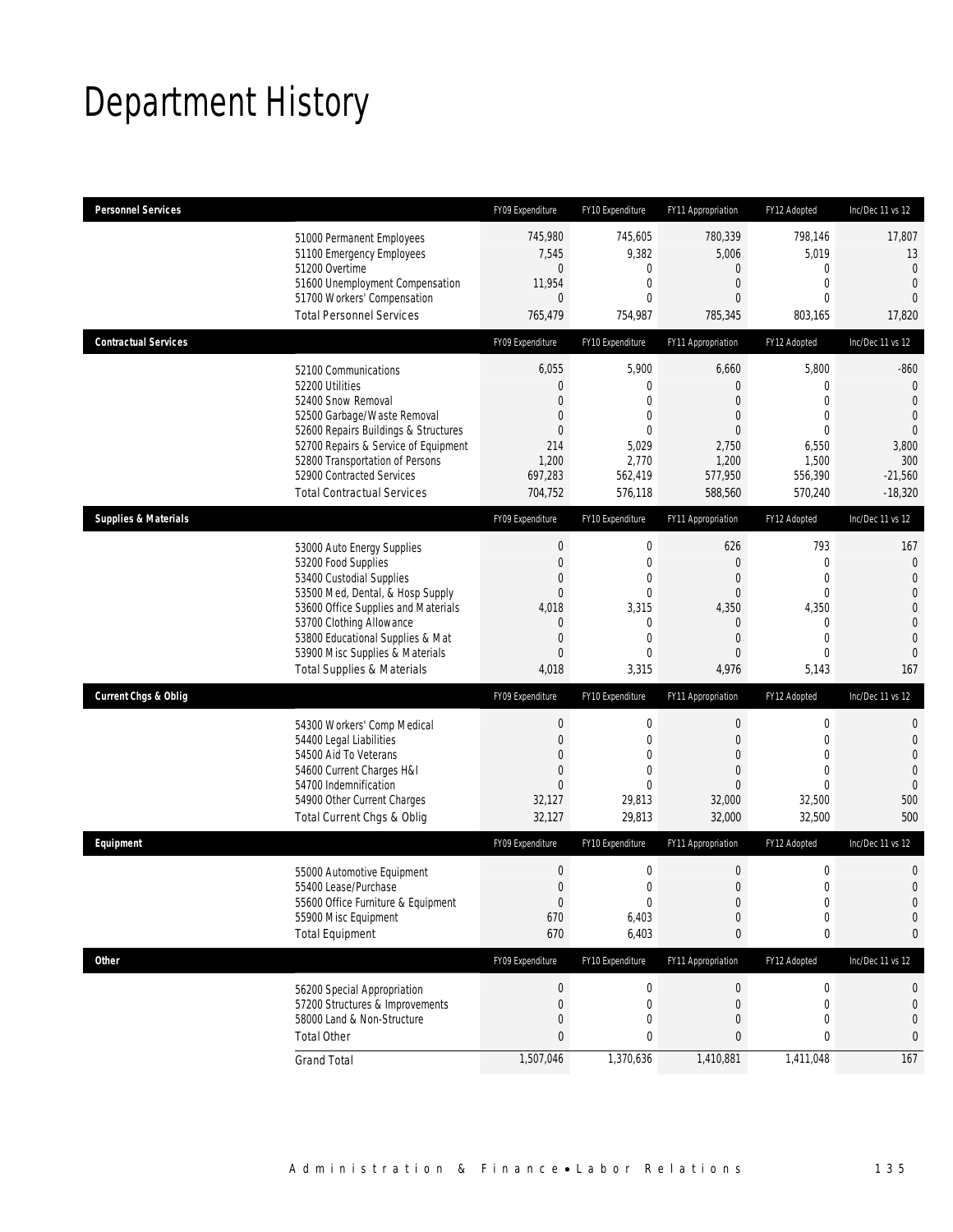# Department Personnel

| Title                     | Union<br>Code | Grade     | Position | FY12 Salary | Title                        | Union<br>Code | Grade | Position | FY12 Salary  |
|---------------------------|---------------|-----------|----------|-------------|------------------------------|---------------|-------|----------|--------------|
|                           |               |           |          |             |                              |               |       |          |              |
| Supv-Labor Relations      | <b>CDH</b>    | <b>NG</b> | 1.00     | 115,290     | Asst Corp Counsel III        | EXM           | 08    | 5.00     | 386,201      |
| Legal Secretary (OLR)     | EXM           | 14        | 1.00     | 41,179      | Exec Asst(LaborRelations)    | EXM           | 06    | 1.00     | 72,511       |
| Asst Supv/Labor Relations | EXM           | $-11$     | 1.00     | 107,385     | Labor Relations Analyst      | <b>EXM</b>    | 04    | 1.00     | 60,567       |
|                           |               |           |          |             | Total                        |               |       | 10       | 783,134      |
|                           |               |           |          |             | <b>Adjustments</b>           |               |       |          |              |
|                           |               |           |          |             | <b>Differential Payments</b> |               |       |          | $\mathbf{0}$ |
|                           |               |           |          |             | Other                        |               |       |          | 15,012       |
|                           |               |           |          |             | Chargebacks                  |               |       |          | $\mathbf 0$  |
|                           |               |           |          |             | <b>Salary Savings</b>        |               |       |          | $\mathbf 0$  |
|                           |               |           |          |             | <b>FY12 Total Request</b>    |               |       |          | 798,146      |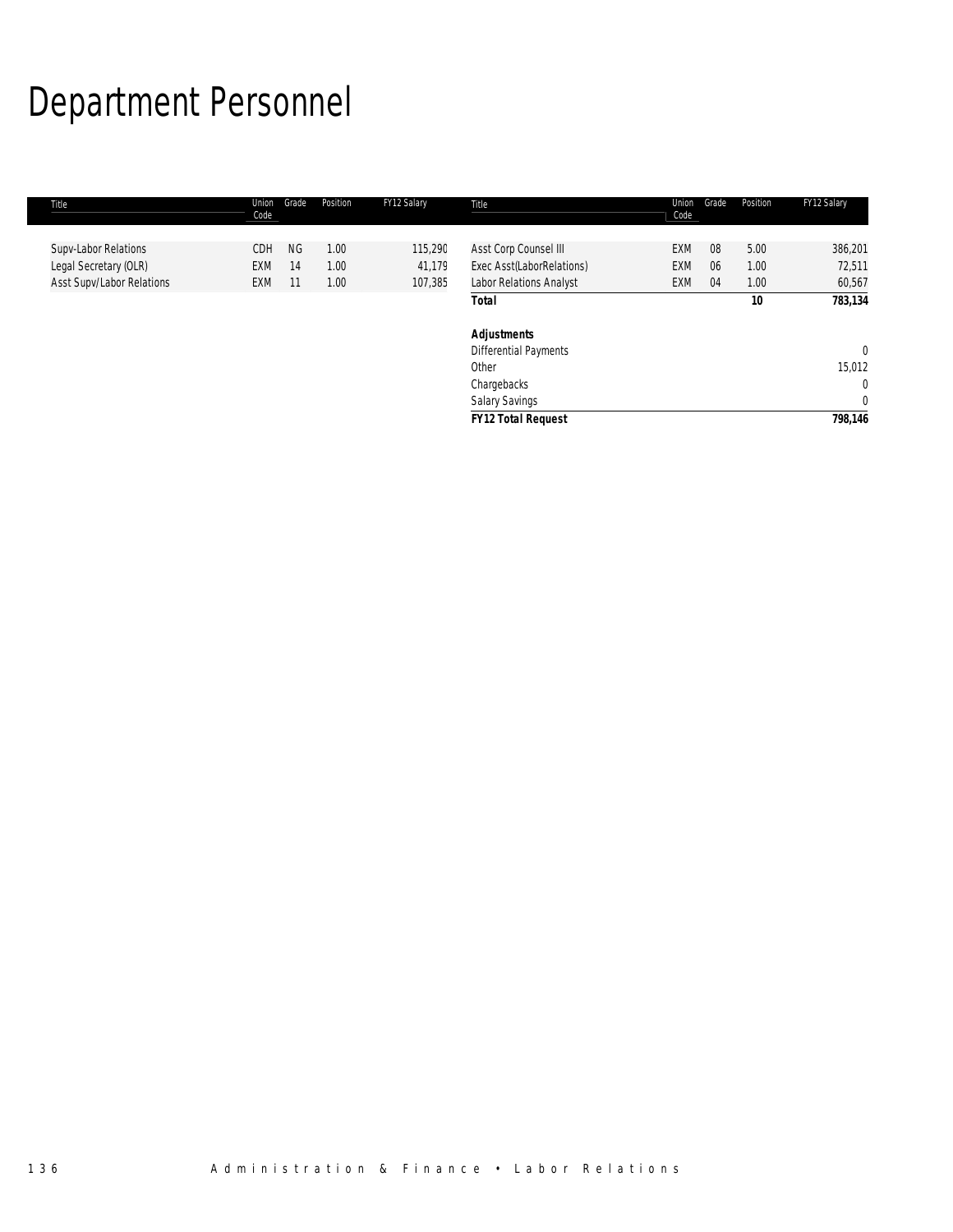### Program 1. Labor Relations

### *Paul Curran, Manager Organization: 147100*

#### *Program Description*

The Office of Labor Relations represents the Mayor and City departments in all labor relations litigation matters before state and federal courts, state administrative agencies, and in various other forums. The Office also advises City managers/department heads on all labor and employment related matters. The attorneys in the Office of Labor Relations serve as chief negotiators for collective bargaining negotiations and handle all interim bargaining matters.

- To negotiate labor contracts and meet other bargaining obligations with the City's labor unions.
- To provide training and education on labor/employment issues.
- To resolve and/or arbitrate contract disputes which arise between the City and Labor.

| <b>Performance Measures</b>                                                                                                                                                   | Actual '09         | Actual '10         | <b>Projected '11</b> | Target '12         |
|-------------------------------------------------------------------------------------------------------------------------------------------------------------------------------|--------------------|--------------------|----------------------|--------------------|
| % of city collective bargaining contracts settled<br>% of grievances filed for arbitration<br>Training programs that OLR has presented or co-<br>presented for City employees | 96%<br>55%<br>b    | 92%<br>60%<br>17   | 5%<br>55%            | 100%<br>60%<br>10  |
| <b>Selected Service Indicators</b>                                                                                                                                            | Actual '09         | Actual '10         | Approp '11           | <b>Budget '12</b>  |
| Personnel Services<br>Non Personnel                                                                                                                                           | 765.479<br>741.567 | 754.987<br>615.649 | 785,345<br>625.536   | 803.165<br>607,883 |
| Total                                                                                                                                                                         | 1,507,046          | 1,370,636          | 1,410,881            | 1,411,048          |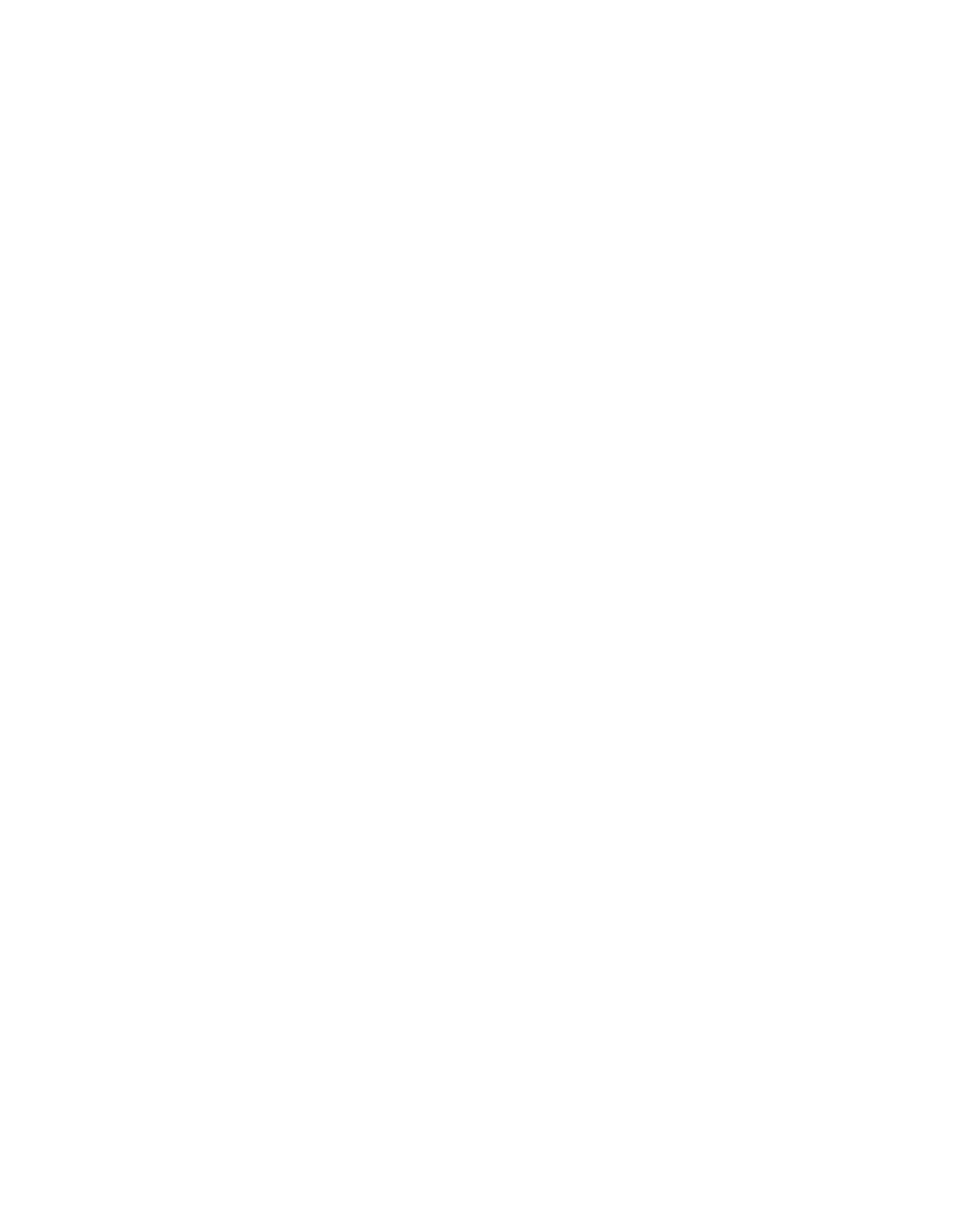# Library Department Operating Budget

### *Amy Ryan, President Appropriation: 110*

### *Department Mission*

The Boston Public Library's mission is to preserve and provide access to the historical record of our society, and to serve the cultural, educational, and informational needs of the City and the Commonwealth.

### *FY12 Performance Strategies*

- To assist people of all ages, backgrounds, and stages of learning by offering a variety of programs to meet identified needs and interests.
- To compile and deliver, via www.bpl.org, online resources.
- To implement recommendations of a system-wide preservation team created to ensure ongoing preservation of irreplaceable materials from the library collection.
- To provide access to and encourage the use of print and non-print resources that respond to the needs and interests of all segments of the population.
- To provide and preserve access to information and collections by supporting the acquisition, maintenance, preservation, and access to materials and information in all fields of knowledge.

| <b>Operating Budget</b>            | Program Name                                                                                                                      | Total Actual '09                                        | Total Actual '10                                        | Total Approp '11                                         | Total Budget '12                                         |
|------------------------------------|-----------------------------------------------------------------------------------------------------------------------------------|---------------------------------------------------------|---------------------------------------------------------|----------------------------------------------------------|----------------------------------------------------------|
|                                    | Administration<br><b>Community Library Services</b><br>Research Library Services                                                  | 17,118,409<br>11.496.408<br>2,596,393                   | 16,062,057<br>11,144,546<br>2,655,659                   | 17,303,698<br>11,294,279<br>1,771,172                    | 16,225,510<br>12,299,862<br>1,613,460                    |
|                                    | Total                                                                                                                             | 31,211,210                                              | 29,862,262                                              | 30,369,149                                               | 30,138,832                                               |
| <b>External Funds Budget</b>       | <b>Fund Name</b>                                                                                                                  | Total Actual '09                                        | Total Actual '10                                        | Total Approp '11                                         | <b>Total Budget '12</b>                                  |
|                                    | Boston Regional Library System<br><b>Donations</b><br>Library for the Commonwealth<br>State Aid to Libraries<br>Trust Fund Income | 932,339<br>555,063<br>7,069,132<br>559.056<br>3,046,154 | 901,469<br>700,528<br>2,564,587<br>561,238<br>4,550,060 | $\Omega$<br>450,000<br>2,210,241<br>530,673<br>2,798,433 | $\Omega$<br>450,000<br>2,210,241<br>562,030<br>3,297,607 |
|                                    | Total                                                                                                                             | 12, 161, 744                                            | 9,277,882                                               | 5,989,347                                                | 6,519,878                                                |
| <b>Selected Service Indicators</b> |                                                                                                                                   | Actual '09                                              | Actual '10                                              | Approp '11                                               | <b>Budget '12</b>                                        |
|                                    | Personnel Services<br>Non Personnel                                                                                               | 20,009,714<br>11,201,496                                | 20,829,933<br>9,032,329                                 | 20,467,521<br>9,901,628                                  | 20,565,843<br>9,572,989                                  |
|                                    | Total                                                                                                                             | 31,211,210                                              | 29,862,262                                              | 30,369,149                                               | 30,138,832                                               |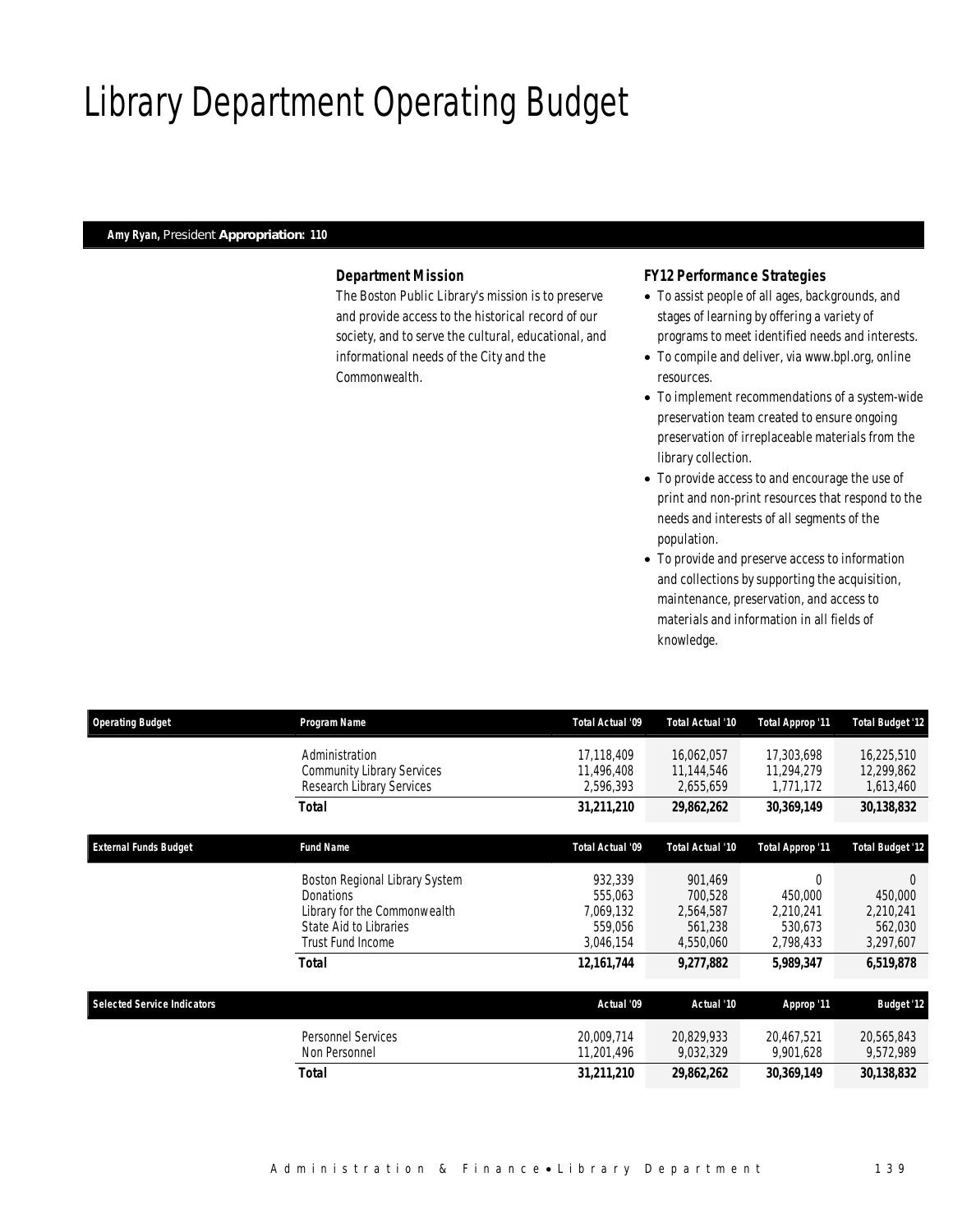# Library Department Operating Budget



### *Authorizing Statutes*

- Power of City to Establish and Maintain a Library, 1848 Mass. Acts ch. 52, §1.
- Library Department: Trustees of the Public Library, Appointment, Compensation, etc., 1878 Mass. Acts ch. 114, §3; 1994 Mass. Acts ch. 157, §3.
- Organization of Board; Powers and Duties, 1878 Mass. Acts ch. 114, §4-5.
- Librarian and Other Officers, 1878 Mass. Acts ch. 114, §1-2, 6; 1943 Mass. Acts ch. 218; 1953 Mass. Acts ch. 167.
- Reports to Mayor and City Council, 1887 Mass. Acts ch. 60.
- Incorporation of the Trustees, Duties, 1878 Mass. Acts ch. 114 §1.
- Authority of Corporation to Take and Hold Property; Limitation, 1878 Mass. Acts ch. 114 §2.

### *Description of Services*

The Boston Public Library system consists of the Central Library at Copley Square, including the Kirstein Business Library, branch libraries located throughout Boston's neighborhoods and two remote storage facilities. Library staff assists users in locating and using resources, and provides public programming, exhibits, and outreach. Internet, wireless, and online technology resources connect people to informational resources aimed at enriching individuals, organizations, and the entire community.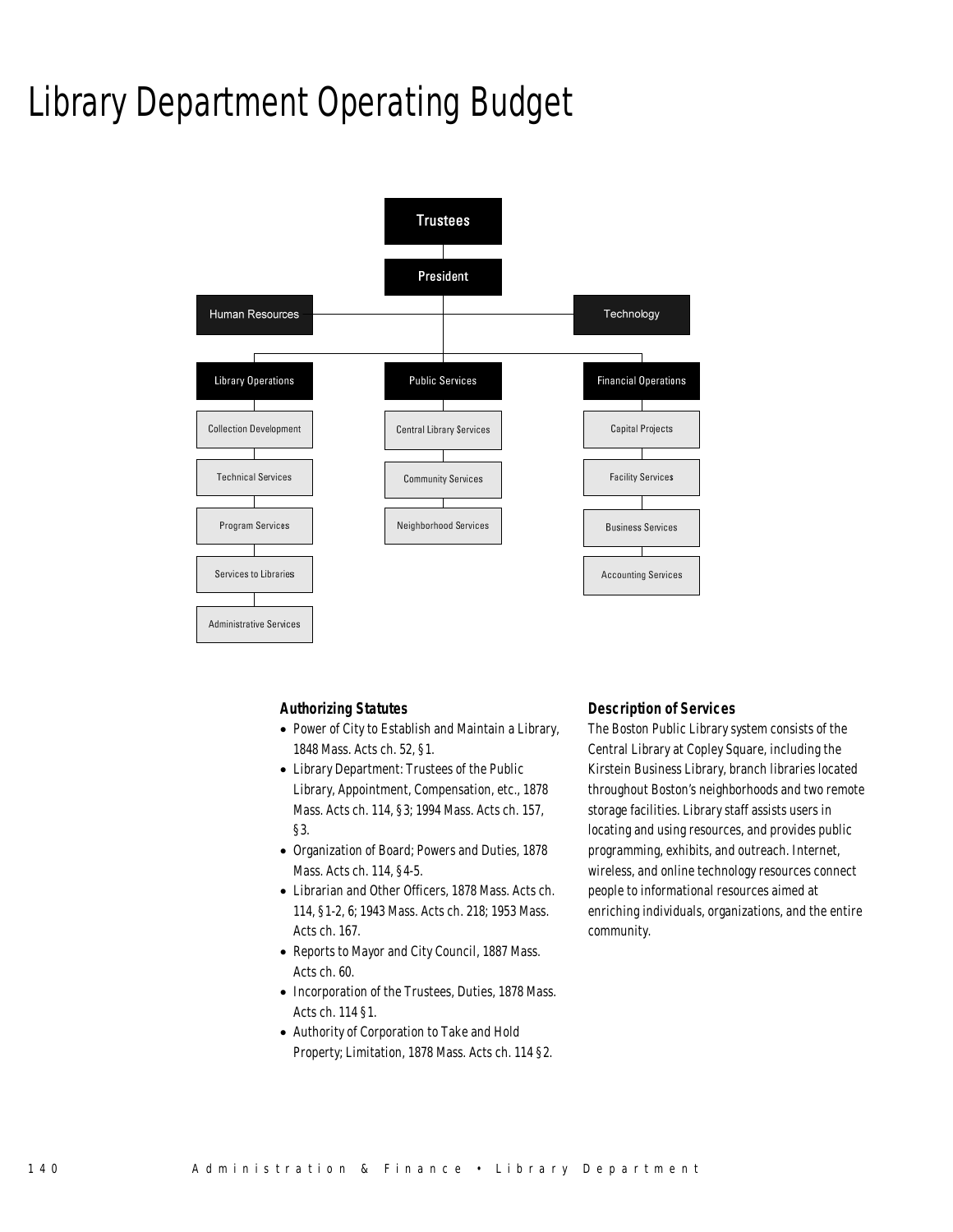# Department History

| <b>Personnel Services</b>                                                                                                                                                                                                                                                                            | FY09 Expenditure                                                                                              | FY10 Expenditure                                                                                                | FY11 Appropriation                                                                                                | FY12 Adopted                                                                                                    | Inc/Dec 11 vs 12                                                                                           |
|------------------------------------------------------------------------------------------------------------------------------------------------------------------------------------------------------------------------------------------------------------------------------------------------------|---------------------------------------------------------------------------------------------------------------|-----------------------------------------------------------------------------------------------------------------|-------------------------------------------------------------------------------------------------------------------|-----------------------------------------------------------------------------------------------------------------|------------------------------------------------------------------------------------------------------------|
| 51000 Permanent Employees<br>51100 Emergency Employees<br>51200 Overtime<br>51600 Unemployment Compensation<br>51700 Workers' Compensation<br><b>Total Personnel Services</b>                                                                                                                        | 19,414,778<br>$\mathbf 0$<br>462,403<br>23,439<br>109,094<br>20,009,714                                       | 20,227,732<br>$\overline{0}$<br>304,501<br>179,621<br>118,079<br>20,829,933                                     | 19,912,521<br>$\overline{0}$<br>275,000<br>200,000<br>80,000<br>20,467,521                                        | 20,253,843<br>0<br>32,000<br>200,000<br>80,000<br>20,565,843                                                    | 341,322<br>0<br>$-243,000$<br>$\mathbf{0}$<br>$\mathbf{0}$<br>98,322                                       |
| <b>Contractual Services</b>                                                                                                                                                                                                                                                                          | FY09 Expenditure                                                                                              | FY10 Expenditure                                                                                                | FY11 Appropriation                                                                                                | FY12 Adopted                                                                                                    | Inc/Dec 11 vs 12                                                                                           |
| 52100 Communications<br>52200 Utilities<br>52400 Snow Removal<br>52500 Garbage/Waste Removal<br>52600 Repairs Buildings & Structures<br>52700 Repairs & Service of Equipment<br>52800 Transportation of Persons<br>52900 Contracted Services<br><b>Total Contractual Services</b>                    | 90,000<br>3,842,104<br>$\mathbf 0$<br>$\mathbf 0$<br>1,826,310<br>458,677<br>58,934<br>1,508,129<br>7,784,154 | 45,000<br>3,331,639<br>0<br>$\overline{0}$<br>1,509,210<br>221,069<br>57,659<br>1,007,774<br>6,172,351          | 45,000<br>3,826,187<br>$\theta$<br>$\overline{0}$<br>1,629,235<br>187,298<br>59,300<br>1,213,319<br>6,960,339     | 45,000<br>3,692,424<br>$\mathbf{0}$<br>$\mathbf{0}$<br>1,591,105<br>187,298<br>59,300<br>1,261,490<br>6,836,617 | $\overline{0}$<br>$-133,763$<br>0<br>$\Omega$<br>$-38,130$<br>$\theta$<br>$\theta$<br>48,171<br>$-123,722$ |
| <b>Supplies &amp; Materials</b>                                                                                                                                                                                                                                                                      | FY09 Expenditure                                                                                              | FY10 Expenditure                                                                                                | FY11 Appropriation                                                                                                | FY12 Adopted                                                                                                    | Inc/Dec 11 vs 12                                                                                           |
| 53000 Auto Energy Supplies<br>53200 Food Supplies<br>53400 Custodial Supplies<br>53500 Med, Dental, & Hosp Supply<br>53600 Office Supplies and Materials<br>53700 Clothing Allowance<br>53800 Educational Supplies & Mat<br>53900 Misc Supplies & Materials<br><b>Total Supplies &amp; Materials</b> | $\boldsymbol{0}$<br>$\overline{0}$<br>19,565<br>0<br>53,000<br>0<br>$\mathbf{0}$<br>2,717,116<br>2,789,681    | $\mathbf 0$<br>$\mathbf{0}$<br>11,597<br>0<br>3,000<br>$\mathbf{0}$<br>$\overline{0}$<br>2,604,596<br>2,619,193 | $\mathbf 0$<br>$\theta$<br>6,739<br>$\mathbf{0}$<br>4,194<br>$\theta$<br>$\overline{0}$<br>2,609,788<br>2,620,721 | $\boldsymbol{0}$<br>$\mathbf 0$<br>6,739<br>0<br>1,194<br>$\mathbf{0}$<br>$\mathbf 0$<br>2,344,788<br>2,352,721 | 0<br>0<br>0<br>$\Omega$<br>$-3,000$<br>$\Omega$<br>$\Omega$<br>$-265,000$<br>$-268,000$                    |
| <b>Current Chgs &amp; Oblig</b>                                                                                                                                                                                                                                                                      | FY09 Expenditure                                                                                              | FY10 Expenditure                                                                                                | FY11 Appropriation                                                                                                | FY12 Adopted                                                                                                    | Inc/Dec 11 vs 12                                                                                           |
| 54300 Workers' Comp Medical<br>54400 Legal Liabilities<br>54500 Aid To Veterans<br>54600 Current Charges H&I<br>54700 Indemnification<br>54900 Other Current Charges<br>Total Current Chgs & Oblig                                                                                                   | 30,668<br>0<br>$\mathbf{0}$<br>$\mathbf 0$<br>$\mathbf{0}$<br>251,876<br>282,544                              | 23,546<br>0<br>$\overline{0}$<br>0<br>$\Omega$<br>192,373<br>215,919                                            | 20,000<br>$\theta$<br>$\overline{0}$<br>$\theta$<br>$\Omega$<br>275,568<br>295,568                                | 20,000<br>$\mathbf{0}$<br>$\overline{0}$<br>$\mathbf 0$<br>$\theta$<br>273,395<br>293,395                       | 0<br>$\mathbf 0$<br>$\overline{0}$<br>$\Omega$<br>$\theta$<br>$-2,173$<br>$-2,173$                         |
| Equipment                                                                                                                                                                                                                                                                                            | FY09 Expenditure                                                                                              | FY10 Expenditure                                                                                                | FY11 Appropriation                                                                                                | FY12 Adopted                                                                                                    | Inc/Dec 11 vs 12                                                                                           |
| 55000 Automotive Equipment<br>55400 Lease/Purchase<br>55600 Office Furniture & Equipment<br>55900 Misc Equipment<br><b>Total Equipment</b>                                                                                                                                                           | $\boldsymbol{0}$<br>$\overline{0}$<br>121,631<br>198,486<br>320,117                                           | $\mathbf 0$<br>0<br>$\boldsymbol{0}$<br>0<br>0                                                                  | $\boldsymbol{0}$<br>$\overline{0}$<br>$\theta$<br>$\theta$<br>0                                                   | $\boldsymbol{0}$<br>65,256<br>$\boldsymbol{0}$<br>0<br>65,256                                                   | 0<br>65,256<br>$\theta$<br>0<br>65,256                                                                     |
| <b>Other</b>                                                                                                                                                                                                                                                                                         | FY09 Expenditure                                                                                              | FY10 Expenditure                                                                                                | FY11 Appropriation                                                                                                | FY12 Adopted                                                                                                    | Inc/Dec 11 vs 12                                                                                           |
| 56200 Special Appropriation<br>57200 Structures & Improvements<br>58000 Land & Non-Structure<br><b>Total Other</b>                                                                                                                                                                                   | $\boldsymbol{0}$<br>$\mathbf 0$<br>25,000<br>25,000                                                           | $\boldsymbol{0}$<br>$\mathbf{0}$<br>24,866<br>24,866                                                            | $\boldsymbol{0}$<br>$\theta$<br>25,000<br>25,000                                                                  | 0<br>0<br>25,000<br>25,000                                                                                      | 0<br>0<br>0<br>0                                                                                           |
| <b>Grand Total</b>                                                                                                                                                                                                                                                                                   | 31,211,210                                                                                                    | 29,862,262                                                                                                      | 30,369,149                                                                                                        | 30,138,832                                                                                                      | $-230,317$                                                                                                 |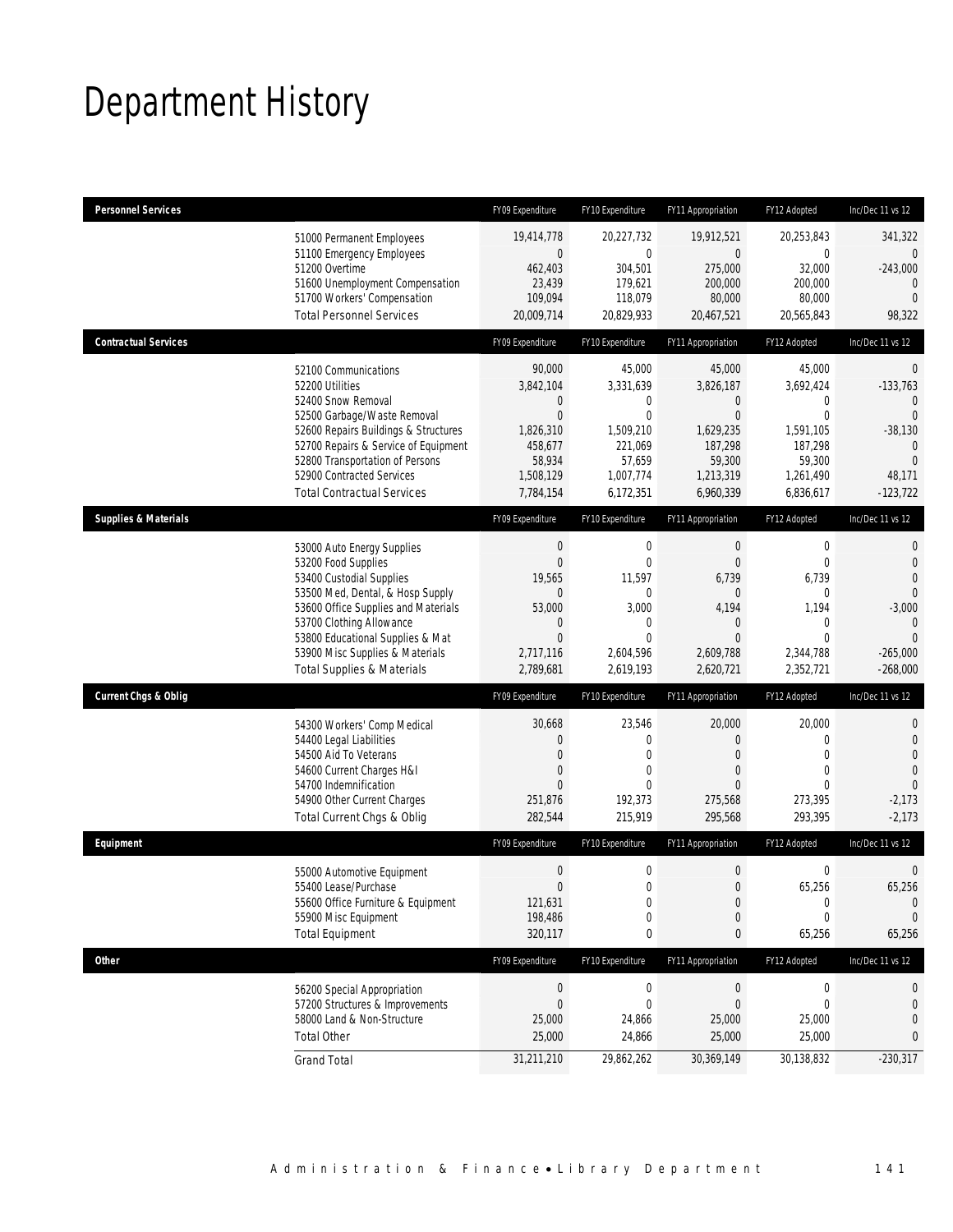# Department Personnel

| Title                                  | Union<br>Code   | Grade  | Position | FY12 Salary | Title                             | Union<br>Code   | Grade     | Position | FY12 Salary |
|----------------------------------------|-----------------|--------|----------|-------------|-----------------------------------|-----------------|-----------|----------|-------------|
|                                        |                 |        |          |             |                                   |                 |           |          |             |
| <b>Collection Development Manager</b>  | PL <sub>2</sub> | 06     | 1.00     | 84,835      | <b>Technical Support Analyst</b>  | PSA             | 02        | 1.00     | 63,964      |
| Motor Equip Operator & Lbr             | AFP             | 05     | 3.00     | 121,688     | Collection Librarian II           | PSA             | 02        | 1.00     | 64,464      |
| Sr Clerk                               | AFP             | 05     | 2.00     | 95,284      | Cataloger & Classifier I          | PSA             | 01        | 3.00     | 175,453     |
| Spec Library Asst II                   | AFP             | 05     | 12.65    | 602,674     | Children's Librarian I            | PSA             | 01        | 8.00     | 439,026     |
| Staff Officer-Special Projects         | PL <sub>2</sub> | 05     | 1.00     | 62,394      | Reader & Info Librarian I         | PSA             | 01        | 3.00     | 169,346     |
| Coord-Ship&Rec&Stocks&Supplies         | PL <sub>2</sub> | 05     | 1.00     | 84,230      | Reference Librarian I             | <b>PSA</b>      | 01        | 8.50     | 492,073     |
| Coord of Literacy Services             | PL <sub>2</sub> | 05     | 1.00     | 84,230      | Young Adults Librarian I          | PSA             | 01        | 4.00     | 211,447     |
| Manager of Education, Interpretation & | PL <sub>2</sub> | 05     | 1.00     | 84,230      | Generalist I                      | PSA             | 01        | 6.00     | 312,806     |
| Outreach                               |                 |        |          |             |                                   |                 |           |          |             |
| Special Lib Asst I (Branch)            | AFP             | 05     | 21.00    | 989,783     | Acquisitions Librarian I          | PSA             | 01        | 1.00     | 58,652      |
| Programming Coordinator                | PL <sub>2</sub> | 05     | 0.25     | 18,253      | Spec Collection Lib I             | PSA             | 01        | 1.00     | 58,652      |
| Quality Services Manager               | PSA             | 05     | 1.00     | 84,230      | <b>Collections Librarian</b>      | PSA             | 01        | 1.00     | 58,652      |
| Asst Neighborhood Services Mgr         | PSA             | 05     | 2.00     | 163,186     | Digital Librarian I               | PSA             | 01        | 1.00     | 51,635      |
| Manager of Digital Services            | PSA             | 05     | 1.00     | 84,230      | Floater Librarian I               | PSA             | 01        | 2.00     | 84,461      |
| Coord of Services to Libraries         | PL <sub>2</sub> | 05     | 0.50     | 34,382      | Library Aide                      | EX <sub>0</sub> | <b>NG</b> | 154.00   | 354,288     |
| BookConservatiorProjDirec              | PSA             | 04     | 0.65     | 50,658      | President                         | CDH             | <b>NG</b> | 1.00     | 175,962     |
| Branch Librarian II                    | PSA             | 04     | 9.00     | 679,097     | Dir Public Services               | PL <sub>2</sub> | <b>NG</b> | 1.00     | 83,571      |
| Chief-Cataloging                       | PSA             | 04     | 1.00     | 77,935      | Asst Supv Of Custodians           | PL <sub>2</sub> | 11        | 2.00     | 140,770     |
| Curator-Microtext &Newspapers          | PSA             | 04     | 0.65     | 50,658      | Prin Clerk & Stenographer (RC)    | AFP             | 09        | 1.00     | 57,171      |
| Jr Building Custodian                  | AFP             | 04     | 1.00     | 37,043      | Dir Operations                    | PL <sub>2</sub> | 09        | 1.00     | 126,189     |
| Jr Bldg Cust                           | AFP             | 04     | 12.00    | 494,212     | Supv of Circulation & Shelving    | AFP             | 09        | 1.00     | 63,952      |
| Laborer                                | AFP             | 04     | 3.00     | 121,324     | <b>Technical Specialist</b>       | AFP             | 09T       | 2.00     | 151,515     |
| SrReader&InfoLibrarianI                | PSA             | 04     | 1.00     | 77,935      | Spec Library Asst V (BPL)         | AFP             | 08F       | 3.00     | 187,740     |
| Spec Library Asst I                    | AFP             | 04     | 15.60    | 681,021     | Special Library Asst V            | AFP             | 08        | 7.50     | 470,554     |
| Interlibrary Loan Officer              | PSA             | 04     | 0.60     | 46,761      | Special Library Asst V            | PL <sub>1</sub> | 08        | 1.00     | 60,202      |
| Curator-ProfessionalLiblV              | PSA             | 04     | 1.95     | 138,041     | Supn-Library Buildings            | PL <sub>2</sub> | 08        | 1.00     | 92,869      |
| BranchLibrarian                        | PSA             | 04     | 2.00     | 154,011     | Wkg Frprs Carpenter               | AFP             | 08        | 1.00     | 53,286      |
| <b>Head Central ChildServ</b>          | PSA             | 04     | 1.00     | 77,935      | Wkg Frperson Painter              | AFP             | 08        | 1.00     | 53,286      |
| PublicRelationsWrite/Editor            | PSA             | 04     | 1.00     | 77,435      | Regional Administrator            | PL <sub>2</sub> | 08        | 1.00     | 112,823     |
| Digital Systems Librarian IV           | PSA             | 04     | 1.00     | 61,706      | Systems Officer                   | PL <sub>2</sub> | 08        | 1.00     | 112,823     |
| Asst_Prin_Acct                         | PSA             | 03     | 2.00     | 117,476     | Wkg Foreprs, Oper/Labor BPL       | AFP             | 08        | 1.00     | 53,286      |
| Clerk                                  | AFP             | 03     | 3.00     | 116,463     | Manager of Budget & Finance       | PL <sub>2</sub> | 08        | 1.00     | 103,067     |
| Prin Library Asst                      | AFP             | 03     | 7.80     | 311,736     | Special Library Assistant V       | PL <sub>1</sub> | 08        | 1.00     | 62,601      |
| Branch Librarian I                     | PSA             | 03     | 13.00    | 917,059     | <b>Events Planner</b>             | PL <sub>1</sub> | 08        | 0.25     | 12,624      |
| Curator-Manuscripts                    | PSA             | 03     | 0.65     | 38,984      | Central Library Services Manager  | PL <sub>2</sub> | 08        | 1.00     | 112,823     |
| Professional Librarian III             | PSA             | 03     | 2.00     | 141,233     | Neigh Library Service Manager     | PL <sub>2</sub> | 08        | 1.00     | 96,164      |
| Reader & InfoLibrarian III             | PSA             | 03     | 1.00     | 70,866      | Carpenter                         | AFP             | 07        | 2.00     | 96,562      |
| Sr Cataloger & Classifier              | PSA             | 03     | 1.00     | 69,164      | Hvy Mtr Equip Oper & Lbr          | AFP             | 07        | 1.00     | 50,097      |
| <b>Business Analyst</b>                | PSA             | 03     | 1.00     | 69,164      | Painter                           | AFP             | 07        | 1.00     | 50,097      |
| Acquisitions Librarian III             | PSA             | 03     | $1.00\,$ | 70,866      | Budget & Procurement Manager      | PL <sub>2</sub> | 07        | 1.00     | 102,345     |
| Prin Library Assistant                 | PL <sub>1</sub> | 03     | 1.00     | 36,530      | <b>Technical Services Manager</b> | PL <sub>2</sub> | 07        | 1.00     | 102,345     |
| Programs Librarian                     | PSA             | 03     | 1.00     | 69,164      | Assoc Neigh Serv Manager          | PL <sub>2</sub> | 07        | 1.00     | 75,819      |
| Web Services Librarian                 | <b>PSA</b>      | 03     | 1.00     | 70,367      | Keeper of Special Collections     | PL <sub>2</sub> | 07        | 0.65     | 66,524      |
| HdOfBibliographicServMetrBLNet         | <b>PSA</b>      | 03     | 0.50     | 34,582      | Human Resources Manager (BPL)     | PL <sub>2</sub> | 07        | 1.00     | 102,345     |
| Senior Library Asst (Branch)           | AFP             | 03     | 47.00    | 1,794,469   | Special Library Asst IV           | PL <sub>1</sub> | 07        | 1.00     | 57,171      |
| Adults Librarian II                    | PSA             | 02     | 5.00     | 321,318     | Sr Bldg Cust                      | AFP             | 06        | 21.00    | 963,962     |
| Childrens Librarian II                 | PSA             | 02     | 19.00    | 1,148,580   | Sr Bldg Cust(T)                   | AFP             | 06        | 1.00     | 48,807      |
| Reader & Info Librarian II             | PSA             | 02     | 1.00     | 64,464      | Spec Library Asst III             | AFP             | 06        | 3.30     | 172,443     |
| Reference Librarian II                 | PSA             | 02     | $3.25$   | 209,508     | Supv-Accounting                   | PL <sub>2</sub> | 06        | 1.00     | 92,860      |
| Sr Lib Asst                            | AFP             | $02\,$ | 29.85    | 1,007,912   | <b>Communications Manager</b>     | PL <sub>2</sub> | 06        | 1.00     | 92,860      |
| Young Adults Librarian II              | PSA             | $02\,$ | 2.00     | 110,491     | Network & Server Manager          | PL <sub>2</sub> | 06        | 1.00     | 92,860      |
| Cataloger & Classifier II              | <b>PSA</b>      | 02     | 1.00     | 64,464      | Jr Bld Cust-Traveling             | AFP             | 06        | 2.00     | 85,130      |
| Generalist II                          | PSA             | 02     | 7.00     | 433,313     | Network Services Manager          | PL <sub>2</sub> | 06        | 1.00     | 92,860      |
| Systems Librarian II                   | PSA             | 02     | 0.65     | 41,902      | Coord of Regional Admin Serv      | PL <sub>2</sub> | 06        | 1.00     | 92,860      |

142 Administration & Finance • Library Department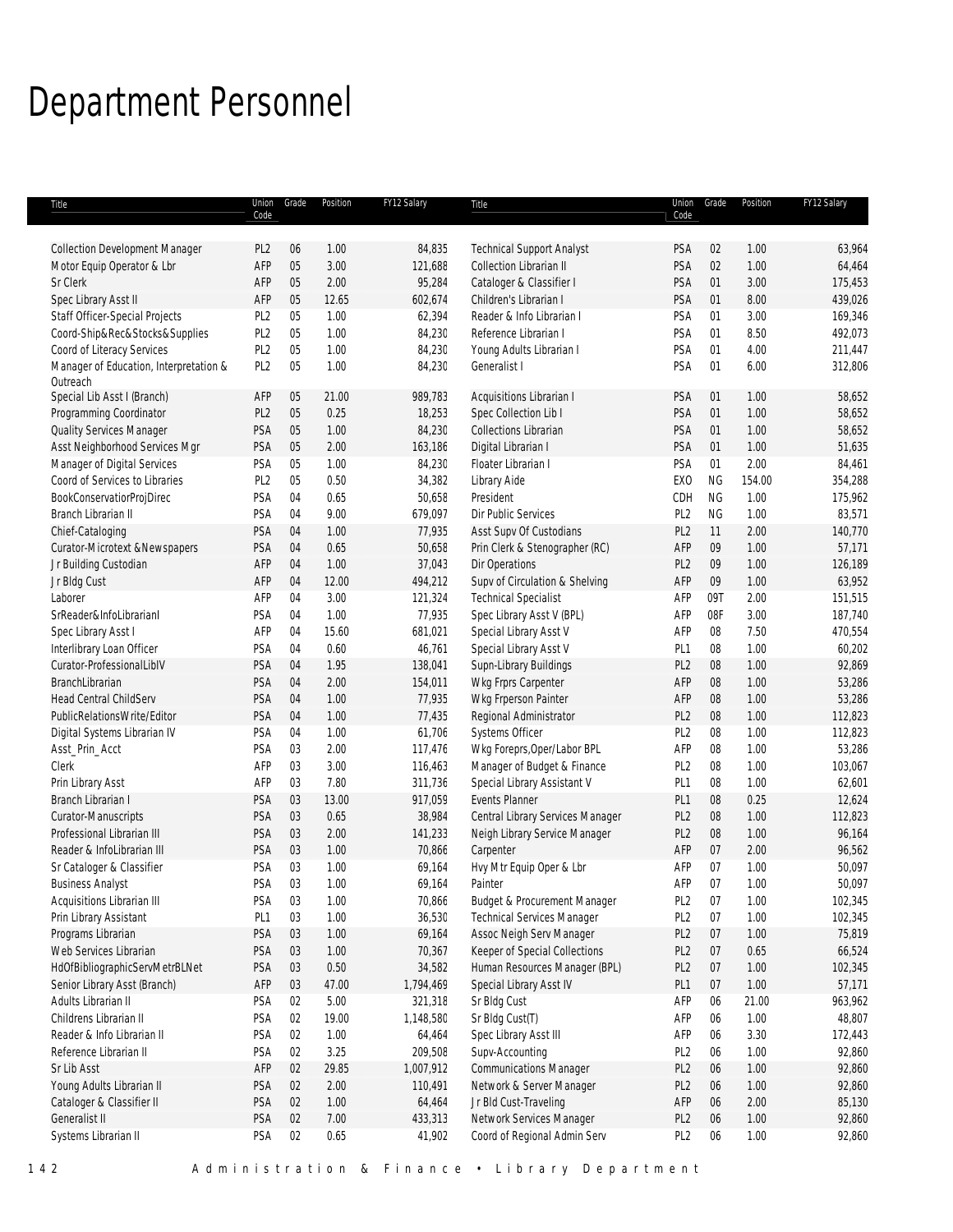| <b>Title</b>                 | Union<br>Code | Grade | Position | FY12 Salary | <b>Title</b>                       | Code            | Union Grade | Position | FY12 Salary |
|------------------------------|---------------|-------|----------|-------------|------------------------------------|-----------------|-------------|----------|-------------|
| Development Office Asst      |               | 02    | 0.50     | 28.947      | Operating System & Program Manager | PI <sub>2</sub> | 06          | 1.00     | 92,860      |
| Inter Library Loan Librarian | PSA           | 02    | 0.65     | 41.902      | Sp Library Asst II (Branch)        | AFP             | 06          | 8.00     | 418.451     |
|                              |               |       |          |             | <b>Total</b>                       |                 |             | 528.9    | 20,747,774  |
|                              |               |       |          |             |                                    |                 |             |          |             |

| 115,012<br>$\overline{0}$<br>$-608,942$ |
|-----------------------------------------|
|                                         |
|                                         |
|                                         |
| $\overline{0}$                          |
|                                         |
|                                         |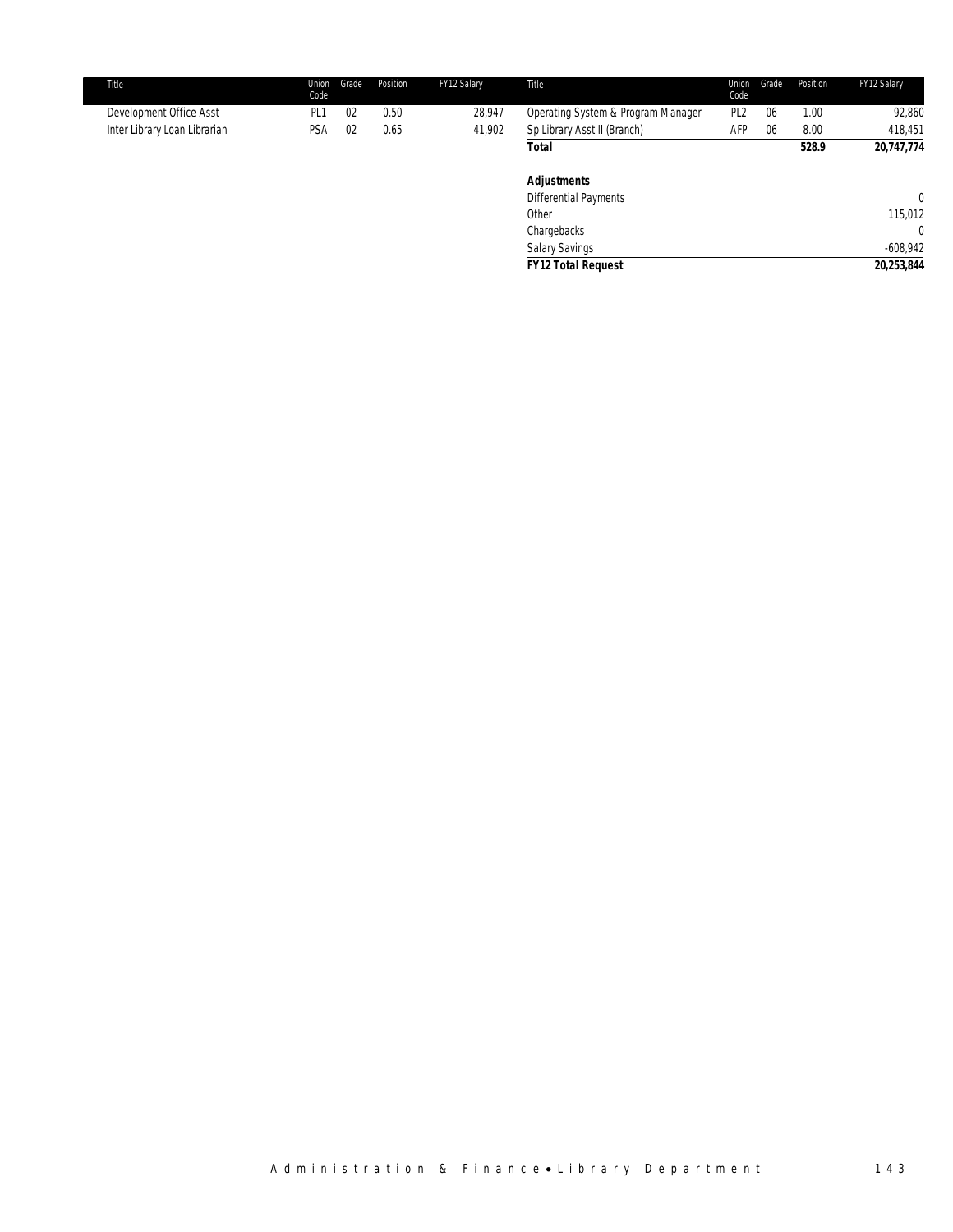# External Funds History

| <b>Personnel Services</b>       |                                                                                                                                                                                                                                                                                                            | FY09 Expenditure                                                                                                                                 | FY10 Expenditure                                                                                                                                   | FY11 Appropriation                                                                                                                                      | FY12 Adopted                                                                                                               | Inc/Dec 11 vs 12                                                                                                        |
|---------------------------------|------------------------------------------------------------------------------------------------------------------------------------------------------------------------------------------------------------------------------------------------------------------------------------------------------------|--------------------------------------------------------------------------------------------------------------------------------------------------|----------------------------------------------------------------------------------------------------------------------------------------------------|---------------------------------------------------------------------------------------------------------------------------------------------------------|----------------------------------------------------------------------------------------------------------------------------|-------------------------------------------------------------------------------------------------------------------------|
|                                 | 51000 Permanent Employees<br>51100 Emergency Employees<br>51200 Overtime<br>51300 Part Time Employees<br>51400 Health Insurance<br>51500 Pension & Annunity<br>51600 Unemployment Compensation<br>51700 Workers' Compensation<br>51800 Indirect Costs<br>51900 Medicare<br><b>Total Personnel Services</b> | 4,949,340<br>$\mathbf 0$<br>3,051<br>$\mathbf{0}$<br>194,874<br>113,332<br>$\mathbf 0$<br>$\boldsymbol{0}$<br>$\mathbf{0}$<br>9,802<br>5,270,399 | 3,153,872<br>$\mathbf 0$<br>233,948<br>$\mathbf{0}$<br>174,181<br>163,668<br>$\boldsymbol{0}$<br>$\mathbf 0$<br>$\mathbf{0}$<br>8,522<br>3,734,191 | 2,002,034<br>$\mathbf{0}$<br>$\mathbf{0}$<br>$\mathbf{0}$<br>110,748<br>72,754<br>$\overline{0}$<br>$\mathbf{0}$<br>$\mathbf{0}$<br>11,722<br>2,197,258 | 2,372,929<br>0<br>$\mathbf 0$<br>$\mathbf{0}$<br>149,718<br>97,997<br>0<br>$\mathbf{0}$<br>$\Omega$<br>15,788<br>2,636,432 | 370,895<br>0<br>$\theta$<br>$\mathbf{0}$<br>38,970<br>25,243<br>$\mathbf 0$<br>$\theta$<br>$\Omega$<br>4,066<br>439,174 |
| <b>Contractual Services</b>     |                                                                                                                                                                                                                                                                                                            | FY09 Expenditure                                                                                                                                 | FY10 Expenditure                                                                                                                                   | FY11 Appropriation                                                                                                                                      | FY12 Adopted                                                                                                               | Inc/Dec 11 vs 12                                                                                                        |
|                                 | 52100 Communications<br>52200 Utilities<br>52400 Snow Removal<br>52500 Garbage/Waste Removal<br>52600 Repairs Buildings & Structures<br>52700 Repairs & Service of Equipment<br>52800 Transportation of Persons<br>52900 Contracted Services<br><b>Total Contractual Services</b>                          | 8,365<br>103,201<br>$\boldsymbol{0}$<br>$\overline{0}$<br>16,676<br>183,948<br>59,668<br>2,533,273<br>2,905,131                                  | 198,389<br>101,118<br>$\mathbf 0$<br>$\overline{0}$<br>108,735<br>243,166<br>49,942<br>2,302,911<br>3,004,261                                      | 2,300<br>237,030<br>$\mathbf 0$<br>$\mathbf{0}$<br>376,283<br>3,000<br>37,000<br>683,153<br>1,338,766                                                   | 2,300<br>187,077<br>0<br>$\mathbf 0$<br>376,283<br>40,500<br>37,000<br>804,663<br>1,410,323                                | $\mathbf 0$<br>$-49,953$<br>$\Omega$<br>$\overline{0}$<br>$\theta$<br>37,500<br>$\Omega$<br>121,510<br>71,557           |
| <b>Supplies &amp; Materials</b> |                                                                                                                                                                                                                                                                                                            | FY09 Expenditure                                                                                                                                 | FY10 Expenditure                                                                                                                                   | FY11 Appropriation                                                                                                                                      | FY12 Adopted                                                                                                               | Inc/Dec 11 vs 12                                                                                                        |
|                                 | 53000 Auto Energy Supplies<br>53200 Food Supplies<br>53400 Custodial Supplies<br>53500 Med, Dental, & Hosp Supply<br>53600 Office Supplies and Materials<br>53700 Clothing Allowance<br>53800 Educational Supplies & Mat<br>53900 Misc Supplies & Materials<br><b>Total Supplies &amp; Materials</b>       | $\boldsymbol{0}$<br>27,946<br>91,021<br>1,442<br>16,784<br>$\boldsymbol{0}$<br>64,184<br>3,057,395<br>3,258,772                                  | 12,822<br>18,068<br>94,354<br>0<br>124,765<br>$\mathbf 0$<br>133,810<br>1,404,347<br>1,788,166                                                     | $\boldsymbol{0}$<br>$\mathbf{0}$<br>70,151<br>$\mathbf 0$<br>$\theta$<br>$\theta$<br>$\mathbf{0}$<br>1,621,261<br>1,691,412                             | $\boldsymbol{0}$<br>$\mathbf{0}$<br>70,151<br>0<br>$\mathbf{0}$<br>$\mathbf{0}$<br>$\Omega$<br>1,618,461<br>1,688,612      | 0<br>$\mathbf 0$<br>0<br>0<br>$\mathbf 0$<br>$\mathbf{0}$<br>$\overline{0}$<br>$-2,800$<br>$-2,800$                     |
| Current Chgs & Oblig            |                                                                                                                                                                                                                                                                                                            | FY09 Expenditure                                                                                                                                 | FY10 Expenditure                                                                                                                                   | FY11 Appropriation                                                                                                                                      | FY12 Adopted                                                                                                               | Inc/Dec 11 vs 12                                                                                                        |
|                                 | 54300 Workers' Comp Medical<br>54400 Legal Liabilities<br>54600 Current Charges H&I<br>54700 Indemnification<br>54900 Other Current Charges<br>Total Current Chgs & Oblig                                                                                                                                  | $\boldsymbol{0}$<br>$\boldsymbol{0}$<br>$\mathbf{0}$<br>$\overline{0}$<br>427,216<br>427,216                                                     | 0<br>$\mathbf 0$<br>$\mathbf{0}$<br>$\mathbf{0}$<br>614,843<br>614,843                                                                             | $\boldsymbol{0}$<br>$\mathbf{0}$<br>$\mathbf{0}$<br>$\mathbf{0}$<br>543,111<br>543,111                                                                  | $\boldsymbol{0}$<br>$\mathbf{0}$<br>$\mathbf{0}$<br>$\mathbf{0}$<br>582,011<br>582,011                                     | 0<br>$\mathbf 0$<br>$\overline{0}$<br>$\Omega$<br>38,900<br>38,900                                                      |
| Equipment                       |                                                                                                                                                                                                                                                                                                            | FY09 Expenditure                                                                                                                                 | FY10 Expenditure                                                                                                                                   | FY11 Appropriation                                                                                                                                      | FY12 Adopted                                                                                                               | Inc/Dec 11 vs 12                                                                                                        |
|                                 | 55000 Automotive Equipment<br>55400 Lease/Purchase<br>55600 Office Furniture & Equipment<br>55900 Misc Equipment<br><b>Total Equipment</b>                                                                                                                                                                 | $\boldsymbol{0}$<br>$\boldsymbol{0}$<br>31,895<br>268,331<br>300,226                                                                             | $\mathbf 0$<br>$\boldsymbol{0}$<br>88,736<br>46,035<br>134,771                                                                                     | $\boldsymbol{0}$<br>$\mathbf 0$<br>$\mathbf{0}$<br>218,800<br>218,800                                                                                   | 0<br>$\boldsymbol{0}$<br>0<br>165,000<br>165,000                                                                           | 0<br>$\mathbf 0$<br>0<br>$-53,800$<br>$-53,800$                                                                         |
| <b>Other</b>                    |                                                                                                                                                                                                                                                                                                            | FY09 Expenditure                                                                                                                                 | FY10 Expenditure                                                                                                                                   | FY11 Appropriation                                                                                                                                      | FY12 Adopted                                                                                                               | Inc/Dec 11 vs 12                                                                                                        |
|                                 | 56200 Special Appropriation<br>57200 Structures & Improvements<br>58000 Land & Non-Structure<br><b>Total Other</b>                                                                                                                                                                                         | $\boldsymbol{0}$<br>$\boldsymbol{0}$<br>$\boldsymbol{0}$<br>$\bf{0}$                                                                             | $\mathbf 0$<br>$\mathbf 0$<br>1,650<br>1,650                                                                                                       | $\boldsymbol{0}$<br>$\mathbf 0$<br>$\mathbf 0$<br>0                                                                                                     | $\boldsymbol{0}$<br>$\boldsymbol{0}$<br>0<br>$\bf{0}$                                                                      | 0<br>0<br>$\overline{0}$<br>0                                                                                           |
|                                 | <b>Grand Total</b>                                                                                                                                                                                                                                                                                         | 12,161,744                                                                                                                                       | 9,277,882                                                                                                                                          | 5,989,347                                                                                                                                               | 6,519,878                                                                                                                  | 530,531                                                                                                                 |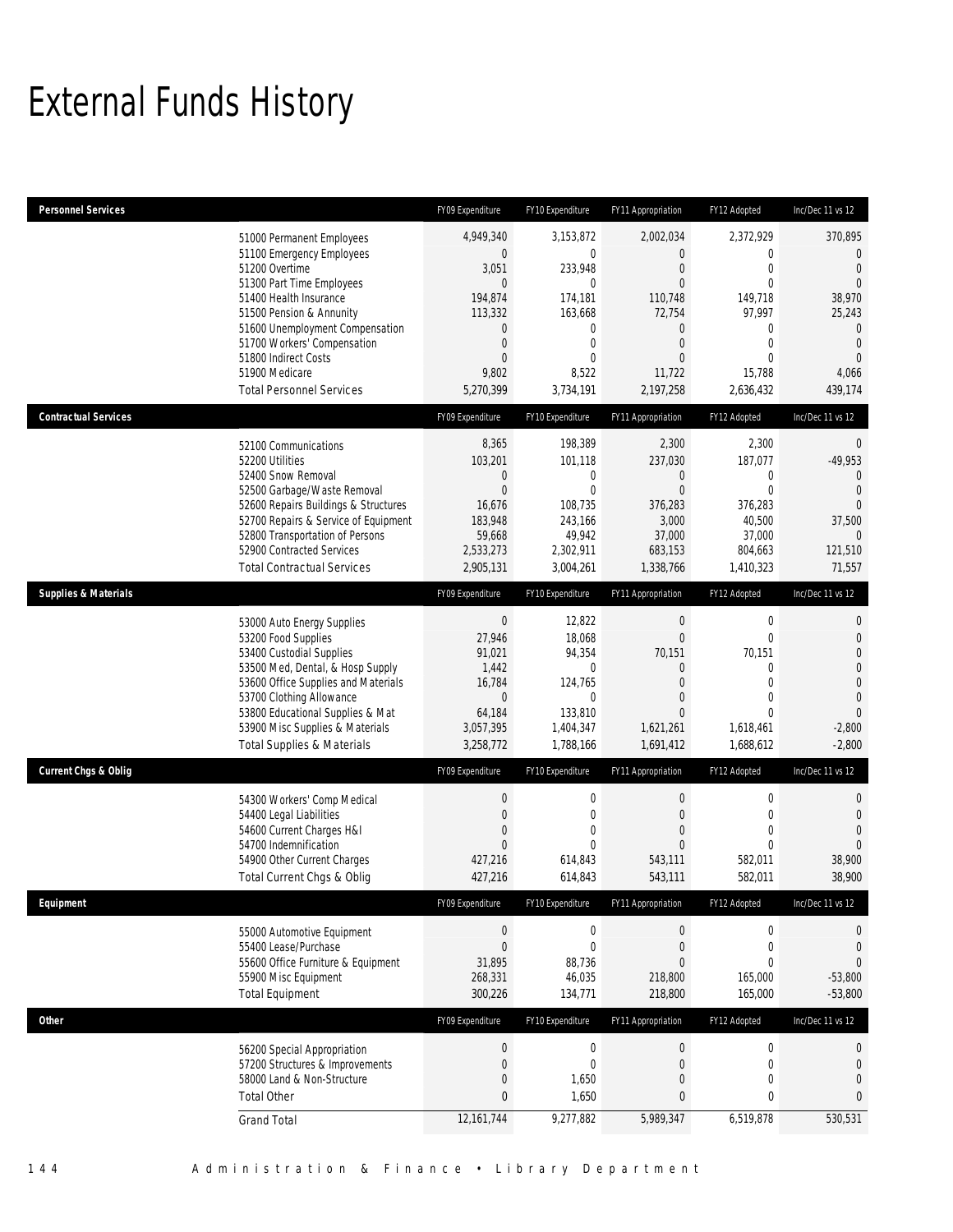### External Funds Personnel

| Title                          | Union<br>Code   | Grade     | Position | FY12 Salary | Title                               | Union<br>Code   | Grade          | Position | FY12 Salary |
|--------------------------------|-----------------|-----------|----------|-------------|-------------------------------------|-----------------|----------------|----------|-------------|
|                                |                 |           |          |             |                                     |                 |                |          |             |
| Library Aide                   | EX <sub>0</sub> | <b>NG</b> | 3.00     | 6,902       | Principal Library Asst(Branch)      | AFP             | 04             | 1.00     | 41,971      |
| Special Library Asst V         | AFP             | 08        | 0.50     | 31,301      | Prin Library Asst                   | AFP             | 03             | 4.20     | 155,335     |
| <b>Events Planner</b>          | PI <sub>1</sub> | 08        | 0.75     | 37,871      | Curator-Manuscripts                 | <b>PSA</b>      | 03             | 0.35     | 20,991      |
| Keeper of Special Collections  | PL <sub>2</sub> | 07        | 0.35     | 35,821      | Professional Librarian III          | <b>PSA</b>      | 03             | 2.00     | 141,732     |
| Spec Library Asst III          | AFP             | 06        | 0.70     | 36,579      | Asst Keeper of Prints               | <b>PSA</b>      | 03             | 1.00     | 70,866      |
| Spec Library Asst II           | AFP             | 05        | 1.35     | 64,317      | Hd of Bibliographic Serv Metr BLNet | PSA             | 0 <sub>3</sub> | 0.50     | 34,582      |
| <b>Applications Manager</b>    | PL <sub>2</sub> | 05        | 1.00     | 73.920      | Reference Librarian II              | PSA             | 02             | 2.75     | 159,340     |
| Programming Coordinator        | PL <sub>2</sub> | 05        | 0.75     | 54,758      | Sr Lib Asst                         | AFP             | 02             | 3.15     | 110,688     |
| Coord of Services to Libraries | PL <sub>2</sub> | 05        | 0.50     | 34,382      | Systems Librarian II                | <b>PSA</b>      | 02             | 0.35     | 22,562      |
| Book Conservator Proj Director | <b>PSA</b>      | 04        | 0.35     | 27,277      | Development Office Asst             | PL <sub>1</sub> | 0 <sup>2</sup> | 0.50     | 28,947      |
| Curator-Microtext & Newspapers | <b>PSA</b>      | 04        | 0.35     | 27,277      | Inter Library Loan Librarian        | <b>PSA</b>      | 0 <sup>2</sup> | 0.35     | 22,562      |
| Spec Library Asst I            | AFP             | 04        | 1.40     | 61,108      | Youth & Community Outreach Lib      | PSA             | 0 <sup>2</sup> | 2.00     | 125,524     |
| Interlibrary Loan Officer      | <b>PSA</b>      | 04        | 0.40     | 31.174      | Literacy Specialist II (BPL)        | <b>PSA</b>      | 02             | 1.00     | 56,904      |
| Curator-ProfessionalLiblV      | PSA             | 04        | 2.05     | 152,265     | Reference Librarian I               | <b>PSA</b>      | 01             | 4.50     | 260,489     |
|                                |                 |           |          |             | Curriculum Development Coord        | PSA             | 03             | 1.00     | 51,281      |

*Total 38.1 1,978,727*

| <b>FY12 Total Request</b>    | 2,372,928             |
|------------------------------|-----------------------|
|                              | $-3,799$              |
| Chargebacks                  | 330,000               |
| Other                        | 68,000                |
| <b>Differential Payments</b> | $\mathbf{0}$          |
| <b>Adjustments</b>           |                       |
|                              | <b>Salary Savings</b> |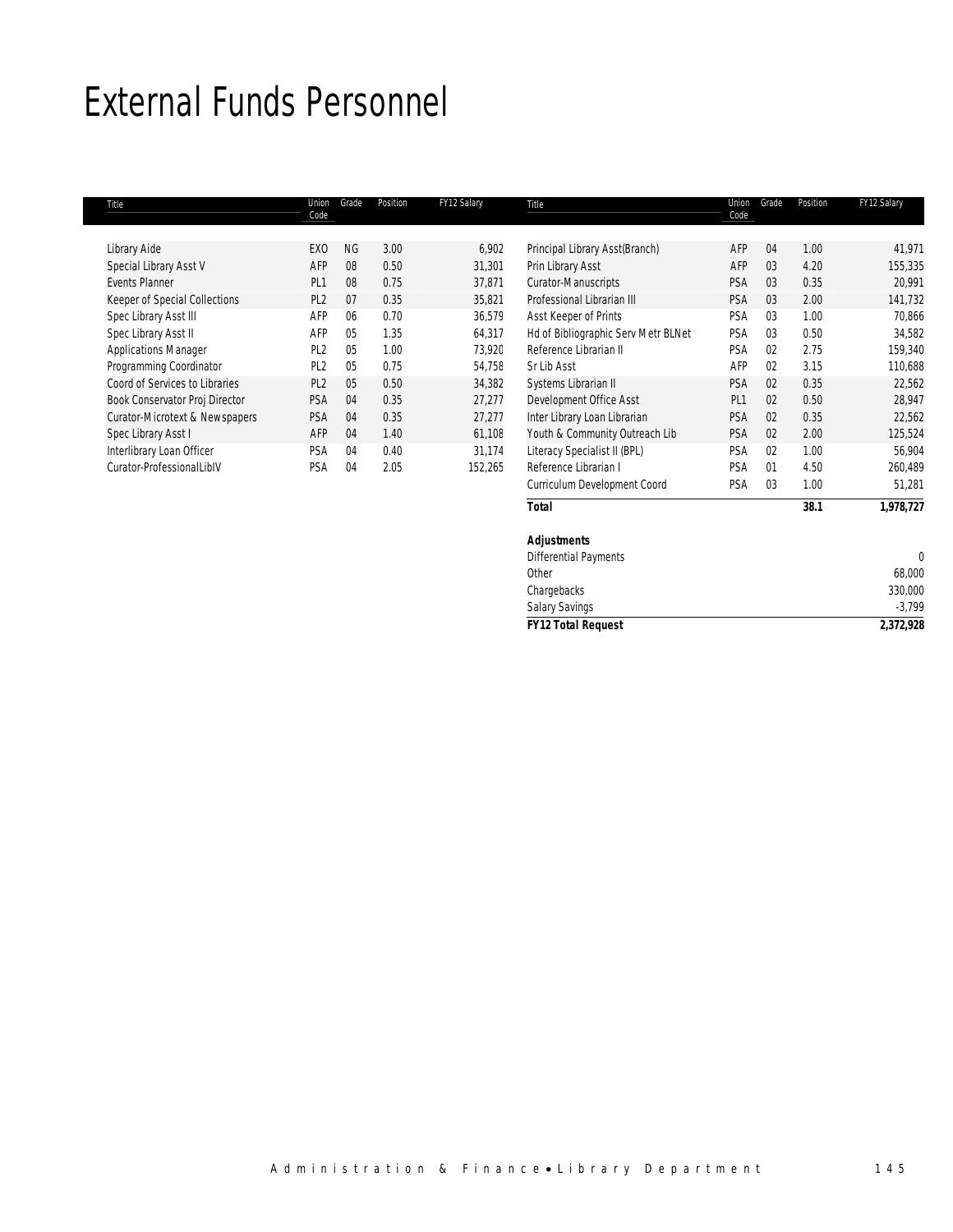# Program 1. Administration

### *Amy Ryan, President Organization: 110100*

#### *Program Description*

The Administration Program proposes goals and objectives to the Board of Trustees, manages the library to continuously improve service to the public, and provides centralized functional support for the library. The program functions through the centralized offices of the President, Human Resources, Finance, Facilities, Systems, Technical Services, and Communications and Community Affairs. Support for the ReadBoston and WriteBoston initiatives is also included.

| <b>Selected Service Indicators</b>         | Actual '09              | Actual '10             | Approp '11             | <b>Budget '12</b>      |
|--------------------------------------------|-------------------------|------------------------|------------------------|------------------------|
| <b>Personnel Services</b><br>Non Personnel | 5.959.718<br>11.158.691 | 7.064.165<br>8.997.892 | 1,460.777<br>9.842.921 | 6.711.228<br>9.514.282 |
| Total                                      | 17.118.409              | 16.062.057             | 17,303,698             | 16,225,510             |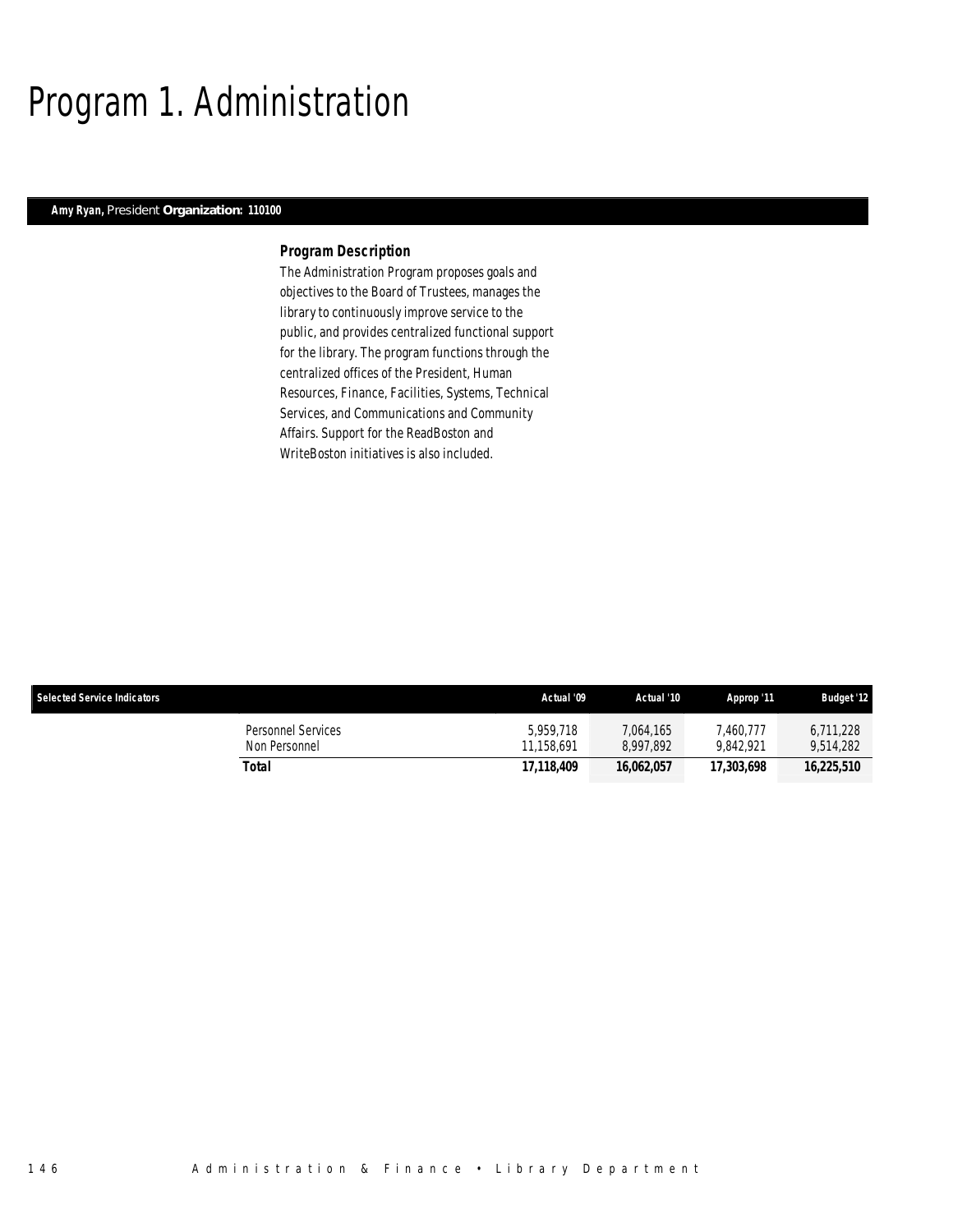# Program 2. Community Library Services

### *Amy Ryan, President Organization: 110200*

### *Program Description*

The Community Library Services Program supports the strategic goal of the library being a center for, and facilitator of, lifelong learning. Its objective is to assist people of various ages, backgrounds, and stages of learning through the development of a variety of materials and programs, including those designed to teach information literacy.

- To assist people of all ages, backgrounds, and stages of learning by offering a variety of programs to meet identified needs and interests.
- To compile and deliver, via www.bpl.org, online resources.
- To provide access to and encourage the use of print and non-print resources that respond to the needs and interests of all segments of the population.

| <b>Performance Measures</b>        |                                                                                | Actual '09 | Actual '10 | Projected '11 | Target '12        |
|------------------------------------|--------------------------------------------------------------------------------|------------|------------|---------------|-------------------|
|                                    | Adults using library cards                                                     | 315,613    | 321,215    | 297,334       | 315,000           |
|                                    | Books and audiovisual materials borrowed and<br>downloaded                     | 3,403,538  | 3,587,136  | 3,534,413     | 3,500,000         |
|                                    | Books and audiovisual materials borrowed and<br>downloaded by Boston residents | 2,610,877  | 2,801,710  | 2,743,791     | 2,800,000         |
|                                    | Books, manuscripts, videos, music, photos, maps,<br>prints, realia used online |            |            | 3,412,533     | 2,500,000         |
|                                    | Boston residents signing up for new library cards                              | 40,332     | 38,358     | 36,523        | 40,000            |
|                                    | Boston residents using library cards                                           | 314,104    | 321,811    | 300,872       | 315,000           |
|                                    | <b>BPL website visits</b>                                                      | 5,284,022  | 7,731,111  | 7,227,401     | 7,500,000         |
|                                    | Children using library cards                                                   | 66,980     | 65,527     | 61,489        | 65,000            |
|                                    | English as a Second Language (ESL) Programs                                    | 1,520      | 1,858      | 1,429         | 1,500             |
|                                    | Homework Assistance Program (HAP)<br>participants                              | 15,535     | 25,374     | 19,427        | 16,000            |
|                                    | Program attendance total                                                       | 187,621    | 213,936    | 185,427       | 190,000           |
|                                    | Public use of BPL computers                                                    | 678,069    | 738,867    | 743,268       | 750,000           |
|                                    | Public wireless internet sessions                                              | 158,572    | 207,779    | 230,753       | 250,000           |
|                                    | Student programs (visits to and from schools)                                  | 2,044      | 3,361      | 3,012         | 2,500             |
|                                    | Teens using library cards                                                      | 29,840     | 30,421     | 28,446        | 29,000            |
| <b>Selected Service Indicators</b> |                                                                                | Actual '09 | Actual '10 | Approp '11    | <b>Budget '12</b> |
|                                    | Personnel Services                                                             | 11,461,532 | 11,122,452 | 11,235,572    | 12,241,155        |
|                                    | Non Personnel                                                                  | 34,876     | 22,094     | 58,707        | 58,707            |
|                                    | <b>Total</b>                                                                   | 11,496,408 | 11,144,546 | 11,294,279    | 12,299,862        |
|                                    |                                                                                |            |            |               |                   |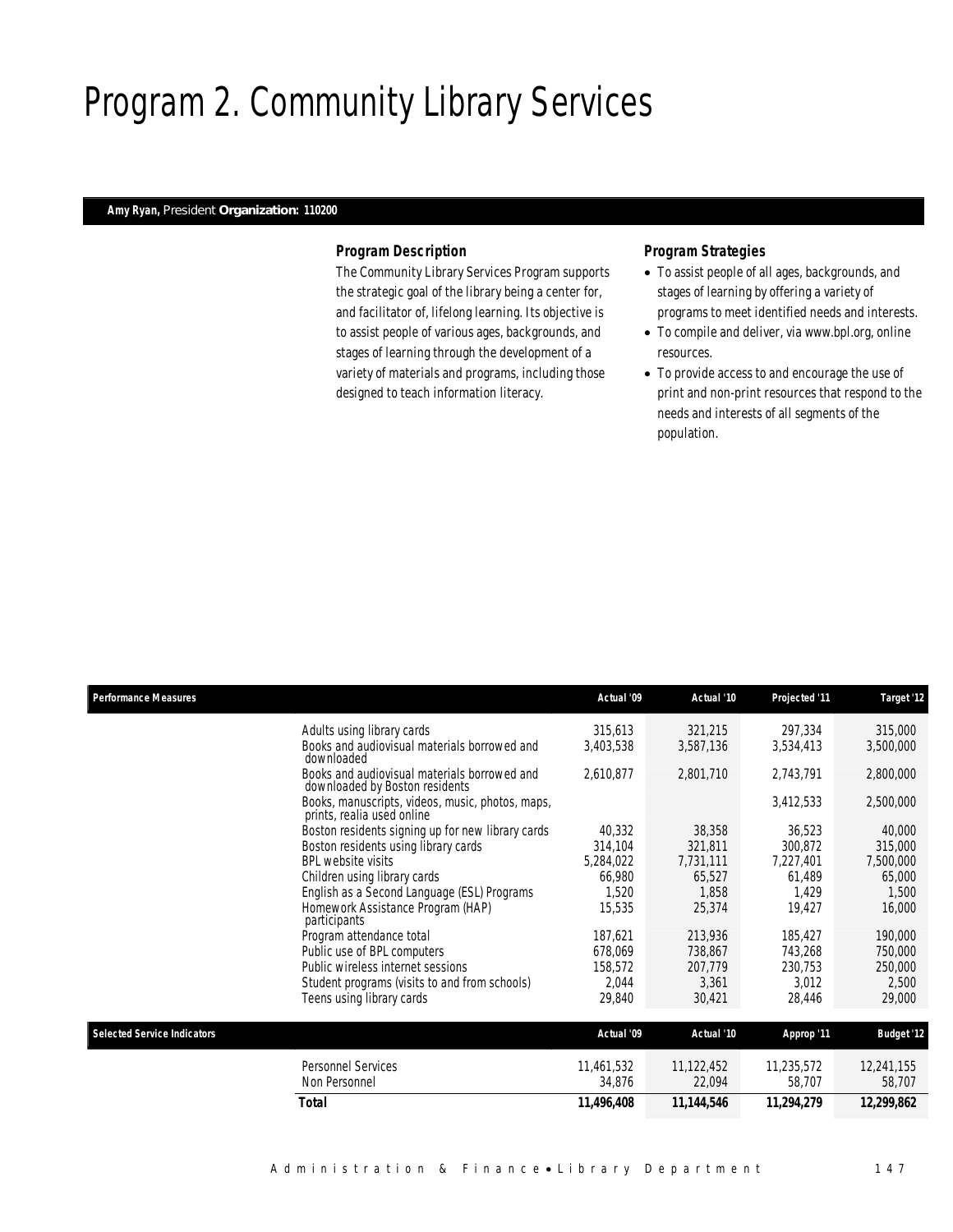# Program 3. Research Library Services

### *Amy Ryan, President Organization: 110300*

#### *Program Description*

The Research Library Services Program provides and preserves access to information and collections in all fields of knowledge for users at the local, state, and national levels through the assistance of professionally skilled staff. The program also provides Internet use and wireless access to the Internet.

- To implement recommendations of a system-wide preservation team created to ensure ongoing preservation of irreplaceable materials from the library collection.
- To provide and preserve access to information and collections by supporting the acquisition, maintenance, preservation, and access to materials and information in all fields of knowledge.

| <b>Performance Measures</b>        |                                                                                                         | Actual '09         | Actual '10          | Projected '11 | Target '12            |
|------------------------------------|---------------------------------------------------------------------------------------------------------|--------------------|---------------------|---------------|-----------------------|
|                                    | Books and other materials provided to other<br>libraries via the InterLibrary Loan Program              | 22,003             | 18,668              | 13,374        | 10,000                |
|                                    | Books and other materials received from other<br>libraries via the InterLibrary Loan Program            | 17.780             | 19,538              | 12.252        | 15,000                |
|                                    | Computers available for public access<br>Digital items available in all of BPL's digital<br>collections | 520                | 613                 | 700<br>56.921 | 600<br>58,000         |
|                                    | In-building use of library materials                                                                    | 892.210            | 764.526             | 686.057       | 725,000               |
| <b>Selected Service Indicators</b> |                                                                                                         | Actual '09         | Actual '10          | Approp '11    | <b>Budget '12</b>     |
|                                    | <b>Personnel Services</b><br>Non Personnel                                                              | 2.588.464<br>7.929 | 2.643.316<br>12,343 | 1.771.172     | 1,613,460<br>$\Omega$ |
|                                    | <b>Total</b>                                                                                            | 2,596,393          | 2,655,659           | 1.771.172     | 1,613,460             |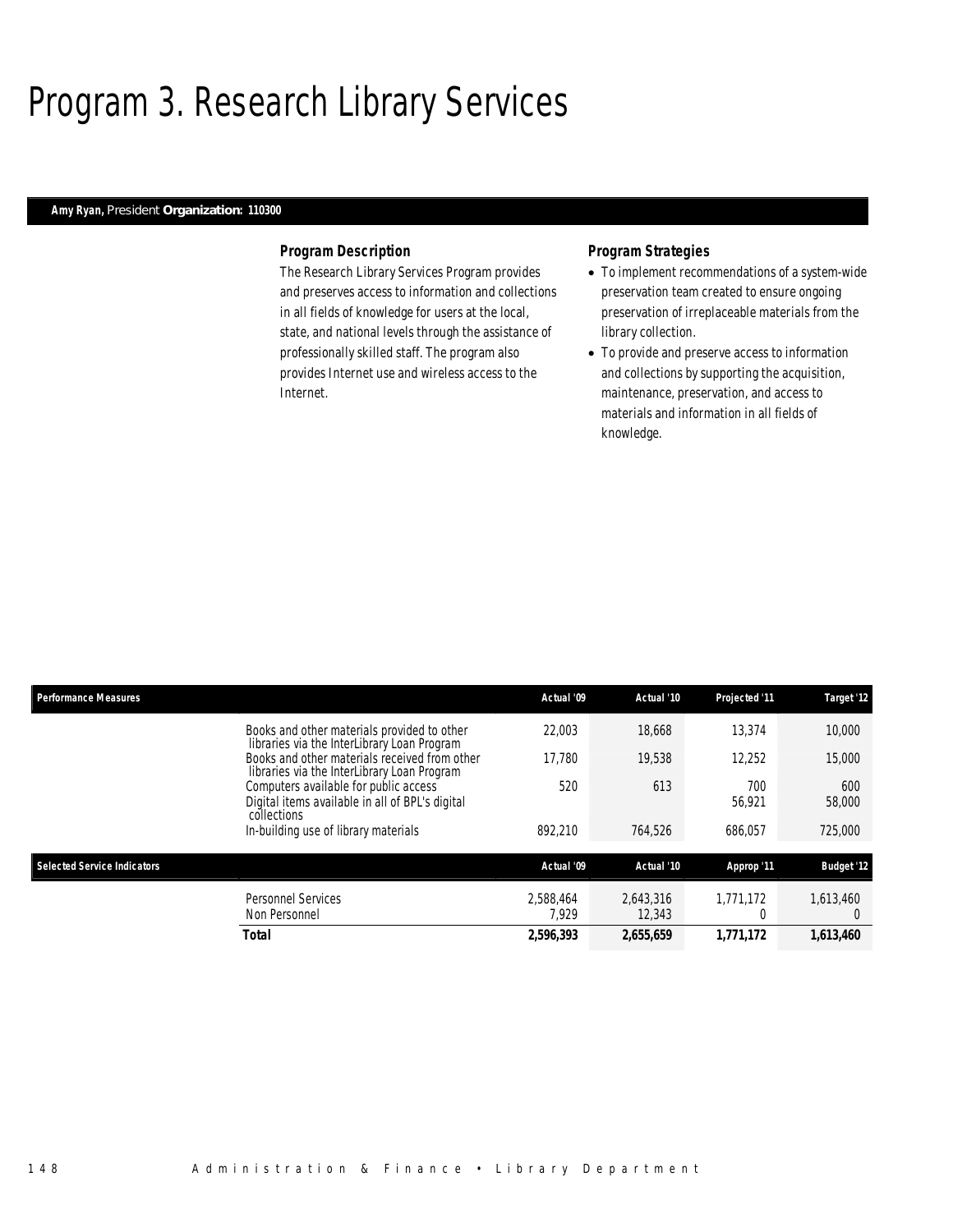### External Funds Projects

#### *Boston Regional Library System*

#### *Project Mission*

The Boston Regional Library System (BRLS) was one of six systems funded by the Commonwealth to provide supplemental services to libraries in the cities of Boston, Malden and Chelsea. Due to budget cuts, the Massachusetts Board of Library Commissioners has led a process to consolidate regional services into a single organization called Massachusetts Regional Library System. The BRLS, formerly housed at the Boston Public Library, will be absorbed into this merged system. Libraries in the cities of Boston, Malden and Chelsea will receive their services from them.

#### *Donations*

#### *Project Mission*

Donations are gifts and grants received from individuals, governmental organizations, corporations, foundations, and other private donors for the benefit of the public library. Donations are often one-time funding sources for specific programs or projects that are generally of a temporary nature.

*Library for the Commonwealth* 

#### *Project Mission*

The Library for the Commonwealth provides reference and research services for individual residents of the Commonwealth at the Boston Public Library through developing, maintaining, and preserving comprehensive collections of a research and archival nature to supplement library resources available throughout Massachusetts. The Massachusetts Board of Library Commissioners provides this appropriation for the Library to maintain the human resources, expertise, and bibliographic skills needed to develop and provide access to these reference and research collections. The appropriation is calculated on a statewide per capita basis and distributed annually.

#### *State Aid To Libraries*

#### *Project Mission*

The Library Incentive Grant/Municipal Equalization Grant is granted by the Commonwealth of Massachusetts Board of Library Commissioners to the Trustees of the Public Library of the City of Boston annually. The Library is required to meet certain minimum standards of free public service established by the Board to receive the grant. Standards considered include but are not limited to: meeting the Municipal Appropriation Requirement, the percent of the total budget spent on library materials, the hours of operation, and the ability to lend books to other libraries in the Commonwealth. Funds are used to buy goods and services to support library operations.

#### *Trust Fund Income*

#### *Project Mission*

The majority of the Library's assets are held in trust in accordance with the intentions of the donors. The principal of the trust funds is invested in various types of investment securities that generate income. This income is used to purchase library materials and support certain library positions and functions.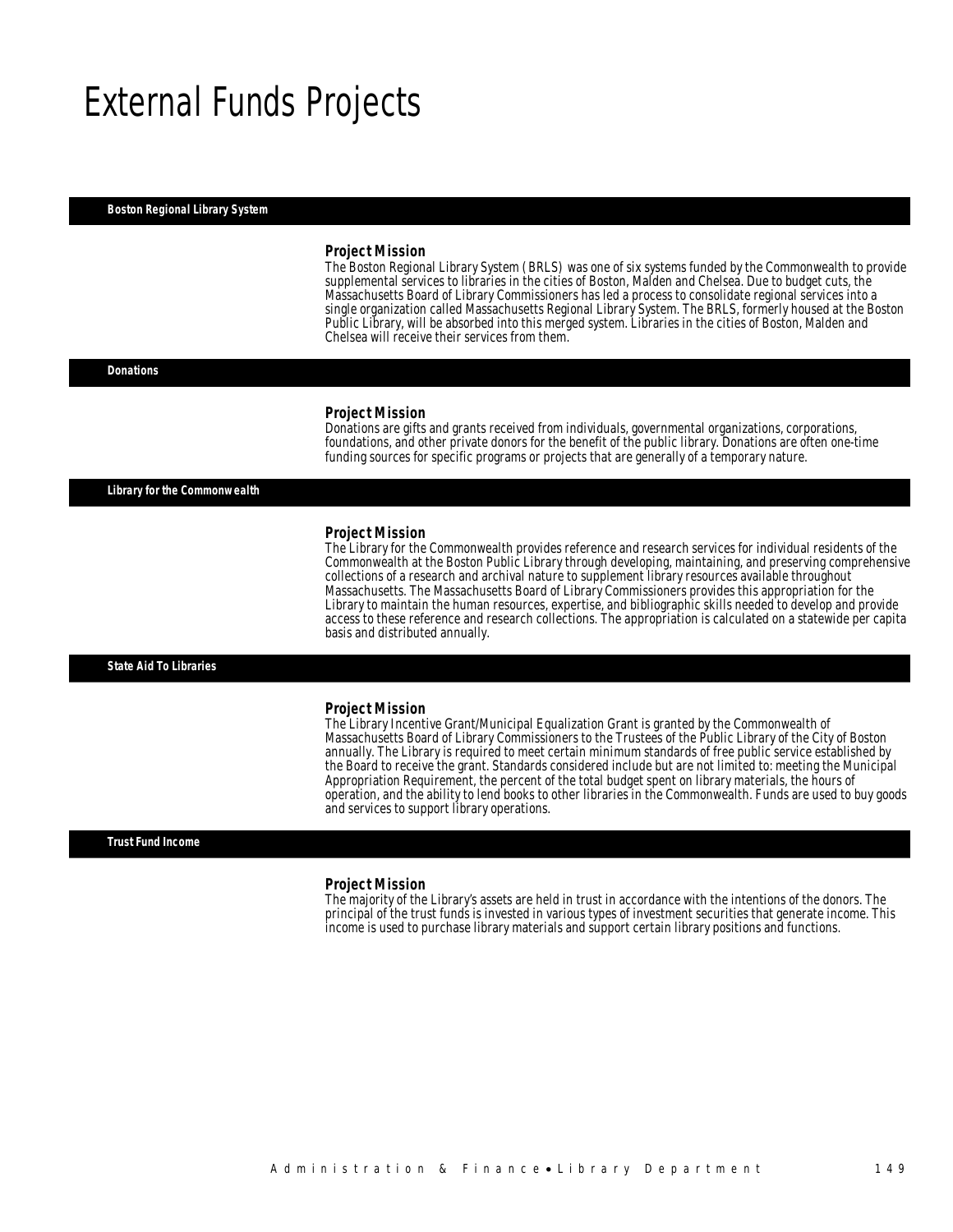### Library Department Capital Budget

### *Overview*

Fiscal year 2012 capital investments will further enhance the Boston Public Library by continuing to preserve existing buildings and build new library spaces to provide better services for all.

### *FY12 Major Initiatives*

- Design a new branch library in East Boston.
- Begin a facility program and design study at the Dudley Branch library.
- Begin design of energy savings improvements at the Johnson Building. Implement low cost improvements.
- Complete construction and open the Leventhal Map Center at the McKim Library.
- Upgrade the software and components of the Integrated Library System, the key public service delivery system of the library and all the branches.

| <b>Capital Budget Expenditures</b> |                         | Total Actual '09 | Total Actual '10 |           | <b>Estimated '11 Total Projected '12'</b> |
|------------------------------------|-------------------------|------------------|------------------|-----------|-------------------------------------------|
|                                    |                         |                  |                  |           |                                           |
|                                    | <b>Total Department</b> | 3,887,377        | 5,473,652        | 3.407.537 | 7,930,000                                 |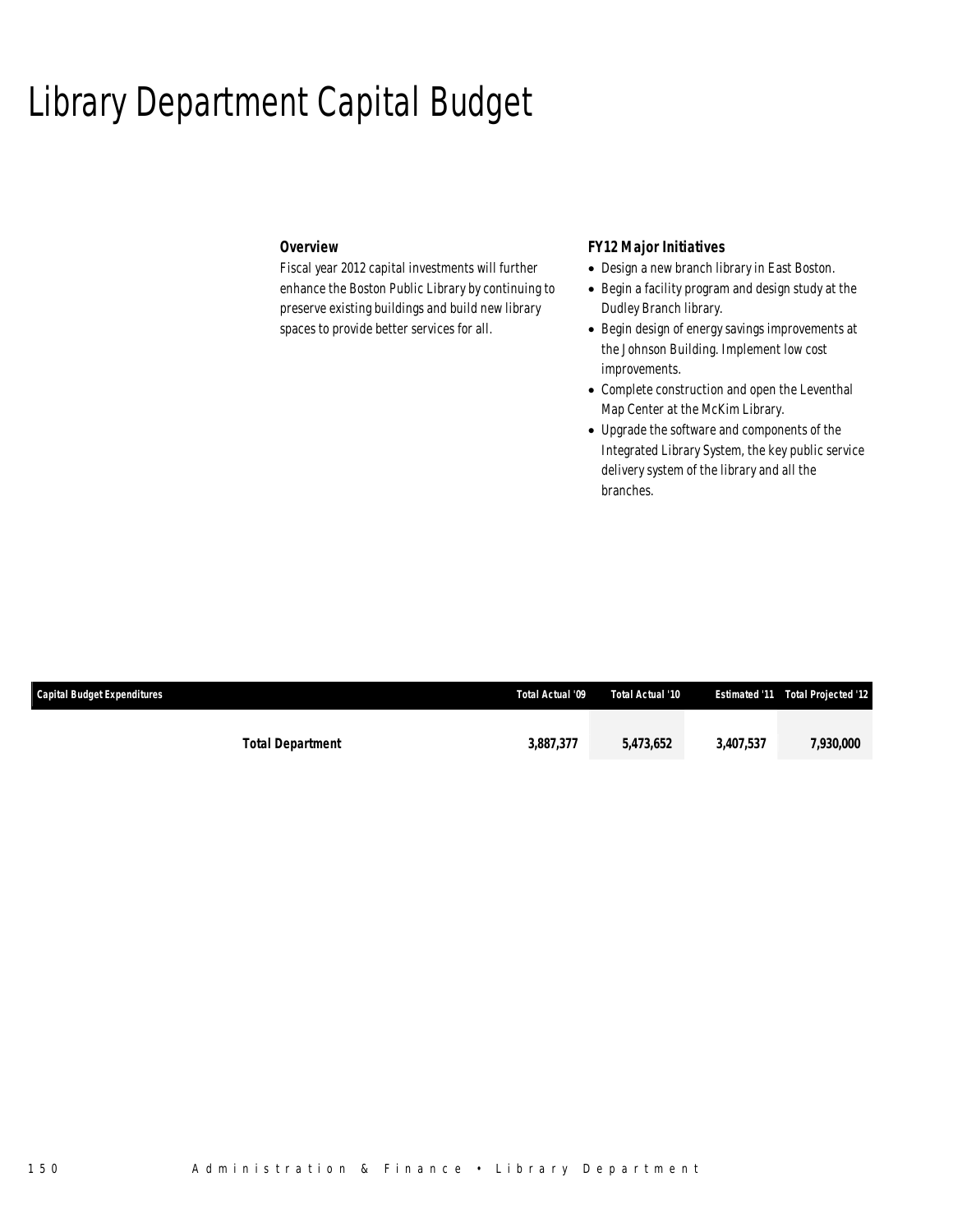### *ADAMS BRANCH LIBRARY*

### *Project Mission*

Assess interior space requirements of the Children and Adult sections. Replace front doors, roof and flooring. Repair or replace windows. Improve handicap access and lighting.

*Managing Department,* Construction Management *Status,* To Be Scheduled

*Location,* Dorchester *Operating Impact,* No

### *Authorizations*

|           | Non Capital |             |             |          |                                          |
|-----------|-------------|-------------|-------------|----------|------------------------------------------|
| Total     | Fund        | Future      | <b>FY12</b> | Existing | Source                                   |
| 1,450,000 | 0           | 845,000     | 0           | 605,000  | City Capital                             |
| 0         | 0           | 0           | 0           | 0        | Grants/Other                             |
| 1,450,000 | 0           | 845,000     | 0           | 605,000  | Total                                    |
|           |             |             |             |          | <b>Expenditures (Actual and Planned)</b> |
|           |             |             |             | Thru     |                                          |
| Total     | FY13-16     | <b>FY12</b> | <b>FY11</b> | 6/30/10  | Source                                   |
| 1,450,000 | 1.398.391   | 50,000      | 0           | 1.609    | City Capital                             |
| 0         | 0           | 0           | 0           | 0        | Grants/Other                             |
| 1.450.000 | 1,398,391   | 50,000      | 0           | 1,609    | Total                                    |
|           |             |             |             |          |                                          |

### *CRITICAL FACILITY REPAIRS*

#### *Project Mission*

A critical repair fund to be used for emergency repairs to library facilities including roofs, windows, masonry, electrical and HVAC systems. *Managing Department,* Library Department *Status,* Annual Program

*Location,* Citywide *Operating Impact,* No

| <b>Authorizations</b> |                                          |           |             |                  |              |           |
|-----------------------|------------------------------------------|-----------|-------------|------------------|--------------|-----------|
|                       |                                          |           |             |                  | Non Capital  |           |
|                       | Source                                   | Existing  | <b>FY12</b> | Future           | Fund         | Total     |
|                       | City Capital                             | 1.250.000 | 0           | 500,000          | 0            | 1,750,000 |
|                       | Grants/Other                             | 0         | 0           |                  |              | U         |
|                       | Total                                    | 1,250,000 | $\theta$    | 500,000          | $\mathbf{0}$ | 1,750,000 |
|                       | <b>Expenditures (Actual and Planned)</b> |           |             |                  |              |           |
|                       |                                          | Thru      |             |                  |              |           |
|                       | Source                                   | 6/30/10   | <b>FY11</b> | <b>FY12</b>      | FY13-16      | Total     |
|                       | City Capital                             | 717.635   | 125,000     | 300,000          | 607.365      | 1.750.000 |
|                       | Grants/Other                             | 0         |             | $\left( \right)$ |              | 0         |
|                       | Total                                    | 717.635   | 125,000     | 300,000          | 607.365      | 1.750.000 |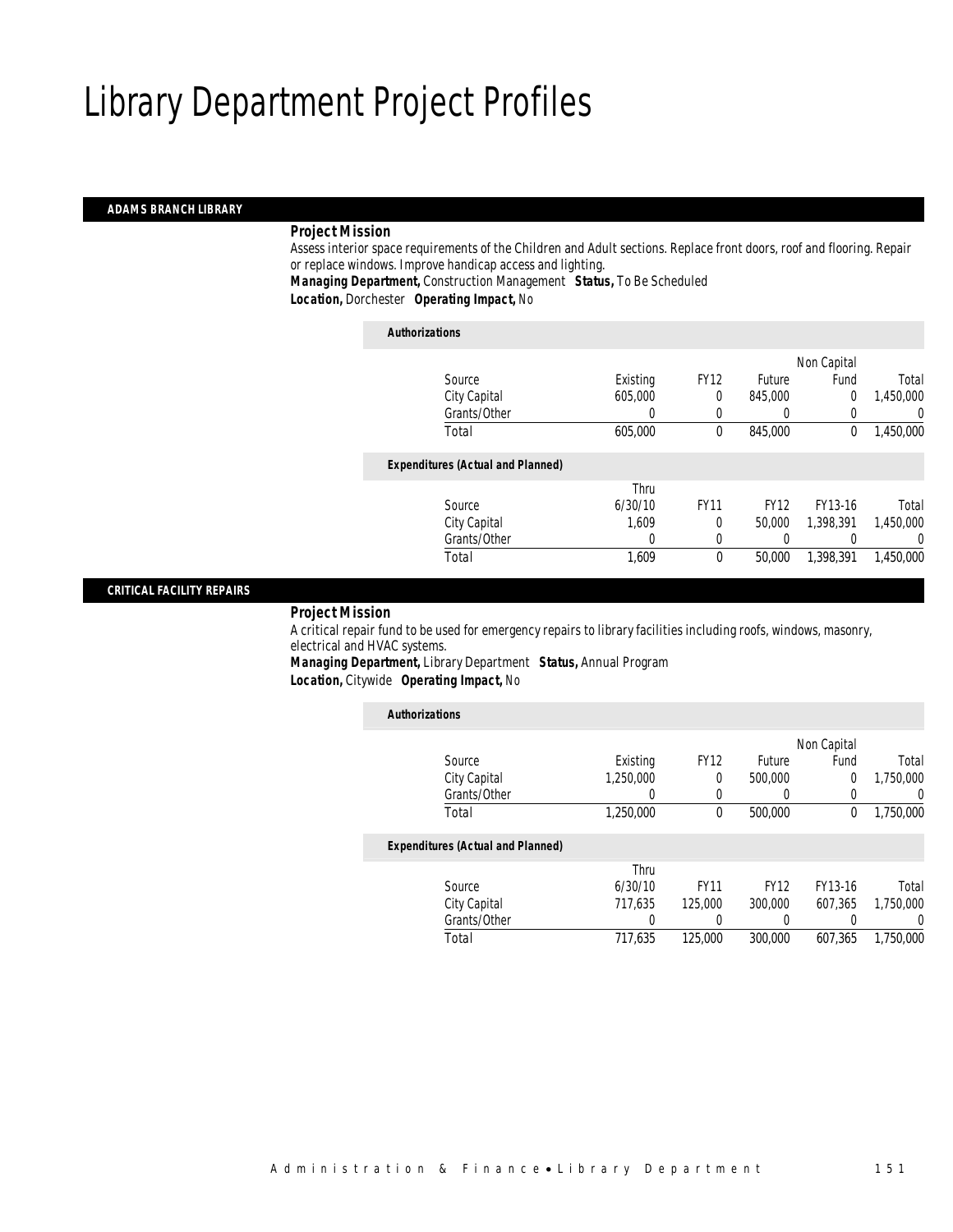#### *DUDLEY SQUARE BRANCH LIBRARY*

### *Project Mission*

*Authorizations*

Initiate a programming and design study to assess library requirements and facility improvements. *Managing Department,* Construction Management *Status,* New Project *Location,* Roxbury *Operating Impact,* No

| Authorizations                           |          |             |              |             |        |
|------------------------------------------|----------|-------------|--------------|-------------|--------|
|                                          |          |             |              | Non Capital |        |
| Source                                   | Existing | <b>FY12</b> | Future       | Fund        | Total  |
| City Capital                             | $\left($ | 75,000      | 0            | 0           | 75,000 |
| Grants/Other                             | 0        |             | 0            |             | 0      |
| Total                                    | 0        | 75,000      | $\mathbf{0}$ | 0           | 75,000 |
| <b>Expenditures (Actual and Planned)</b> |          |             |              |             |        |
|                                          | Thru     |             |              |             |        |
| Source                                   | 6/30/10  | <b>FY11</b> | <b>FY12</b>  | FY13-16     | Total  |
| City Capital                             | 0        | 0           | 40,000       | 35,000      | 75,000 |
| Grants/Other                             | 0        | 0           | 0            |             | 0      |
| Total                                    | 0        | 0           | 40,000       | 35,000      | 75,000 |

### *EAST BOSTON LIBRARY*

*Project Mission* 

Design, construction and furnishings for the development of a new branch library. *Managing Department,* Construction Management *Status,* In Design *Location,* East Boston *Operating Impact,* Yes

| <b>Authorizations</b>                    |           |             |             |                |            |
|------------------------------------------|-----------|-------------|-------------|----------------|------------|
|                                          |           |             |             | Non Capital    |            |
| Source                                   | Existing  | <b>FY12</b> | Future      | Fund           | Total      |
| City Capital                             | 2,620,000 | 7,485,000   | 0           | $\overline{0}$ | 10,105,000 |
| Grants/Other                             | 0         | 7.295.000   | 0           | 0              | 7,295,000  |
| Total                                    | 2,620,000 | 14,780,000  | 0           | 0              | 17,400,000 |
| <b>Expenditures (Actual and Planned)</b> |           |             |             |                |            |
|                                          | Thru      |             |             |                |            |
| Source                                   | 6/30/10   | <b>FY11</b> | <b>FY12</b> | FY13-16        | Total      |
| City Capital                             | 68,048    | 600,000     | 1,200,000   | 8,236,952      | 10,105,000 |
| Grants/Other                             |           | 0           | 400,000     | 6,895,000      | 7,295,000  |

Total 68,048 600,000 1,600,000 15,131,952 17,400,000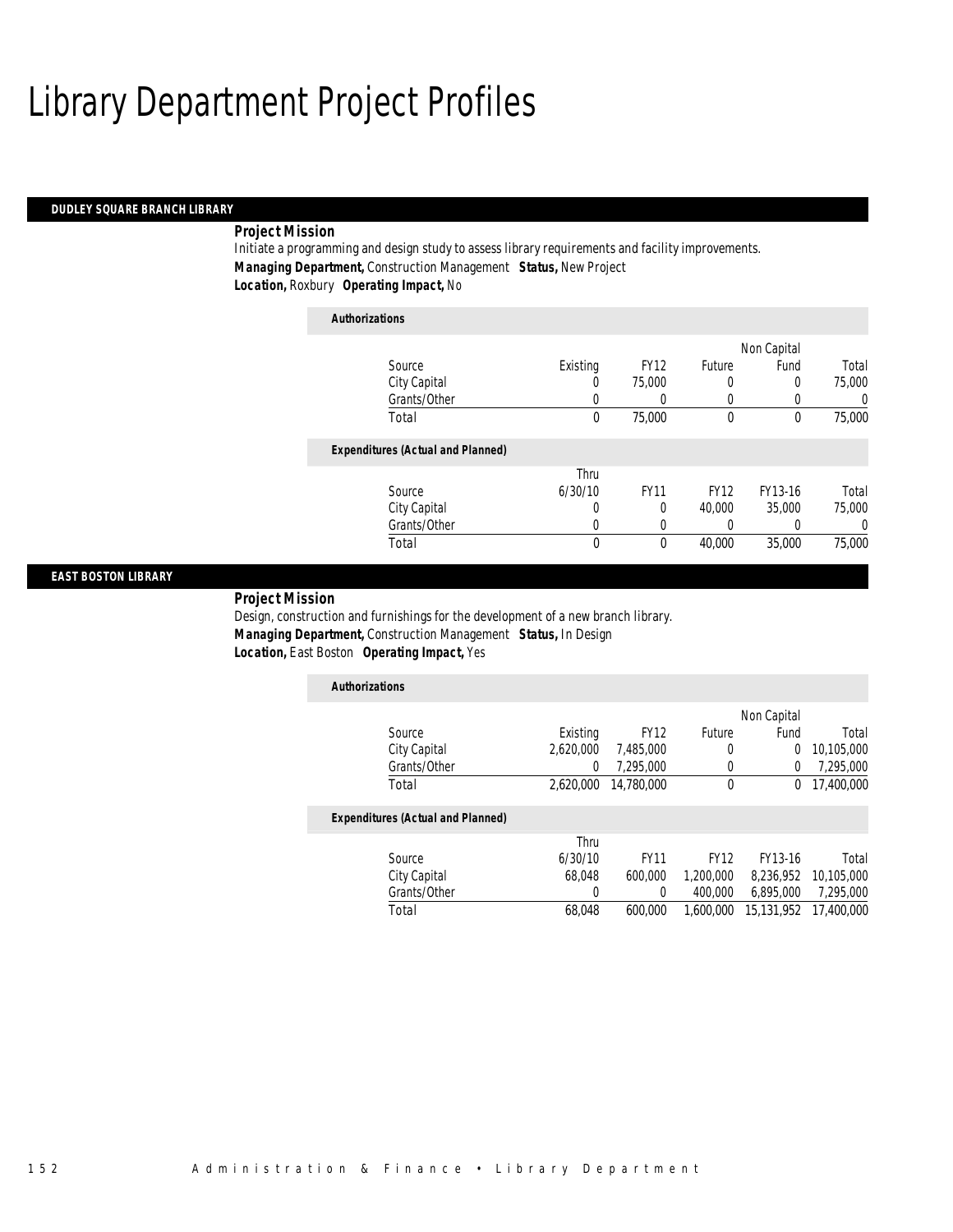### *EGLESTON SQUARE BRANCH LIBRARY*

### *Project Mission*

Improve driveway, parking, and garden path areas. Replace fence and install window treatment at south wall. Add lighting to rear of lecture hall and install a handicap ramp. Perform partial window glazing at garden window wall and upgrade HVAC system.

*Managing Department,* Construction Management *Status,* To Be Scheduled *Location,* Roxbury *Operating Impact,* No

| <b>Authorizations</b>                    |          |             |                  |              |         |
|------------------------------------------|----------|-------------|------------------|--------------|---------|
|                                          |          |             |                  | Non Capital  |         |
| Source                                   | Existing | <b>FY12</b> | <b>Future</b>    | Fund         | Total   |
| City Capital                             | 206,267  | 0           | 710,000          | $\Omega$     | 916,267 |
| Grants/Other                             | 0        | 0           | $\left( \right)$ |              | U       |
| Total                                    | 206,267  | $\theta$    | 710,000          | $\mathbf{0}$ | 916,267 |
| <b>Expenditures (Actual and Planned)</b> |          |             |                  |              |         |
|                                          | Thru     |             |                  |              |         |
| Source                                   | 6/30/10  | <b>FY11</b> | <b>FY12</b>      | FY13-16      | Total   |
| City Capital                             | 2.145    | 0           | $\theta$         | 914,122      | 916.267 |
| Grants/Other                             | 0        | 0           | 0                |              | 0       |
| Total                                    | 2,145    | $\theta$    | $\mathbf{0}$     | 914,122      | 916.267 |

*FANEUIL BRANCH LIBRARY PHASE II* 

### *Project Mission*

Upgrade HVAC system, install new fire alarm system, repoint stairs, refurbish interior finishes and improve interior lighting. Provide exterior signage and improve access.

*Managing Department,* Construction Management *Status,* To Be Scheduled *Location,* Allston/Brighton *Operating Impact,* No

| <b>Authorizations</b>                    |          |             |             |             |           |
|------------------------------------------|----------|-------------|-------------|-------------|-----------|
|                                          |          |             |             | Non Capital |           |
| Source                                   | Existing | <b>FY12</b> | Future      | Fund        | Total     |
| City Capital                             | 358,650  | 0           | 760,000     | 0           | 1,118,650 |
| Grants/Other                             | 0        |             | 0           | 0           | 0         |
| Total                                    | 358,650  | 0           | 760,000     | 0           | 1,118,650 |
| <b>Expenditures (Actual and Planned)</b> |          |             |             |             |           |
|                                          | Thru     |             |             |             |           |
| Source                                   | 6/30/10  | <b>FY11</b> | <b>FY12</b> | FY13-16     | Total     |
| City Capital                             | 8.373    | 0           | 0           | 1,110,277   | 1.118.650 |
| Grants/Other                             | 0        | 0           | 0           | 0           | 0         |
| Total                                    | 8,373    |             | 0           | 1.110.277   | 1,118,650 |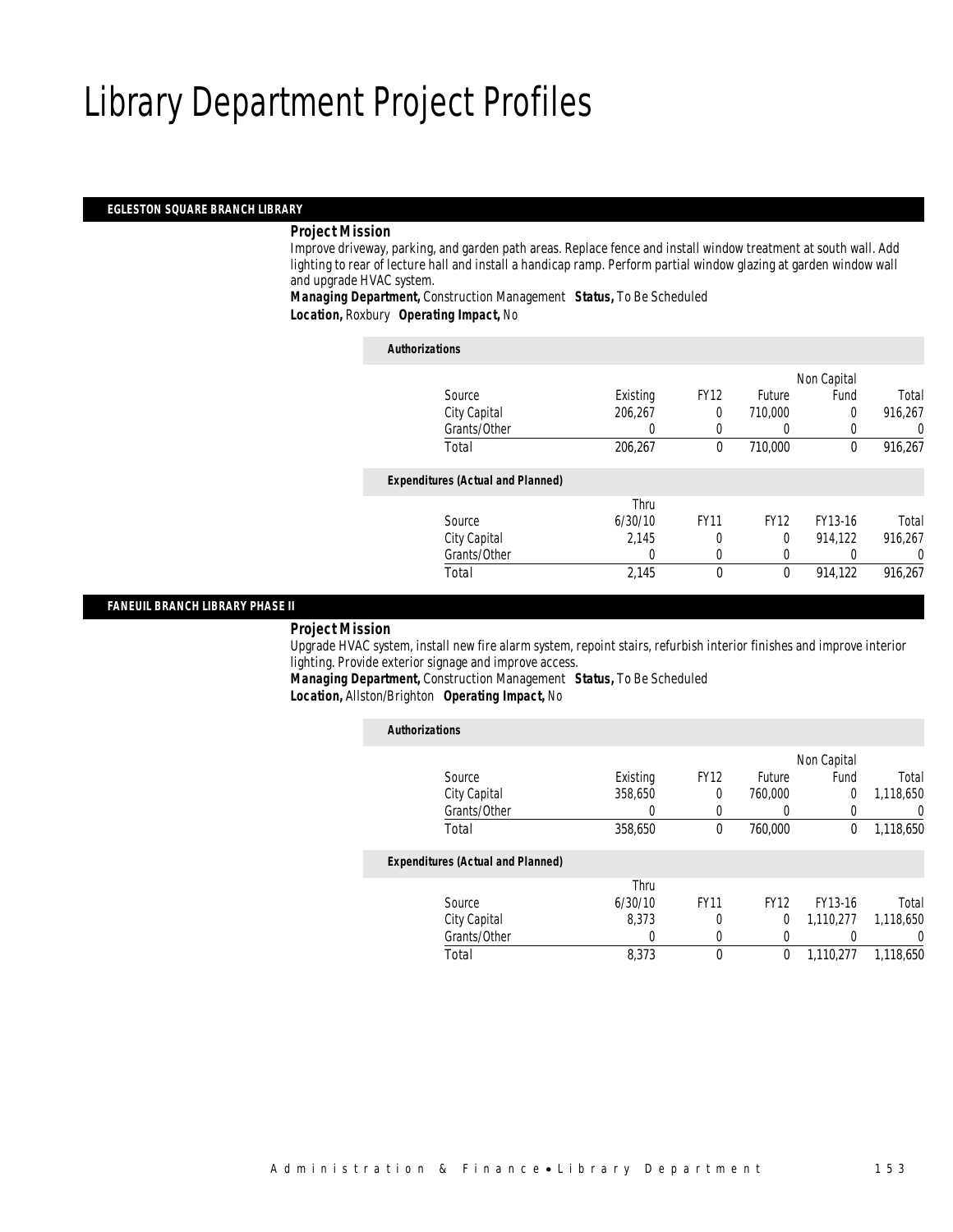### *HVAC REPLACEMENT AT 3 BRANCH LIBRARIES*

### *Project Mission*

Replace HVAC systems at branch libraries in Charlestown, Roslindale and the West End. *Managing Department,* Construction Management *Status,* In Design *Location,* Various neighborhoods *Operating Impact,* Yes

| <b>Authorizations</b>                    |          |             |             |             |           |
|------------------------------------------|----------|-------------|-------------|-------------|-----------|
|                                          |          |             |             | Non Capital |           |
| Source                                   | Existing | <b>FY12</b> | Future      | Fund        | Total     |
| City Capital                             | 300,000  | 1,635,000   | 0           | 0           | 1,935,000 |
| Grants/Other                             | 0        |             | 0           |             | 0         |
| Total                                    | 300,000  | 1.635.000   | $\mathbf 0$ | 0           | 1,935,000 |
| <b>Expenditures (Actual and Planned)</b> |          |             |             |             |           |
|                                          | Thru     |             |             |             |           |
| Source                                   | 6/30/10  | <b>FY11</b> | <b>FY12</b> | FY13-16     | Total     |
| City Capital                             | 0        | 20,000      | 325,000     | 1.590.000   | 1.935,000 |
| Grants/Other                             | 0        | 0           | 0           |             | 0         |
| Total                                    | $\theta$ | 20,000      | 325,000     | 1.590.000   | 1.935.000 |

### *INTEGRATED LIBRARY SYSTEM*

### *Project Mission*

Upgrade the software and components of the Integrated Library System, the key public service delivery system of the library and all the branches.

*Managing Department,* Library Department *Status,* In Design *Location,* Citywide *Operating Impact,* No

| <b>Authorizations</b>                    |           |             |             |             |           |
|------------------------------------------|-----------|-------------|-------------|-------------|-----------|
|                                          |           |             |             | Non Capital |           |
| Source                                   | Existing  | <b>FY12</b> | Future      | Fund        | Total     |
| City Capital                             | 2.500.000 | 0           |             | 0           | 2,500,000 |
| Grants/Other                             | 0         | 0           |             | 0           | 0         |
| Total                                    | 2,500,000 | $\theta$    | $\theta$    | 0           | 2,500,000 |
| <b>Expenditures (Actual and Planned)</b> |           |             |             |             |           |
|                                          | Thru      |             |             |             |           |
| Source                                   | 6/30/10   | <b>FY11</b> | <b>FY12</b> | FY13-16     | Total     |
| City Capital                             | 0         | 250,000     | 1,250,000   | 1,000,000   | 2,500,000 |
| Grants/Other                             | 0         | 0           |             |             | $\left($  |
| Total                                    | 0         | 250,000     | 1,250,000   | 1.000.000   | 2,500,000 |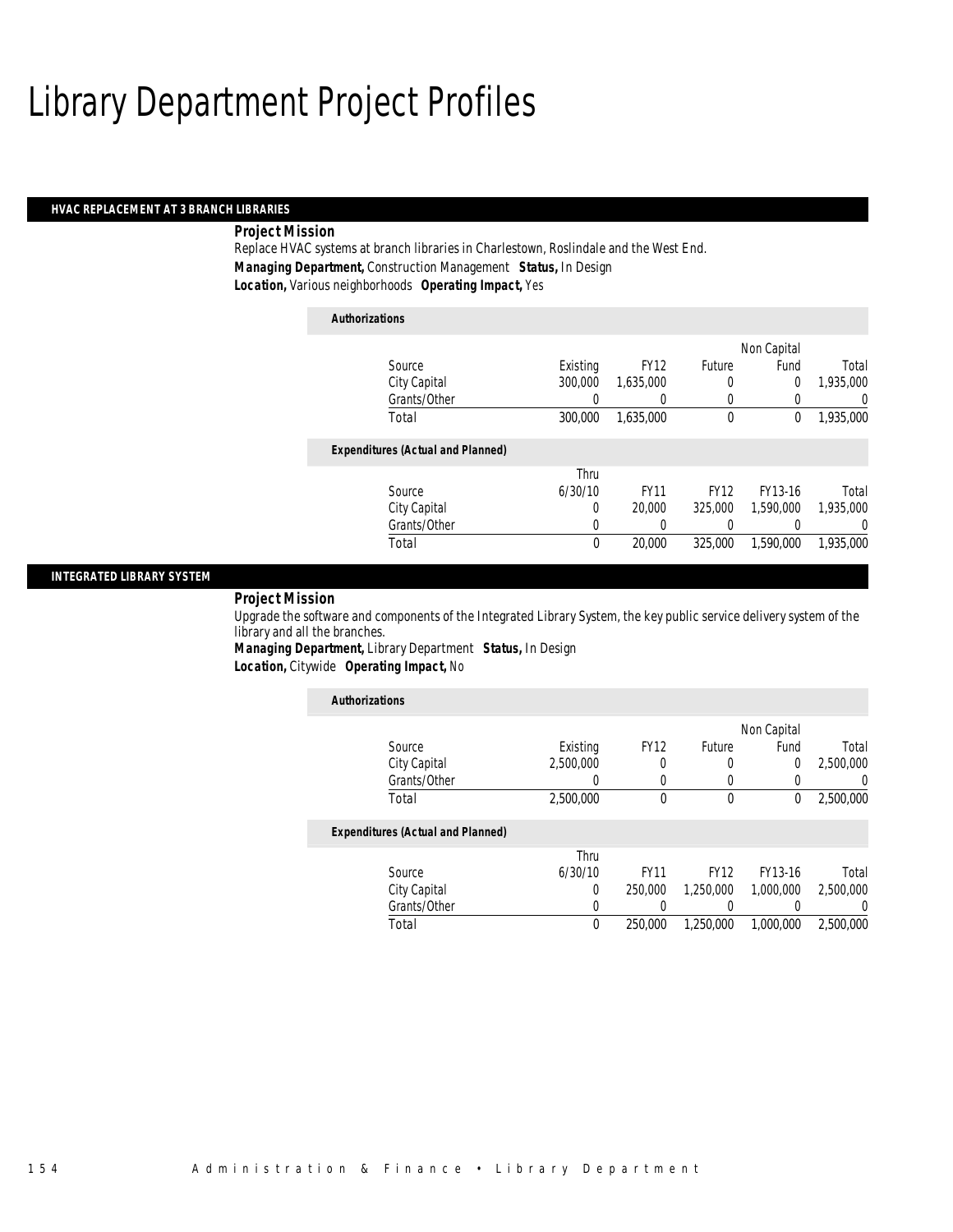### *JAMAICA PLAIN BRANCH LIBRARY*

### *Project Mission*

Construct an addition and renovate the existing branch to improve access and programming. *Managing Department,* Construction Management *Status,* To Be Scheduled *Location,* Jamaica Plain *Operating Impact,* No

|                                          |          |             |             | Non Capital |           |
|------------------------------------------|----------|-------------|-------------|-------------|-----------|
| Source                                   | Existing | <b>FY12</b> | Future      | Fund        | Total     |
| City Capital                             | 500,000  | 0           | 8,000,000   | $\theta$    | 8,500,000 |
| Grants/Other                             | $\left($ | 0           | 0           | 0           |           |
| Total                                    | 500,000  | 0           | 8,000,000   | $\mathbf 0$ | 8,500,000 |
| <b>Expenditures (Actual and Planned)</b> |          |             |             |             |           |
|                                          | Thru     |             |             |             |           |
| Source                                   | 6/30/10  | <b>FY11</b> | <b>FY12</b> | FY13-16     | Total     |
| City Capital                             | 0        | 0           | 0           | 8.500.000   | 8,500,000 |
| Grants/Other                             | 0        | 0           | 0           | 0           |           |
|                                          |          |             |             |             |           |

### *JOHNSON BUILDING*

### *Project Mission*

Assess building system needs, waterproofing, accessibility, chiller replacement, and other infrastructure repairs in conjunction with McKim IID.

*Managing Department,* Construction Management *Status,* In Construction *Location,* Back Bay/Beacon Hill *Operating Impact,* No

| <b>Authorizations</b>                    |          |             |             |             |         |
|------------------------------------------|----------|-------------|-------------|-------------|---------|
|                                          |          |             |             | Non Capital |         |
| Source                                   | Existing | <b>FY12</b> | Future      | Fund        | Total   |
| City Capital                             | 750,000  | 0           | 0           | $\Omega$    | 750,000 |
| Grants/Other                             | 0        | 0           | 0           | 0           | 0       |
| Total                                    | 750,000  | 0           | 0           | 0           | 750,000 |
| <b>Expenditures (Actual and Planned)</b> |          |             |             |             |         |
|                                          | Thru     |             |             |             |         |
| Source                                   | 6/30/10  | <b>FY11</b> | <b>FY12</b> | FY13-16     | Total   |
| City Capital                             | 41.601   | 263,800     | 125,000     | 319.599     | 750,000 |
| Grants/Other                             | 0        |             | 0           | 0           | 0       |
| Total                                    | 41.601   | 263,800     | 125,000     | 319,599     | 750,000 |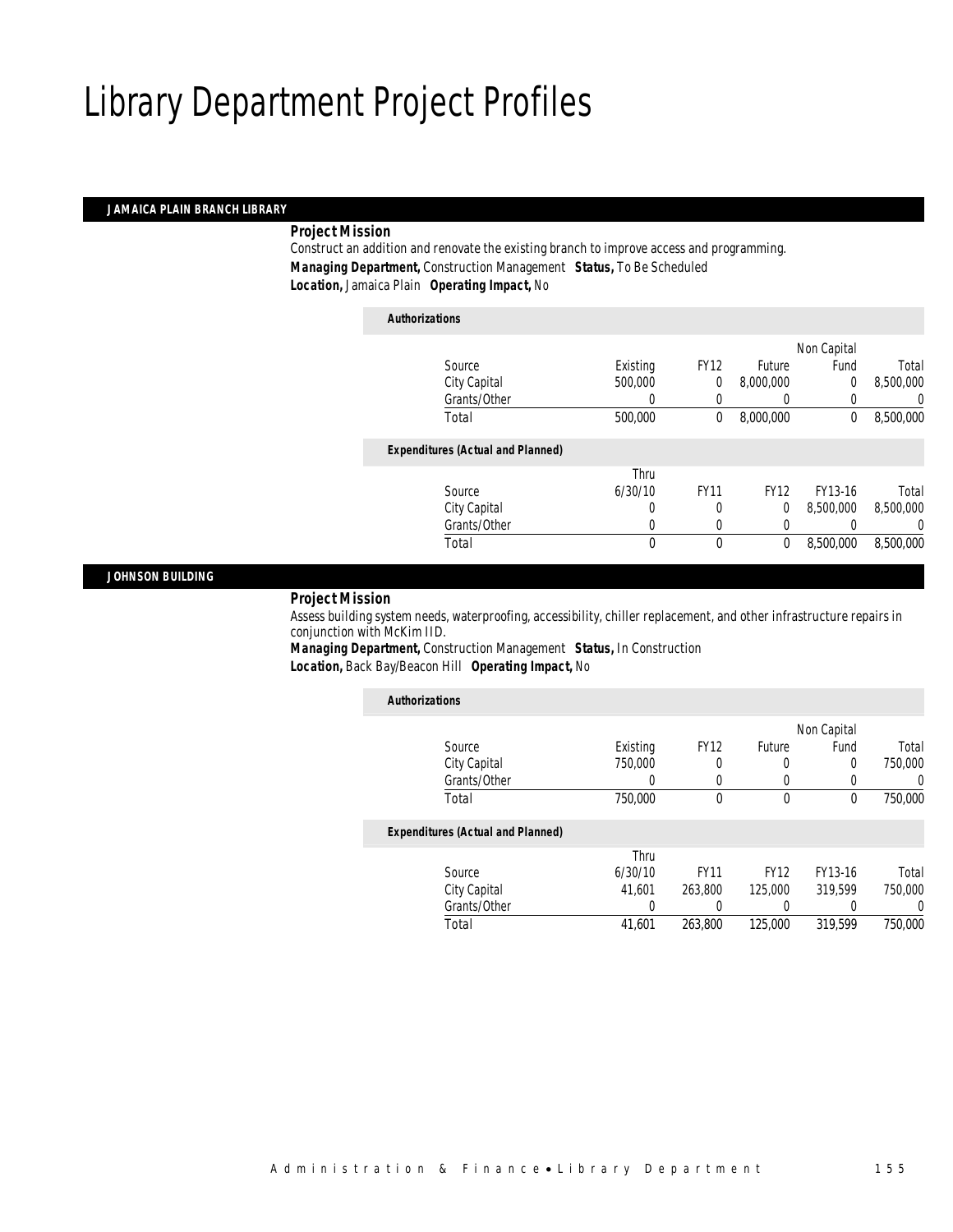#### *JOHNSON BUILDING ENERGY IMPROVEMENTS*

### *Project Mission*

Implementation of comprehensive energy study recommendations for the library at Copley Square. *Managing Department,* Construction Management *Status,* In Design *Location,* Back Bay/Beacon Hill *Operating Impact,* Yes

### *Authorizations* Source **Existing** FY12 Future Non Capital Fund Total City Capital 350,000 3,000,000 11,650,000 0 15,000,000 Grants/Other 0 0 0 0 0 0 Total 350,000 3,000,000 11,650,000 0 15,000,000 *Expenditures (Actual and Planned)* Source Thru 6/30/10 FY11 FY12 FY13-16 Total City Capital 1,665 170,000 600,000 14,228,335 15,000,000 Grants/Other 0 0 0 0 0 0 Total 1,665 170,000 600,000 14,228,335 15,000,000

### *JOHNSON BUILDING PIPING INFRASTRUCTURE*

### *Project Mission*

Replace and update piping infrastructure including small diameter hot water piping, chilled water, steam and condensate return piping and related valves in the Johnson and McKim buildings. *Managing Department,* Library Department *Status,* New Project

*Location,* Back Bay/Beacon Hill *Operating Impact,* Yes

| <b>Authorizations</b>                    |          |                  |               |             |                |
|------------------------------------------|----------|------------------|---------------|-------------|----------------|
|                                          |          |                  |               | Non Capital |                |
| Source                                   | Existing | <b>FY12</b>      | <b>Future</b> | Fund        | Total          |
| City Capital                             | 0        | 3,900,000        | 0             | $\Omega$    | 3,900,000      |
| Grants/Other                             | 0        | $\left( \right)$ | 0             | 0           | $\overline{0}$ |
| Total                                    | 0        | 3,900,000        | $\mathbf 0$   | $\mathbf 0$ | 3,900,000      |
| <b>Expenditures (Actual and Planned)</b> |          |                  |               |             |                |
|                                          | Thru     |                  |               |             |                |
| Source                                   | 6/30/10  | <b>FY11</b>      | <b>FY12</b>   | FY13-16     | Total          |
| City Capital                             | 0        | $\Omega$         | 400,000       | 3,500,000   | 3,900,000      |
| Grants/Other                             | 0        | 0                | 0             |             | $\Omega$       |
| Total                                    | 0        | $\theta$         | 400.000       | 3,500,000   | 3,900,000      |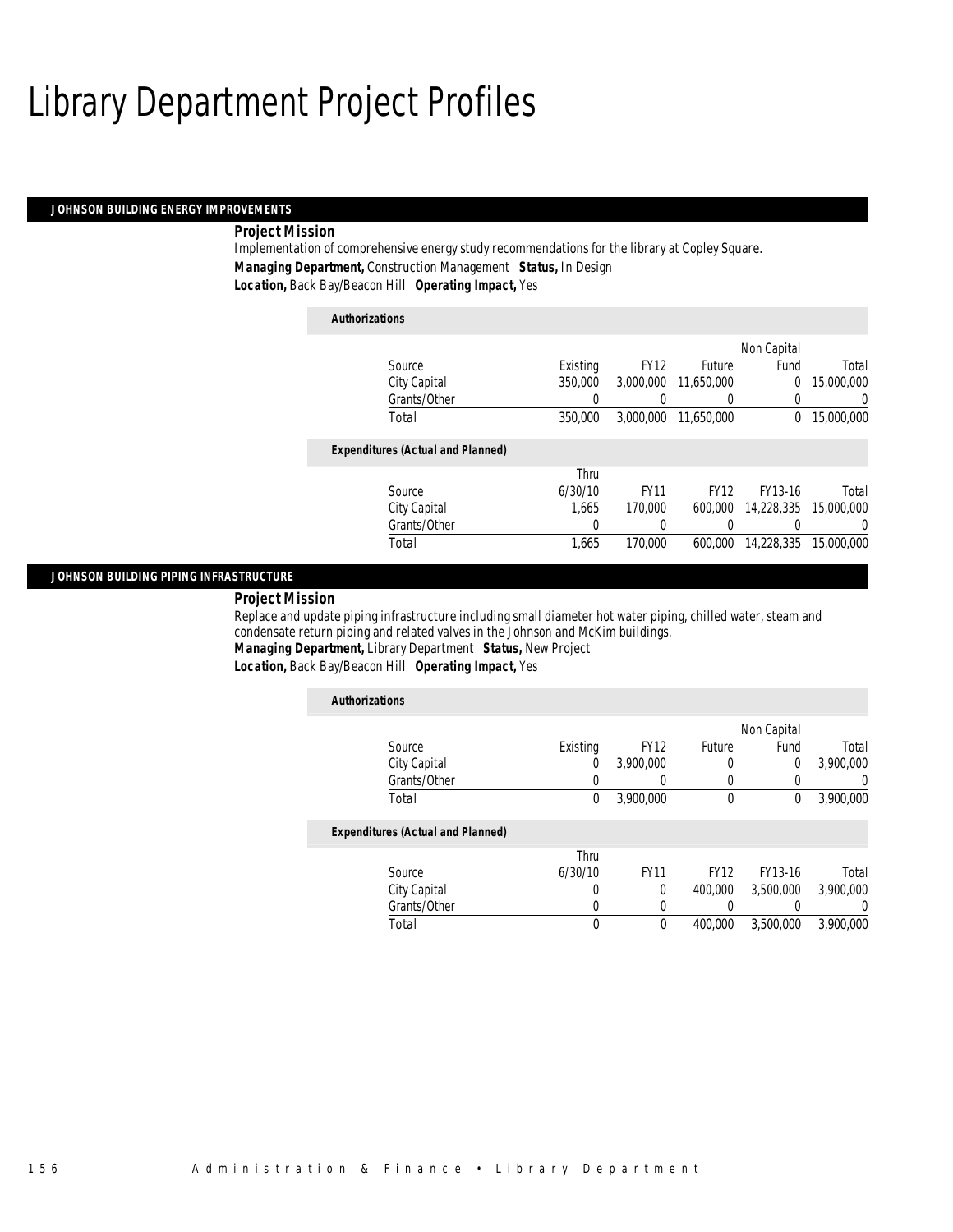### *MCKIM LIBRARY PHASE II C SIGNAGE*

### *Project Mission*

Update directional and room signage in conjunction with the ongoing restoration project. *Managing Department,* Library Department *Status,* In Design *Location,* Back Bay/Beacon Hill *Operating Impact,* No

| <b>Authorizations</b>                    |          |             |             |             |         |
|------------------------------------------|----------|-------------|-------------|-------------|---------|
|                                          |          |             |             | Non Capital |         |
| Source                                   | Existing | <b>FY12</b> | Future      | Fund        | Total   |
| City Capital                             | 492.545  | 0           | 0           | $\Omega$    | 492.545 |
| Grants/Other                             | 7,455    | $\theta$    | 0           | 0           | 7,455   |
| Total                                    | 500,000  | $\theta$    | $\theta$    | $\theta$    | 500,000 |
| <b>Expenditures (Actual and Planned)</b> |          |             |             |             |         |
|                                          | Thru     |             |             |             |         |
| Source                                   | 6/30/10  | <b>FY11</b> | <b>FY12</b> | FY13-16     | Total   |
| City Capital                             | 0        | $\theta$    | 150,000     | 342.545     | 492,545 |
| Grants/Other                             | 6,015    | $\Omega$    | 0           | 1,440       | 7,455   |
| Total                                    | 6,015    | 0           | 150,000     | 343,985     | 500,000 |
|                                          |          |             |             |             |         |

### *MCKIM LIBRARY PHASE II D*

### *Project Mission*

Extraordinary repairs and rehabilitation of the McKim Library. Phase II D includes renovations to the Print Gallery, Music and Fine Arts Departments, Rare Books and Manuscripts Department.

*Managing Department,* Construction Management *Status,* To Be Scheduled

| Location, Back Bay/Beacon Hill Operating Impact, No |  |
|-----------------------------------------------------|--|
|-----------------------------------------------------|--|

| <b>Authorizations</b>                    |           |             |             |                |           |
|------------------------------------------|-----------|-------------|-------------|----------------|-----------|
|                                          |           |             |             | Non Capital    |           |
| Source                                   | Existing  | <b>FY12</b> | Future      | Fund           | Total     |
| City Capital                             | 2,150,000 | 0           | 0           | $\overline{0}$ | 2,150,000 |
| Grants/Other                             | 380.571   | 0           | 0           | $\Omega$       | 380,571   |
| Total                                    | 2,530,571 | 0           | $\mathbf 0$ | 0              | 2,530,571 |
| <b>Expenditures (Actual and Planned)</b> |           |             |             |                |           |
|                                          | Thru      |             |             |                |           |
| Source                                   | 6/30/10   | <b>FY11</b> | <b>FY12</b> | FY13-16        | Total     |
| City Capital                             | 63,630    | 0           | 0           | 2.086.370      | 2,150,000 |
| Grants/Other                             | 380,571   | $\Omega$    | 0           | $\Omega$       | 380,571   |
| Total                                    | 444.201   | $\theta$    | 0           | 2.086.370      | 2,530,571 |
|                                          |           |             |             |                |           |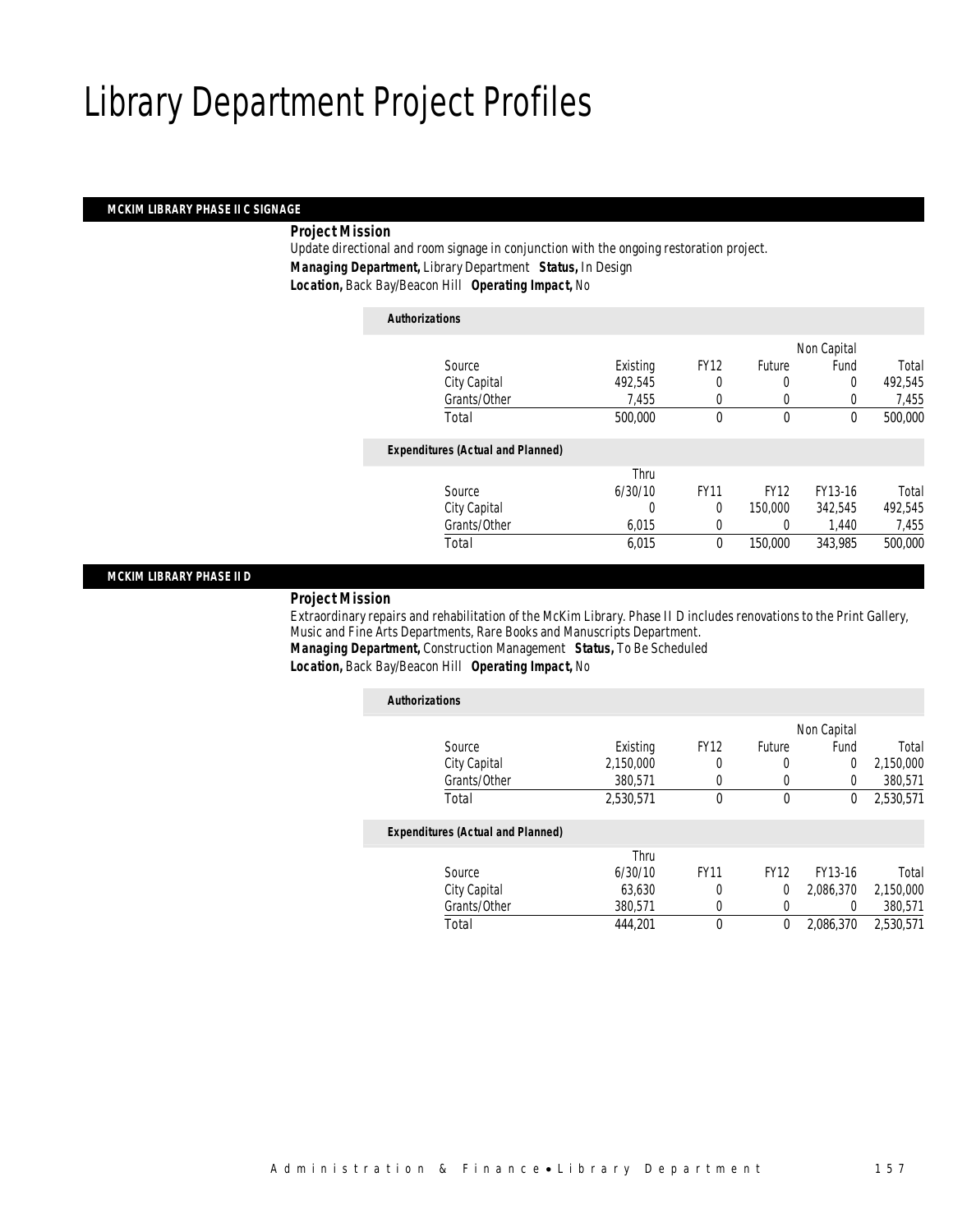#### *MCKIM LIBRARY PHASE II D MAP CENTER*

### *Project Mission*

Renovate space within the McKim Library to house the Leventhal Map Center. Renovation work includes painting, flooring, HVAC modifications, lighting and electrical upgrades, furnishings and signage. *Managing Department,* Construction Management *Status,* In Construction *Location,* Back Bay/Beacon Hill *Operating Impact,* No

| <b>Authorizations</b>                    |           |             |             |             |           |
|------------------------------------------|-----------|-------------|-------------|-------------|-----------|
|                                          |           |             |             | Non Capital |           |
| Source                                   | Existing  | <b>FY12</b> | Future      | Fund        | Total     |
| City Capital                             | U         | 0           | 0           | 0           | $\Omega$  |
| Grants/Other                             | 1,800,000 | 0           | 0           | 0           | 1,800,000 |
| Total                                    | 1,800,000 | $\Omega$    | $\mathbf 0$ | $\mathbf 0$ | 1,800,000 |
| <b>Expenditures (Actual and Planned)</b> |           |             |             |             |           |
|                                          | Thru      |             |             |             |           |
| Source                                   | 6/30/10   | <b>FY11</b> | <b>FY12</b> | FY13-16     | Total     |
| City Capital                             | 0         | 0           | 0           | 0           | $\Omega$  |
| Grants/Other                             | 0         | 600,000     | 1,200,000   | $\Omega$    | 1,800,000 |
| Total                                    | 0         | 600,000     | 1.200.000   | 0           | 1,800,000 |

### *MCKIM LIBRARY WATERPROOFING*

### *Project Mission*

Remediate water infiltration in the basement of the McKim Building and reconstruct the pedestrian plaza on Dartmouth Street.

*Managing Department,* Construction Management *Status,* New Project

*Location,* Back Bay/Beacon Hill *Operating Impact,* No

| <b>Authorizations</b>                    |          |             |               |              |                  |
|------------------------------------------|----------|-------------|---------------|--------------|------------------|
|                                          |          |             |               | Non Capital  |                  |
| Source                                   | Existing | <b>FY12</b> | <b>Future</b> | Fund         | Total            |
| City Capital                             | O        | 480,000     | 0             | 0            | 480,000          |
| Grants/Other                             | U        |             | $\mathbf 0$   | 0            | $\left( \right)$ |
| Total                                    | $\theta$ | 480,000     | $\theta$      | $\mathbf{0}$ | 480,000          |
| <b>Expenditures (Actual and Planned)</b> |          |             |               |              |                  |
|                                          | Thru     |             |               |              |                  |
| Source                                   | 6/30/10  | <b>FY11</b> | <b>FY12</b>   | FY13-16      | Total            |
| City Capital                             | 0        | $\Omega$    | 40,000        | 440,000      | 480,000          |
| Grants/Other                             | O        | 0           |               |              | 0                |
| Total                                    | 0        | 0           | 40,000        | 440.000      | 480,000          |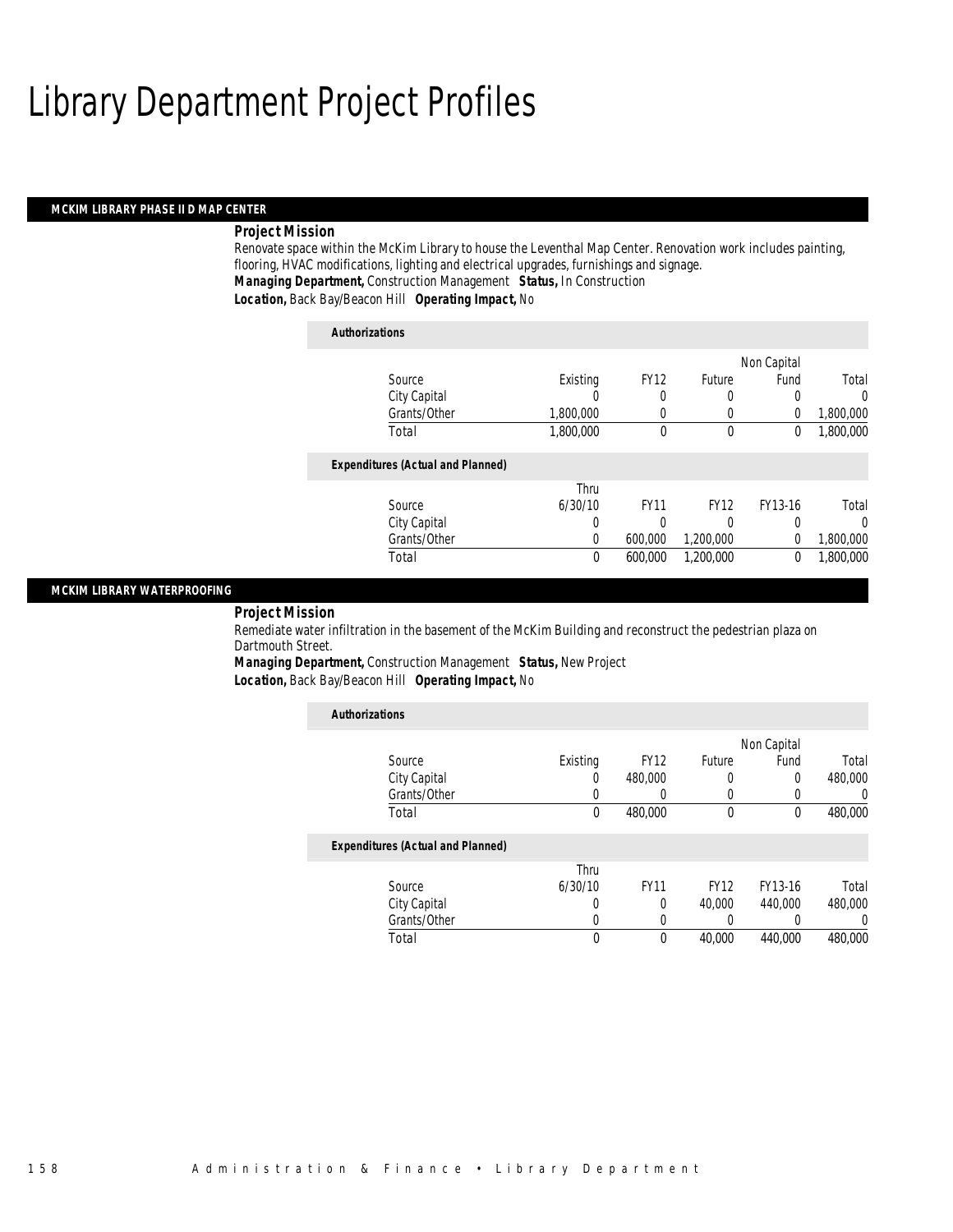### *NORTH END BRANCH LIBRARY*

### *Project Mission*

Upgrade HVAC system, interior repairs, lighting upgrade, new circulation desk, repair or replace windows, replace roof and install new exterior signage.

*Managing Department,* Construction Management *Status,* To Be Scheduled *Location,* North End *Operating Impact,* No

| <b>Authorizations</b>                    |          |             |             |                |           |
|------------------------------------------|----------|-------------|-------------|----------------|-----------|
|                                          |          |             |             | Non Capital    |           |
| Source                                   | Existing | <b>FY12</b> | Future      | Fund           | Total     |
| City Capital                             | 865,000  | $\theta$    | 610,000     | $\overline{0}$ | 1,475,000 |
| Grants/Other                             | 0        | 0           | $\left($    | 0              | 0         |
| Total                                    | 865,000  | $\theta$    | 610,000     | $\mathbf 0$    | 1,475,000 |
| <b>Expenditures (Actual and Planned)</b> |          |             |             |                |           |
|                                          | Thru     |             |             |                |           |
| Source                                   | 6/30/10  | <b>FY11</b> | <b>FY12</b> | FY13-16        | Total     |
| City Capital                             | 4.183    | 0           | $\Omega$    | 1.470.817      | 1,475,000 |
| Grants/Other                             | $\theta$ | $\Omega$    | 0           |                | 0         |
| Total                                    | 4,183    | $\theta$    | 0           | 1.470.817      | 1,475,000 |
|                                          |          |             |             |                |           |

### *PARKER HILL LIBRARY*

### *Project Mission*

Replace windows and repoint masonry walls. *Managing Department,* Construction Management *Status,* To Be Scheduled *Location,* Roxbury *Operating Impact,* No

| Total     |
|-----------|
| 2,400,000 |
| 0         |
| 2,400,000 |
|           |
|           |
| Total     |
| 2,400,000 |
|           |
| 0         |
|           |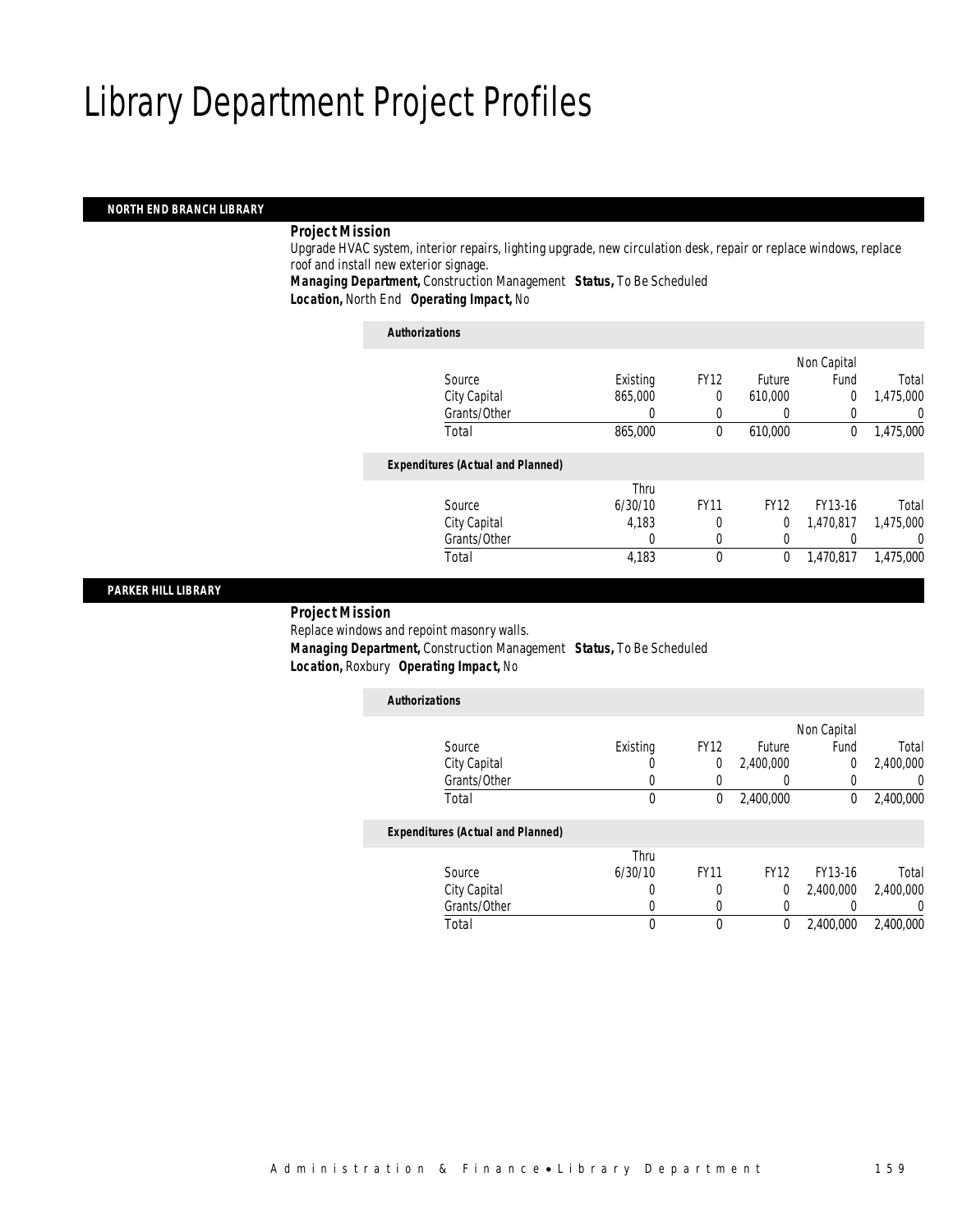#### *ROOF REPLACEMENT AT 5 BRANCH LIBRARIES*

### *Project Mission*

Phase II: replace roof at West End and repair/replace roof and windows at the Charlestown branch. Phase I is complete: replace roof and repair/replace windows at Fields Corner, South End and West Roxbury. *Managing Department,* Construction Management *Status,* In Design *Location,* Various neighborhoods *Operating Impact,* No

| <b>Authorizations</b> |                                          |           |             |                  |             |                   |
|-----------------------|------------------------------------------|-----------|-------------|------------------|-------------|-------------------|
|                       |                                          |           |             |                  | Non Capital |                   |
|                       | Source                                   | Existing  | <b>FY12</b> | Future           | Fund        | Total             |
|                       | City Capital                             | 3,800,000 | 0           | 0                | 0           | 3,800,000         |
|                       | Grants/Other                             | 0         | 0           | 0                | 0           | 0                 |
| Total                 |                                          | 3,800,000 | 0           | $\boldsymbol{0}$ |             | 0 3,800,000       |
|                       | <b>Expenditures (Actual and Planned)</b> |           |             |                  |             |                   |
|                       |                                          | Thru      |             |                  |             |                   |
|                       | Source                                   | 6/30/10   | <b>FY11</b> | <b>FY12</b>      | FY13-16     | Total             |
|                       | City Capital                             | 1.507.988 | 30,000      | 1.800.000        |             | 462,012 3,800,000 |
|                       | Grants/Other                             | 0         | 0           | 0                |             | 0                 |
| Total                 |                                          | 1,507,988 | 30,000      | 1.800.000        |             | 462,012 3,800,000 |

### *SECURITY AUDIT RECOMMENDATIONS IMPLEMENTATION*

 *Project Mission* Implement security upgrades at all branch library locations. *Managing Department,* Construction Management *Status,* To Be Scheduled *Location,* Citywide *Operating Impact,* No

| <b>Authorizations</b>                    |          |             |             |             |         |
|------------------------------------------|----------|-------------|-------------|-------------|---------|
|                                          |          |             |             | Non Capital |         |
| Source                                   | Existing | <b>FY12</b> | Future      | Fund        | Total   |
| City Capital                             | 500,000  | 0           | 0           | 0           | 500,000 |
| Grants/Other                             | 0        | 0           |             |             | 0       |
| Total                                    | 500,000  | $\theta$    | $\mathbf 0$ | 0           | 500,000 |
| <b>Expenditures (Actual and Planned)</b> |          |             |             |             |         |
|                                          | Thru     |             |             |             |         |
| Source                                   | 6/30/10  | <b>FY11</b> | <b>FY12</b> | FY13-16     | Total   |
| City Capital                             | 0        | 0           | 0           | 500,000     | 500,000 |
| Grants/Other                             | 0        | 0           |             |             | 0       |
| Total                                    | 0        | $\theta$    | $\theta$    | 500,000     | 500,000 |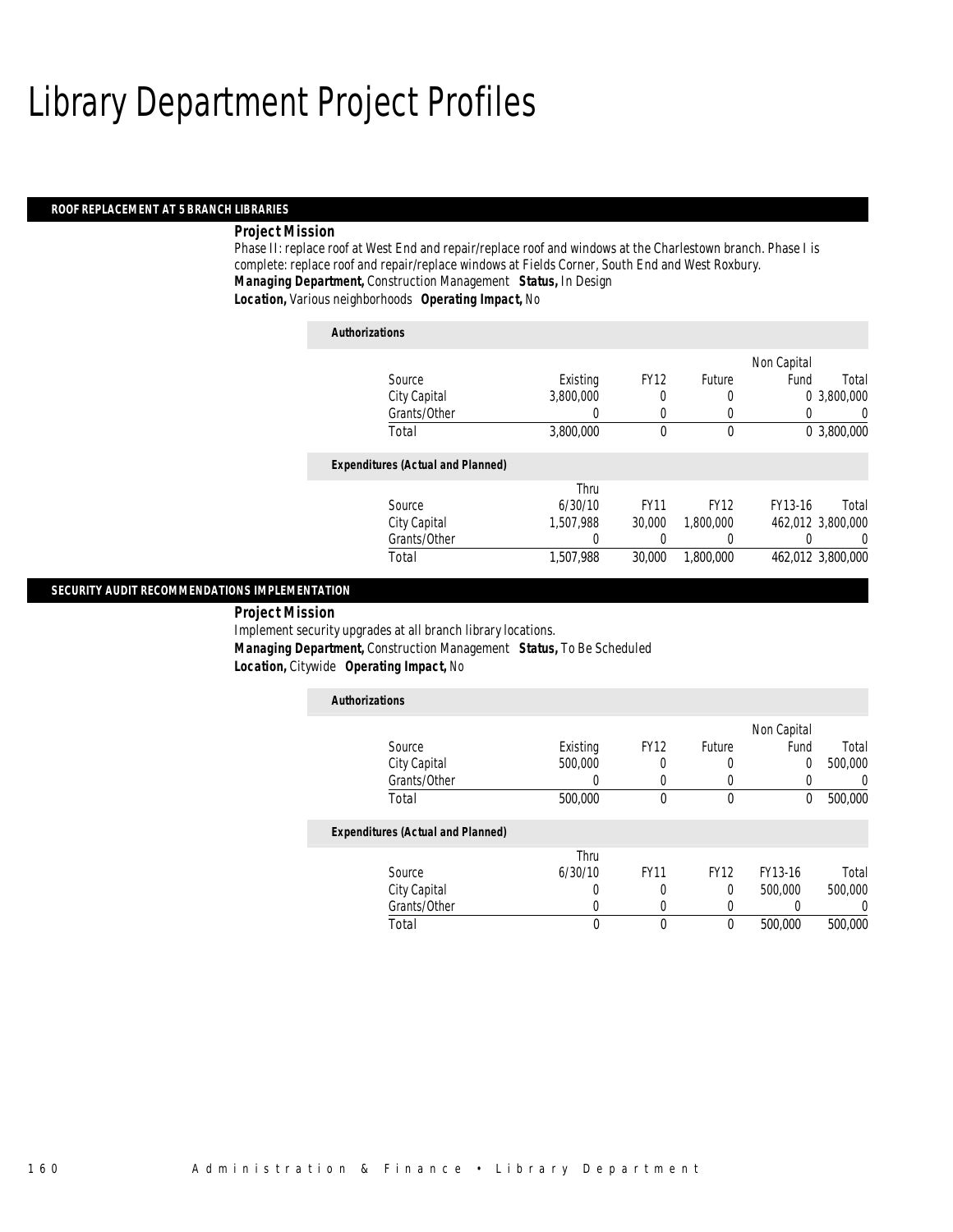### *UPHAMS CORNER LIBRARY (NEW)*

### *Project Mission*

Site acquisition, design, construction and furnishings for the development of a new branch library. *Managing Department,* Construction Management *Status,* To Be Scheduled *Location,* Dorchester *Operating Impact,* No

### *Authorizations*

|                                          |          |              |             | Non Capital |            |
|------------------------------------------|----------|--------------|-------------|-------------|------------|
| Source                                   | Existing | <b>FY12</b>  | Future      | Fund        | Total      |
| City Capital                             | 690,000  | $\theta$     | 12,290,000  | 0           | 12,980,000 |
| Grants/Other                             |          |              |             |             | 0          |
| Total                                    | 690,000  | $\mathbf{0}$ | 12,290,000  | $\Omega$    | 12,980,000 |
|                                          |          |              |             |             |            |
| <b>Expenditures (Actual and Planned)</b> |          |              |             |             |            |
|                                          | Thru     |              |             |             |            |
| Source                                   | 6/30/10  | <b>FY11</b>  | <b>FY12</b> | FY13-16     | Total      |
| City Capital                             | 0        | 0            | 50,000      | 12,930,000  | 12,980,000 |
| Grants/Other                             | 0        | 0            |             |             | 0          |
| Total                                    | 0        | $\theta$     | 50,000      | 12,930,000  | 12,980,000 |
|                                          |          |              |             |             |            |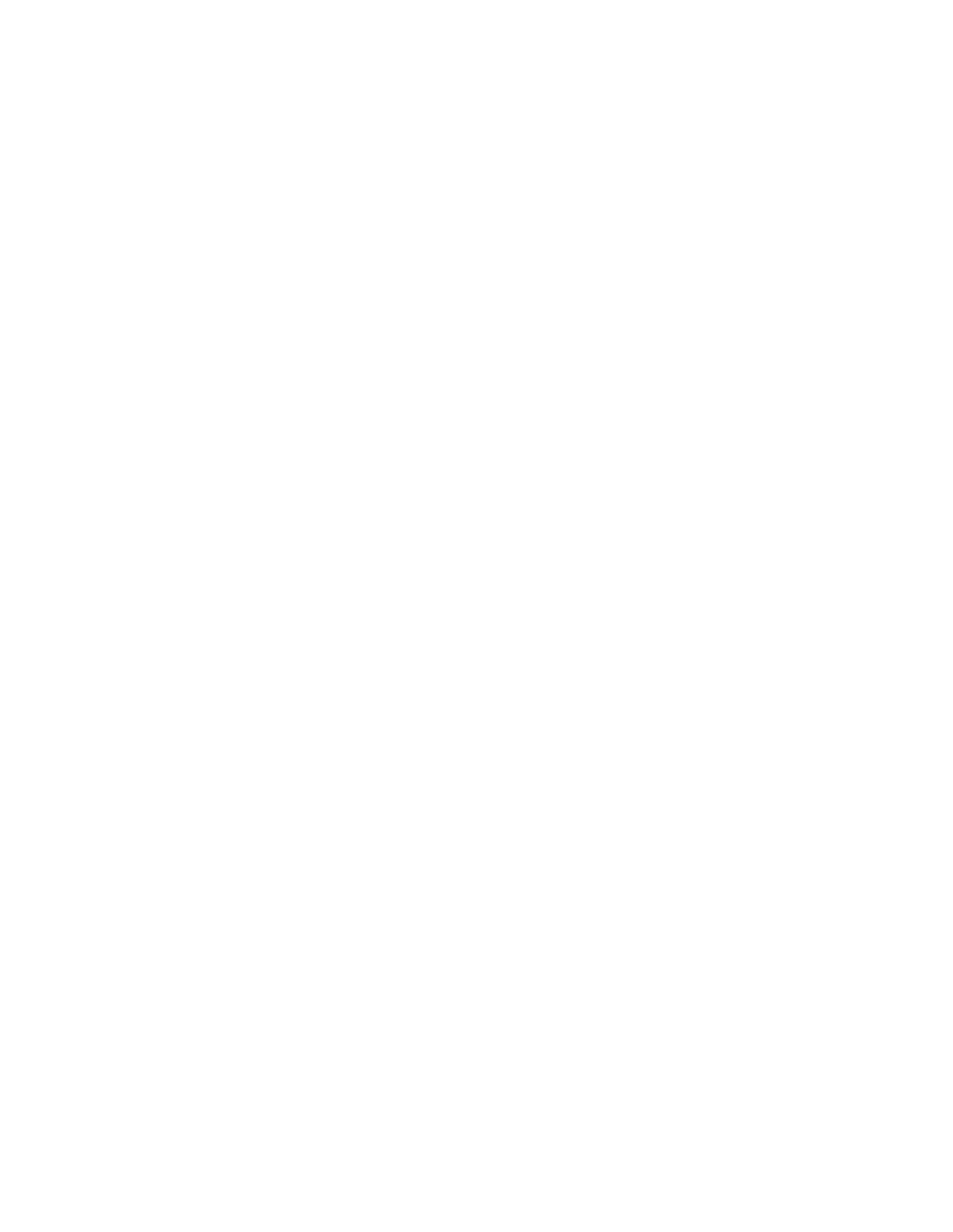### Medicare Payments Operating Budget

#### *Appropriation: 139*

### *Department Mission*

The Medicare Payments appropriation supports federal regulations that extend mandatory Medicare coverage to municipal employees. Federal law requires the City of Boston and County of Suffolk to pay the Social Security Trust Fund a Medicare insurance premium amounting to 1.45% of an employee's salary up to \$125,000 for each employee hired after March 31, 1986. The Medicare Payments appropriation reflects the amount of this contribution. The City's payment is matched by an equal contribution from the employee.

| <b>Operating Budget</b>            | Program Name                        | Total Actual '09 | Total Actual '10 | Total Approp '11 | <b>Total Budget '12</b> |
|------------------------------------|-------------------------------------|------------------|------------------|------------------|-------------------------|
|                                    | Medicare Payments                   | 6,169,605        | 6,594,999        | 7,250,000        | 7,924,250               |
|                                    | <b>Total</b>                        | 6,169,605        | 6,594,999        | 7,250,000        | 7,924,250               |
| <b>Selected Service Indicators</b> |                                     | Actual '09       | Actual '10       | Approp '11       | <b>Budget '12</b>       |
|                                    | Personnel Services<br>Non Personnel | 6,169,605        | 6.594.999        | 7.250.000        | 7.924.250               |
|                                    | <b>Total</b>                        | 6,169,605        | 6,594,999        | 7,250,000        | 7,924,250               |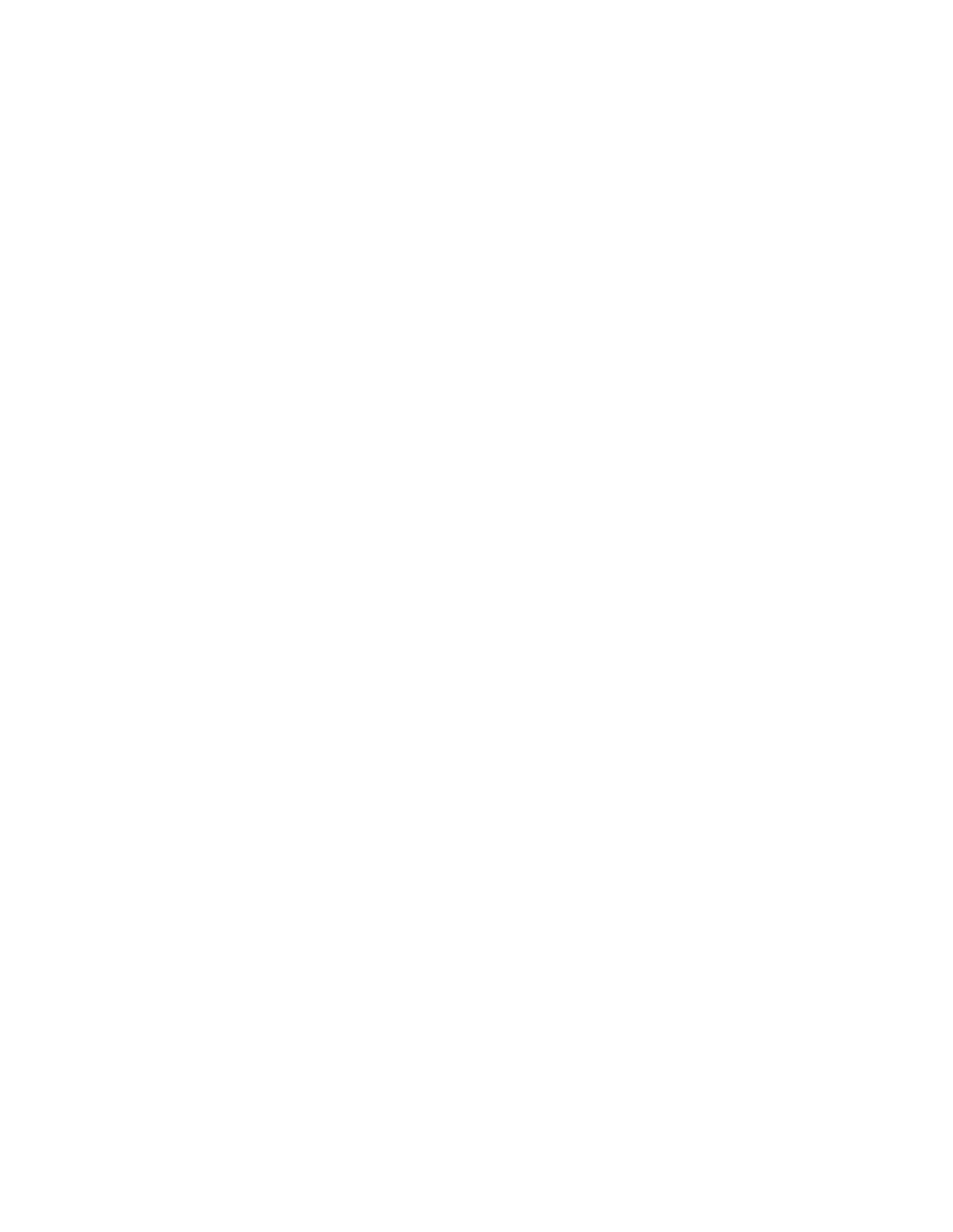# Pensions & Annuities - City Operating Budget

### *Appropriation: 374*

### *Department Mission*

The Pensions and Annuities appropriation funds the City's payments to retired City officials and employees who were not members of the contributory retirement systems. There are approximately 140 individuals currently in the City's non-contributory system. These are largely members who qualify under the Veteran's Retirement Law as being World War II veterans, having 30 years of service, and being employed prior to 1939. Also included are approximately 30 Police and Fire members who received special legislation retirements due to extreme workplace injuries.

| <b>Operating Budget</b>            | Program Name                               | Total Actual '09 | Total Actual '10 | Total Approp '11 | <b>Total Budget '12</b> |
|------------------------------------|--------------------------------------------|------------------|------------------|------------------|-------------------------|
|                                    | Pensions & Annuities - City                | 4,100,000        | 4,100,000        | 4,100,000        | 4,100,000               |
|                                    | Total                                      | 4,100,000        | 4,100,000        | 4.100.000        | 4,100,000               |
| <b>Selected Service Indicators</b> |                                            | Actual '09       | Actual '10       | Approp '11       | <b>Budget '12</b>       |
|                                    | <b>Personnel Services</b><br>Non Personnel | 4,100,000<br>0   | 4.100.000        | 4.100.000        | 4,100,000               |
|                                    |                                            |                  |                  |                  |                         |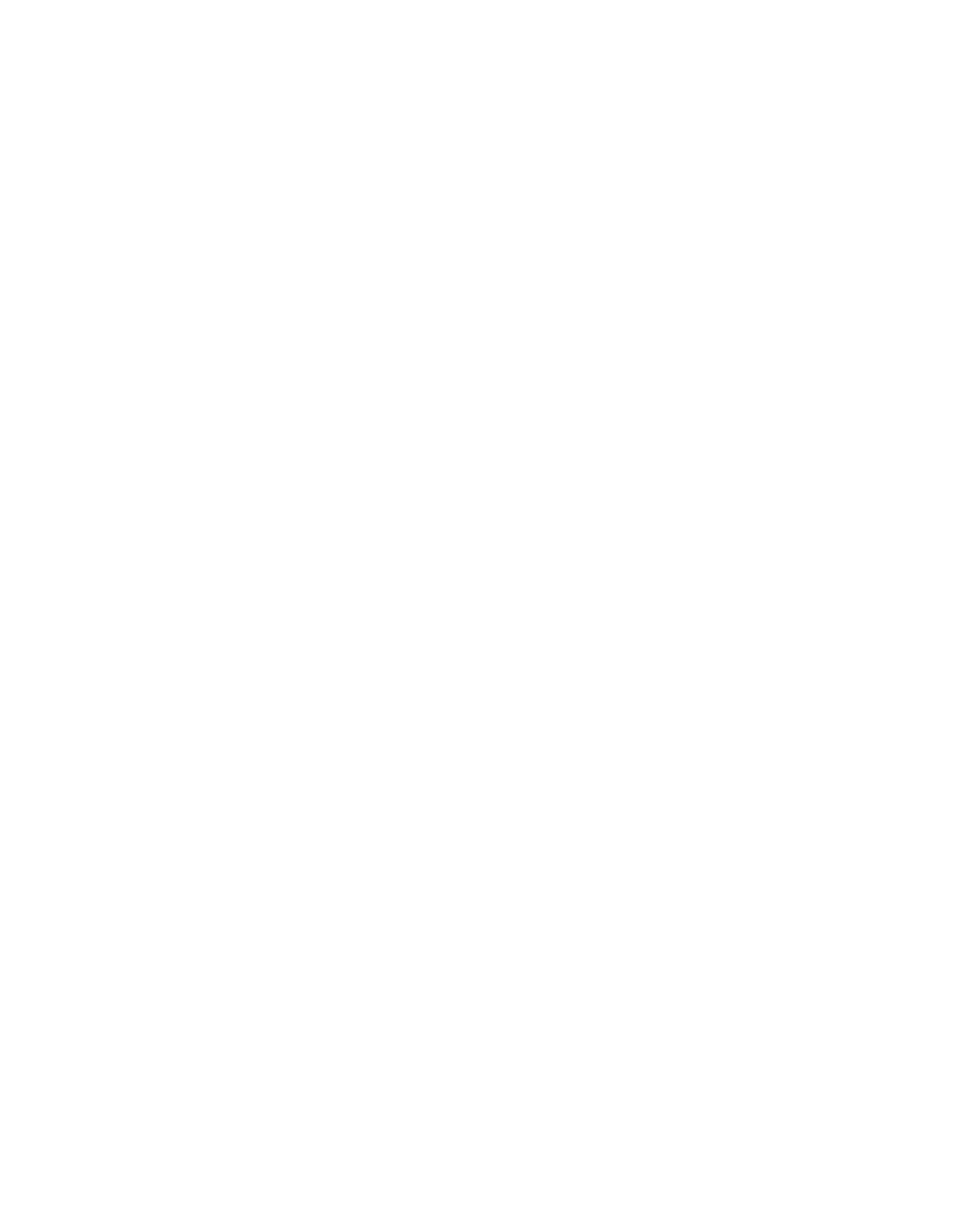### Pensions & Annuities - County Operating Budget

### *Appropriation: 749*

### *Department Mission*

The Pensions and Annuities appropriation funds the County's payments to retired County officials and employees who were not members of the contributory retirement systems. Individuals paid under this system are veterans of World War II, have 30 years of service, and were employed prior to 1939.

| <b>Operating Budget</b>     | Program Name                        | Total Actual '09 | Total Actual '10 | Total Approp '11 | <b>Total Budget '12</b> |
|-----------------------------|-------------------------------------|------------------|------------------|------------------|-------------------------|
|                             | Pensions & Annuities - County       | 48,132           | 49.212           | 100,000          | 100,000                 |
|                             | Total                               | 48,132           | 49,212           | 100,000          | 100,000                 |
|                             |                                     |                  |                  |                  |                         |
| Selected Service Indicators |                                     | Actual '09       | Actual '10       | Approp '11       | <b>Budget '12</b>       |
|                             | Personnel Services<br>Non Personnel | 48.132           | 49.212           | 100,000          | 100,000                 |
|                             | Total                               | 48,132           | 49,212           | 100.000          | 100,000                 |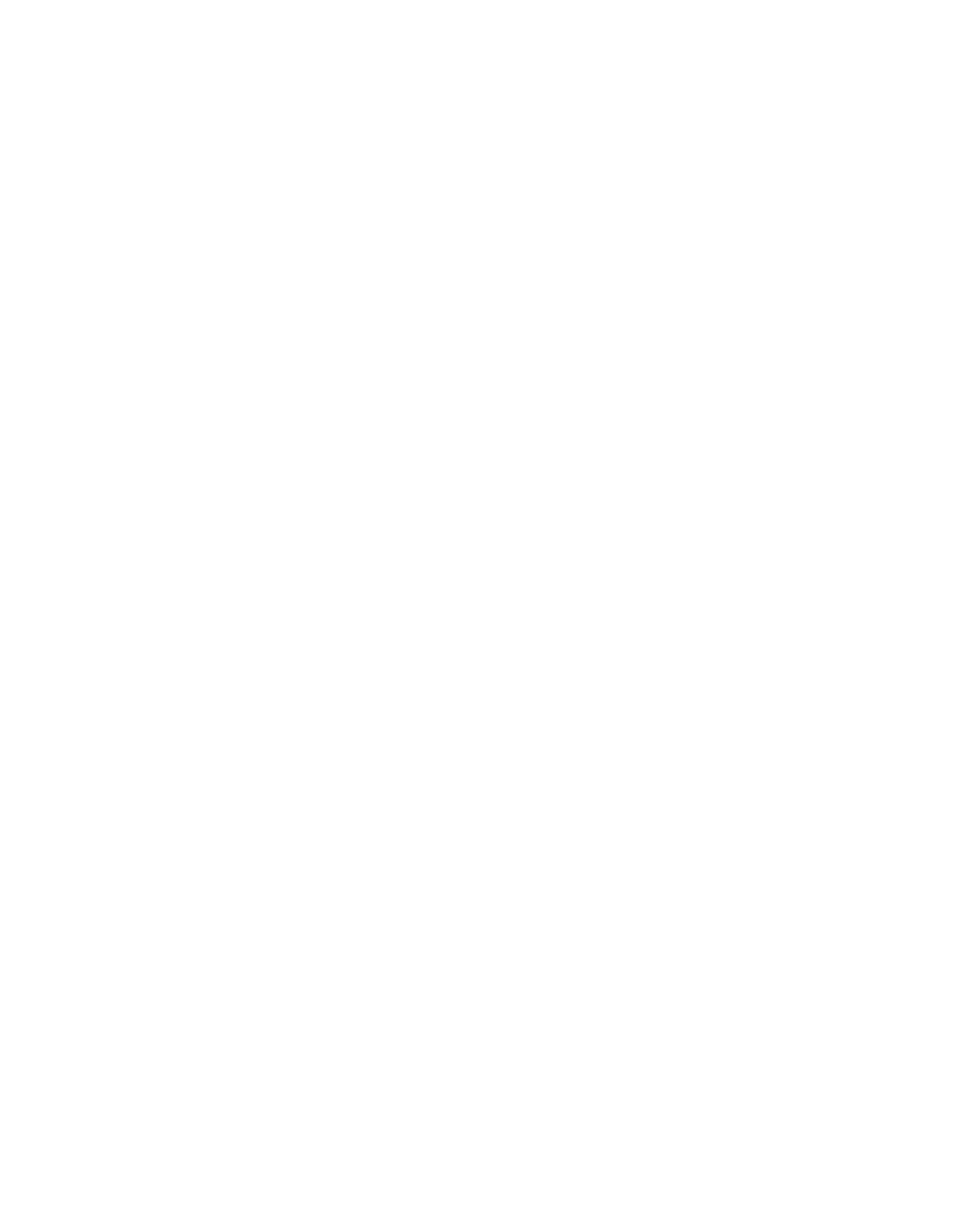# Purchasing Division Operating Budget

### *Barry Fadden, Acting Purchasing Agent Appropriation: 143*

### *Department Mission*

The mission of the Purchasing Department is to purchase the best quality products at the lowest possible price and to deliver those products to City departments promptly. The department is also responsible for surplus property, processing mail, providing copier service and publishing the City Record.

### *FY12 Performance Strategies*

- To ensure the price the City pays for electricity and gasoline is less than alternatives.
- To increase items purchased through a purchase contract.
- To promote the purchasing of goods in compliance with the Environmentally Preferred Procurement guidelines.

| <b>Operating Budget</b>            | Program Name                                             | Total Actual '09              | Total Actual '10              | Total Approp '11                | <b>Total Budget '12</b>         |
|------------------------------------|----------------------------------------------------------|-------------------------------|-------------------------------|---------------------------------|---------------------------------|
|                                    | Administration<br>Procurement<br><b>Central Services</b> | 240.351<br>800.901<br>324.315 | 283.964<br>739.697<br>282,298 | 240.183<br>1,156,946<br>323,074 | 201,356<br>1.111.792<br>333,147 |
|                                    | <b>Total</b>                                             | 1,365,567                     | 1,305,959                     | 1,720,203                       | 1,646,295                       |
| <b>Selected Service Indicators</b> |                                                          | Actual '09                    | Actual '10                    | Approp '11                      | <b>Budget '12</b>               |
|                                    | <b>Personnel Services</b><br>Non Personnel               | 1.234.794<br>130.773          | 1.223.981<br>81,978           | 1,553,228<br>166.975            | 1,531,169<br>115,126            |
|                                    | <b>Total</b>                                             | 1,365,567                     | 1,305,959                     | 1,720,203                       | 1,646,295                       |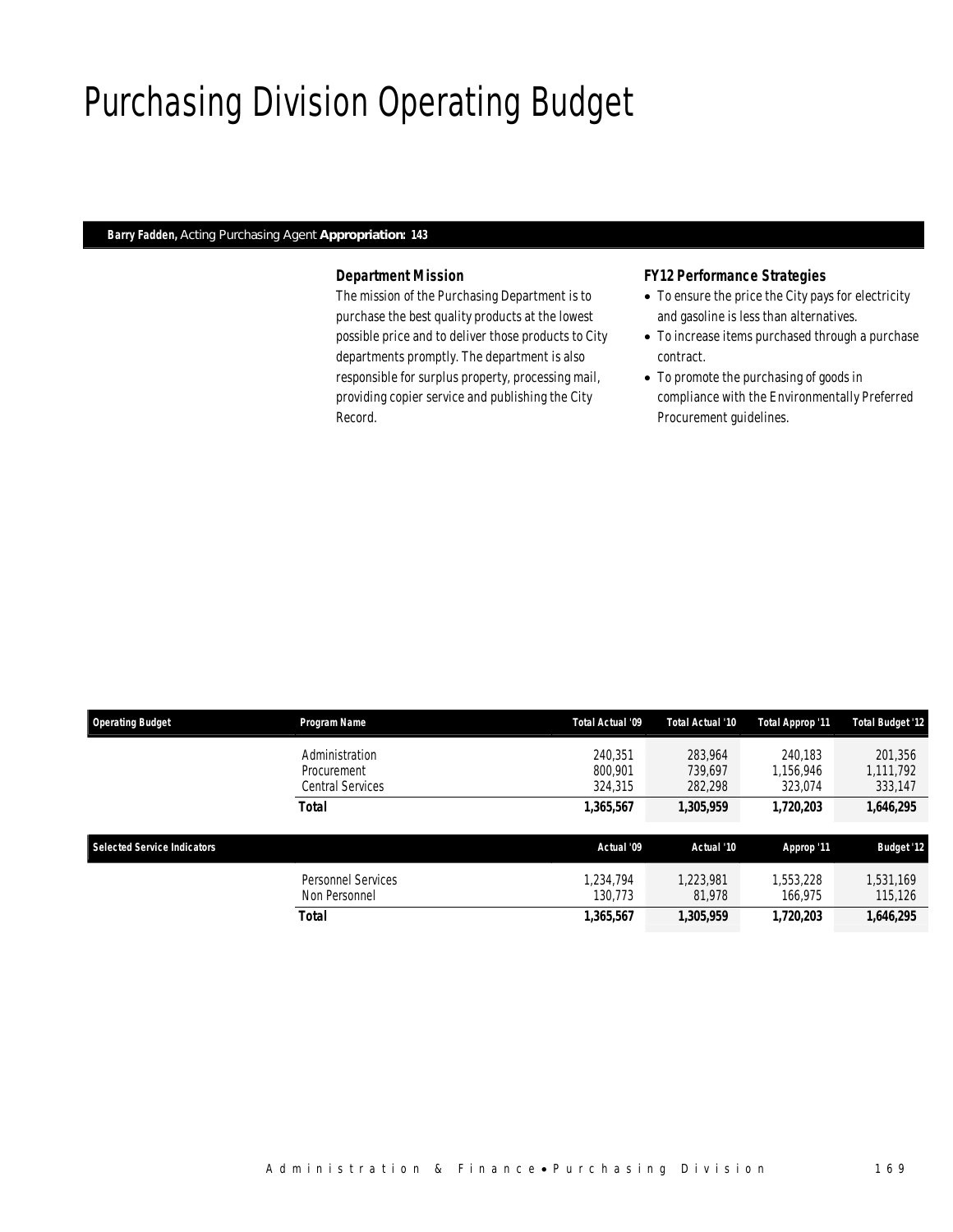# Purchasing Division Operating Budget



### *Authorizing Statutes*

- Enabling Legislation, M.G.L.A. c.41, § 103.
- Duties of the Purchasing Agent, CBC Ord. § 5-1.8.
- Content and Sale, CBC St. 2 § 650.
- Uniform Procurement Act, M.G.L.A. c. 30B.

### *Description of Services*

The Purchasing Department procures all supplies, materials, and equipment for City and County departments. The department selects vendors through public bidding and processes purchase orders and contracts. The Central Services Unit ensures the efficient and economical disposal of all surplus City property excluding land and buildings, and processes and posts all outgoing, inter-office, and incoming mail. This unit also produces the City Record and operates the Copy Center.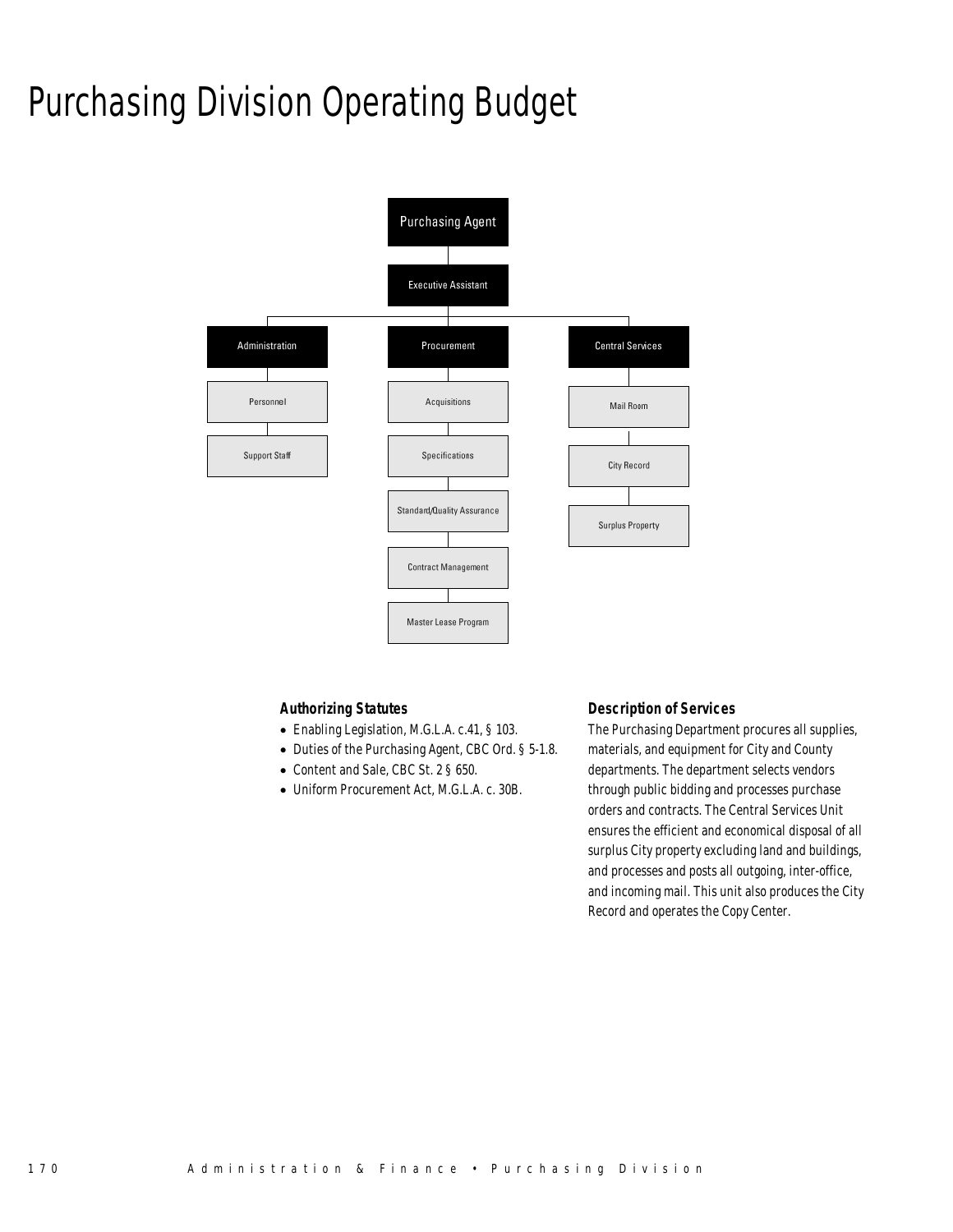# Department History

| <b>Personnel Services</b>       |                                                                         | FY09 Expenditure                | FY10 Expenditure              | FY11 Appropriation       | FY12 Adopted                   | Inc/Dec 11 vs 12           |
|---------------------------------|-------------------------------------------------------------------------|---------------------------------|-------------------------------|--------------------------|--------------------------------|----------------------------|
|                                 | 51000 Permanent Employees                                               | 1,234,794                       | 1,223,338                     | 1,553,228                | 1,531,169                      | $-22,059$                  |
|                                 | 51100 Emergency Employees                                               | $\mathbf 0$                     | 0                             | $\mathbf{0}$             | 0                              | 0                          |
|                                 | 51200 Overtime<br>51600 Unemployment Compensation                       | $\boldsymbol{0}$<br>$\mathbf 0$ | 0<br>0                        | $\mathbf{0}$<br>$\theta$ | $\mathbf{0}$<br>$\overline{0}$ | $\theta$<br>$\overline{0}$ |
|                                 | 51700 Workers' Compensation                                             | $\mathbf{0}$                    | 643                           | 0                        | $\theta$                       | $\Omega$                   |
|                                 | <b>Total Personnel Services</b>                                         | 1,234,794                       | 1,223,981                     | 1,553,228                | 1,531,169                      | $-22,059$                  |
| <b>Contractual Services</b>     |                                                                         | FY09 Expenditure                | FY10 Expenditure              | FY11 Appropriation       | FY12 Adopted                   | Inc/Dec 11 vs 12           |
|                                 | 52100 Communications                                                    | 15,983                          | 13,092                        | 18,000                   | 14,400                         | $-3,600$                   |
|                                 | 52200 Utilities                                                         | $\mathbf 0$                     | $\mathbf 0$                   | $\theta$                 | $\mathbf{0}$                   | $\mathbf{0}$               |
|                                 | 52400 Snow Removal                                                      | $\mathbf{0}$<br>$\mathbf 0$     | $\overline{0}$<br>$\mathbf 0$ | $\overline{0}$<br>5,000  | $\overline{0}$<br>$\mathbf{0}$ | $\theta$<br>$-5,000$       |
|                                 | 52500 Garbage/Waste Removal<br>52600 Repairs Buildings & Structures     | $\mathbf{0}$                    | $\mathbf{0}$                  | 2,000                    | 0                              | $-2,000$                   |
|                                 | 52700 Repairs & Service of Equipment                                    | 32,939                          | 25,283                        | 20,875                   | 21,175                         | 300                        |
|                                 | 52800 Transportation of Persons                                         | $\mathbf{0}$                    | 0                             | $\mathbf 0$              | 0                              | $\theta$                   |
|                                 | 52900 Contracted Services                                               | 22,465                          | 26,027                        | 32,000                   | 10,420                         | $-21,580$                  |
|                                 | <b>Total Contractual Services</b>                                       | 71,387                          | 64,402                        | 77,875                   | 45,995                         | $-31,880$                  |
| <b>Supplies &amp; Materials</b> |                                                                         | FY09 Expenditure                | FY10 Expenditure              | FY11 Appropriation       | FY12 Adopted                   | Inc/Dec 11 vs 12           |
|                                 | 53000 Auto Energy Supplies                                              | $\boldsymbol{0}$                | $\mathbf 0$                   | $\mathbf 0$              | $\boldsymbol{0}$               | 0                          |
|                                 | 53200 Food Supplies                                                     | $\boldsymbol{0}$                | $\mathbf 0$                   | $\theta$                 | $\overline{0}$                 | 0                          |
|                                 | 53400 Custodial Supplies                                                | $\mathbf{0}$                    | 0                             | $\theta$                 | $\mathbf 0$                    | $\Omega$                   |
|                                 | 53500 Med, Dental, & Hosp Supply<br>53600 Office Supplies and Materials | $\mathbf{0}$<br>12,437          | $\mathbf 0$<br>10,614         | $\mathbf{0}$<br>29,550   | $\mathbf 0$<br>15,150          | $\Omega$<br>$-14,400$      |
|                                 | 53700 Clothing Allowance                                                | $\mathbf 0$                     | $\mathbf 0$                   | $\mathbf 0$              | $\mathbf 0$                    | $\mathbf{0}$               |
|                                 | 53800 Educational Supplies & Mat                                        | $\mathbf 0$                     | $\mathbf{0}$                  | $\theta$                 | $\mathbf{0}$                   | $\overline{0}$             |
|                                 | 53900 Misc Supplies & Materials                                         | $\mathbf{0}$                    | 0                             | 0                        | $\overline{0}$                 | $\Omega$                   |
|                                 | <b>Total Supplies &amp; Materials</b>                                   | 12,437                          | 10,614                        | 29,550                   | 15,150                         | $-14,400$                  |
| <b>Current Chgs &amp; Oblig</b> |                                                                         | FY09 Expenditure                | FY10 Expenditure              | FY11 Appropriation       | FY12 Adopted                   | Inc/Dec 11 vs 12           |
|                                 | 54300 Workers' Comp Medical                                             | $\boldsymbol{0}$                | 2,519                         | $\mathbf{0}$             | $\boldsymbol{0}$               | 0                          |
|                                 | 54400 Legal Liabilities                                                 | $\mathbf 0$                     | $\mathbf 0$                   | $\theta$                 | $\mathbf{0}$                   | $\mathbf 0$                |
|                                 | 54500 Aid To Veterans                                                   | $\mathbf{0}$                    | 0                             | $\theta$                 | $\overline{0}$                 | $\overline{0}$             |
|                                 | 54600 Current Charges H&I                                               | $\boldsymbol{0}$                | $\mathbf{0}$                  | $\theta$                 | $\mathbf{0}$                   | $\overline{0}$             |
|                                 | 54700 Indemnification<br>54900 Other Current Charges                    | $\mathbf{0}$<br>1,251           | $\Omega$<br>1,950             | $\theta$<br>3,855        | $\mathbf{0}$<br>1,945          | 0<br>$-1,910$              |
|                                 | Total Current Chgs & Oblig                                              | 1,251                           | 4,469                         | 3,855                    | 1,945                          | $-1,910$                   |
| Equipment                       |                                                                         | FY09 Expenditure                | FY10 Expenditure              | FY11 Appropriation       | FY12 Adopted                   | Inc/Dec 11 vs 12           |
|                                 | 55000 Automotive Equipment                                              | $\boldsymbol{0}$                | 0                             | $\boldsymbol{0}$         | 0                              | 0                          |
|                                 | 55400 Lease/Purchase                                                    | 45,698                          | 2,493                         | 46,695                   | 46,036                         | $-659$                     |
|                                 | 55600 Office Furniture & Equipment                                      | $\bf{0}$                        | 0                             | $\mathbf 0$              | $\boldsymbol{0}$               | $\mathbf 0$                |
|                                 | 55900 Misc Equipment                                                    | $\boldsymbol{0}$                | $\boldsymbol{0}$              | 3,000                    | 0                              | $-3,000$                   |
|                                 | <b>Total Equipment</b>                                                  | 45,698                          | 2,493                         | 49,695                   | 46,036                         | $-3,659$                   |
| Other                           |                                                                         | FY09 Expenditure                | FY10 Expenditure              | FY11 Appropriation       | FY12 Adopted                   | Inc/Dec 11 vs 12           |
|                                 | 56200 Special Appropriation                                             | $\boldsymbol{0}$                | 0                             | 6,000                    | 6,000                          | 0                          |
|                                 | 57200 Structures & Improvements                                         | $\boldsymbol{0}$                | 0                             | $\mathbf 0$              | $\mathbf 0$                    | $\mathbf 0$                |
|                                 | 58000 Land & Non-Structure                                              | $\mathbf 0$                     | 0                             | $\theta$                 | 0                              | 0                          |
|                                 | <b>Total Other</b>                                                      | 0                               | 0                             | 6,000                    | 6,000                          | 0                          |
|                                 | <b>Grand Total</b>                                                      | 1,365,567                       | 1,305,959                     | 1,720,203                | 1,646,295                      | $-73,908$                  |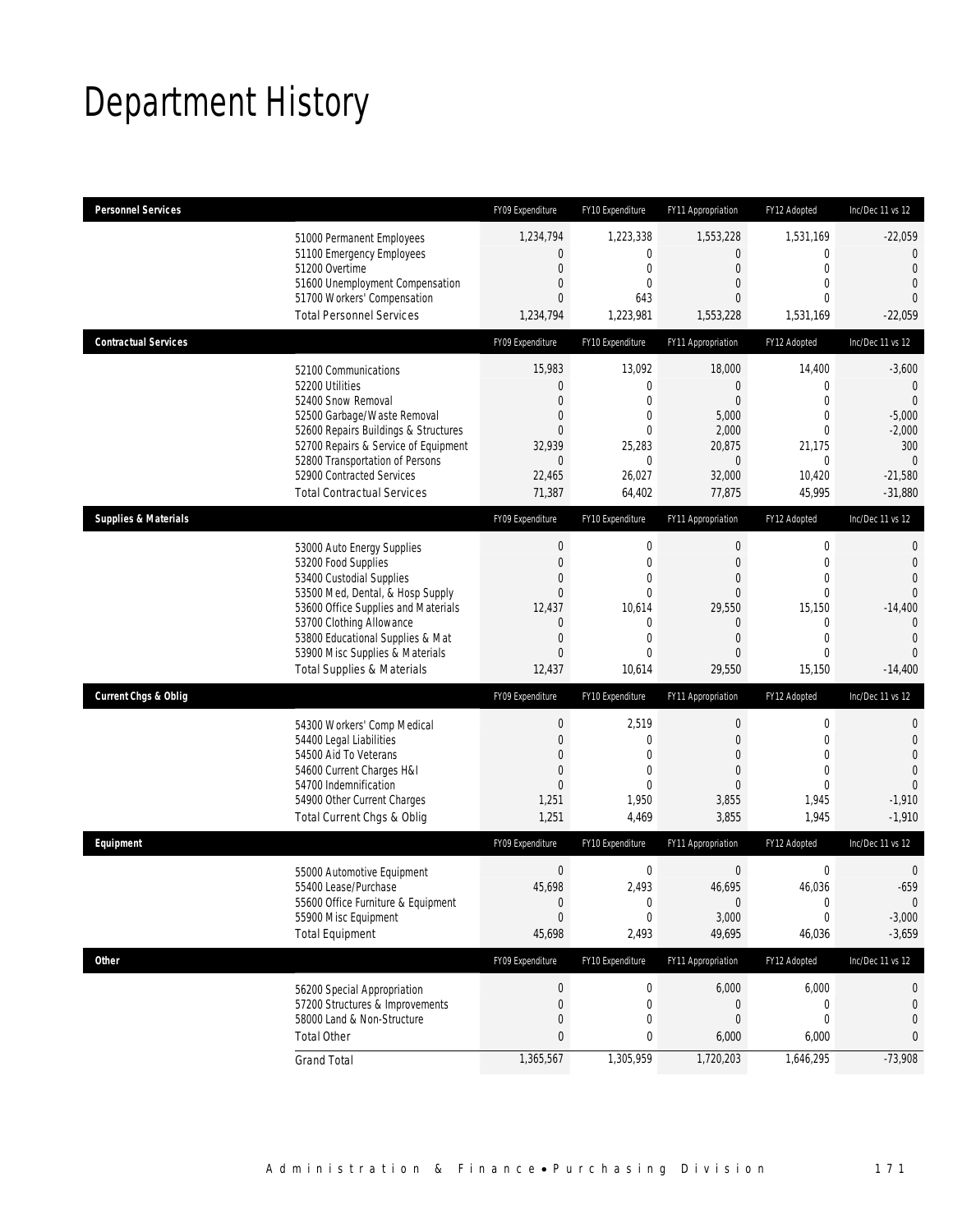# Department Personnel

| Title                       | Union<br>Code   | Grade     | Position | FY12 Salary | Title                     | Union<br>Code   | Grade | Position | FY12 Salary  |
|-----------------------------|-----------------|-----------|----------|-------------|---------------------------|-----------------|-------|----------|--------------|
| Purchasing Agent            | <b>CDH</b>      | <b>NG</b> | 1.00     | 110,605     | <b>Asst Buyer</b>         | SU4             | 12    | 1.00     | 45,217       |
| <b>Director</b>             | CDH             | <b>NG</b> | 1.00     | 104,884     | <b>Exec Asst</b>          | <b>EXM</b>      | 11    | 1.00     | 79,230       |
| Sr Buyer                    | SU <sub>4</sub> | 17        | 3.00     | 200,569     | Prin Acct Clerk           | SU4             | 10    | 1.00     | 35,756       |
| Adm Assistant               | SU <sub>4</sub> | 17        | 2.00     | 131,147     | Asst Purchasing Agent     | SE <sub>1</sub> | 09    | 2.00     | 187,063      |
| Buyer/Purchasing            | SU4             | 16        | 3.00     | 169,807     | Prin Admin Assistant      | SE <sub>1</sub> | 08    | 1.00     | 87,083       |
| Mailroom Equipment Operator | SU4             | 15        | 1.00     | 51,330      | Sr Adm Analyst            | SE <sub>1</sub> | 06    | 1.00     | 72,511       |
| Adm Assistant               | SU4             | 15        | 2.00     | 113,246     | Admin Asst (Asd/Cab)      | SE <sub>1</sub> | 05    | 1.00     | 66,540       |
| Adm Analyst                 | SU4             | 14        | 1.00     | 44,477      | Sr Adm Assistant          | SE <sub>1</sub> | 05    | 1.00     | 66,540       |
|                             |                 |           |          |             | <b>Total</b>              |                 |       | 23       | 1,566,005    |
|                             |                 |           |          |             | <b>Adjustments</b>        |                 |       |          |              |
|                             |                 |           |          |             | Differential Payments     |                 |       |          | $\mathbf{0}$ |
|                             |                 |           |          |             | Other                     |                 |       |          | 32,019       |
|                             |                 |           |          |             | Chargebacks               |                 |       |          | $-66,856$    |
|                             |                 |           |          |             | Salary Savings            |                 |       |          | $\mathbf{0}$ |
|                             |                 |           |          |             | <b>FY12 Total Request</b> |                 |       |          | 1,531,168    |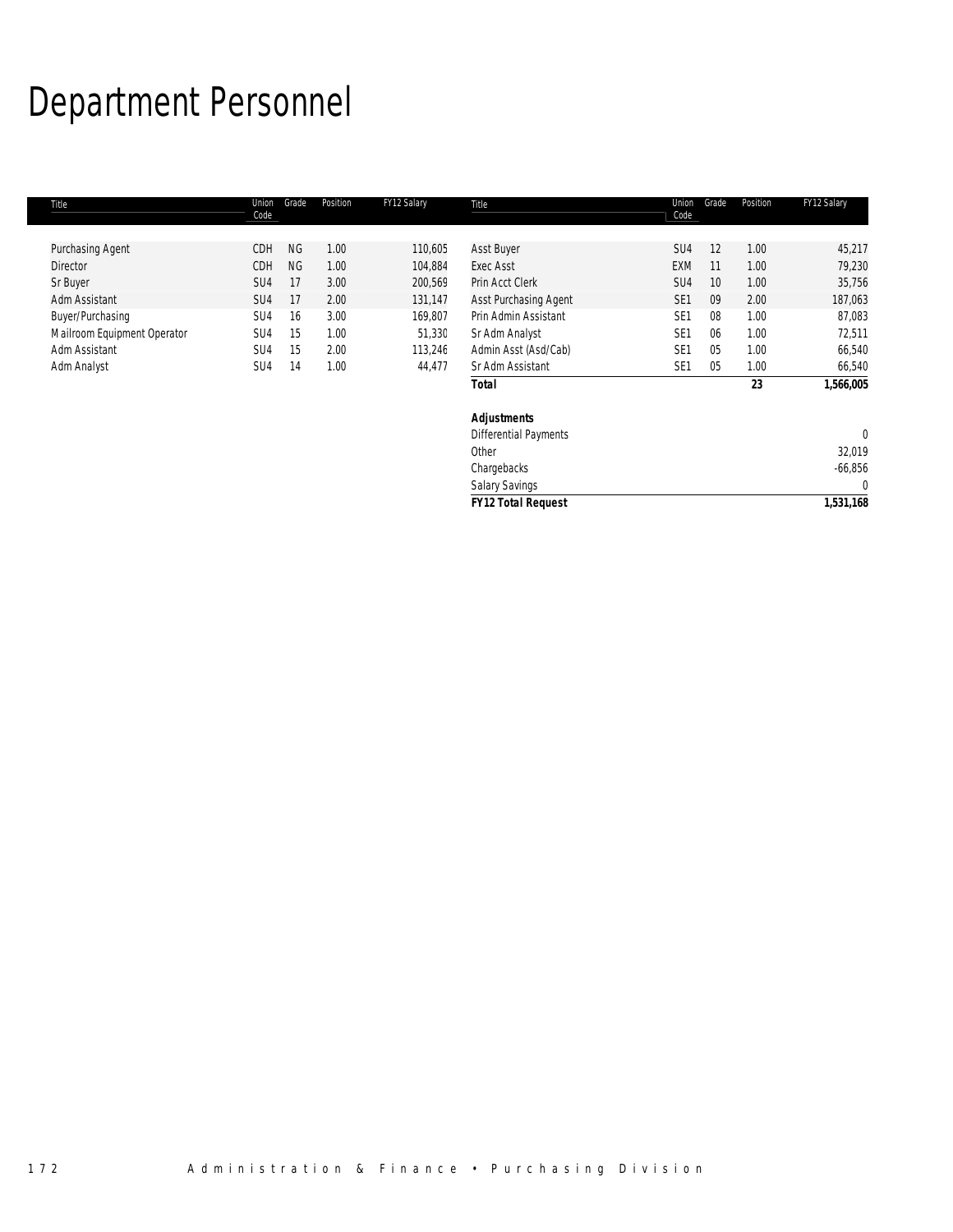# Program 1. Administration

*Barry Fadden, Manager Organization: 143100* 

### *Program Description*

The Administration Program provides administrative, fiscal and human resource support to the Department.

| <b>Selected Service Indicators</b>  | Actual '09        | Actual '10        | Approp '11       | <b>Budget '12</b> |
|-------------------------------------|-------------------|-------------------|------------------|-------------------|
| Personnel Services<br>Non Personnel | 228,659<br>11.692 | 269,809<br>14.155 | 231.943<br>8.240 | 194,066<br>7.290  |
| Total                               | 240,351           | 283,964           | 240.183          | 201,356           |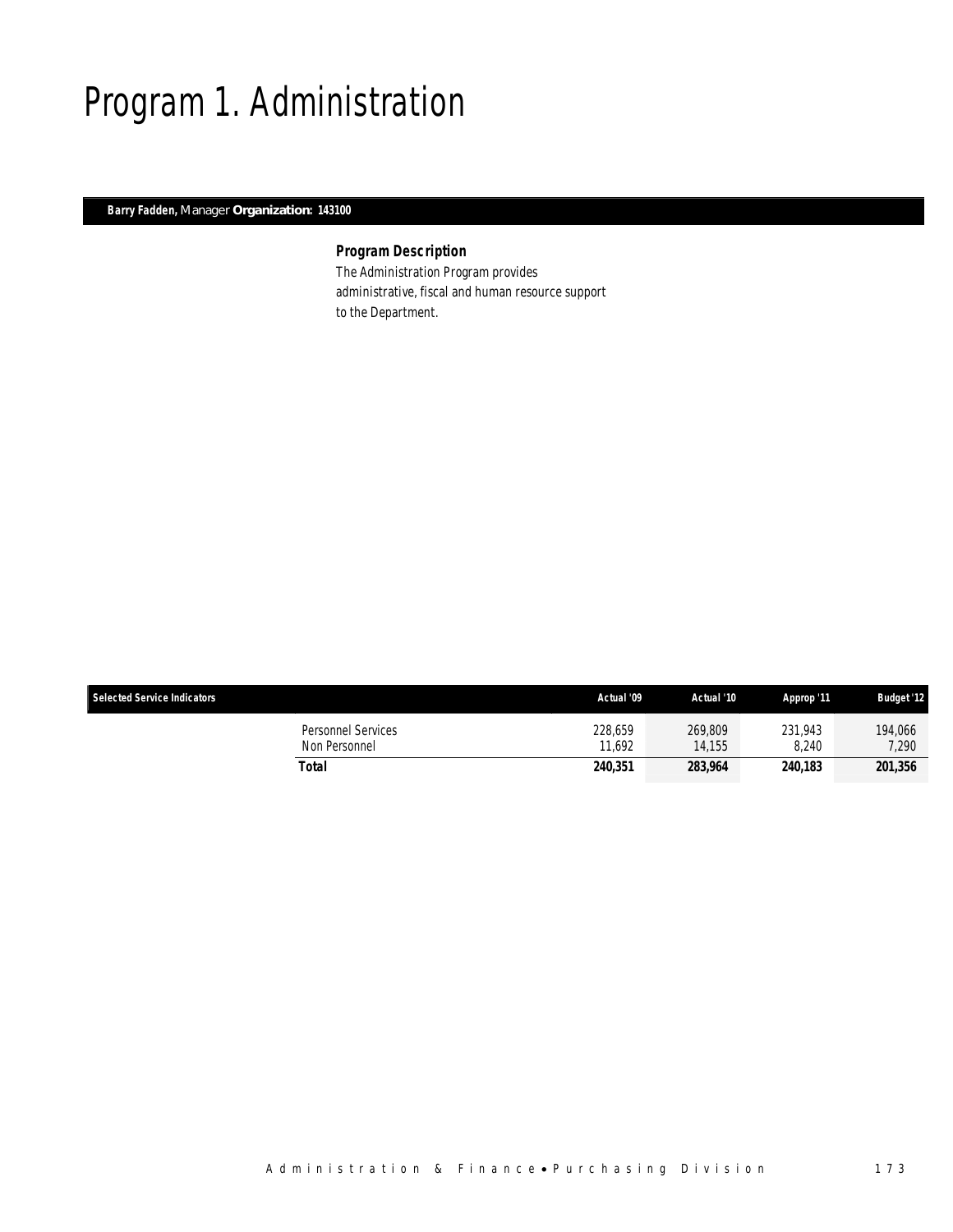### Program 2. Procurement

### *Gerard Bonaceto, Kevin Coyne, Managers Organization: 143200*

### *Program Description*

The Procurement Program procures goods and materials for use by City departments. This program selects vendors through the public bid process, and initiates purchase orders and contracts consistent with appropriateness of cost, quality, delivery requirements, and vendor service. The program maintains central maintenance contracts for the City's photocopiers and operates a central copy center.

### *Program Strategies*

- To ensure the price the City pays for electricity and gasoline is less than alternatives.
- To increase items purchased through a purchase contract.
- To promote the purchasing of goods in compliance with the Environmentally Preferred Procurement guidelines.

| <b>Performance Measures</b>        |                                                                                                                                                               | Actual '09        | Actual '10        | Projected '11       | Target '12          |
|------------------------------------|---------------------------------------------------------------------------------------------------------------------------------------------------------------|-------------------|-------------------|---------------------|---------------------|
|                                    | % of requisition items purchased on contract<br>% of total dollar value of total items purchased<br>that meet Environmentally Preferred Product<br>quidelines | 92%               | 93%<br>12%        | 95%<br>15%          | 93%<br>20%          |
|                                    | Average per gallon price the City pays for<br>gasoline                                                                                                        | 2.17              | 2.31              | 2.85                | 3.10                |
|                                    | Dollar amount that the City pays on average for<br>gasoline below the quoted fixed price                                                                      | 0.85              | 0.13              | $-0.40$             | 0.10                |
|                                    | Total purchase orders                                                                                                                                         | 5,805             | 5,743             | 5.687               | 6,000               |
| <b>Selected Service Indicators</b> |                                                                                                                                                               | Actual '09        | Actual '10        | Approp '11          | <b>Budget '12</b>   |
|                                    | <b>Personnel Services</b><br>Non Personnel                                                                                                                    | 787.662<br>13.239 | 729.197<br>10,500 | 1.085.586<br>71,360 | 1,095,122<br>16,670 |
|                                    | Total                                                                                                                                                         | 800,901           | 739,697           | 1,156,946           | 1,111,792           |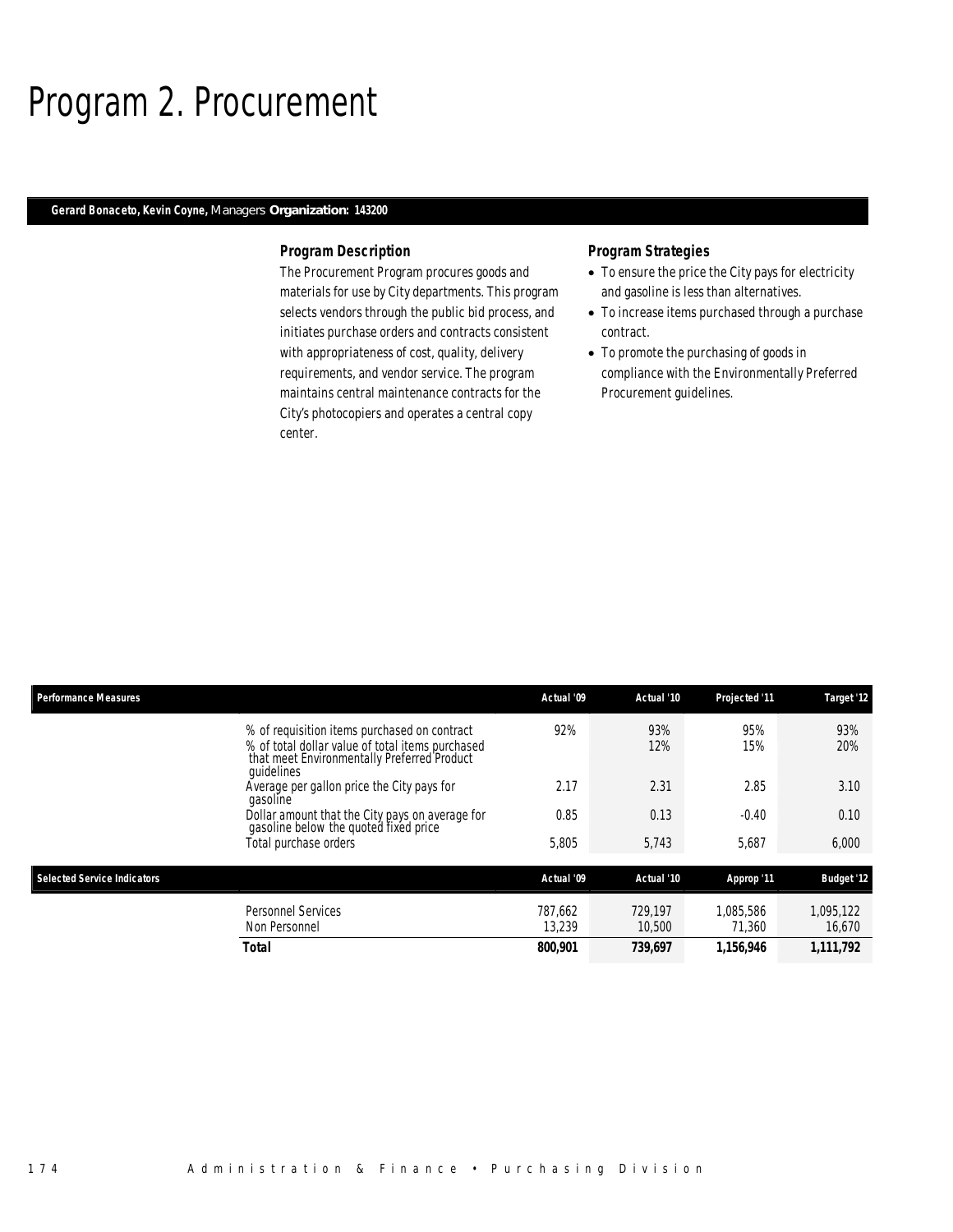### Program 3. Central Services

### *Barry Fadden, Acting Purchasing Agent Organization: 143300*

### *Program Description*

The Central Services Program provides mail service, disposal of surplus property, and publishing of the City Record. This program is responsible for handling all incoming and outgoing mail for departments within City Hall. The Surplus Property Unit ensures the efficient and economical disposal of all the City's surplus property excluding land and buildings. This program is responsible for publishing, distribution, billing, and marketing of the City Record.

| <b>Selected Service Indicators</b>  | Actual '09         | Actual '10        | Approp '11        | <b>Budget '12</b> |
|-------------------------------------|--------------------|-------------------|-------------------|-------------------|
| Personnel Services<br>Non Personnel | 218.473<br>105.842 | 224.975<br>57,323 | 235.699<br>87.375 | 241,981<br>91.166 |
| Total                               | 324,315            | 282,298           | 323.074           | 333,147           |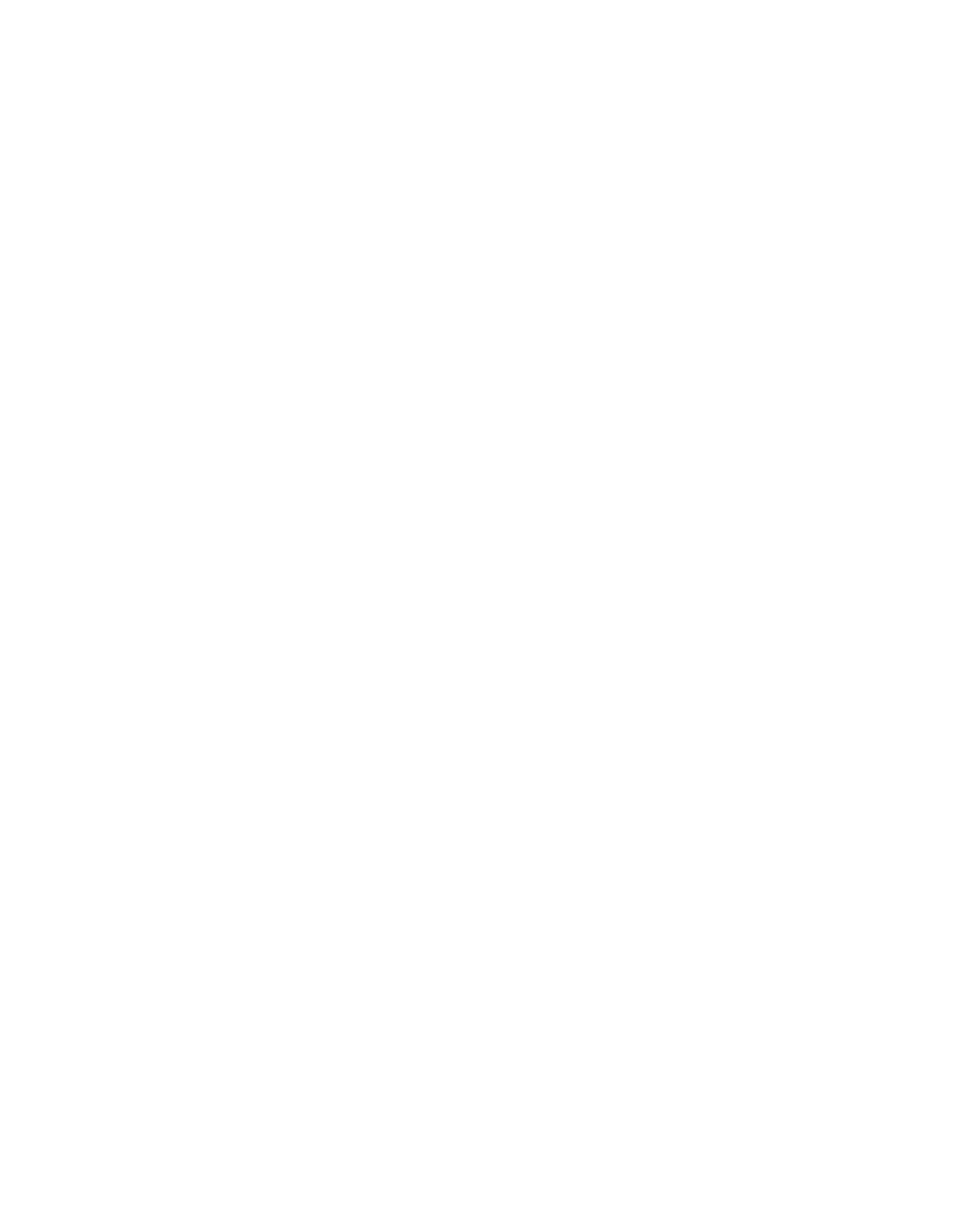# Registry Division Operating Budget

### *Judith A. McCarthy, Registrar Appropriation: 163*

### *Department Mission*

The mission of the Registry Division is to respond to public requests for certified births, marriages, and deaths promptly and accurately and maintain compliance with the State Registrar's Office.

### *FY12 Performance Strategies*

- To achieve overall customer satisfaction.
- To record and deliver correct information in accordance with MGL.
- To reduce waiting time for handling of birth, marriage and death requests.

| <b>Operating Budget</b>            | Program Name                                                    | Total Actual '09              | Total Actual '10              | Total Approp '11              | <b>Total Budget '12</b>       |
|------------------------------------|-----------------------------------------------------------------|-------------------------------|-------------------------------|-------------------------------|-------------------------------|
|                                    | Administration<br><b>Vital Statistics</b><br><b>Depositions</b> | 250,353<br>587.238<br>108,493 | 254.839<br>569.639<br>108,901 | 248,060<br>627.075<br>120,462 | 251,175<br>637,588<br>119,994 |
|                                    | <b>Total</b>                                                    | 946.084                       | 933,379                       | 995.597                       | 1,008,757                     |
| <b>Selected Service Indicators</b> |                                                                 | Actual '09                    | Actual '10                    | Approp '11                    | <b>Budget '12</b>             |
|                                    | <b>Personnel Services</b><br>Non Personnel                      | 890.455<br>55,629             | 890,456<br>42,923             | 936,997<br>58,600             | 953,352<br>55,405             |
|                                    | Total                                                           | 946,084                       | 933,379                       | 995.597                       | 1,008,757                     |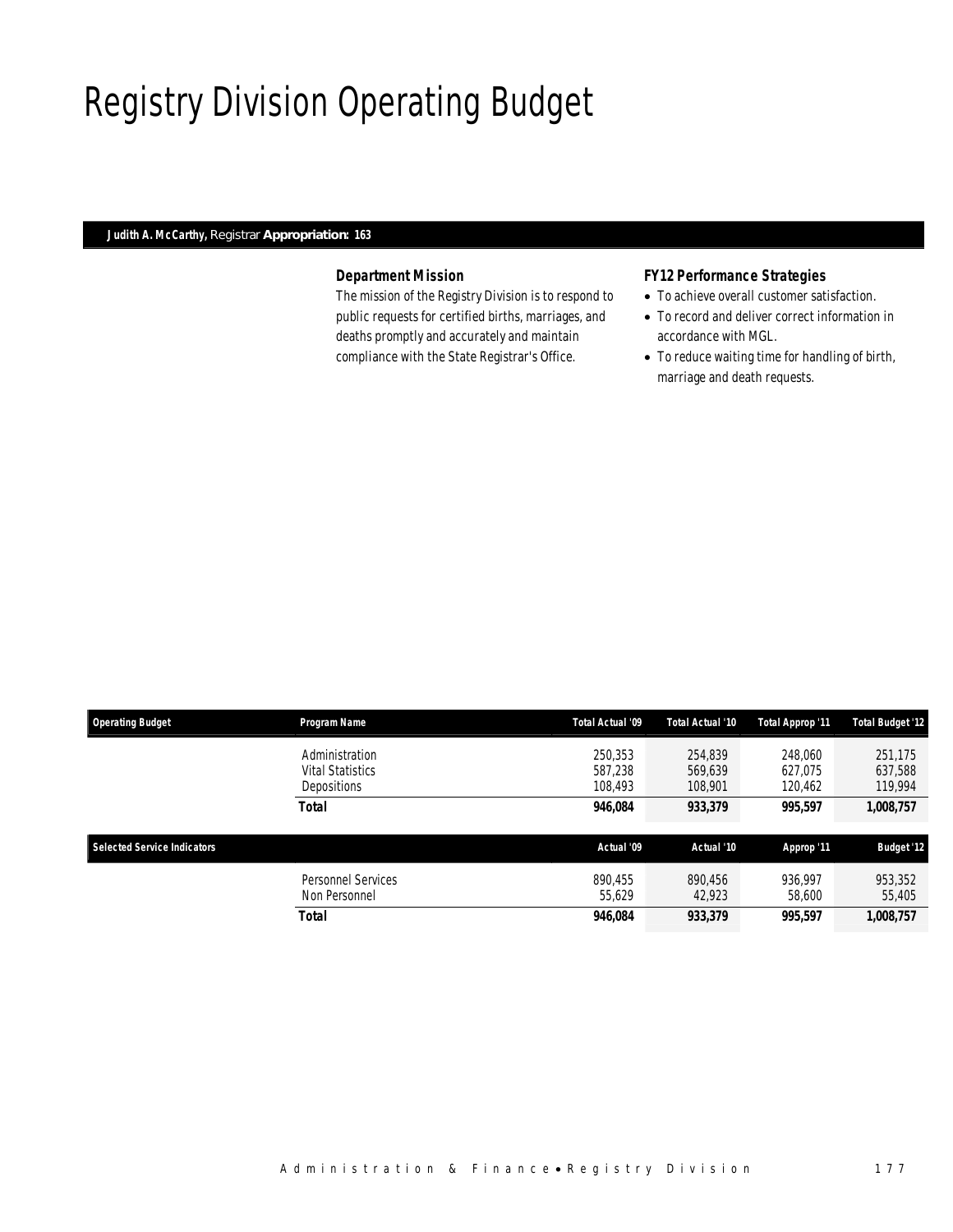# Registry Division Operating Budget



### *Authorizing Statutes*

- Civil Service, M.G.L.A. c. 31.
- Births, Marriages, Deaths, and Depositions, M.G.L.A. cc. 46, 207, 209c, 210; M.G.L.A. c.190, § 7; M.G.L.A. c. 272, § 96.
- Fees & Charges, CBC Ord. § 18-1.2.

### *Description of Services*

The Registry Division maintains custody of all birth, marriage, and death records dating back to 1630. Each year the Division adds approximately 37,000 new entries and issues more than 100,000 copies of certified records.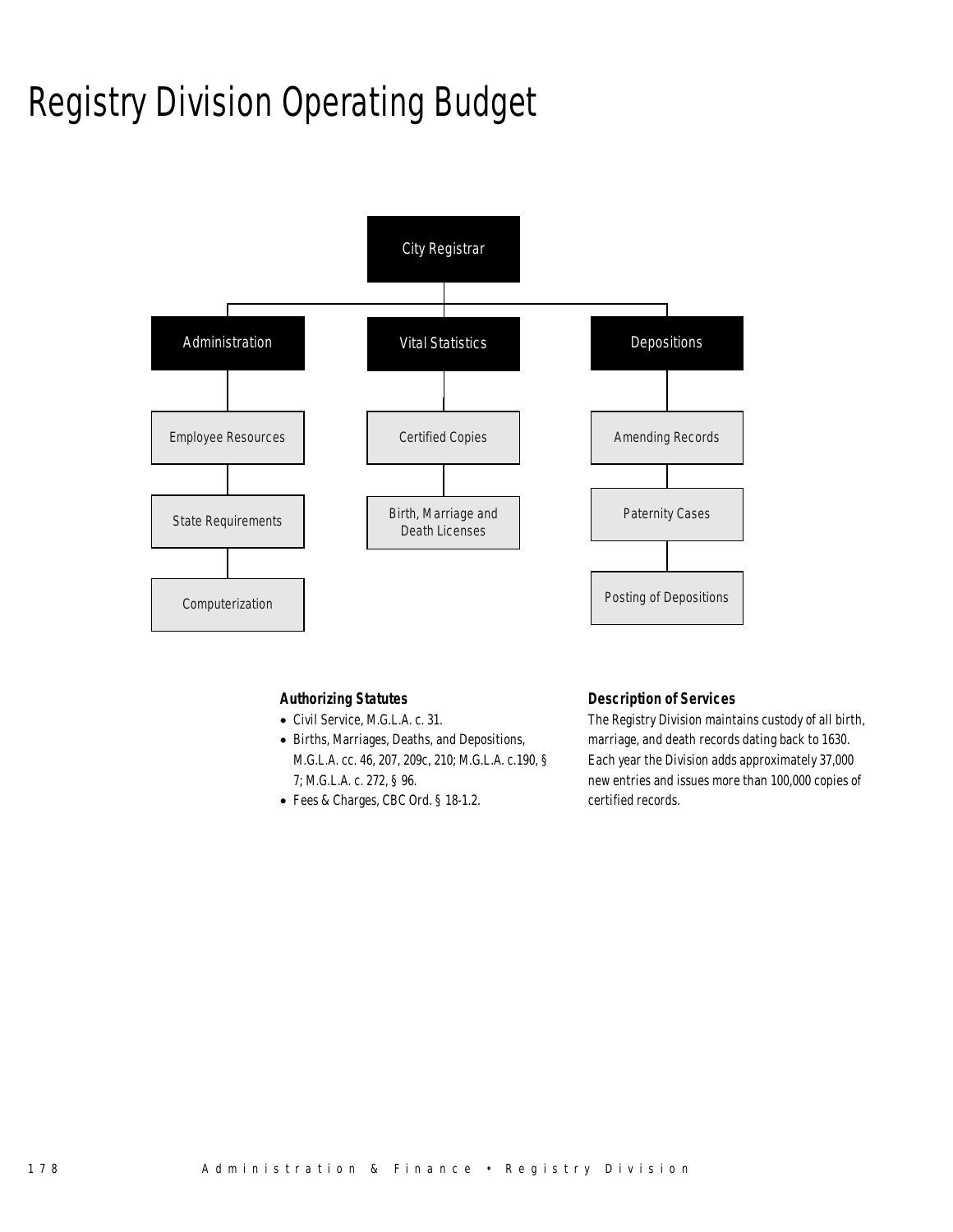# Department History

| <b>Personnel Services</b>       |                                                                                                                                                                                                                                                                                                      | FY09 Expenditure                                                                                                                           | FY10 Expenditure                                                                                                | FY11 Appropriation                                                                                                      | FY12 Adopted                                                                                                     | Inc/Dec 11 vs 12                                                                                                                |
|---------------------------------|------------------------------------------------------------------------------------------------------------------------------------------------------------------------------------------------------------------------------------------------------------------------------------------------------|--------------------------------------------------------------------------------------------------------------------------------------------|-----------------------------------------------------------------------------------------------------------------|-------------------------------------------------------------------------------------------------------------------------|------------------------------------------------------------------------------------------------------------------|---------------------------------------------------------------------------------------------------------------------------------|
|                                 | 51000 Permanent Employees<br>51100 Emergency Employees<br>51200 Overtime<br>51600 Unemployment Compensation<br>51700 Workers' Compensation<br><b>Total Personnel Services</b>                                                                                                                        | 890,455<br>$\boldsymbol{0}$<br>$\mathbf 0$<br>$\boldsymbol{0}$<br>$\mathbf{0}$<br>890,455                                                  | 890,456<br>$\mathbf{0}$<br>$\mathbf 0$<br>$\mathbf{0}$<br>$\Omega$<br>890,456                                   | 936,997<br>0<br>$\mathbf 0$<br>$\mathbf{0}$<br>$\theta$<br>936,997                                                      | 953,352<br>$\boldsymbol{0}$<br>$\mathbf 0$<br>$\overline{0}$<br>$\Omega$<br>953,352                              | 16,355<br>0<br>$\theta$<br>$\theta$<br>$\Omega$<br>16,355                                                                       |
| <b>Contractual Services</b>     |                                                                                                                                                                                                                                                                                                      | FY09 Expenditure                                                                                                                           | FY10 Expenditure                                                                                                | FY11 Appropriation                                                                                                      | FY12 Adopted                                                                                                     | Inc/Dec 11 vs 12                                                                                                                |
|                                 | 52100 Communications<br>52200 Utilities<br>52400 Snow Removal<br>52500 Garbage/Waste Removal<br>52600 Repairs Buildings & Structures<br>52700 Repairs & Service of Equipment<br>52800 Transportation of Persons<br>52900 Contracted Services<br><b>Total Contractual Services</b>                    | 7,003<br>$\boldsymbol{0}$<br>$\mathbf{0}$<br>0<br>$\mathbf{0}$<br>3,996<br>$\mathbf 0$<br>31,641<br>42,640                                 | 5,533<br>$\mathbf 0$<br>$\mathbf 0$<br>$\mathbf 0$<br>$\mathbf{0}$<br>3,066<br>$\mathbf{0}$<br>13,264<br>21,863 | 7,200<br>$\mathbf{0}$<br>$\theta$<br>$\theta$<br>$\mathbf{0}$<br>4,100<br>$\boldsymbol{0}$<br>28,500<br>39,800          | 4,005<br>$\boldsymbol{0}$<br>$\mathbf{0}$<br>$\mathbf 0$<br>$\overline{0}$<br>4,100<br>0<br>28,500<br>36,605     | $-3,195$<br>$\mathbf 0$<br>$\overline{0}$<br>$\overline{0}$<br>0<br>$\overline{0}$<br>$\mathbf 0$<br>$\overline{0}$<br>$-3,195$ |
| <b>Supplies &amp; Materials</b> |                                                                                                                                                                                                                                                                                                      | FY09 Expenditure                                                                                                                           | FY10 Expenditure                                                                                                | FY11 Appropriation                                                                                                      | FY12 Adopted                                                                                                     | Inc/Dec 11 vs 12                                                                                                                |
|                                 | 53000 Auto Energy Supplies<br>53200 Food Supplies<br>53400 Custodial Supplies<br>53500 Med, Dental, & Hosp Supply<br>53600 Office Supplies and Materials<br>53700 Clothing Allowance<br>53800 Educational Supplies & Mat<br>53900 Misc Supplies & Materials<br><b>Total Supplies &amp; Materials</b> | $\boldsymbol{0}$<br>$\boldsymbol{0}$<br>$\mathbf 0$<br>$\mathbf{0}$<br>11,948<br>$\mathbf 0$<br>$\boldsymbol{0}$<br>$\mathbf{0}$<br>11,948 | 0<br>$\mathbf 0$<br>$\mathbf 0$<br>$\mathbf{0}$<br>9,580<br>$\mathbf 0$<br>$\mathbf{0}$<br>794<br>10,374        | $\boldsymbol{0}$<br>$\mathbf{0}$<br>$\mathbf{0}$<br>$\mathbf{0}$<br>17,000<br>$\theta$<br>$\mathbf{0}$<br>750<br>17,750 | 0<br>$\mathbf 0$<br>$\overline{0}$<br>$\overline{0}$<br>17,000<br>$\mathbf 0$<br>$\overline{0}$<br>750<br>17,750 | 0<br>$\mathbf 0$<br>$\overline{0}$<br>0<br>0<br>0<br>0<br>0<br>0                                                                |
| <b>Current Chgs &amp; Oblig</b> |                                                                                                                                                                                                                                                                                                      | FY09 Expenditure                                                                                                                           | FY10 Expenditure                                                                                                | FY11 Appropriation                                                                                                      | FY12 Adopted                                                                                                     | Inc/Dec 11 vs 12                                                                                                                |
|                                 | 54300 Workers' Comp Medical<br>54400 Legal Liabilities<br>54500 Aid To Veterans<br>54600 Current Charges H&I<br>54700 Indemnification<br>54900 Other Current Charges<br>Total Current Chgs & Oblig                                                                                                   | 261<br>$\boldsymbol{0}$<br>$\boldsymbol{0}$<br>$\mathbf{0}$<br>$\boldsymbol{0}$<br>780<br>1,041                                            | 285<br>$\mathbf 0$<br>$\mathbf{0}$<br>$\mathbf{0}$<br>$\mathbf 0$<br>615<br>900                                 | $\boldsymbol{0}$<br>$\mathbf 0$<br>$\mathbf{0}$<br>$\theta$<br>$\overline{0}$<br>1,050<br>1,050                         | $\boldsymbol{0}$<br>$\mathbf{0}$<br>$\overline{0}$<br>$\mathbf{0}$<br>$\Omega$<br>1,050<br>1,050                 | 0<br>$\mathbf 0$<br>$\overline{0}$<br>0<br>0<br>0<br>0                                                                          |
| Equipment                       |                                                                                                                                                                                                                                                                                                      | FY09 Expenditure                                                                                                                           | FY10 Expenditure                                                                                                | FY11 Appropriation                                                                                                      | FY12 Adopted                                                                                                     | Inc/Dec 11 vs 12                                                                                                                |
|                                 | 55000 Automotive Equipment<br>55400 Lease/Purchase<br>55600 Office Furniture & Equipment<br>55900 Misc Equipment<br><b>Total Equipment</b>                                                                                                                                                           | $\boldsymbol{0}$<br>$\Omega$<br>$\boldsymbol{0}$<br>$\boldsymbol{0}$<br>$\pmb{0}$                                                          | $\mathbf 0$<br>$\Omega$<br>$\boldsymbol{0}$<br>9,786<br>9,786                                                   | $\boldsymbol{0}$<br>$\Omega$<br>$\theta$<br>$\mathbf 0$<br>0                                                            | $\boldsymbol{0}$<br>$\Omega$<br>$\boldsymbol{0}$<br>$\boldsymbol{0}$<br>$\pmb{0}$                                | 0<br>0<br>0<br>0<br>0                                                                                                           |
| <b>Other</b>                    |                                                                                                                                                                                                                                                                                                      | FY09 Expenditure                                                                                                                           | FY10 Expenditure                                                                                                | FY11 Appropriation                                                                                                      | FY12 Adopted                                                                                                     | Inc/Dec 11 vs 12                                                                                                                |
|                                 | 56200 Special Appropriation<br>57200 Structures & Improvements<br>58000 Land & Non-Structure<br><b>Total Other</b>                                                                                                                                                                                   | $\boldsymbol{0}$<br>$\boldsymbol{0}$<br>$\boldsymbol{0}$<br>$\pmb{0}$                                                                      | $\boldsymbol{0}$<br>$\mathbf 0$<br>0<br>$\bf{0}$                                                                | $\theta$<br>$\mathbf 0$<br>$\mathbf 0$<br>0                                                                             | 0<br>$\boldsymbol{0}$<br>$\mathbf 0$<br>0                                                                        | 0<br>0<br>0<br>0                                                                                                                |
|                                 | <b>Grand Total</b>                                                                                                                                                                                                                                                                                   | 946,084                                                                                                                                    | 933,379                                                                                                         | 995,597                                                                                                                 | 1,008,757                                                                                                        | 13,160                                                                                                                          |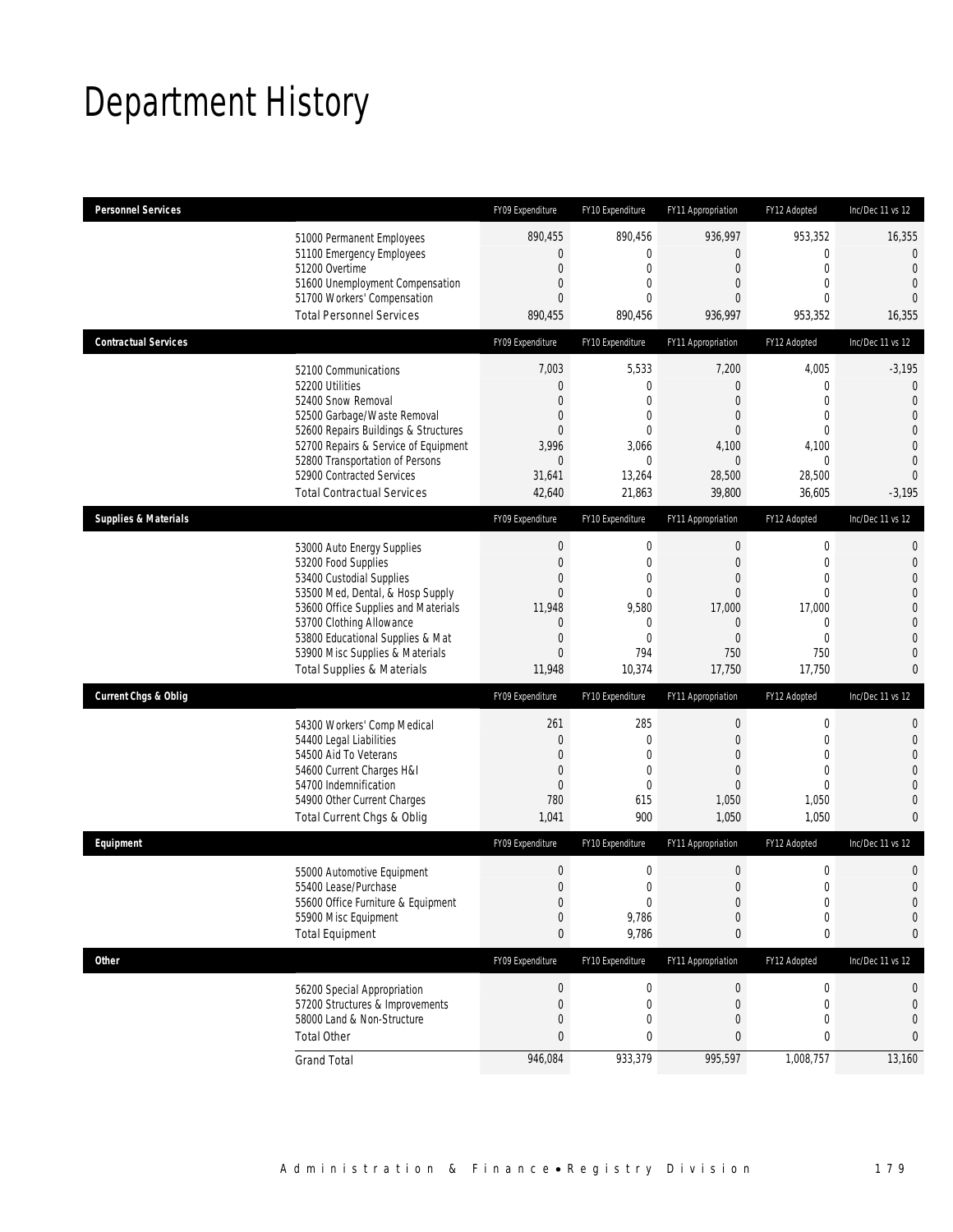# Department Personnel

| Title                         | Union<br>Code   | Grade     | Position | FY12 Salary | Title                        | Union<br>Code   | Grade | Position | FY12 Salary  |
|-------------------------------|-----------------|-----------|----------|-------------|------------------------------|-----------------|-------|----------|--------------|
|                               |                 |           |          |             |                              |                 |       |          |              |
| Adm Sec                       | SU <sub>4</sub> | 14        | 1.00     | 50,842      | Principal Clerk              | SU <sub>4</sub> | 10    | 4.00     | 159,098      |
| Head Cashier(Vitals/Registry) | SU4             | 14        | 1.00     | 50,842      | Prin Clerk(Vitals/Registry)  | SU4             | 10    | 8.00     | 323,533      |
| <b>Deposition Clerk</b>       | SU4             | 13        | 1.00     | 47,019      | First Asst City Registrar    | SE <sub>1</sub> | 07    | 1.00     | 79,677       |
| City Registrar                | CDH             | <b>NG</b> | 1.00     | 105,396     | <b>Asst City Registrar</b>   | SE <sub>1</sub> | 05    | 2.00     | 133,080      |
|                               |                 |           |          |             | <b>Total</b>                 |                 |       | 19       | 949,487      |
|                               |                 |           |          |             | <b>Adjustments</b>           |                 |       |          |              |
|                               |                 |           |          |             | <b>Differential Payments</b> |                 |       |          | $\mathbf{0}$ |
|                               |                 |           |          |             | Other                        |                 |       |          | 3,866        |
|                               |                 |           |          |             | Chargebacks                  |                 |       |          | $\Omega$     |
|                               |                 |           |          |             | Salary Savings               |                 |       |          | $\mathbf 0$  |
|                               |                 |           |          |             | <b>FY12 Total Request</b>    |                 |       |          | 953,353      |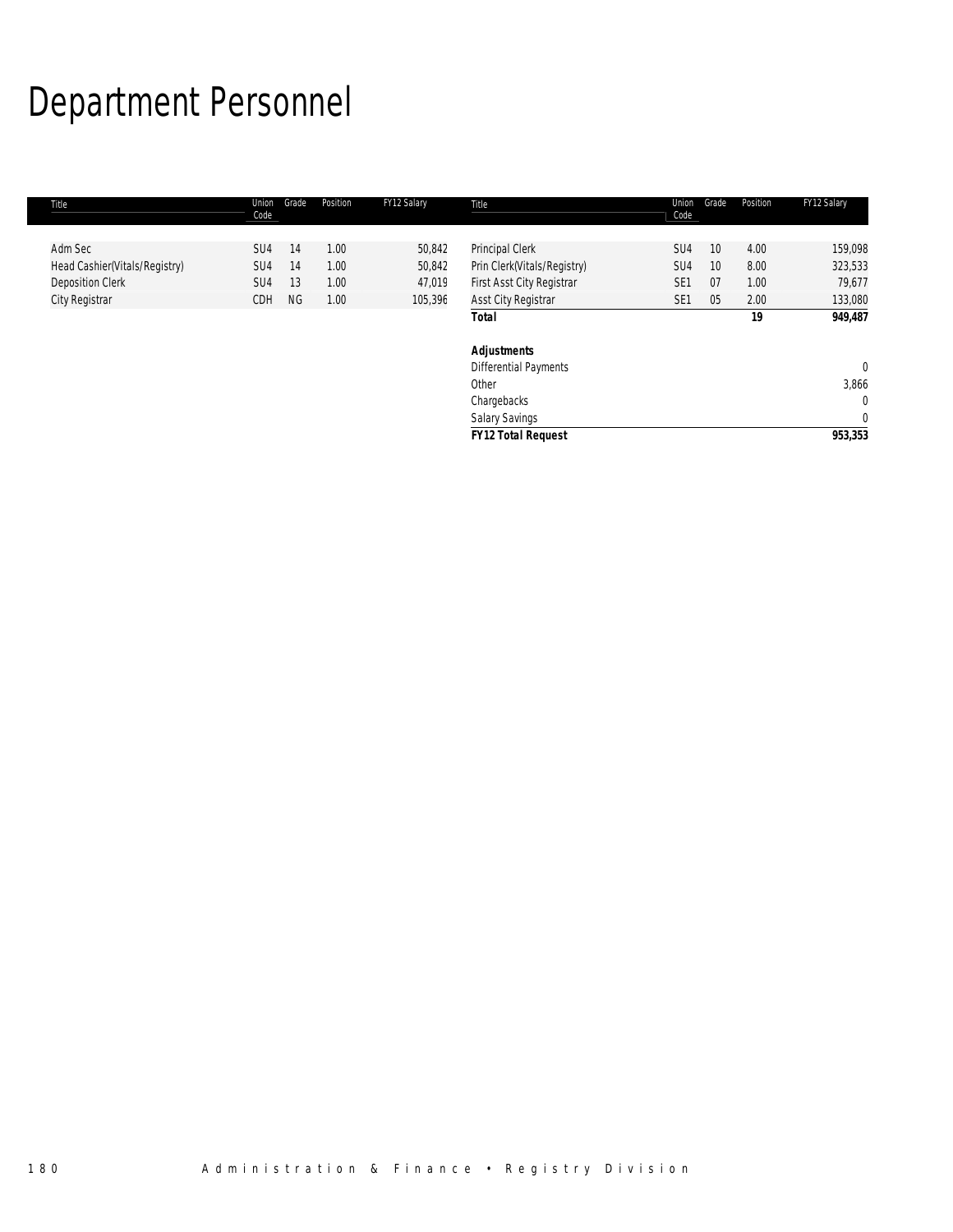### Program 1. Administration

### *Marie D. Reppucci, Manager Organization: 163100*

I

### *Program Description*

The Administration Program maintains an efficient staff, complies with the State Registrar's Office requirements, and provides for the effective management of the day-to-day operations of the Division.

| <b>Selected Service Indicators</b>  | Actual '09        | Actual '10        | Approp '11        | <b>Budget '12</b> |
|-------------------------------------|-------------------|-------------------|-------------------|-------------------|
| Personnel Services<br>Non Personnel | 235,091<br>15.262 | 230.897<br>23.942 | 234.960<br>13,100 | 239,140<br>12,035 |
| Total                               | 250,353           | 254.839           | 248.060           | 251,175           |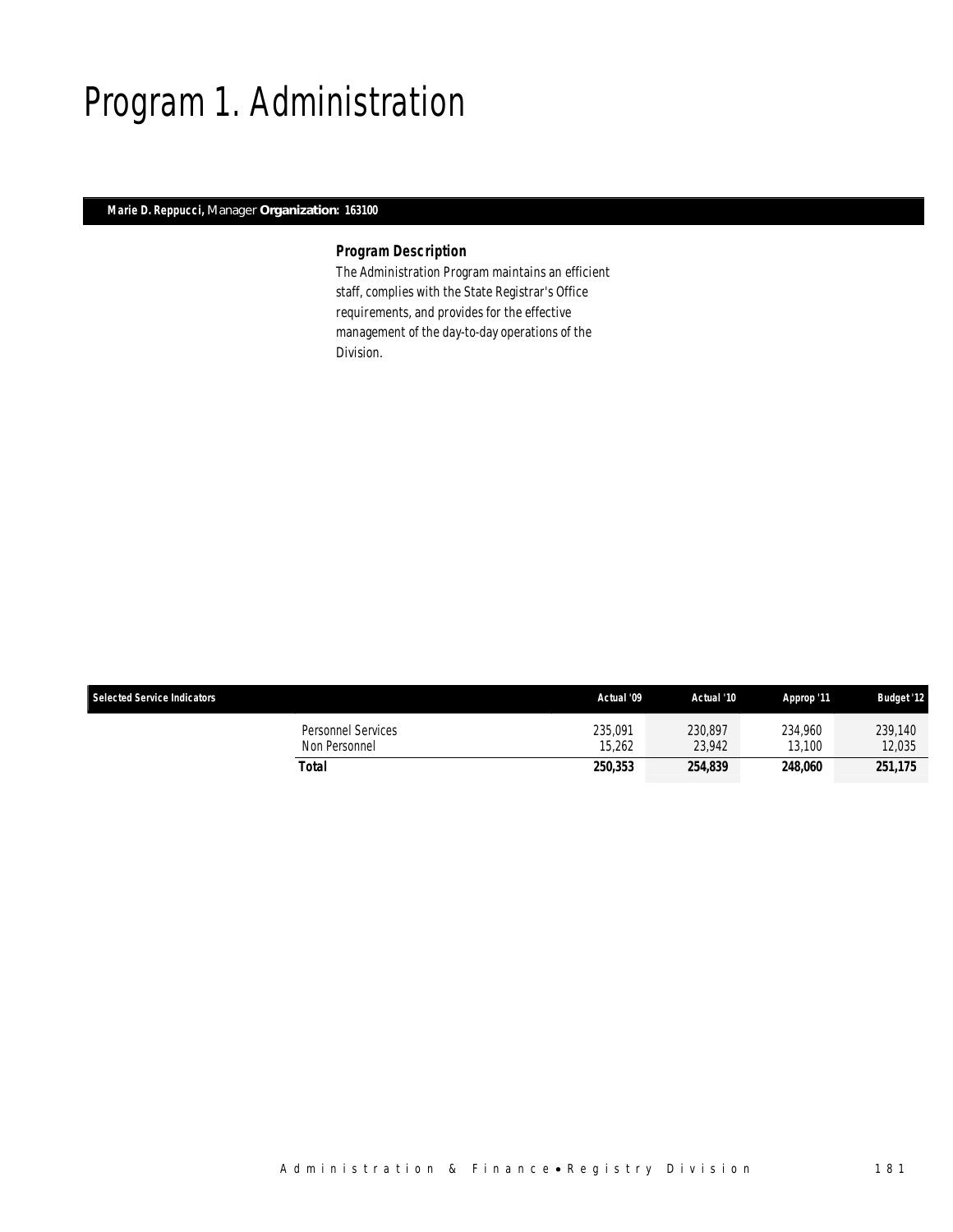### Program 2. Vital Statistics

### *Marie D. Reppucci, Manager Organization: 163200*

### *Program Description*

The Vital Statistics Program issues certified copies of birth, marriage, and death certificates, and processes marriage licenses. The program also responds to requests for information from federal, state, and local authorities.

### *Program Strategies*

- To achieve overall customer satisfaction.
- To reduce waiting time for handling of birth, marriage and death requests.

| <b>Performance Measures</b>        |                                                              | Actual '09 | Actual '10   | Projected '11 | Target '12        |
|------------------------------------|--------------------------------------------------------------|------------|--------------|---------------|-------------------|
|                                    | % of customers surveyed who rate services as<br>satisfactory | 99%        | 99%          | 99%           | 99%               |
|                                    | Average waiting time for counter requests (mins)             | 8          | 9            | 11            | 8                 |
|                                    | Average waiting time for mail requests (days)                |            | <sub>6</sub> | h             | 6                 |
|                                    | Counter requests for certificates                            | 72.174     | 67.440       | 70.066        | 64.000            |
|                                    | Customers rating services as satisfactory                    | .969       | 1.706        | 1.718         | 1,800             |
|                                    | Customers surveyed                                           | .990       | 1.717        | 1.723         | 2,000             |
|                                    | Mail requests for certificates                               | 29.136     | 29.361       | 26,900        | 30,000            |
| <b>Selected Service Indicators</b> |                                                              | Actual '09 | Actual '10   | Approp '11    | <b>Budget '12</b> |
|                                    | <b>Personnel Services</b>                                    | 549.252    | 552,539      | 589.075       | 600,653           |
|                                    | Non Personnel                                                | 37,986     | 17,100       | 38,000        | 36,935            |
|                                    | <b>Total</b>                                                 | 587,238    | 569,639      | 627.075       | 637,588           |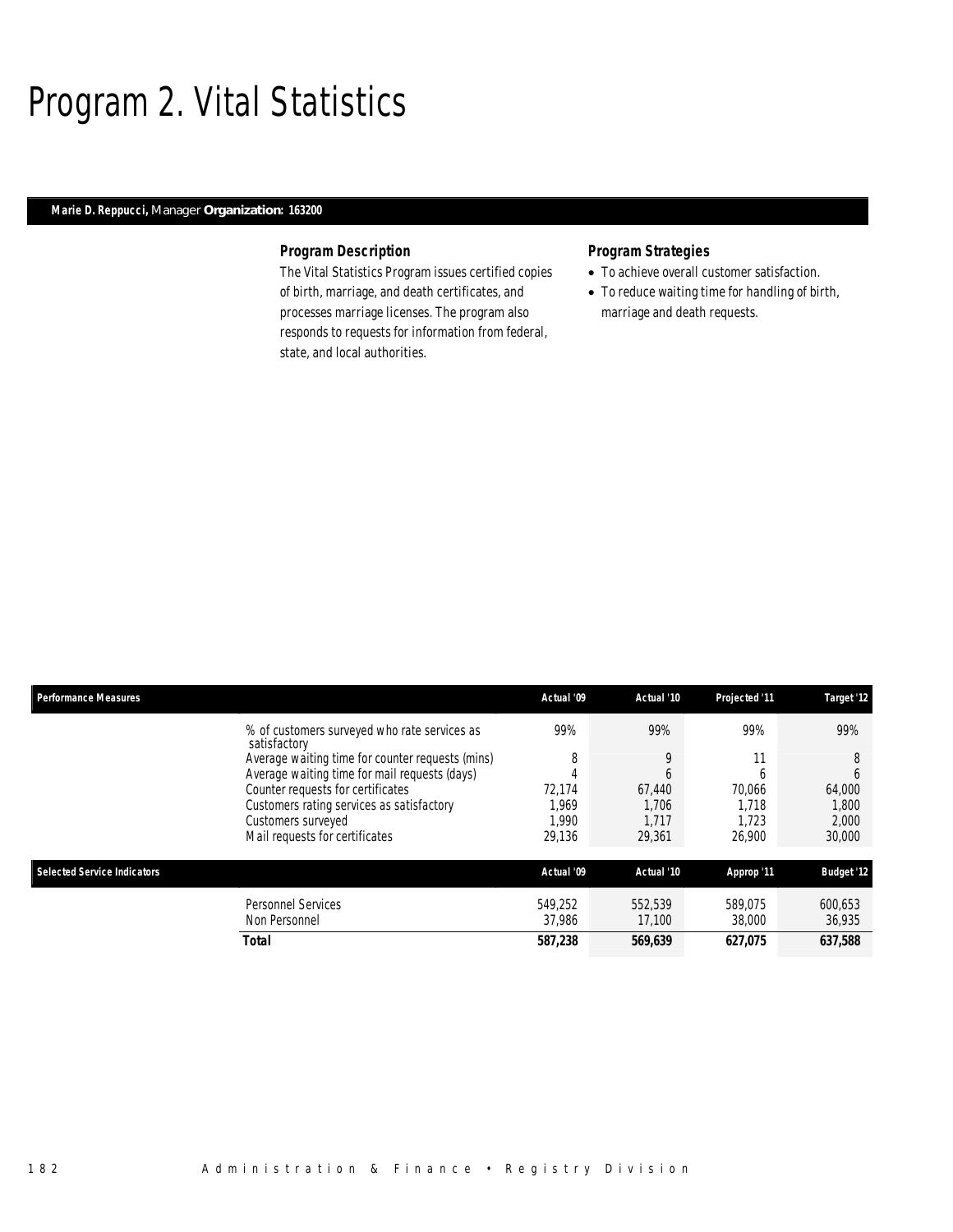### Program 3. Depositions

### *Rosalie Boylan, Manager Organization: 163300*

### *Program Description*

The Depositions Program is responsible for recording correct information in accordance with Massachusetts General Laws.

### *Program Strategies*

• To record and deliver correct information in accordance with MGL.

| <b>Performance Measures</b>        |                                            | Actual '09       | Actual '10       | Projected '11    | Target '12        |
|------------------------------------|--------------------------------------------|------------------|------------------|------------------|-------------------|
|                                    | Affidavits completed                       | 2,208            | 2,640            | 2,715            | 2,000             |
| <b>Selected Service Indicators</b> |                                            | Actual '09       | Actual '10       | Approp '11       | <b>Budget '12</b> |
|                                    | <b>Personnel Services</b><br>Non Personnel | 106,112<br>2.381 | 107,020<br>1.881 | 112.962<br>7.500 | 113,559<br>6,435  |
|                                    | Total                                      | 108,493          | 108.901          | 120,462          | 119,994           |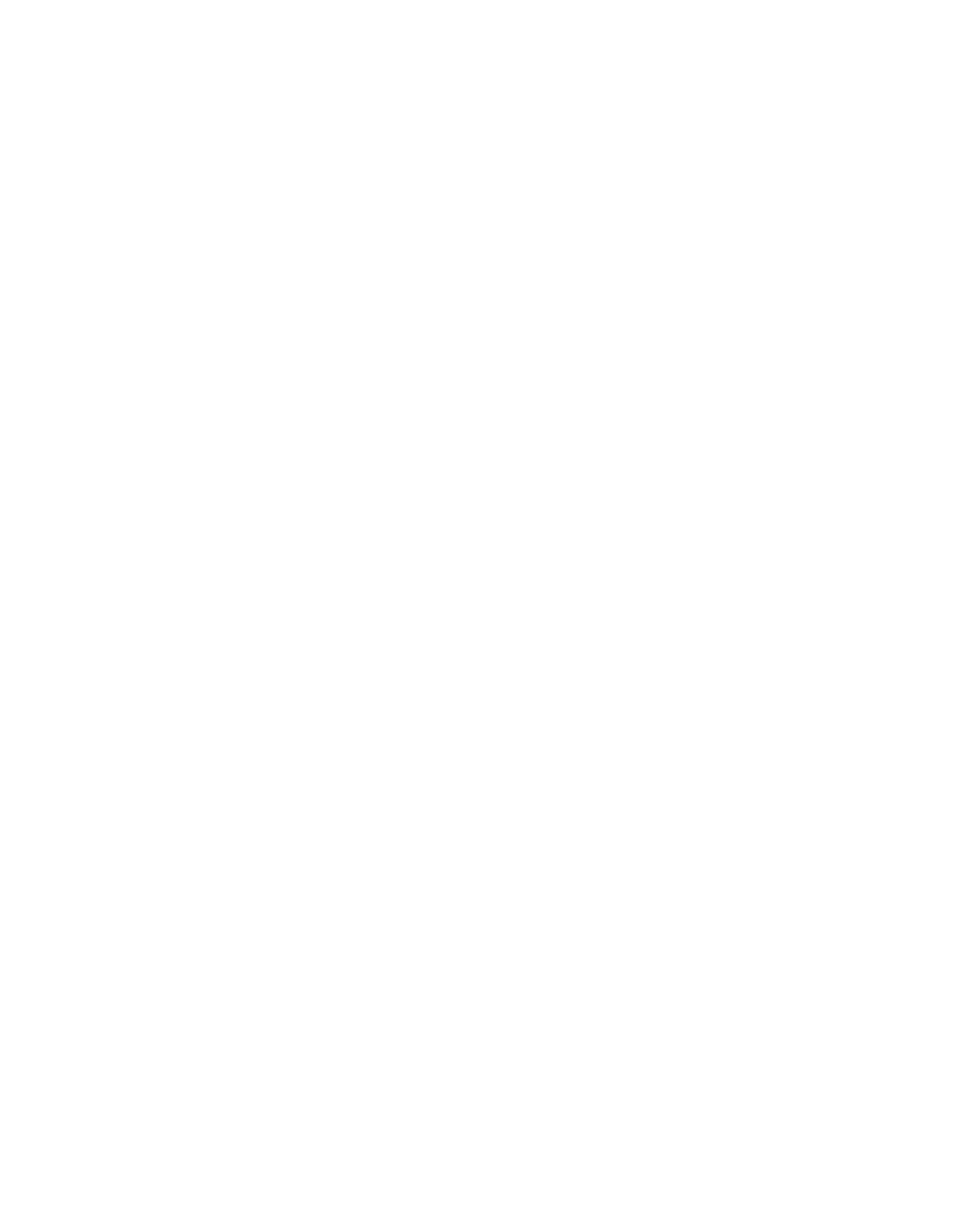# Treasury Department Operating Budget

*Meredith Weenick, Chief Financial Officer & Collector-Treasurer, Appropriation: 137* 

## *Department Mission*

The mission of the Treasury Department is to collect and transfer all funds due to the City. The Department also deposits and invests City funds, manages the City's borrowings, and makes all disbursements.

## *FY12 Performance Strategies*

- To issue tax bills in compliance with statutory requirements.
- To manage debt issuance.
- To maximize the collection of current year taxes.
- To maximize the collection of delinquent taxes.
- To monitor the City return on Trust Fund investments.
- To optimize the return on invested City funds.
- To prepare an instrument of taking for each delinquent property tax account.

| <b>Operating Budget</b>            | <b>Division Name</b>                            | Total Actual '09       | Total Actual '10       | Total Approp '11       | <b>Total Budget '12</b> |
|------------------------------------|-------------------------------------------------|------------------------|------------------------|------------------------|-------------------------|
|                                    | Collecting Division<br><b>Treasury Division</b> | 2.432.417<br>.962,132  | 2.437.995<br>1,789,497 | 2.529.398<br>1,777,304 | 1.879.397<br>1,777,304  |
|                                    | Total                                           | 4,394,549              | 4,227,492              | 4,306,702              | 3,656,701               |
|                                    |                                                 |                        |                        |                        |                         |
|                                    |                                                 |                        |                        |                        |                         |
| <b>Selected Service Indicators</b> |                                                 | Actual '09             | Actual '10             | Approp '11             | <b>Budget '12</b>       |
|                                    | Personnel Services<br>Non Personnel             | 2.796.524<br>1,598,025 | 2.786.044<br>1,441,448 | 2.858.260<br>1,448,442 | 2,859,388<br>797,313    |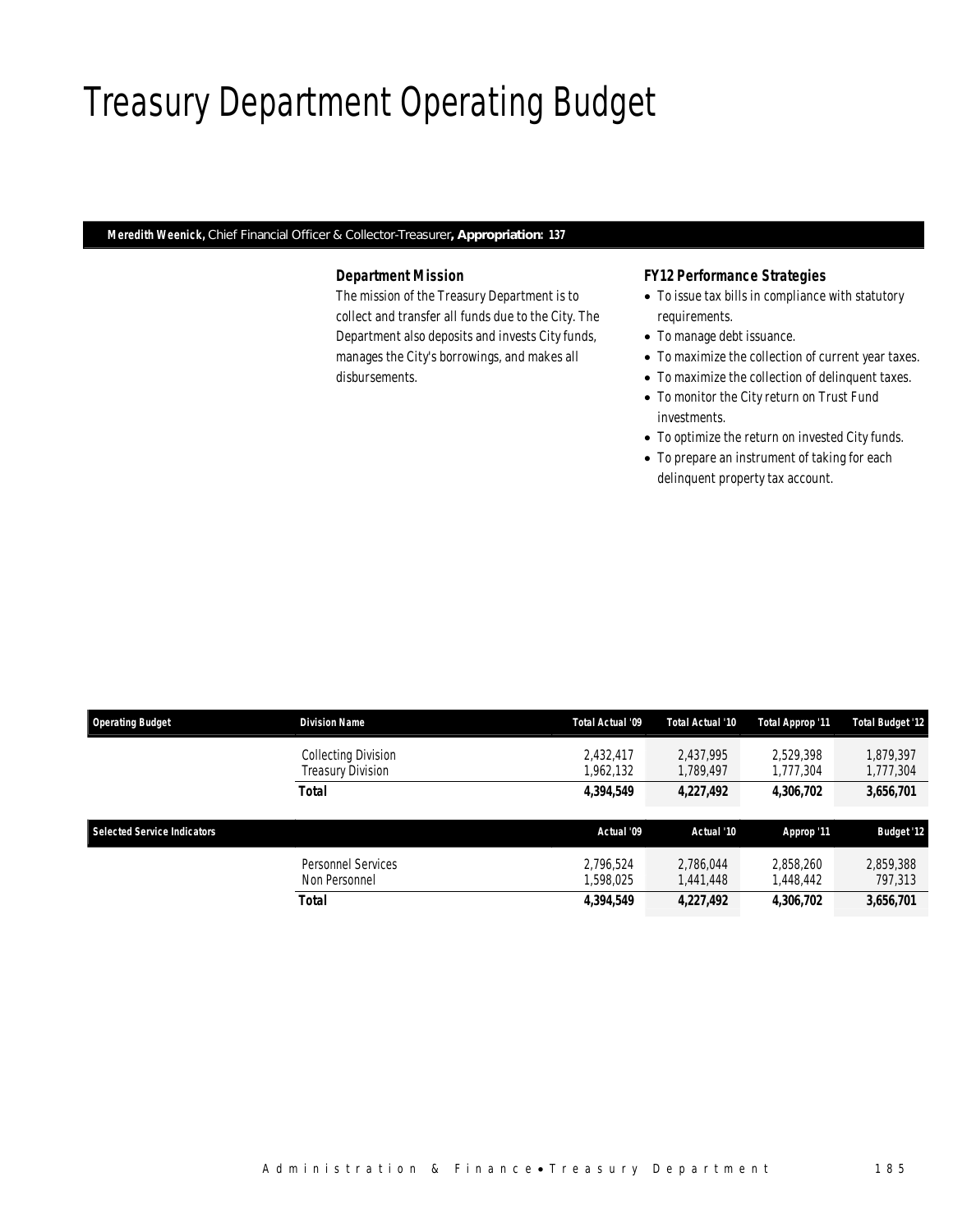## Treasury Department Operating Budget

### *Authorizing Statutes*

- Bonding Requirements, M.G.L.A. c. 41, § 35.
- Deposit on Funds, M.G.L.A. c. 40, § 35; M.G.L.A. c. 41, § 46; M.G.L.A. c. 44, §§ 53-55; M.G.L.A. c. 94C, § 47.
- Custody and Safekeeping of Municipal Funds, M.G.L.A. c. 40, § 5B; M.G.L.A. c. 41, §§ 36, 44, 46; M.G.L.A. c. 44, §§ 53-55.
- Payment of Bills, Payrolls, Withholding, M.G.L.A. c. 41, §§ 35, 41-43, 52, 56, 65-67; M.G.L.A. c.71, § 37B; M.G.L.A. c.149, §§ 148, 178B; M.G.L.A. c. 62B, § 2; M.G.L.A. c. 62, § 10; M.G.L.A. c. 32, § 22; M.G.L.A. c. 32B, § 7; M.G.L.A. c.154, § 8; M.G.L.A. c.175, §§ 138A, 193R; M.G.L.A. c. 180, § 17; 26 U.S.C. §§ 3401-3403, 3405-3406.
- Reporting of Indebtedness, M.G.L.A. c. 41, § 59; M.G.L.A. c.44, §§ 22-28.
- Appropriated Expenditures, M.G.L.A. c. 44, §§ 31, 53, 62-63.
- Tax Title Responsibilities, M.G.L.A. c. 60, §§ 61- 63, 76-77, 79-80.
- Tax Rate Determination/Classification, M.G.L.A. c. 59, §§ 23, 38, 43, 53-55.
- Tax Abatements, M.G.L.A. c.58, § 8; M.G.L.A. c.59, §§ 5, 59, 63, 69.
- Collection of Local Taxes, M.G.L.A. c. 60, §§ 61- 63, 76-77, 79-80.
- General Authorizing Statutes, 1943 Mass. Acts ch. 434, § 7.
- Motor Vehicle Excise Tax, M.G.L.A. c. 60A.
- Gifts and Grants, M.G.L.A. c. 44, § 53A.
- Municipal Indebtedness, M.G.L.A. c. 44, §§ 11,20.
- Sale/Disposal of Realty/Public Land, M.G.L.A. c. 44, §§ 63-63A.
- Excise on Boats, Ships & Vessels in Lieu of Local Property Taxes, M.G.L.A. c. 60B.

## *Description of Services*

The Treasury Department receives, deposits, and invests funds and pays all warrants, drafts, and orders. The Department issues, redeems, and pays interest on all bonds and notes and maintains custody of all trusts and bequests left to the City. Additionally, the Department issues payroll and required federal and state tax forms. The Department issues and collects all current and delinquent tax billings and departmental revenue. The Department also prepares petitions for land court proceedings and municipal liens and processes abatements and refunds. Additionally, the Department prepares tax certifications and tax takings, and researches tax problems.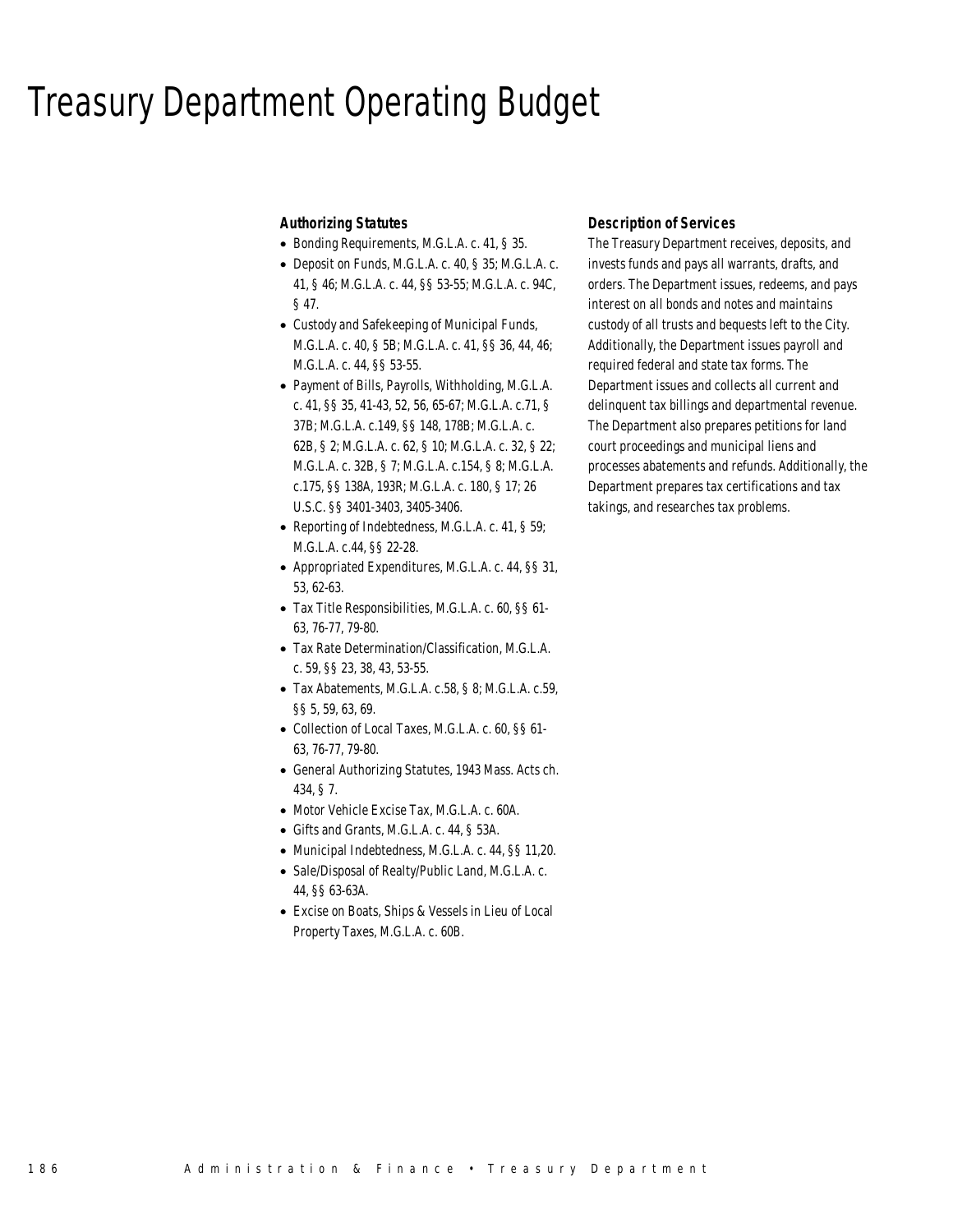# Department History

| <b>Personnel Services</b>       |                                                                     | FY09 Expenditure                     | FY10 Expenditure             | <b>FY11 Appropriation</b> | FY12 Adopted                     | Inc/Dec 11 vs 12                 |
|---------------------------------|---------------------------------------------------------------------|--------------------------------------|------------------------------|---------------------------|----------------------------------|----------------------------------|
|                                 | 51000 Permanent Employees                                           | 2,747,217                            | 2,762,807                    | 2,827,710                 | 2,833,653                        | 5,943                            |
|                                 | 51100 Emergency Employees<br>51200 Overtime                         | $\boldsymbol{0}$                     | $\mathbf 0$                  | $\mathbf 0$               | $\boldsymbol{0}$<br>25,735       | 0                                |
|                                 | 51600 Unemployment Compensation                                     | 47,463<br>$\overline{0}$             | 23,237<br>$\mathbf 0$        | 30,550<br>$\theta$        | 0                                | $-4,815$<br>$\theta$             |
|                                 | 51700 Workers' Compensation                                         | 1,844                                | $\mathbf 0$                  | $\overline{0}$            | $\mathbf{0}$                     | $\theta$                         |
|                                 | <b>Total Personnel Services</b>                                     | 2,796,524                            | 2,786,044                    | 2,858,260                 | 2,859,388                        | 1,128                            |
| <b>Contractual Services</b>     |                                                                     | FY09 Expenditure                     | FY10 Expenditure             | FY11 Appropriation        | FY12 Adopted                     | Inc/Dec 11 vs 12                 |
|                                 | 52100 Communications                                                | 57,743                               | 40,563                       | 53,042                    | 36,413                           | $-16,629$                        |
|                                 | 52200 Utilities                                                     | $\mathbf 0$                          | 0                            | $\theta$                  | $\mathbf 0$                      | 0                                |
|                                 | 52400 Snow Removal<br>52500 Garbage/Waste Removal                   | $\overline{0}$<br>$\mathbf 0$        | $\mathbf 0$<br>$\mathbf 0$   | $\theta$<br>$\theta$      | $\Omega$<br>$\mathbf{0}$         | $\overline{0}$<br>$\overline{0}$ |
|                                 | 52600 Repairs Buildings & Structures                                | $\overline{0}$                       | $\mathbf 0$                  | $\theta$                  | $\theta$                         | 0                                |
|                                 | 52700 Repairs & Service of Equipment                                | 18,098                               | 8,482                        | 22,350                    | 22,350                           | $\overline{0}$                   |
|                                 | 52800 Transportation of Persons                                     | $\mathbf 0$                          | $\mathbf{0}$                 | $\mathbf{0}$              | 0                                | $\overline{0}$<br>$\Omega$       |
|                                 | 52900 Contracted Services<br><b>Total Contractual Services</b>      | 442,791<br>518,632                   | 214,182<br>263,227           | 117,850<br>193,242        | 117,850<br>176,613               | $-16,629$                        |
| <b>Supplies &amp; Materials</b> |                                                                     | FY09 Expenditure                     | FY10 Expenditure             | FY11 Appropriation        | FY12 Adopted                     | Inc/Dec 11 vs 12                 |
|                                 |                                                                     |                                      |                              |                           |                                  |                                  |
|                                 | 53000 Auto Energy Supplies<br>53200 Food Supplies                   | $\boldsymbol{0}$<br>$\boldsymbol{0}$ | $\mathbf 0$<br>$\mathbf{0}$  | $\mathbf 0$<br>$\theta$   | $\boldsymbol{0}$<br>$\mathbf{0}$ | 0<br>0                           |
|                                 | 53400 Custodial Supplies                                            | $\overline{0}$                       | $\mathbf 0$                  | $\theta$                  | $\mathbf{0}$                     | $\Omega$                         |
|                                 | 53500 Med, Dental, & Hosp Supply                                    | $\mathbf{0}$                         | $\mathbf{0}$                 | $\overline{0}$            | $\mathbf{0}$                     | $\Omega$                         |
|                                 | 53600 Office Supplies and Materials                                 | 533,121                              | 582,367                      | 587,800                   | 603,300                          | 15,500                           |
|                                 | 53700 Clothing Allowance                                            | $\mathbf 0$                          | 0                            | $\theta$                  | 0                                | 0                                |
|                                 | 53800 Educational Supplies & Mat<br>53900 Misc Supplies & Materials | $\boldsymbol{0}$<br>$\overline{0}$   | $\mathbf{0}$<br>$\mathbf{0}$ | $\overline{0}$<br>100     | $\mathbf{0}$<br>100              | $\overline{0}$<br>$\Omega$       |
|                                 | <b>Total Supplies &amp; Materials</b>                               | 533,121                              | 582,367                      | 587,900                   | 603,400                          | 15,500                           |
| <b>Current Chgs &amp; Oblig</b> |                                                                     | FY09 Expenditure                     | FY10 Expenditure             | FY11 Appropriation        | FY12 Adopted                     | Inc/Dec 11 vs 12                 |
|                                 | 54300 Workers' Comp Medical                                         | 143                                  | $\mathbf 0$                  | $\boldsymbol{0}$          | $\boldsymbol{0}$                 | 0                                |
|                                 | 54400 Legal Liabilities                                             | $\mathbf 0$                          | $\mathbf 0$                  | $\mathbf 0$               | $\mathbf{0}$                     | $\mathbf 0$                      |
|                                 | 54500 Aid To Veterans                                               | $\overline{0}$                       | $\mathbf 0$                  | $\theta$                  | $\mathbf{0}$                     | 0                                |
|                                 | 54600 Current Charges H&I                                           | $\boldsymbol{0}$                     | $\mathbf{0}$                 | $\overline{0}$            | $\mathbf{0}$                     | 0                                |
|                                 | 54700 Indemnification<br>54900 Other Current Charges                | $\overline{0}$<br>23,143             | $\Omega$<br>16,689           | 0<br>17,300               | $\Omega$<br>17,300               | 0<br>0                           |
|                                 | Total Current Chgs & Oblig                                          | 23,286                               | 16,689                       | 17,300                    | 17,300                           | 0                                |
| Equipment                       |                                                                     | FY09 Expenditure                     | FY10 Expenditure             | FY11 Appropriation        | FY12 Adopted                     | Inc/Dec 11 vs 12                 |
|                                 |                                                                     | $\boldsymbol{0}$                     | $\mathbf 0$                  | $\boldsymbol{0}$          | $\boldsymbol{0}$                 | 0                                |
|                                 | 55000 Automotive Equipment<br>55400 Lease/Purchase                  | $\mathbf{0}$                         | 0                            | $\overline{0}$            | $\overline{0}$                   | $\overline{0}$                   |
|                                 | 55600 Office Furniture & Equipment                                  | $\boldsymbol{0}$                     | 0                            | $\theta$                  | 0                                | $\mathbf 0$                      |
|                                 | 55900 Misc Equipment                                                | $\boldsymbol{0}$                     | $\mathbf 0$                  | $\mathbf 0$               | $\mathbf 0$                      | 0                                |
|                                 | <b>Total Equipment</b>                                              | $\pmb{0}$                            | 0                            | $\pmb{0}$                 | 0                                | 0                                |
| <b>Other</b>                    |                                                                     | FY09 Expenditure                     | FY10 Expenditure             | FY11 Appropriation        | FY12 Adopted                     | Inc/Dec 11 vs 12                 |
|                                 | 56200 Special Appropriation                                         | 522,986                              | 579,165                      | 650,000                   | 0                                | $-650,000$                       |
|                                 | 57200 Structures & Improvements                                     | $\boldsymbol{0}$                     | 0                            | $\theta$                  | 0                                | $\mathbf 0$                      |
|                                 | 58000 Land & Non-Structure                                          | $\boldsymbol{0}$                     | $\mathbf 0$                  | $\mathbf 0$               | 0                                | $\mathbf 0$                      |
|                                 | <b>Total Other</b>                                                  | 522,986                              | 579,165                      | 650,000                   | 0                                | $-650,000$                       |
|                                 | <b>Grand Total</b>                                                  | 4,394,549                            | 4,227,492                    | 4,306,702                 | 3,656,701                        | $-650,001$                       |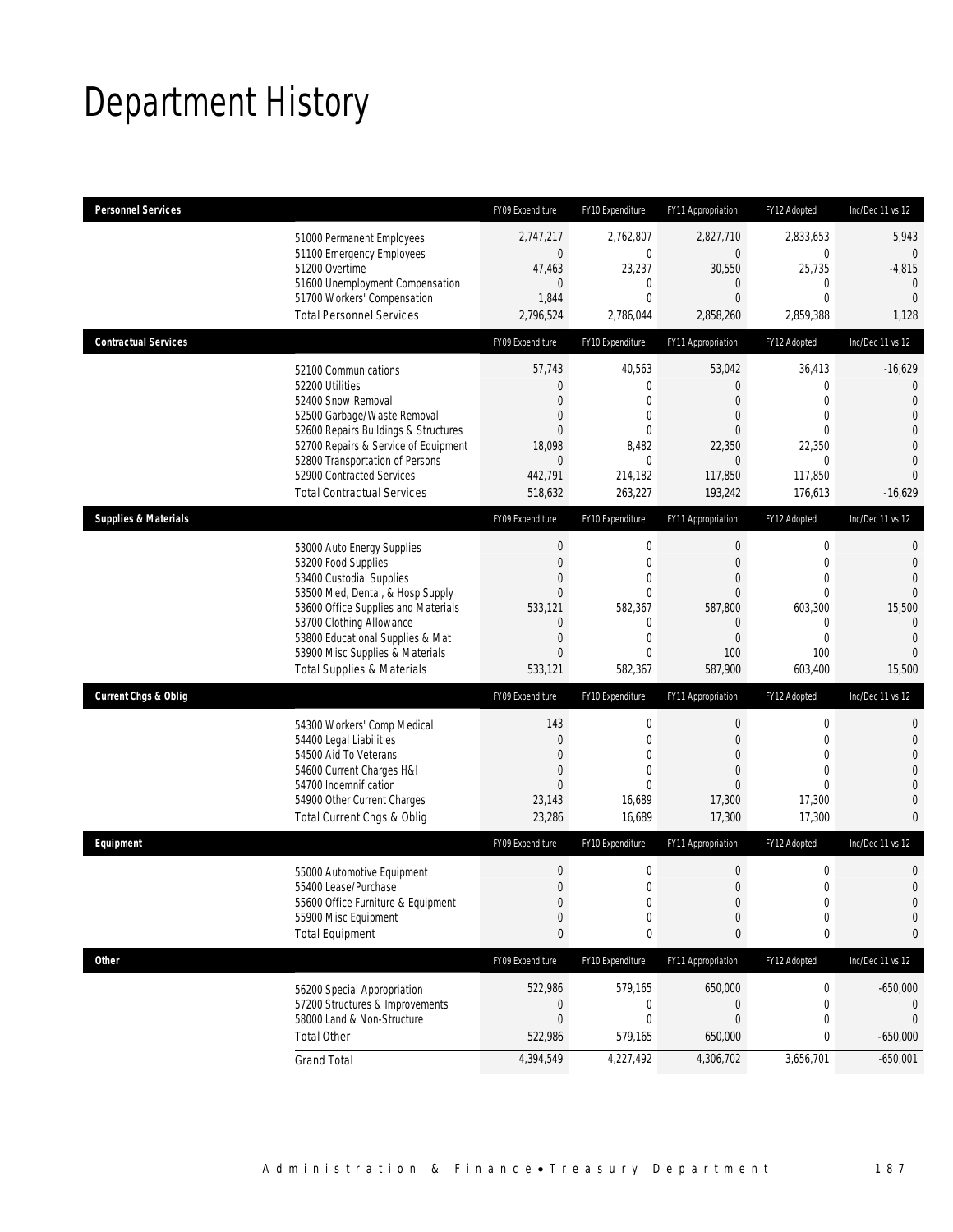# Department Personnel

| Title                            | Union<br>Code   | Grade     | Position | FY12 Salary | Title                         | Union<br>Code   | Grade   | Position | FY12 Salary |
|----------------------------------|-----------------|-----------|----------|-------------|-------------------------------|-----------------|---------|----------|-------------|
| Sr Programmer                    | SU <sub>4</sub> | 15        | 2.00     | 98,973      | <b>Adm Secretary</b>          | SU4             | 17      | 1.00     | 49,143      |
| <b>Tax Title Supv</b>            | SU <sub>4</sub> | 15        | 2.00     | 114,343     | Prin Accountant               | SU4             | 16      | 8.00     | 467,869     |
| Adm Assistant                    | SU <sub>4</sub> | 15        | 1.00     | 50,992      | First Asst Coll-Trs (Trs/Trs) | SE <sub>1</sub> | 14      | 1.00     | 122,889     |
| <b>Head Administrative Clerk</b> | SU <sub>4</sub> | 14        | 1.00     | 50,842      | Adm Analyst                   | SU <sub>4</sub> | 14      | 1.00     | 50,842      |
| Sr Legal Asst                    | SU <sub>4</sub> | 14        | 1.00     | 45,950      | Exec Asst (Treas/Trea)        | SE <sub>1</sub> | 11      | 1.00     | 107,385     |
| Dep Collector                    | SU <sub>4</sub> | 13        | 6.00     | 269,481     | Prin Admin Asst(Fin Cabinet)  | <b>EXM</b>      | 10      | 1.00     | 101,178     |
| Tell.                            | SU <sub>4</sub> | 13        | 4.00     | 171.486     | Second Asst Coll-Trs          | SE <sub>1</sub> | 10      | 1.00     | 101,178     |
| <b>Head Clerk</b>                | SU <sub>4</sub> | 12        | 3.00     | 119,823     | Asst Corp Counsel V           | <b>EXM</b>      | $10 \,$ | 1.00     | 101,178     |
| <b>First Asst Coll-Trs</b>       | SE <sub>1</sub> | 11        | 1.00     | 107,385     | Exec Sec (Treasury/Trust)     | SE <sub>1</sub> | 09      | 1.00     | 93,531      |
| Second Asst Coll-Trs (Trs/Col)   | SE <sub>1</sub> | 10        | 1.00     | 101,178     | <b>Supervisor Accounting</b>  | SE <sub>1</sub> | 08      | 6.00     | 503,846     |
| <b>Supervisor Accounting</b>     | SE <sub>1</sub> | 08        | 1.00     | 87.083      | Prin Admin Asst (Treas/Treas) | SE <sub>1</sub> | 06      | 1.00     | 64,375      |
| Data Proc Sys Analyst I          | SE <sub>1</sub> | 07        | 1.00     | 79.677      | Exec Asst(Treasury)           | SE <sub>1</sub> | 06      | 1.00     | 72,511      |
| Prin Admin Asst (Trs/Col)        | SE <sub>1</sub> | 06        | 3.00     | 213,786     | Sr Adm Assistant              | SE <sub>1</sub> | 05      | 3.00     | 199,620     |
| Collector-Treasurer              | CDH             | <b>NG</b> | 1.00     | 146,311     | Admin Asst(Trs/Col)           | SE <sub>1</sub> | 04      | 1.00     | 60,567      |
|                                  |                 |           |          |             | <b>Total</b>                  |                 |         | 56       | 3,753,420   |

| <b>Total</b>                 | 56 | 3,753,420  |
|------------------------------|----|------------|
| <b>Adjustments</b>           |    |            |
| <b>Differential Payments</b> |    |            |
| Other                        |    | 38,594     |
| Chargebacks                  |    | $-750,612$ |
| Salary Savings               |    | $-207,749$ |
| <b>FY12 Total Request</b>    |    | 2,833,653  |
|                              |    |            |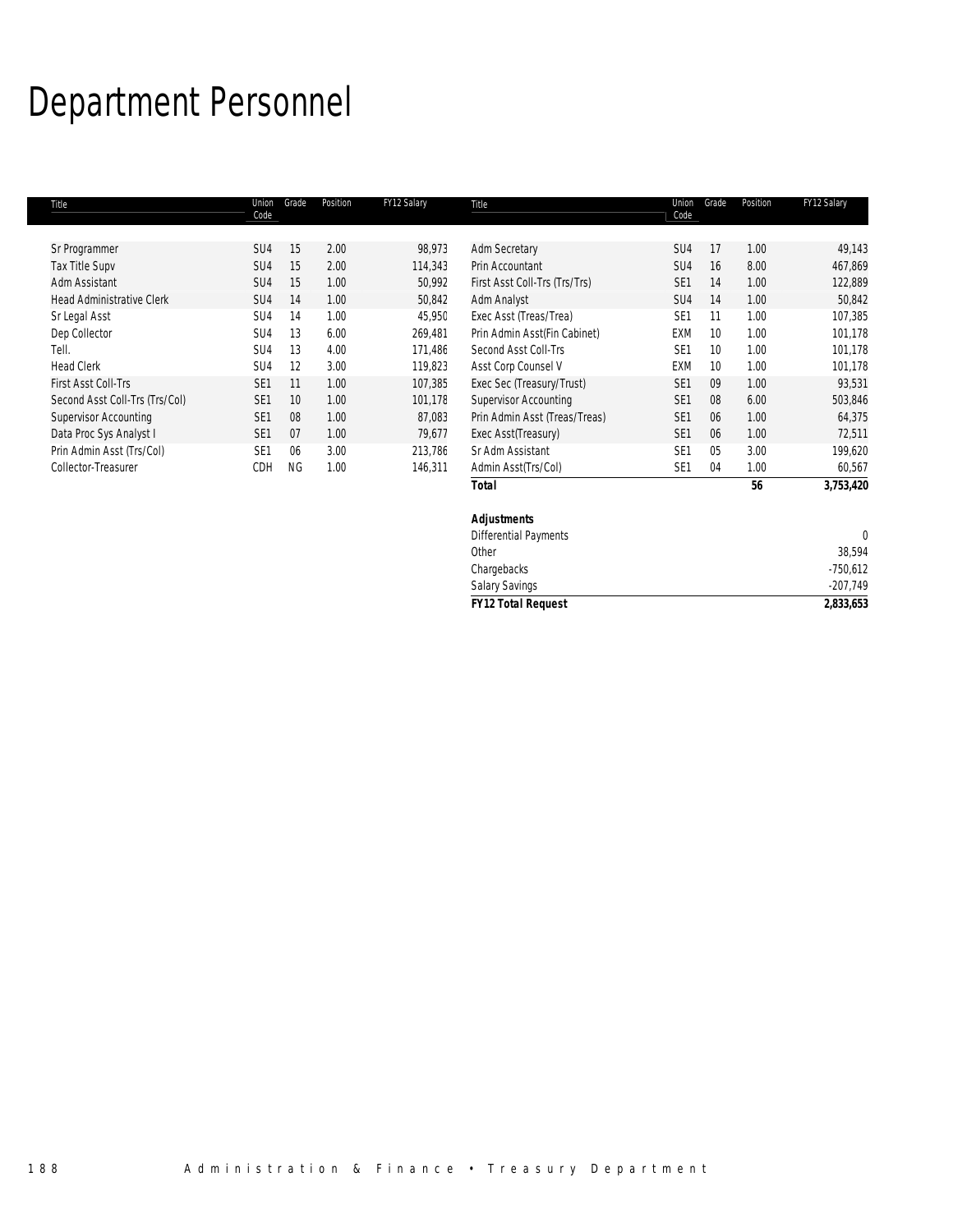## Treasury Division Operating Budget

### *Vivian M. Leo, First Assistant Collector-Treasurer, Appropriation: 138*

## *Division Mission*

The Treasury Division receives and has care and custody of all monies, property, and securities acquired by virtue of any statute, ordinance, gift, devise, bequest, or deposit. In addition, the Division pays all warrants, drafts, bonds, and approved executions against the City.

## *FY12 Performance Strategies*

- To manage debt issuance.
- To monitor the City return on Trust Fund investments.
- To optimize the return on invested City funds.

| <b>Operating Budget</b>            | <b>Program Name</b>                        | Total Actual '09     | Total Actual '10     | <b>Total Approp '11</b> | <b>Total Budget '12</b> |
|------------------------------------|--------------------------------------------|----------------------|----------------------|-------------------------|-------------------------|
|                                    | Administration                             | 694.749              | 568.877              | 471.471                 | 462,987                 |
|                                    | General Service/Payroll                    | 627.808              | 587.926              | 636.855                 | 665,852                 |
|                                    | Accounting                                 | 227.786              | 223,307              | 241.814                 | 249.287                 |
|                                    | Accounts Receivable                        | 411.789              | 409.387              | 427.164                 | 399.178                 |
|                                    | Trust                                      | 0                    | $\left($             |                         | $\left( \right)$        |
| <b>Selected Service Indicators</b> | <b>Total</b>                               | 1,962,132            | 1,789,497            | 1.777.304               | 1,777,304               |
|                                    |                                            | Actual '09           | Actual '10           | Approp '11              | <b>Budget '12</b>       |
|                                    | <b>Personnel Services</b><br>Non Personnel | 1.422.268<br>539.864 | 1.377.475<br>412,022 | 1.366.642<br>410,662    | 1,374,124<br>403,180    |
|                                    | <b>Total</b>                               | 1,962,132            | 1,789,497            | 1.777.304               | 1.777.304               |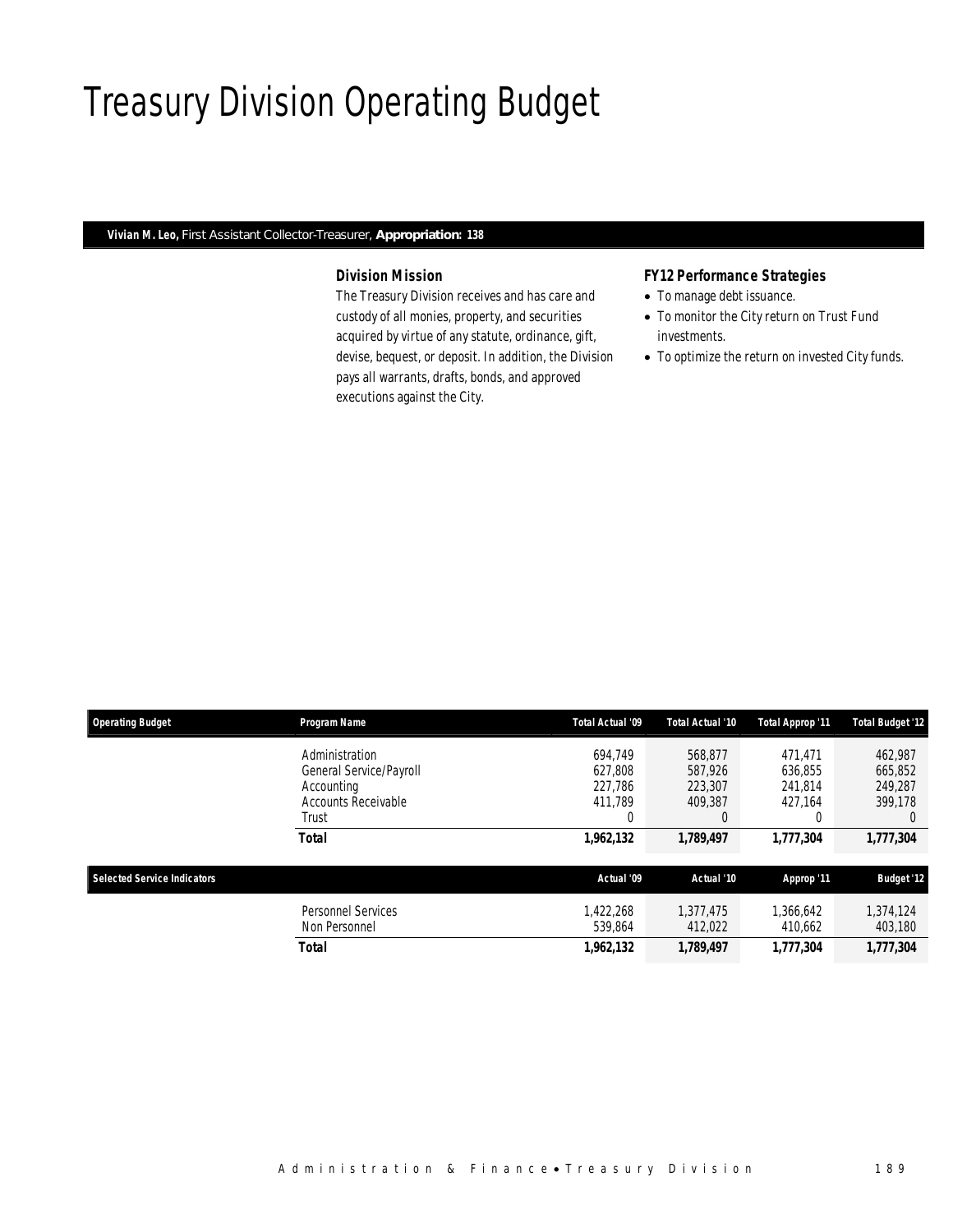# Treasury Division Operating Budget



#### *Description of Services*

The Treasury Division invests all City funds, including amounts held by the Collector-Treasurer as custodian of all City trust funds, is responsible for managing the City's tax-exempt debt transactions, processes the salaries of all City employees, makes payments on all warrants, drafts and orders, and processes disbursements to all City vendors and contractors. The Treasury Division is also responsible for making debt service payments on outstanding City bonds, notes and other taxexempt financing.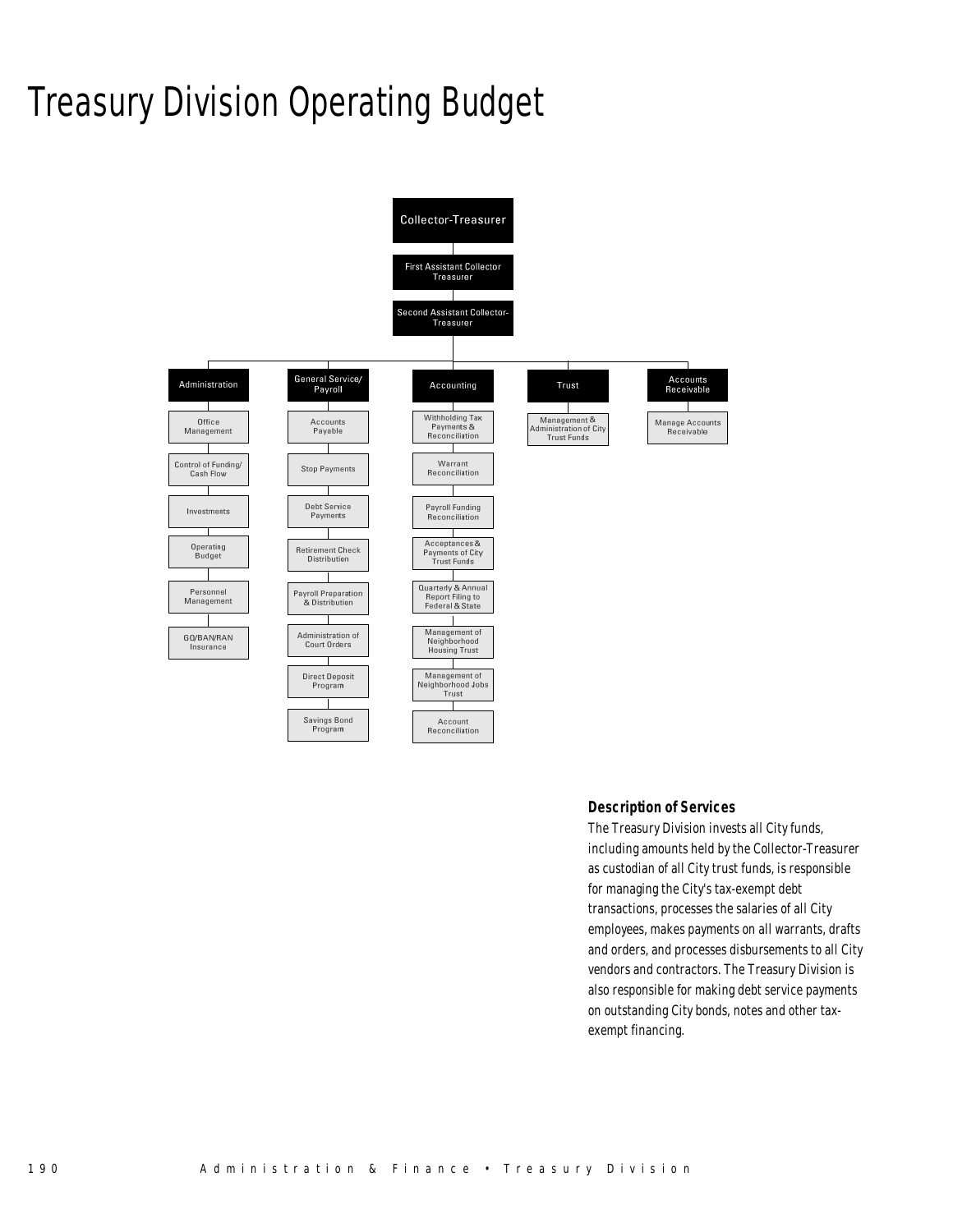# Division History

| <b>Personnel Services</b>       |                                                                                                                                                                                                                                                                                                      | FY09 Expenditure                                                                                                                                  | FY10 Expenditure                                                                                           | FY11 Appropriation                                                                                                           | FY12 Adopted                                                                                                               | Inc/Dec 11 vs 12                                                                                               |
|---------------------------------|------------------------------------------------------------------------------------------------------------------------------------------------------------------------------------------------------------------------------------------------------------------------------------------------------|---------------------------------------------------------------------------------------------------------------------------------------------------|------------------------------------------------------------------------------------------------------------|------------------------------------------------------------------------------------------------------------------------------|----------------------------------------------------------------------------------------------------------------------------|----------------------------------------------------------------------------------------------------------------|
|                                 | 51000 Permanent Employees<br>51100 Emergency Employees<br>51200 Overtime<br>51600 Unemployment Compensation<br>51700 Workers' Compensation<br><b>Total Personnel Services</b>                                                                                                                        | 1,407,777<br>$\boldsymbol{0}$<br>12,647<br>$\mathbf{0}$<br>1,844<br>1,422,268                                                                     | 1,375,600<br>$\mathbf 0$<br>1,875<br>$\mathbf 0$<br>0<br>1,377,475                                         | 1,359,292<br>$\overline{0}$<br>7,350<br>$\mathbf{0}$<br>$\mathbf{0}$<br>1,366,642                                            | 1,371,589<br>$\boldsymbol{0}$<br>2,535<br>$\mathbf{0}$<br>$\overline{0}$<br>1,374,124                                      | 12,297<br>$\overline{0}$<br>$-4,815$<br>$\theta$<br>$\theta$<br>7,482                                          |
| <b>Contractual Services</b>     |                                                                                                                                                                                                                                                                                                      | FY09 Expenditure                                                                                                                                  | FY10 Expenditure                                                                                           | FY11 Appropriation                                                                                                           | FY12 Adopted                                                                                                               | Inc/Dec 11 vs 12                                                                                               |
|                                 | 52100 Communications<br>52200 Utilities<br>52400 Snow Removal<br>52500 Garbage/Waste Removal<br>52600 Repairs Buildings & Structures<br>52700 Repairs & Service of Equipment<br>52800 Transportation of Persons<br>52900 Contracted Services<br><b>Total Contractual Services</b>                    | 26,680<br>$\mathbf 0$<br>$\mathbf{0}$<br>0<br>$\mathbf{0}$<br>12,795<br>$\mathbf 0$<br>245,042<br>284,517                                         | 13,823<br>0<br>0<br>0<br>$\mathbf{0}$<br>4,127<br>0<br>95,799<br>113,749                                   | 23,062<br>0<br>$\theta$<br>0<br>0<br>15,850<br>$\mathbf{0}$<br>75,350<br>114,262                                             | 10,080<br>0<br>$\overline{0}$<br>$\overline{0}$<br>$\theta$<br>15,850<br>0<br>75,350<br>101,280                            | $-12,982$<br>0<br>$\theta$<br>$\overline{0}$<br>0<br>$\overline{0}$<br>$\overline{0}$<br>$\Omega$<br>$-12,982$ |
| <b>Supplies &amp; Materials</b> |                                                                                                                                                                                                                                                                                                      | FY09 Expenditure                                                                                                                                  | FY10 Expenditure                                                                                           | FY11 Appropriation                                                                                                           | FY12 Adopted                                                                                                               | Inc/Dec 11 vs 12                                                                                               |
|                                 | 53000 Auto Energy Supplies<br>53200 Food Supplies<br>53400 Custodial Supplies<br>53500 Med, Dental, & Hosp Supply<br>53600 Office Supplies and Materials<br>53700 Clothing Allowance<br>53800 Educational Supplies & Mat<br>53900 Misc Supplies & Materials<br><b>Total Supplies &amp; Materials</b> | $\boldsymbol{0}$<br>$\boldsymbol{0}$<br>$\mathbf{0}$<br>$\boldsymbol{0}$<br>241,702<br>$\mathbf 0$<br>$\boldsymbol{0}$<br>$\mathbf{0}$<br>241,702 | $\mathbf 0$<br>$\mathbf 0$<br>$\mathbf{0}$<br>$\mathbf{0}$<br>288,505<br>0<br>$\mathbf{0}$<br>0<br>288,505 | $\mathbf{0}$<br>$\mathbf{0}$<br>$\theta$<br>$\mathbf{0}$<br>286,300<br>$\overline{0}$<br>$\mathbf{0}$<br>$\theta$<br>286,300 | $\boldsymbol{0}$<br>$\mathbf{0}$<br>$\mathbf{0}$<br>$\mathbf{0}$<br>291.800<br>0<br>$\mathbf{0}$<br>$\mathbf 0$<br>291,800 | 0<br>0<br>$\overline{0}$<br>$\Omega$<br>5,500<br>$\mathbf{0}$<br>$\theta$<br>$\Omega$<br>5,500                 |
| <b>Current Chgs &amp; Oblig</b> |                                                                                                                                                                                                                                                                                                      | FY09 Expenditure                                                                                                                                  | FY10 Expenditure                                                                                           | FY11 Appropriation                                                                                                           | FY12 Adopted                                                                                                               | Inc/Dec 11 vs 12                                                                                               |
|                                 | 54300 Workers' Comp Medical<br>54400 Legal Liabilities<br>54500 Aid To Veterans<br>54600 Current Charges H&I<br>54700 Indemnification<br>54900 Other Current Charges<br>Total Current Chgs & Oblig                                                                                                   | 143<br>$\boldsymbol{0}$<br>0<br>$\boldsymbol{0}$<br>$\mathbf{0}$<br>13,502<br>13,645                                                              | $\boldsymbol{0}$<br>$\mathbf 0$<br>0<br>$\overline{0}$<br>0<br>9,768<br>9,768                              | $\boldsymbol{0}$<br>$\mathbf{0}$<br>0<br>$\overline{0}$<br>0<br>10,100<br>10,100                                             | $\boldsymbol{0}$<br>$\mathbf{0}$<br>$\overline{0}$<br>$\overline{0}$<br>$\theta$<br>10,100<br>10,100                       | 0<br>$\mathbf 0$<br>0<br>0<br>0<br>$\overline{0}$<br>0                                                         |
| Equipment                       |                                                                                                                                                                                                                                                                                                      | FY09 Expenditure                                                                                                                                  | FY10 Expenditure                                                                                           | FY11 Appropriation                                                                                                           | FY12 Adopted                                                                                                               | Inc/Dec 11 vs 12                                                                                               |
|                                 | 55000 Automotive Equipment<br>55400 Lease/Purchase<br>55600 Office Furniture & Equipment<br>55900 Misc Equipment<br><b>Total Equipment</b>                                                                                                                                                           | $\boldsymbol{0}$<br>$\mathbf{0}$<br>$\boldsymbol{0}$<br>$\boldsymbol{0}$<br>$\pmb{0}$                                                             | $\boldsymbol{0}$<br>0<br>0<br>0<br>0                                                                       | $\boldsymbol{0}$<br>$\overline{0}$<br>$\mathbf 0$<br>$\mathbf{0}$<br>0                                                       | $\boldsymbol{0}$<br>$\mathbf 0$<br>$\boldsymbol{0}$<br>$\boldsymbol{0}$<br>0                                               | 0<br>$\overline{0}$<br>$\mathbf 0$<br>0<br>0                                                                   |
| <b>Other</b>                    |                                                                                                                                                                                                                                                                                                      | FY09 Expenditure                                                                                                                                  | FY10 Expenditure                                                                                           | FY11 Appropriation                                                                                                           | FY12 Adopted                                                                                                               | Inc/Dec 11 vs 12                                                                                               |
|                                 | 56200 Special Appropriation<br>57200 Structures & Improvements<br>58000 Land & Non-Structure<br><b>Total Other</b>                                                                                                                                                                                   | $\boldsymbol{0}$<br>$\boldsymbol{0}$<br>$\boldsymbol{0}$<br>$\bf{0}$                                                                              | 0<br>0<br>0<br>0                                                                                           | $\theta$<br>$\mathbf 0$<br>0<br>0                                                                                            | 0<br>$\mathbf 0$<br>$\mathbf{0}$<br>0                                                                                      | 0<br>0<br>0<br>0                                                                                               |
|                                 | <b>Grand Total</b>                                                                                                                                                                                                                                                                                   | 1,962,132                                                                                                                                         | 1,789,497                                                                                                  | 1,777,304                                                                                                                    | 1,777,304                                                                                                                  | $\overline{0}$                                                                                                 |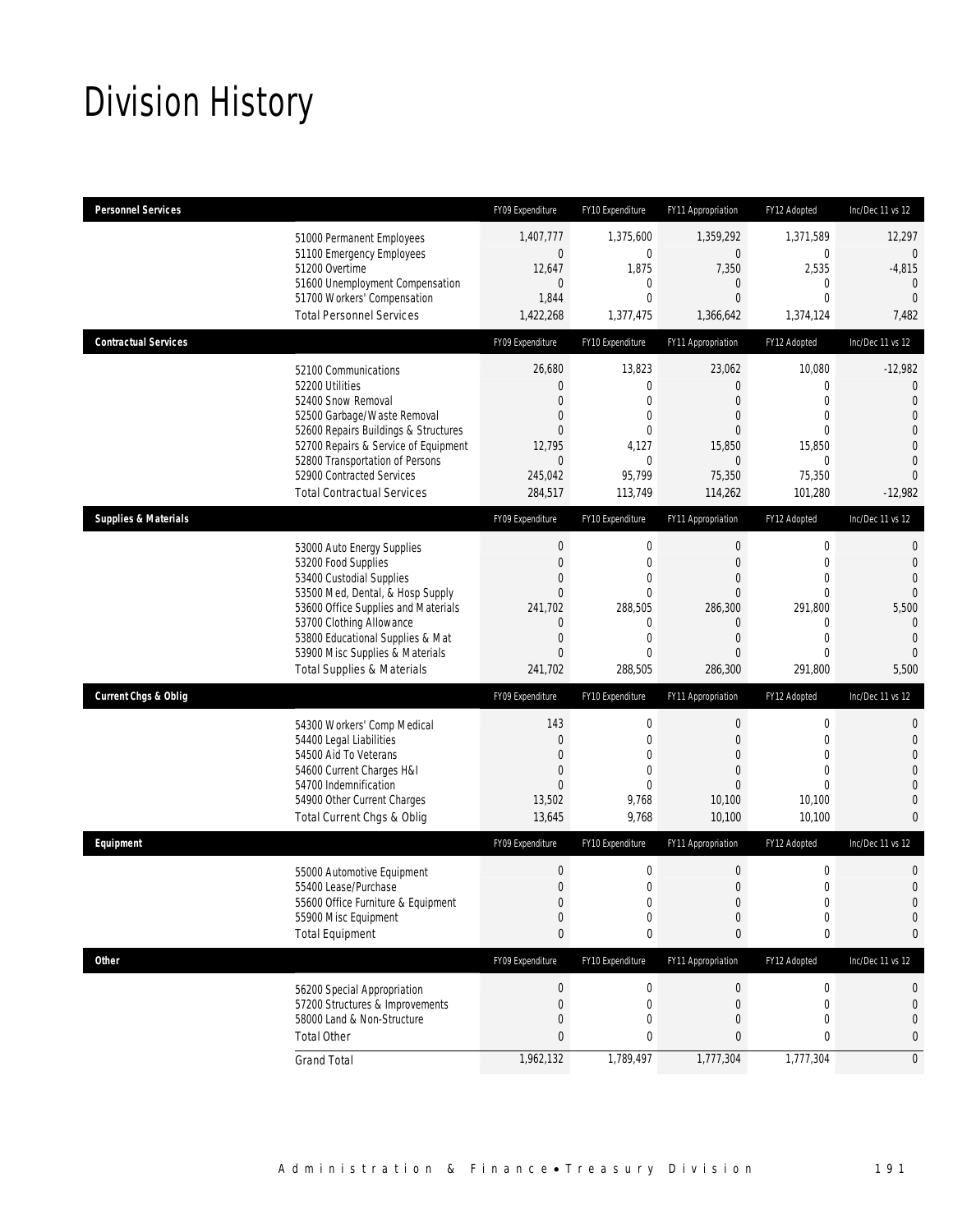# Division Personnel

| Title                         | Union<br>Code   | Grade     | Position | FY12 Salary | Title                         | Union<br>Code   | Grade | Position | FY12 Salary  |
|-------------------------------|-----------------|-----------|----------|-------------|-------------------------------|-----------------|-------|----------|--------------|
| Collector-Treasurer           | CDH             | <b>NG</b> | 1.00     | 146,311     | Second Asst Coll-Trs          | SE <sub>1</sub> | 10    | 1.00     | 101,178      |
| <b>Adm Secretary</b>          | SU4             | 17        | 1.00     | 49,143      | Asst Corp Counsel V           | EXM             | 10    | 1.00     | 101,178      |
| Prin Accountant               | SU4             | 16        | 8.00     | 467,869     | Exec Sec (Treasury/Trust)     | SE <sub>1</sub> | 09    | 1.00     | 93,531       |
| First Asst Coll-Trs (Trs/Trs) | SE <sub>1</sub> | 14        | 1.00     | 122,889     | <b>Supervisor Accounting</b>  | SE <sub>1</sub> | 08    | 6.00     | 503,846      |
| Adm Analyst                   | SU4             | 14        | 1.00     | 50,842      | Prin Admin Asst (Treas/Treas) | SE <sub>1</sub> | 06    | 1.00     | 64,375       |
| Exec Asst (Treas/Trea)        | SE <sub>1</sub> | 11        | 1.00     | 107,385     | Exec Asst(Treasury)           | SE <sub>1</sub> | 06    | 1.00     | 72,511       |
| Prin Admin Asst(Fin Cabinet)  | <b>EXM</b>      | 10        | 1.00     | 101,178     | Sr Adm Assistant              | SE <sub>1</sub> | 05    | 3.00     | 199,620      |
|                               |                 |           |          |             | Admin Asst(Trs/Col)           | SE <sub>1</sub> | 04    | 1.00     | 60,567       |
|                               |                 |           |          |             | <b>Total</b>                  |                 |       | 29       | 2,242,423    |
|                               |                 |           |          |             | <b>Adjustments</b>            |                 |       |          |              |
|                               |                 |           |          |             | <b>Differential Payments</b>  |                 |       |          | $\mathbf{0}$ |
|                               |                 |           |          |             | Other                         |                 |       |          | 15,794       |
|                               |                 |           |          |             | Chargebacks                   |                 |       |          | $-750,612$   |
|                               |                 |           |          |             | <b>Salary Savings</b>         |                 |       |          | $-136,016$   |
|                               |                 |           |          |             | <b>FY12 Total Request</b>     |                 |       |          | 1,371,589    |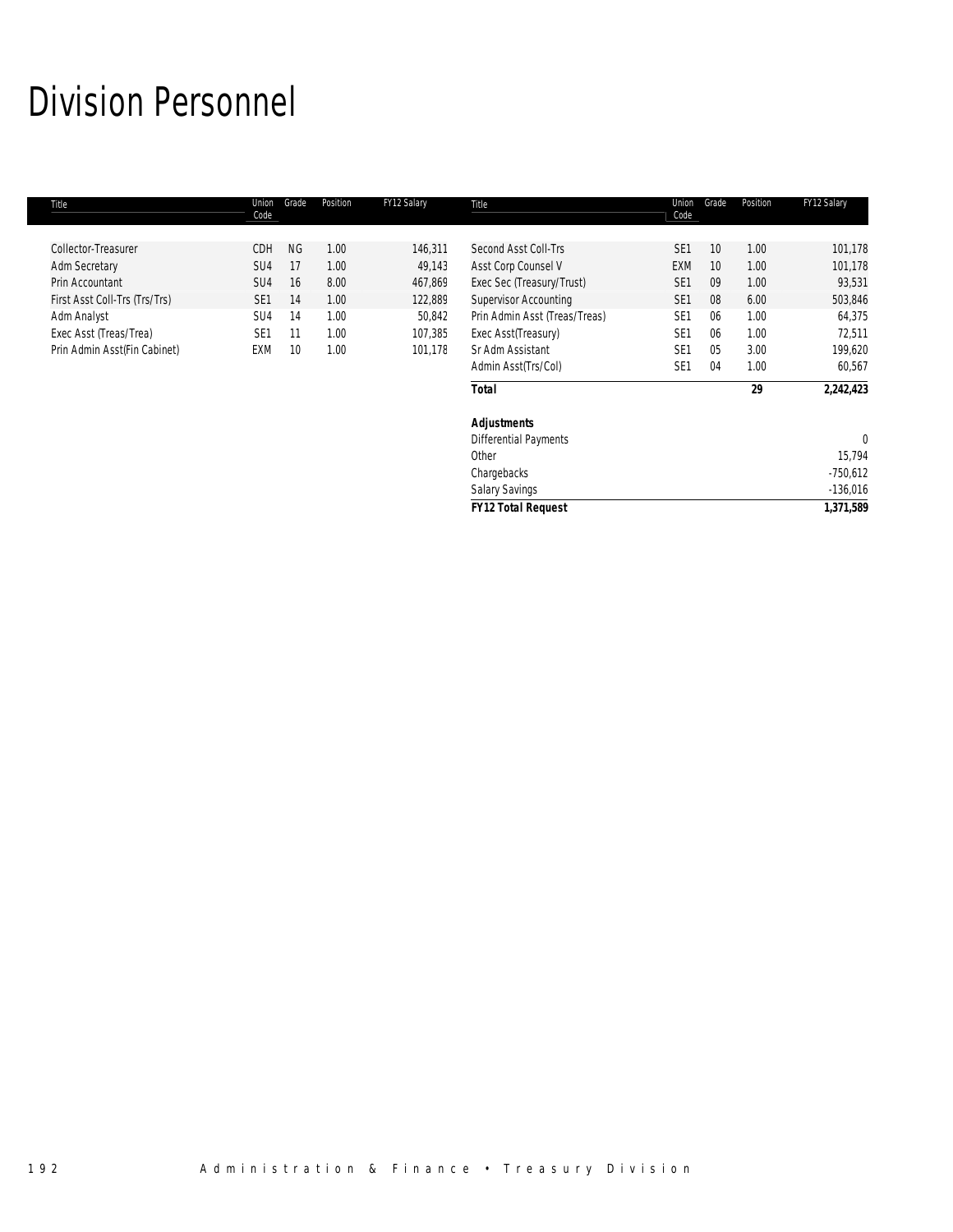# Program 1. Administration

## *Vivian M. Leo, Manager Organization: 138100*

## *Program Description*

The Administration Program hires, trains, and manages all Treasury Division personnel and ensures overall effective and efficient fund management.

## *Program Strategies*

- To manage debt issuance.
- To optimize the return on invested City funds.

| <b>Performance Measures</b>        |                                                                                                             | Actual '09         | Actual '10         | Projected '11      | Target '12         |
|------------------------------------|-------------------------------------------------------------------------------------------------------------|--------------------|--------------------|--------------------|--------------------|
|                                    | Average return on city investments<br>Bank statements analyzed<br>GO, BAN/RAN, refundings, lease financings | 2.0%<br>12<br>3    | .36%<br>12<br>4    | .31%<br>آب ا       | $.2\%$<br>12       |
| <b>Selected Service Indicators</b> |                                                                                                             | Actual '09         | Actual '10         | Approp '11         | <b>Budget '12</b>  |
|                                    | Personnel Services<br>Non Personnel                                                                         | 416,578<br>278.171 | 429,475<br>139,402 | 355.675<br>115,796 | 350,515<br>112,472 |
|                                    | Total                                                                                                       | 694,749            | 568,877            | 471,471            | 462,987            |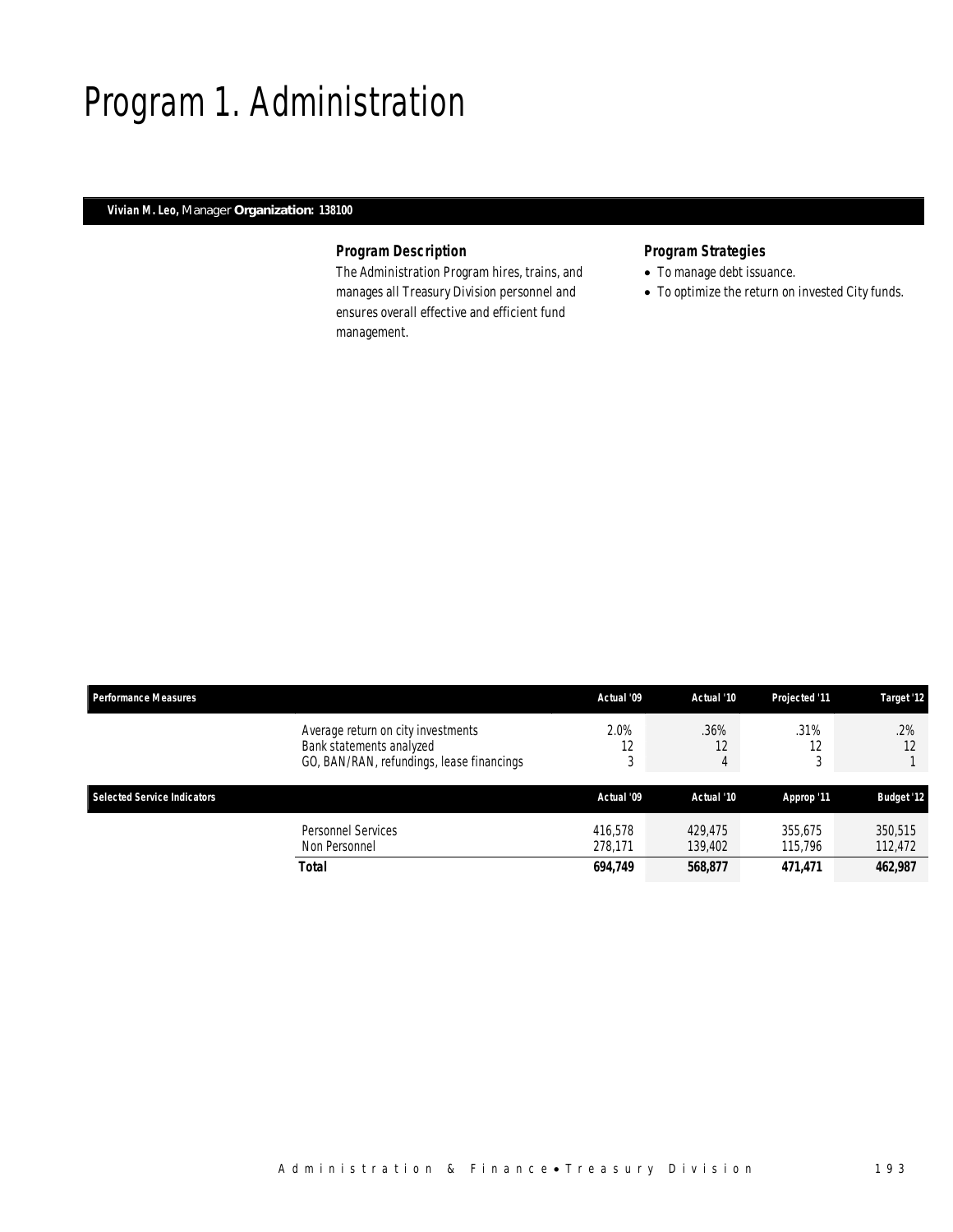# Program 2. General Service/Payroll

## *Chinele Velazquez, Manager Organization: 138200*

#### *Program Description*

The program is responsible for the processing and distribution of all payroll, payroll deductions, garnishment payments, accounts payable, issuance of refund payments for real estate tax overpayments and tax title payments. In addition, the program is responsible for the distribution of retirement benefit payments. The program maintains schedules for principal and interest on City borrowings.

### *Program Strategies*

• To pay all registered interest and registered debt of the City.

| <b>Performance Measures</b>        |                                                                                                                 | Actual '09         | Actual '10         | Projected '11      | Target '12         |
|------------------------------------|-----------------------------------------------------------------------------------------------------------------|--------------------|--------------------|--------------------|--------------------|
|                                    | % of interest and principal paid by the due date<br>Monthly Average of non-payroll payments<br>prepared monthly | 100%<br>21.120     | 100%<br>18,000     | 100%<br>21.079     | 100%<br>18,000     |
| <b>Selected Service Indicators</b> |                                                                                                                 | Actual '09         | Actual '10         | Approp '11         | <b>Budget '12</b>  |
|                                    | Personnel Services<br>Non Personnel                                                                             | 417.249<br>210.559 | 366,428<br>221,498 | 391.994<br>244.861 | 393,642<br>272,210 |
|                                    | <b>Total</b>                                                                                                    | 627,808            | 587,926            | 636.855            | 665,852            |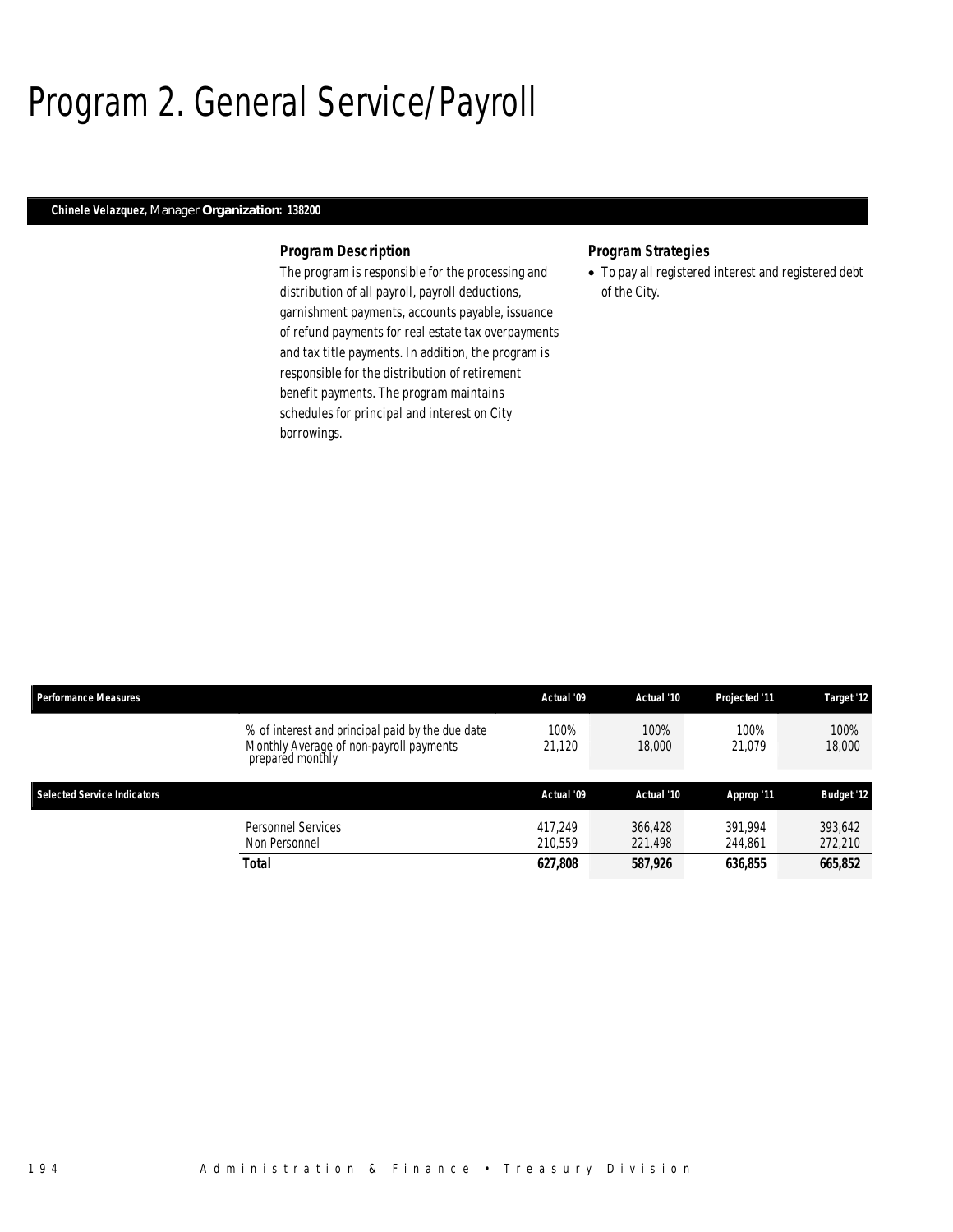## Program 3. Accounting

## *Marirose Graham, Manager Organization: 138400*

### *Program Description*

The Accounting Program records and reconciles on a daily basis the cash and investment balances of the City. It reports daily on all financial transactions. Additionally, the program prepares and files federal and state forms and ensures payment of withholding taxes to state and federal agencies. The program is also responsible for ensuring the timely reconciliation of bank statements and city records.

## *Program Strategies*

• To monitor and reconcile all withheld taxes.

| <b>Performance Measures</b> |                                            | Actual '09       | Actual '10       | Projected '11     | Target '12        |
|-----------------------------|--------------------------------------------|------------------|------------------|-------------------|-------------------|
|                             | % of withheld taxes paid on due date       | 100%             | 100%             | 100%              | 100%              |
| Selected Service Indicators |                                            | Actual '09       | Actual '10       | Approp '11        | <b>Budget '12</b> |
|                             | <b>Personnel Services</b><br>Non Personnel | 220.592<br>7.194 | 215,403<br>7.904 | 230.574<br>11.240 | 243,845<br>5,442  |
|                             | Total                                      | 227,786          | 223,307          | 241,814           | 249,287           |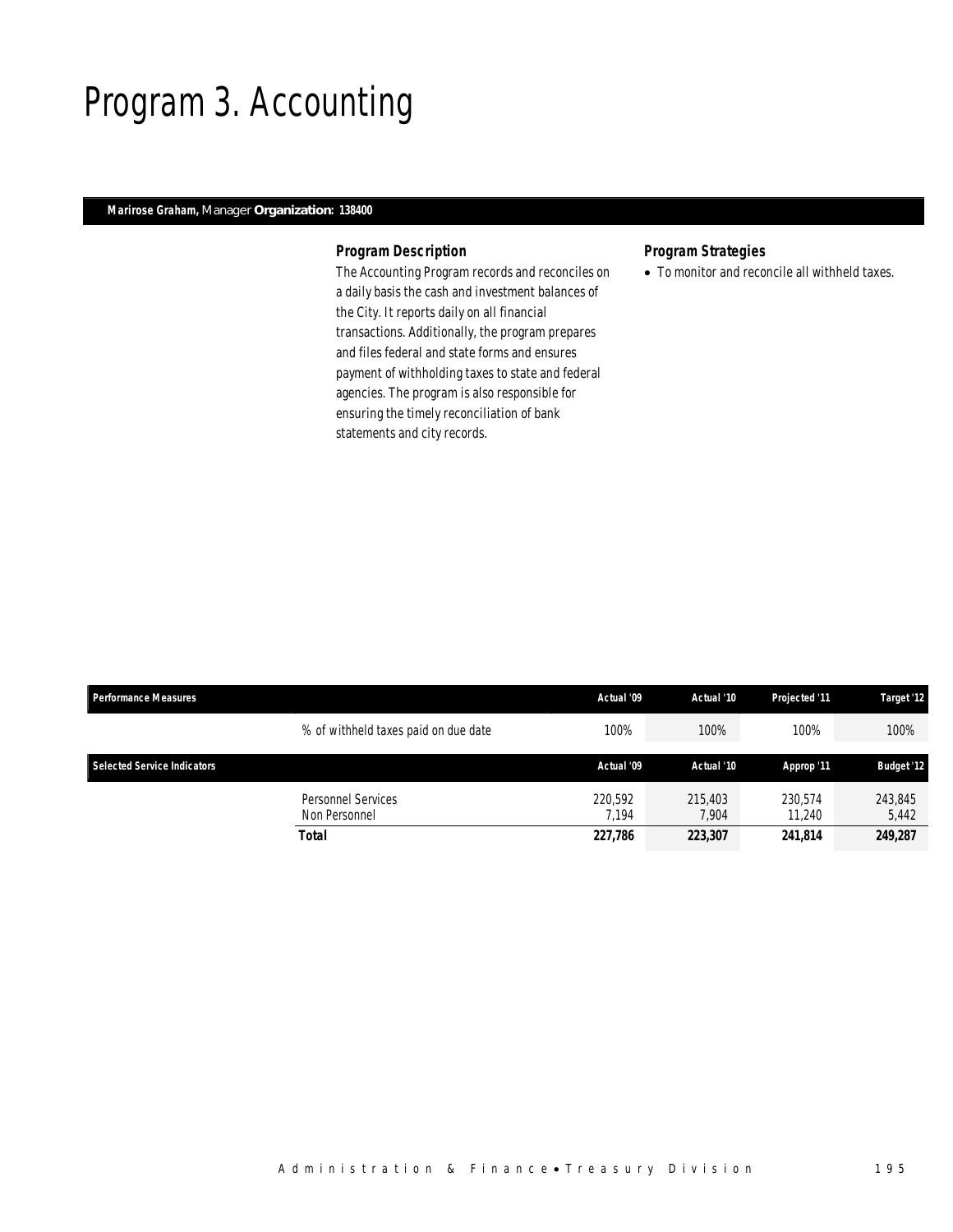## Program 4. Accounts Receivable

## *Maureen Garceau, Manager Organization: 138500*

## *Program Description*

The Accounts Receivable Program is responsible for establishing policies and procedures, monitoring compliance, and providing a central resource to revenue generating departments that utilize the accounts receivable and billing systems.

### *Program Strategies*

• To increase the number of units utilizing the AR and billing system.

| Performance Measures                                                   | Actual '09        | Actual '10        | Projected '11     | Target '12        |
|------------------------------------------------------------------------|-------------------|-------------------|-------------------|-------------------|
| Billable units utilizing the accounts receivable<br>and billing system | 22                | 23                | 23                | 23                |
| <b>Selected Service Indicators</b>                                     | Actual '09        | Actual '10        | Approp '11        | <b>Budget '12</b> |
| Personnel Services<br>Non Personnel                                    | 367.849<br>43.940 | 366.169<br>43,218 | 388,399<br>38.765 | 386,122<br>13,056 |
| Total                                                                  | 411,789           | 409,387           | 427,164           | 399,178           |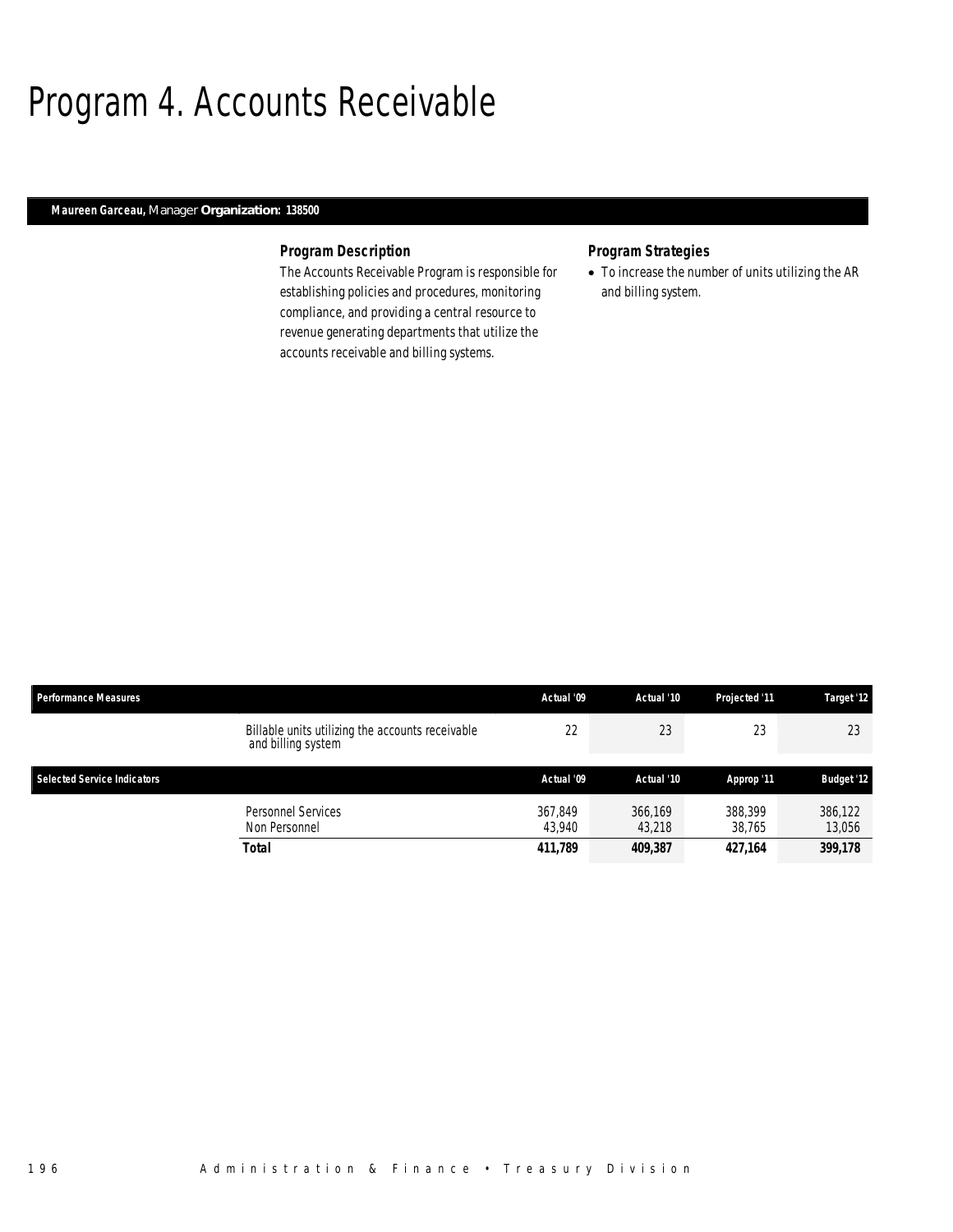## Program 5. Trust

## *Robert Fleming, Manager Organization: 138600*

## *Program Description*

The Trust Program is charged with the responsibility of providing technical assistance to the City's various boards of trustees in the oversight of the investment programs for the more than 250 testamentary trust funds that have been entrusted to the City while ensuring that all beneficiary distributions are made in accordance with each benefactor's instructions.

## *Program Strategies*

• To monitor the City return on Trust Fund investments.

| <b>Performance Measures</b>        |                                     | Actual '09 | Actual '10 | Projected '11 | Target '12        |
|------------------------------------|-------------------------------------|------------|------------|---------------|-------------------|
|                                    | Annual Trust Fund investment return | $-14%$     | 12.8%      | 19.3%         | 4.75%             |
| <b>Selected Service Indicators</b> |                                     | Actual '09 | Actual '10 | Approp '11    | <b>Budget '12</b> |
|                                    | Personnel Services<br>Non Personnel |            |            |               |                   |
|                                    | <b>Total</b>                        | 0          |            |               | 0                 |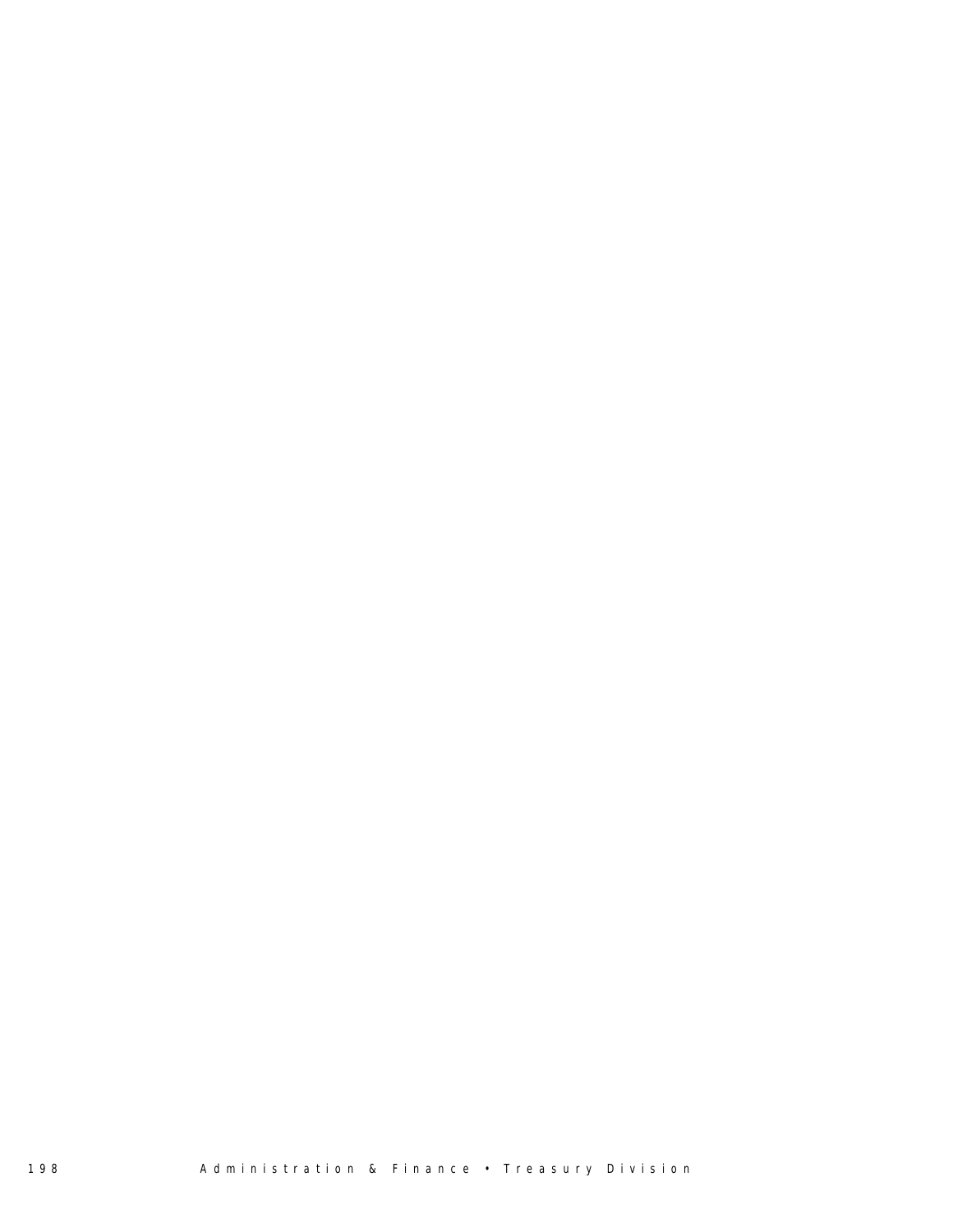# Collecting Division Operating Budget

## *Celia M. Barton, First Assistant Collector-Treasurer, Appropriation: 137*

## *Division Mission*

The Collecting Division collects property taxes and all other monies due to the City while serving taxpayers in a professional, courteous manner. The Division strives to achieve the highest property collection rate possible and pursues all collection remedies allowed under statute.

### *FY12 Performance Strategies*

- To issue tax bills in compliance with statutory requirements.
- To maximize the collection of current year taxes.
- To maximize the collection of delinquent taxes.
- To prepare an instrument of taking for each delinquent property tax account.

| <b>Operating Budget</b>            | Program Name                                              | Total Actual '09       | Total Actual '10       | Total Approp '11       | <b>Total Budget '12</b> |
|------------------------------------|-----------------------------------------------------------|------------------------|------------------------|------------------------|-------------------------|
|                                    | General Management<br><b>Special Collections</b>          | 644.656<br>533.860     | 446,494<br>1.354.218   | 396.847<br>1.267.328   | 507,101<br>476.143      |
|                                    | <b>Payment Services</b><br>Accounting/Special Assessments | 1.230.402<br>23.499    | 581,455<br>55,828      | 792.165<br>73.058      | 820,069<br>76,084       |
|                                    | <b>Total</b>                                              | 2,432,417              | 2,437,995              | 2.529.398              | 1,879,397               |
| <b>Selected Service Indicators</b> |                                                           | Actual '09             | Actual '10             | Approp '11             | <b>Budget '12</b>       |
|                                    | <b>Personnel Services</b><br>Non Personnel                | 1.374.256<br>1.058.161 | 1.408.569<br>1,029,426 | 1.491.618<br>1.037.780 | 1,485,264<br>394,133    |
|                                    | Total                                                     | 2,432,417              | 2,437,995              | 2,529,398              | 1,879,397               |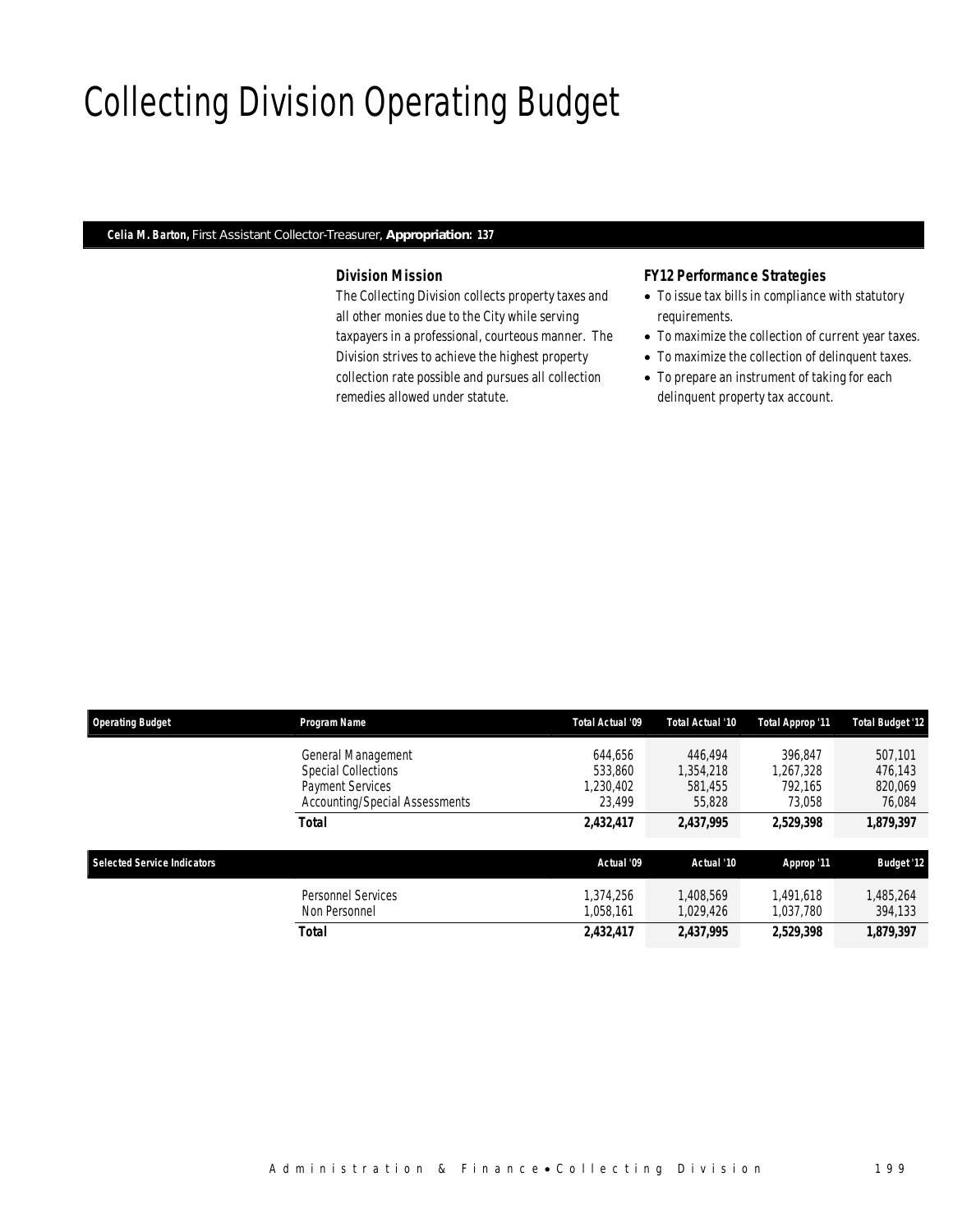# Collecting Division Operating Budget



#### *Description of Services*

The Collecting Division mails all tax bills and collects both current and delinquent taxes. The Division also prepares and files tax takings and tax certification liens, issues municipal lien certificates, and prepares petitions for foreclosures with the Law Department. Additionally, the Division prepares property redemption certificates, collects fees and fines and all other City revenue through teller windows.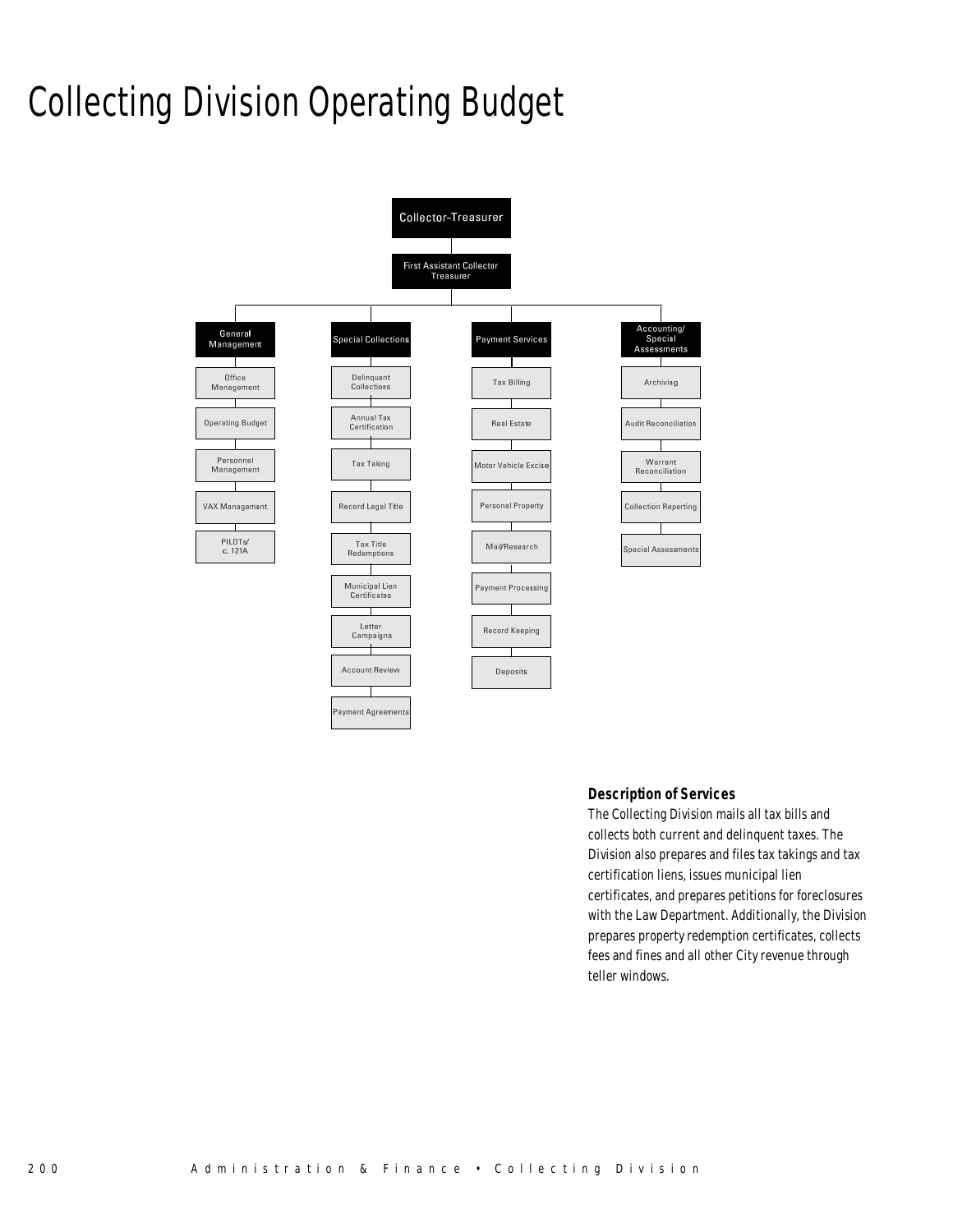# Division History

| <b>Personnel Services</b>       |                                                                         | FY09 Expenditure                 | FY10 Expenditure            | FY11 Appropriation               | FY12 Adopted                 | Inc/Dec 11 vs 12                 |
|---------------------------------|-------------------------------------------------------------------------|----------------------------------|-----------------------------|----------------------------------|------------------------------|----------------------------------|
|                                 | 51000 Permanent Employees                                               | 1,339,440                        | 1,387,207                   | 1,468,418                        | 1,462,065                    | $-6,353$                         |
|                                 | 51100 Emergency Employees                                               | $\overline{0}$                   | $\mathbf 0$                 | $\mathbf 0$                      | $\mathbf 0$                  | $\overline{0}$                   |
|                                 | 51200 Overtime<br>51600 Unemployment Compensation                       | 34,816<br>$\theta$               | 21,362<br>0                 | 23,200<br>0                      | 23,200<br>0                  | $\mathbf{0}$<br>$\mathbf{0}$     |
|                                 | 51700 Workers' Compensation                                             | $\overline{0}$                   | $\mathbf 0$                 | 0                                | $\mathbf{0}$                 | $\overline{0}$                   |
|                                 | <b>Total Personnel Services</b>                                         | 1,374,256                        | 1,408,569                   | 1,491,618                        | 1,485,265                    | $-6,353$                         |
| <b>Contractual Services</b>     |                                                                         | FY09 Expenditure                 | FY10 Expenditure            | FY11 Appropriation               | FY12 Adopted                 | Inc/Dec 11 vs 12                 |
|                                 | 52100 Communications                                                    | 31,063                           | 26,740                      | 29,980                           | 26,333                       | $-3,647$                         |
|                                 | 52200 Utilities                                                         | $\mathbf 0$                      | $\mathbf 0$                 | $\overline{0}$                   | $\mathbf{0}$                 | $\mathbf 0$                      |
|                                 | 52400 Snow Removal                                                      | $\overline{0}$                   | $\mathbf 0$                 | 0                                | $\mathbf{0}$                 | $\overline{0}$                   |
|                                 | 52500 Garbage/Waste Removal<br>52600 Repairs Buildings & Structures     | 0<br>$\overline{0}$              | $\mathbf 0$<br>$\mathbf{0}$ | $\mathbf{0}$<br>$\overline{0}$   | $\mathbf{0}$<br>$\mathbf{0}$ | $\overline{0}$<br>$\overline{0}$ |
|                                 | 52700 Repairs & Service of Equipment                                    | 5,303                            | 4,355                       | 6,500                            | 6,500                        | $\overline{0}$                   |
|                                 | 52800 Transportation of Persons                                         | $\theta$                         | $\mathbf 0$                 | $\theta$                         | 0                            | $\mathbf 0$                      |
|                                 | 52900 Contracted Services                                               | 197,749                          | 118,383                     | 42,500                           | 42,500                       | $\Omega$                         |
|                                 | <b>Total Contractual Services</b>                                       | 234,115                          | 149,478                     | 78,980                           | 75,333                       | $-3,647$                         |
| <b>Supplies &amp; Materials</b> |                                                                         | FY09 Expenditure                 | FY10 Expenditure            | FY11 Appropriation               | FY12 Adopted                 | Inc/Dec 11 vs 12                 |
|                                 | 53000 Auto Energy Supplies                                              | $\boldsymbol{0}$                 | $\mathbf 0$                 | $\boldsymbol{0}$                 | $\mathbf 0$                  | $\mathbf{0}$                     |
|                                 | 53200 Food Supplies                                                     | $\boldsymbol{0}$                 | $\mathbf 0$                 | $\boldsymbol{0}$                 | $\mathbf 0$                  | $\mathbf{0}$                     |
|                                 | 53400 Custodial Supplies                                                | $\boldsymbol{0}$                 | 0                           | 0                                | $\mathbf{0}$                 | $\overline{0}$                   |
|                                 | 53500 Med, Dental, & Hosp Supply<br>53600 Office Supplies and Materials | $\overline{0}$<br>291,419        | $\overline{0}$<br>293,862   | $\overline{0}$<br>301.500        | $\mathbf{0}$<br>311,500      | $\Omega$<br>10,000               |
|                                 | 53700 Clothing Allowance                                                | $\theta$                         | 0                           | $\mathbf 0$                      | $\mathbf 0$                  | $\overline{0}$                   |
|                                 | 53800 Educational Supplies & Mat                                        | $\mathbf 0$                      | $\mathbf 0$                 | $\boldsymbol{0}$                 | $\mathbf 0$                  | $\overline{0}$                   |
|                                 | 53900 Misc Supplies & Materials                                         | $\overline{0}$                   | $\mathbf 0$                 | 100                              | 100                          | $\Omega$                         |
|                                 | <b>Total Supplies &amp; Materials</b>                                   | 291,419                          | 293,862                     | 301,600                          | 311,600                      | 10,000                           |
| <b>Current Chgs &amp; Oblig</b> |                                                                         | FY09 Expenditure                 | FY10 Expenditure            | FY11 Appropriation               | FY12 Adopted                 | Inc/Dec 11 vs 12                 |
|                                 | 54300 Workers' Comp Medical                                             | $\boldsymbol{0}$                 | $\mathbf 0$                 | $\boldsymbol{0}$                 | $\boldsymbol{0}$             | $\mathbf{0}$                     |
|                                 | 54400 Legal Liabilities                                                 | $\mathbf 0$                      | 0                           | $\overline{0}$                   | $\mathbf 0$                  | $\mathbf 0$                      |
|                                 | 54500 Aid To Veterans                                                   | $\overline{0}$                   | $\mathbf{0}$                | $\overline{0}$                   | $\mathbf{0}$                 | $\overline{0}$                   |
|                                 | 54600 Current Charges H&I<br>54700 Indemnification                      | $\overline{0}$<br>$\overline{0}$ | $\mathbf{0}$<br>$\Omega$    | $\overline{0}$<br>$\overline{0}$ | $\mathbf{0}$<br>$\mathbf{0}$ | $\overline{0}$<br>$\overline{0}$ |
|                                 | 54900 Other Current Charges                                             | 9,641                            | 6,921                       | 7,200                            | 7,200                        | $\overline{0}$                   |
|                                 | Total Current Chgs & Oblig                                              | 9,641                            | 6,921                       | 7,200                            | 7,200                        | $\mathbf{0}$                     |
| Equipment                       |                                                                         | FY09 Expenditure                 | FY10 Expenditure            | FY11 Appropriation               | FY12 Adopted                 | Inc/Dec 11 vs 12                 |
|                                 | 55000 Automotive Equipment                                              | $\mathbf 0$                      | $\mathbf 0$                 | $\boldsymbol{0}$                 | $\boldsymbol{0}$             | $\mathbf 0$                      |
|                                 | 55400 Lease/Purchase                                                    | $\boldsymbol{0}$                 | $\theta$                    | $\mathbf 0$                      | $\boldsymbol{0}$             | $\Omega$                         |
|                                 | 55600 Office Furniture & Equipment                                      | $\boldsymbol{0}$                 | 0                           | $\boldsymbol{0}$                 | $\boldsymbol{0}$             | $\mathbf 0$                      |
|                                 | 55900 Misc Equipment                                                    | $\boldsymbol{0}$                 | 0                           | $\mathbf 0$                      | $\mathbf 0$                  | 0                                |
|                                 | <b>Total Equipment</b>                                                  | $\pmb{0}$                        | $\pmb{0}$                   | 0                                | $\pmb{0}$                    | 0                                |
| <b>Other</b>                    |                                                                         | FY09 Expenditure                 | FY10 Expenditure            | FY11 Appropriation               | FY12 Adopted                 | Inc/Dec 11 vs 12                 |
|                                 | 56200 Special Appropriation                                             | 522,986                          | 579,165                     | 650,000                          | 0                            | $-650,000$                       |
|                                 | 57200 Structures & Improvements                                         | $\boldsymbol{0}$                 | 0                           | $\boldsymbol{0}$                 | 0                            | 0                                |
|                                 | 58000 Land & Non-Structure                                              | $\boldsymbol{0}$                 | $\mathbf 0$                 | $\boldsymbol{0}$                 | $\mathbf 0$                  | $\theta$                         |
|                                 | <b>Total Other</b>                                                      | 522,986                          | 579,165                     | 650,000                          | 0                            | $-650,000$                       |
|                                 | <b>Grand Total</b>                                                      | 2,432,417                        | 2,437,995                   | 2,529,398                        | 1,879,398                    | $-650,000$                       |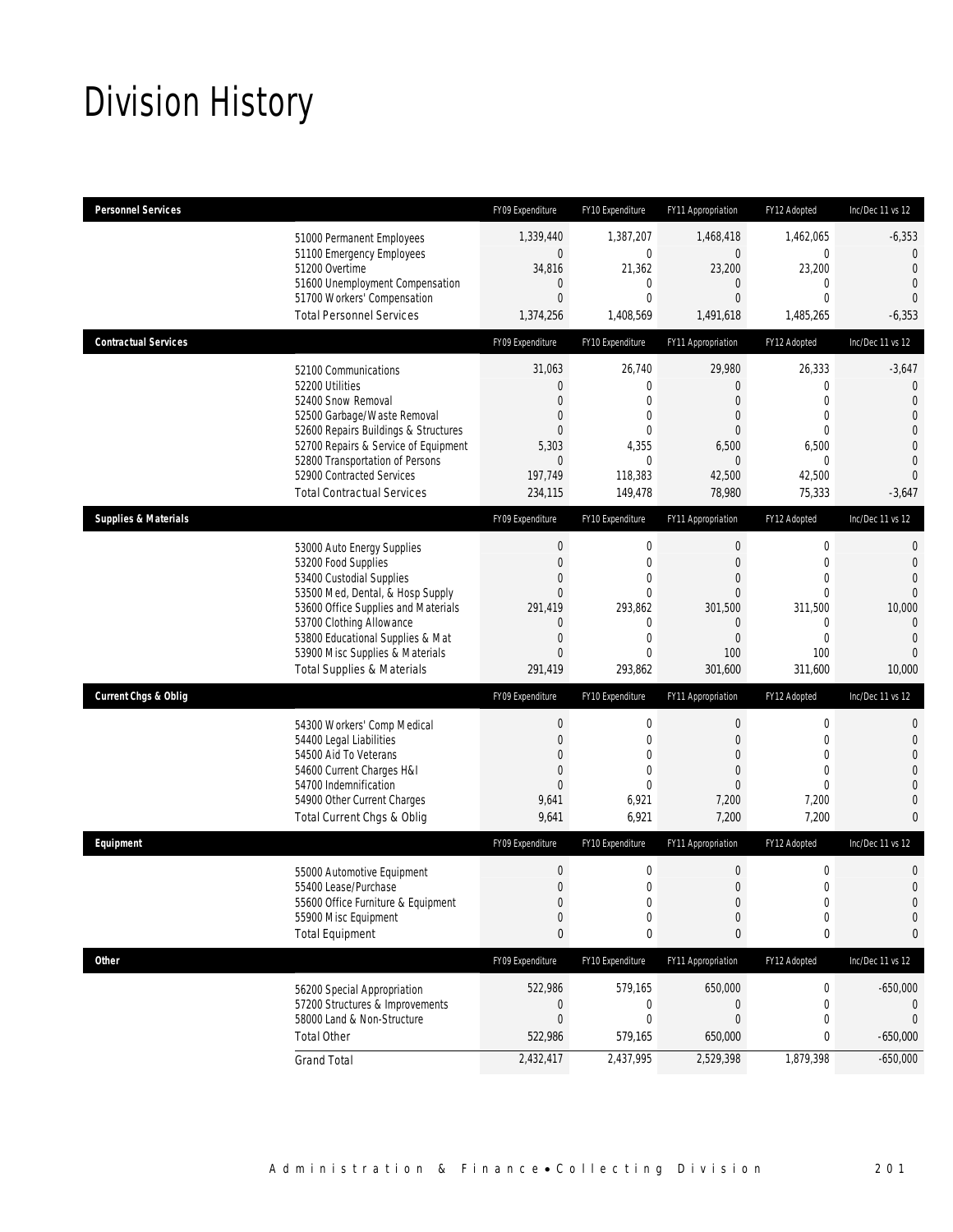# Division Personnel

| Title                            | Union<br>Code   | Grade | Position | FY12 Salary | Title                          | Union<br>Code   | Grade           | Position | FY12 Salary |
|----------------------------------|-----------------|-------|----------|-------------|--------------------------------|-----------------|-----------------|----------|-------------|
|                                  |                 |       |          |             |                                |                 |                 |          |             |
| Sr Programmer                    | SU4             | 15    | 2.00     | 98,973      | Tell.                          | SU4             | 13              | 4.00     | 171,486     |
| <b>Tax Title Supv</b>            | SU <sub>4</sub> | 15    | 2.00     | 114,343     | <b>Head Clerk</b>              | SU4             | 12              | 3.00     | 119,823     |
| Adm Assistant                    | SU <sub>4</sub> | 15    | 1.00     | 50,992      | <b>First Asst Coll-Trs</b>     | SE <sub>1</sub> | 11              | 1.00     | 107,385     |
| <b>Head Administrative Clerk</b> | SU <sub>4</sub> | 14    | 1.00     | 50,842      | Second Asst Coll-Trs (Trs/Col) | SE <sub>1</sub> | 10 <sup>°</sup> | 1.00     | 101,178     |
| Sr Legal Asst                    | SU4             | 14    | 1.00     | 45,950      | <b>Supervisor Accounting</b>   | SE <sub>1</sub> | 08              | 1.00     | 87,083      |
| Dep Collector                    | SU <sub>4</sub> | 13    | 6.00     | 269,481     | Data Proc Sys Analyst I        | SE <sub>1</sub> | 07              | 1.00     | 79,677      |
|                                  |                 |       |          |             | Prin Admin Asst (Trs/Col)      | SE <sub>1</sub> | 06              | 3.00     | 213,786     |
|                                  |                 |       |          |             | <b>Total</b>                   |                 |                 | 27       | 1,510,998   |
|                                  |                 |       |          |             | <b>Adjustments</b>             |                 |                 |          |             |
|                                  |                 |       |          |             | <b>Differential Payments</b>   |                 |                 |          | $\Omega$    |
|                                  |                 |       |          |             | Other                          |                 |                 |          | 22,800      |
|                                  |                 |       |          |             | Chargebacks                    |                 |                 |          | $\Omega$    |
|                                  |                 |       |          |             | <b>Salary Savings</b>          |                 |                 |          | $-71,733$   |
|                                  |                 |       |          |             | <b>FY12 Total Request</b>      |                 |                 |          | 1,462,065   |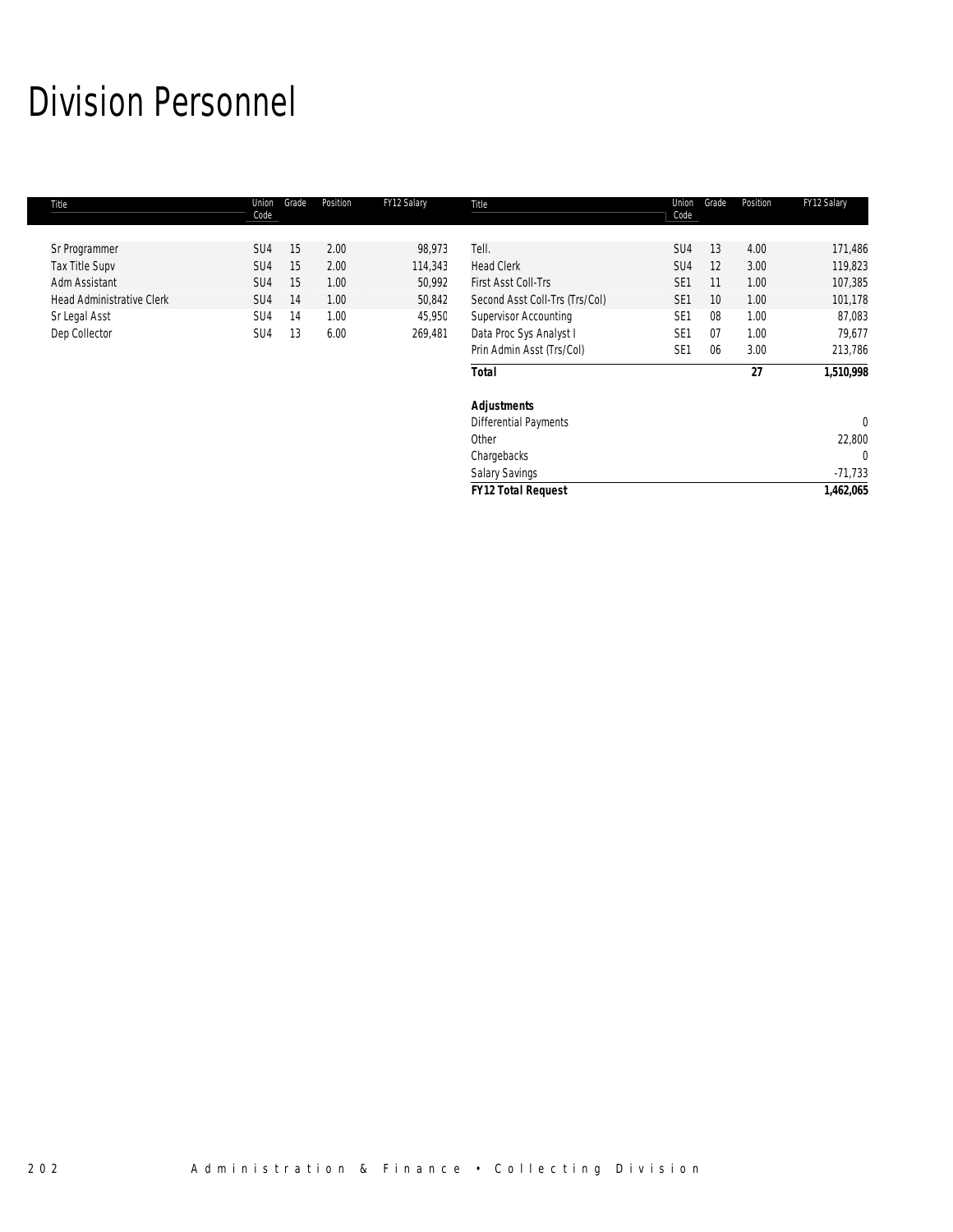# Program 1. General Management

## *Celia M. Barton, Manager Organization: 137100*

## *Program Description*

The General Management Program is responsible for hiring, training, and supervising Collection Division staff and systems.

## *Program Strategies*

- To maximize the collection of current year taxes.
- To use enhanced technology to improve service delivery in the Collecting Division.

| <b>Performance Measures</b>        |                                                                                           | Actual '09            | Actual '10            | Projected '11         | Target '12            |
|------------------------------------|-------------------------------------------------------------------------------------------|-----------------------|-----------------------|-----------------------|-----------------------|
|                                    | PILOT accounts monitored<br>Property tax collection rate<br>Real estate bills paid online | 44<br>98.9%<br>20,297 | 44<br>98.8%<br>29,500 | 44<br>98.9%<br>35.690 | 44<br>98.9%<br>40,000 |
| <b>Selected Service Indicators</b> |                                                                                           | Actual '09            | Actual '10            | Approp '11            | <b>Budget '12</b>     |
|                                    | Personnel Services<br>Non Personnel                                                       | 374.676<br>269.980    | 339.814<br>106.680    | 352.427<br>44,420     | 457.517<br>49.584     |
|                                    | <b>Total</b>                                                                              | 644,656               | 446,494               | 396,847               | 507,101               |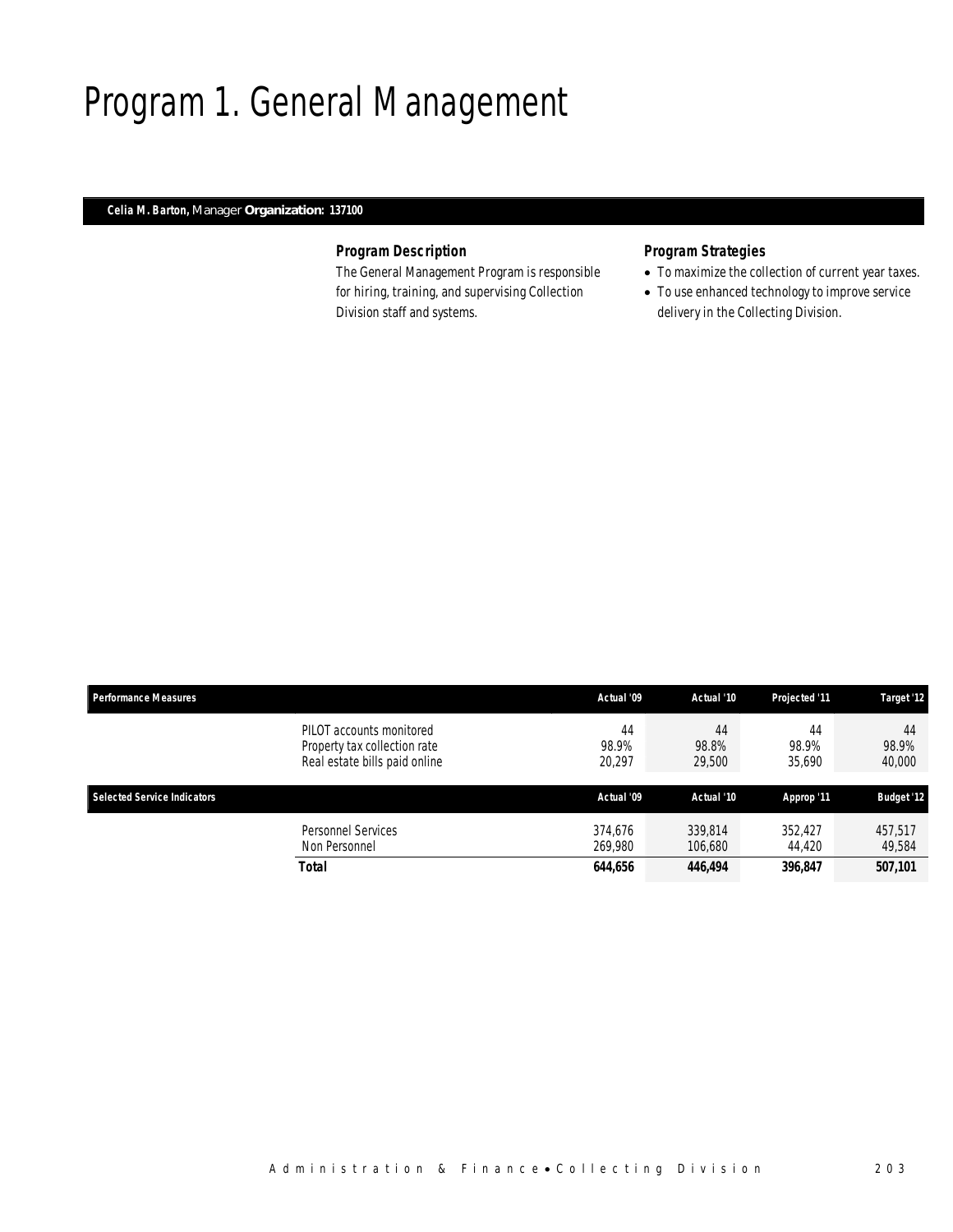## Program 2. Special Collections

## *Michael Hutchinson, Manager Organization: 137200*

#### *Program Description*

The Special Collections Program is responsible for collecting delinquent real estate, personal property and motor vehicle excise taxes. It manages City's recording of its legal title to properties with delinquent and actions involving each account up through and including foreclosure or payment of the tax liability.

### *Program Strategies*

- To certify subsequent delinquent property taxes to existing tax title accounts.
- To maximize the collection of delinquent taxes.
- To prepare an instrument of taking for each delinquent property tax account.

| <b>Performance Measures</b>        |                                                                                                                                                                                                                                                                                                                                                         | Actual '09                                                                                                     | Actual '10                                                                                                       | Projected '11                                                                                                    | Target '12                                                                                                     |
|------------------------------------|---------------------------------------------------------------------------------------------------------------------------------------------------------------------------------------------------------------------------------------------------------------------------------------------------------------------------------------------------------|----------------------------------------------------------------------------------------------------------------|------------------------------------------------------------------------------------------------------------------|------------------------------------------------------------------------------------------------------------------|----------------------------------------------------------------------------------------------------------------|
|                                    | Annual certification amount<br>Annual certifications<br>Annual tax taking amount<br>Annual tax takings<br>Delinquent motor vehicle excise tax collected<br>Delinquent personal property taxes collected<br>Delinquent real estate taxes collected<br>Municipal lien certificates processed<br>Tax title accounts resolved<br>Tax title amount collected | 9,574,117<br>3.309<br>6.246.228<br>2.787<br>8.019.189<br>349.482<br>7,122,513<br>17.474<br>2.709<br>16,136,799 | 8,087,979<br>3,062<br>5.251.294<br>2.138<br>7,558,425<br>6.399.550<br>7,809,773<br>15.794<br>2,351<br>14,794,187 | 8.569.342<br>3.030<br>5.147.897<br>2.178<br>7.080.658<br>1.707.352<br>9,112,000<br>15.614<br>1.982<br>16,261,728 | 8,500,000<br>3,000<br>5,500,000<br>2.200<br>7,000,000<br>400,000<br>7,700,000<br>15,000<br>2,000<br>15,000,000 |
| <b>Selected Service Indicators</b> |                                                                                                                                                                                                                                                                                                                                                         | Actual '09                                                                                                     | Actual '10                                                                                                       | Approp '11                                                                                                       | <b>Budget '12</b>                                                                                              |
|                                    | <b>Personnel Services</b><br>Non Personnel<br><b>Total</b>                                                                                                                                                                                                                                                                                              | 530.452<br>3,408<br>533,860                                                                                    | 566,013<br>788,205<br>1,354,218                                                                                  | 588,904<br>678,424<br>1,267,328                                                                                  | 463,039<br>13,104<br>476,143                                                                                   |
|                                    |                                                                                                                                                                                                                                                                                                                                                         |                                                                                                                |                                                                                                                  |                                                                                                                  |                                                                                                                |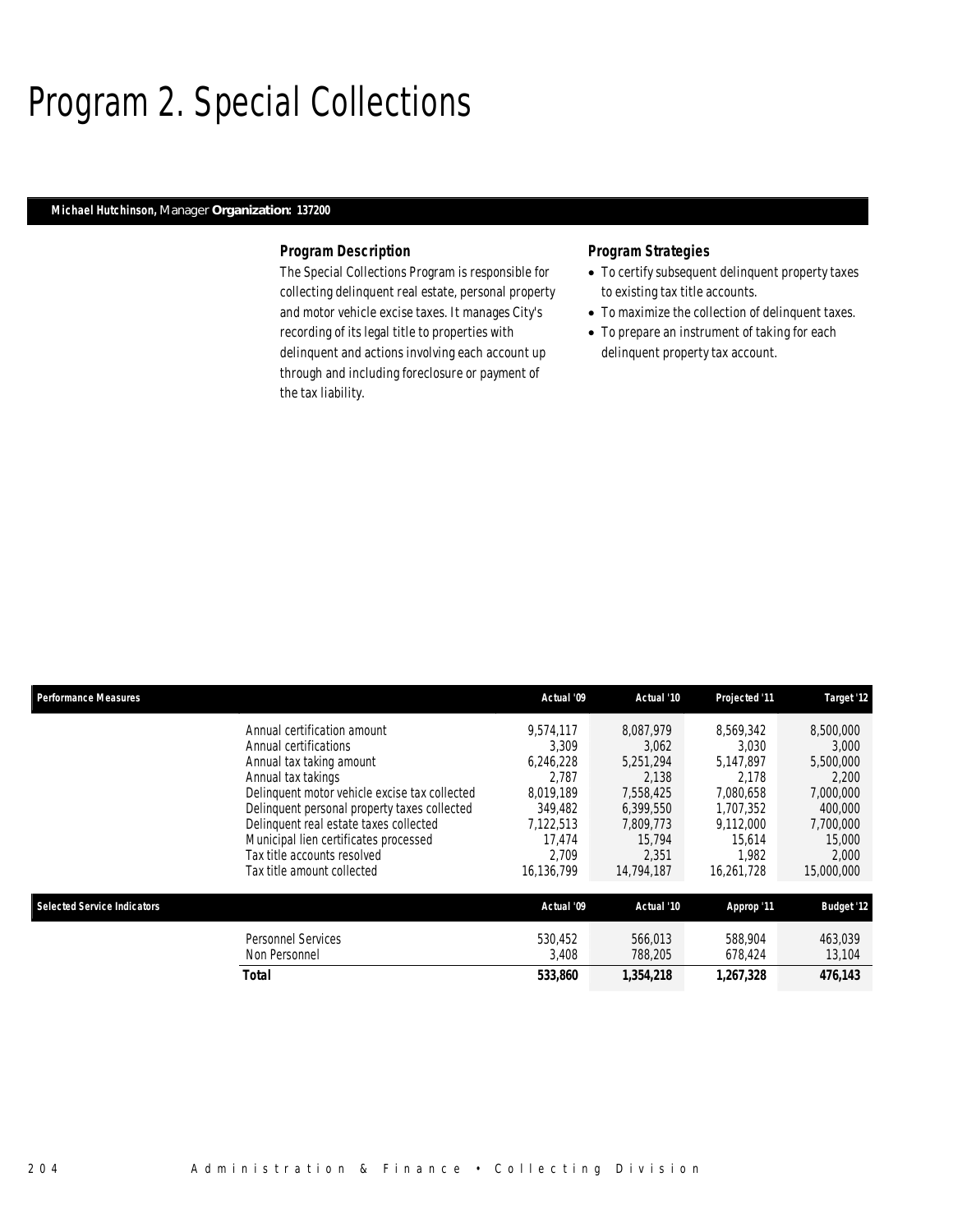## Program 3. Payment Services

## *Ellen Higginbottom, Manager Organization: 137300*

## *Program Description*

The Payment Services Program processes all funds received by the City from taxpayers and City departments. It mails all current tax notices, resolves questions from taxpayers and financial institutions, provides duplicate tax bills, and processes all refunds and abatements.

## *Program Strategies*

• To issue tax bills in compliance with statutory requirements.

| <b>Performance Measures</b>        |                                                                                                       | Actual '09                | Actual '10                | <b>Projected '11</b>      | Target '12                |
|------------------------------------|-------------------------------------------------------------------------------------------------------|---------------------------|---------------------------|---------------------------|---------------------------|
|                                    | Boat excise bills issued<br>Delinguent real estate notices sent<br>Personal property tax bills issued | 2.314<br>58,639<br>22.785 | 2.867<br>54.081<br>23,335 | 2.387<br>53.915<br>23,376 | 2,400<br>57,000<br>25,000 |
| <b>Selected Service Indicators</b> |                                                                                                       | Actual '09                | Actual '10                | Approp '11                | <b>Budget '12</b>         |
|                                    | Personnel Services<br>Non Personnel                                                                   | 449.777<br>780.625        | 449.573<br>131,882        | 483.637<br>308,528        | 493.145<br>326,924        |
|                                    | Total                                                                                                 | 1,230,402                 | 581,455                   | 792.165                   | 820,069                   |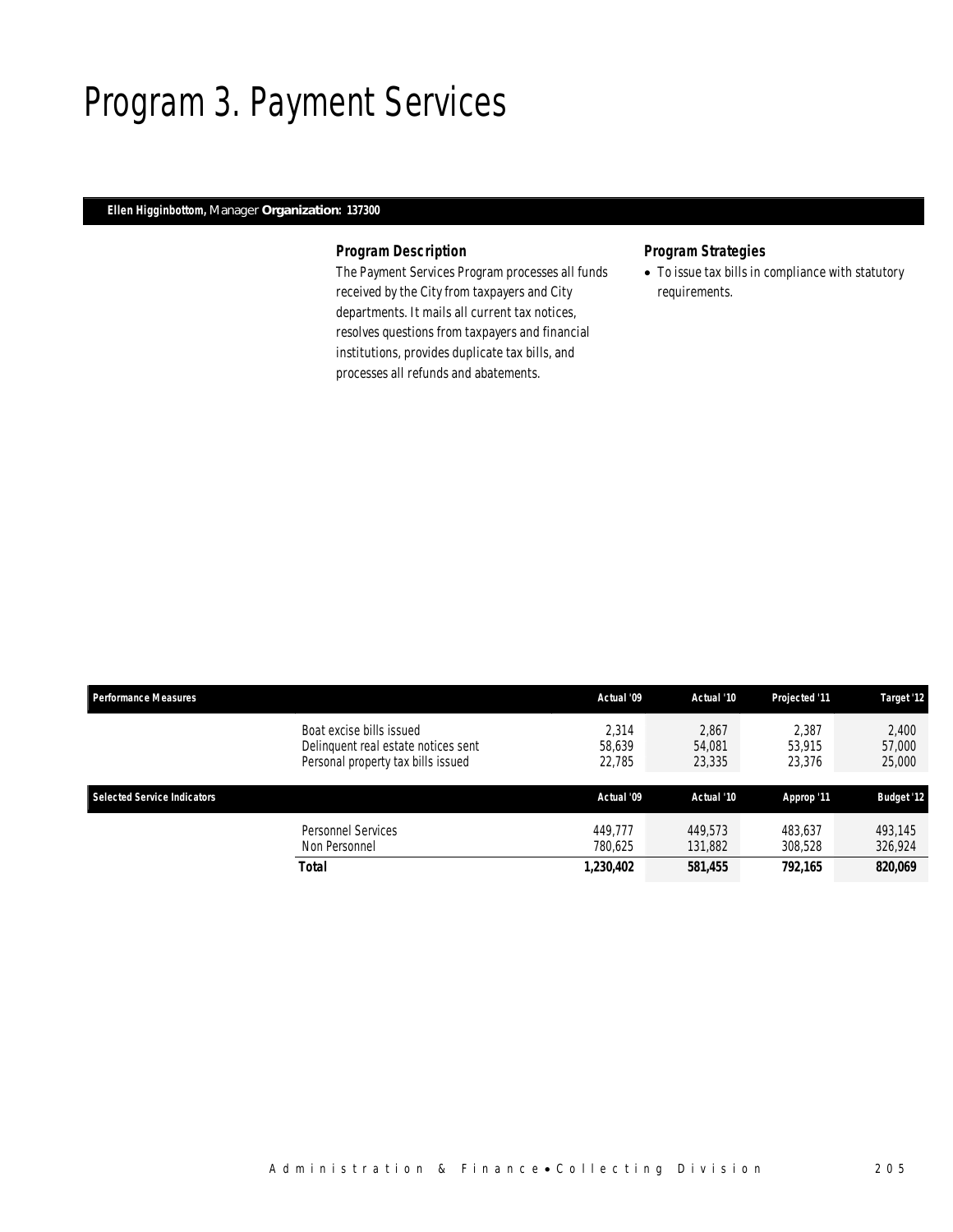# Program 4. Accounting/Special Assessments

### *Celia Barton, Manager Organization: 137400*

#### *Program Description*

The Accounting/Special Assessments Program is responsible for maintaining the books of the Collecting Division, as well as managing the database used for controlling Collecting Division activities.

| <b>Selected Service Indicators</b>  | Actual '09      | Actual '10      | Approp '11      | <b>Budget '12</b> |
|-------------------------------------|-----------------|-----------------|-----------------|-------------------|
| Personnel Services<br>Non Personnel | 19,351<br>4.148 | 53,169<br>2.659 | 66,650<br>6.408 | 71,563<br>4,521   |
| Total                               | 23,499          | 55,828          | 73.058          | 76,084            |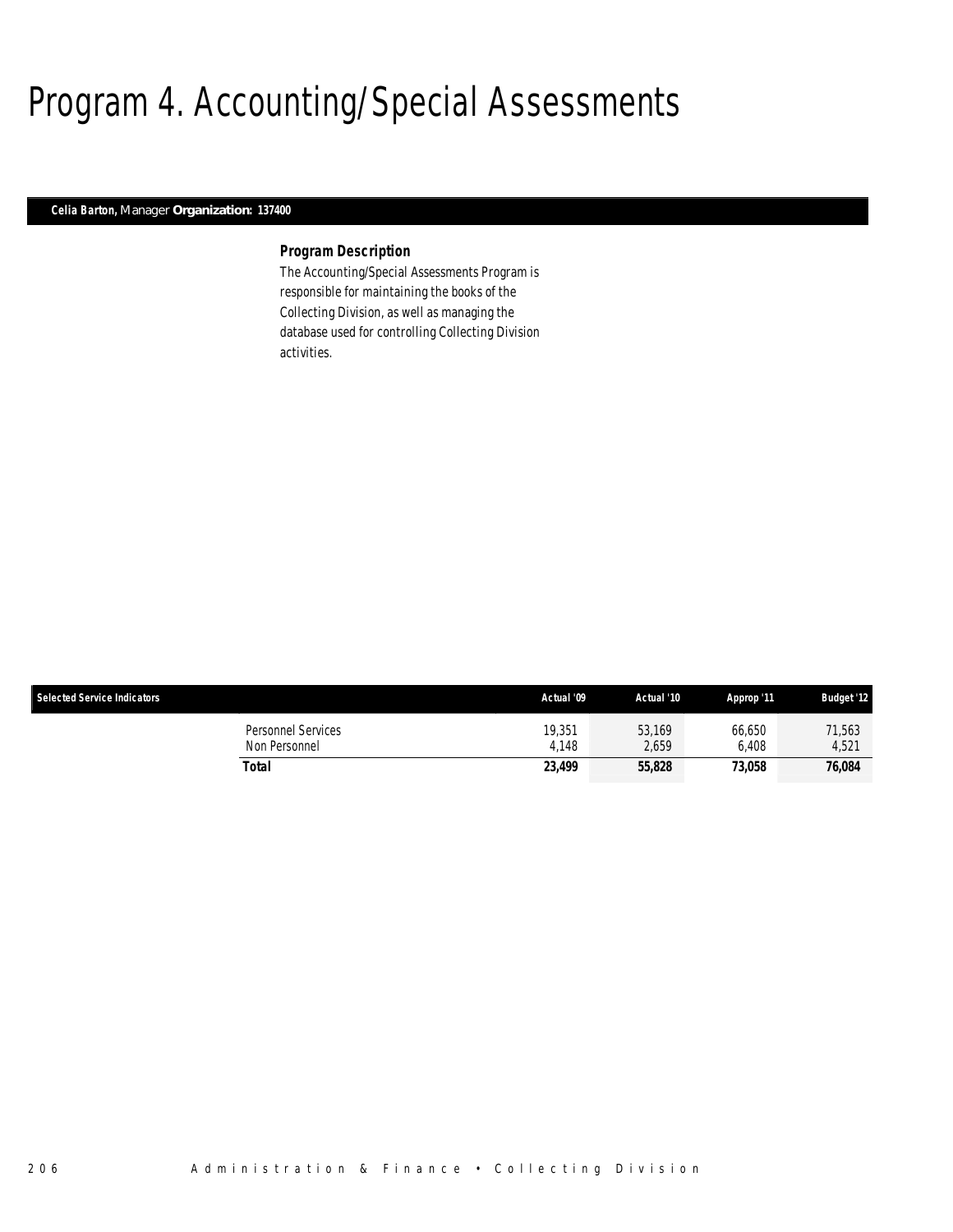# Unemployment Compensation Operating Budget

## *Appropriation: 199*

## *Department Mission*

The Unemployment Compensation appropriation provides funds to carry out provisions of the Massachusetts Unemployment Security Law, MGLA c. 151A, as it pertains to former City and County employees. The appropriation facilitates payment of unemployment claims.

| <b>Operating Budget</b>     | Program Name              | Total Actual '09 | Total Actual '10 | Total Approp '11 | <b>Total Budget '12</b> |
|-----------------------------|---------------------------|------------------|------------------|------------------|-------------------------|
|                             | Unemployment Compensation | 13.970           | 16,318           | 350,000          | 350,000                 |
|                             | Total                     | 13,970           | 16,318           | 350,000          | 350,000                 |
| Selected Service Indicators |                           | Actual '09       | Actual '10       |                  |                         |
|                             |                           |                  |                  | Approp '11       | <b>Budget '12</b>       |
|                             | Personnel Services        | 13.970           | 16,318           | 350,000          | 350,000                 |
|                             | Non Personnel             |                  |                  |                  |                         |
|                             | Total                     | 13,970           | 16,318           | 350,000          | 350,000                 |